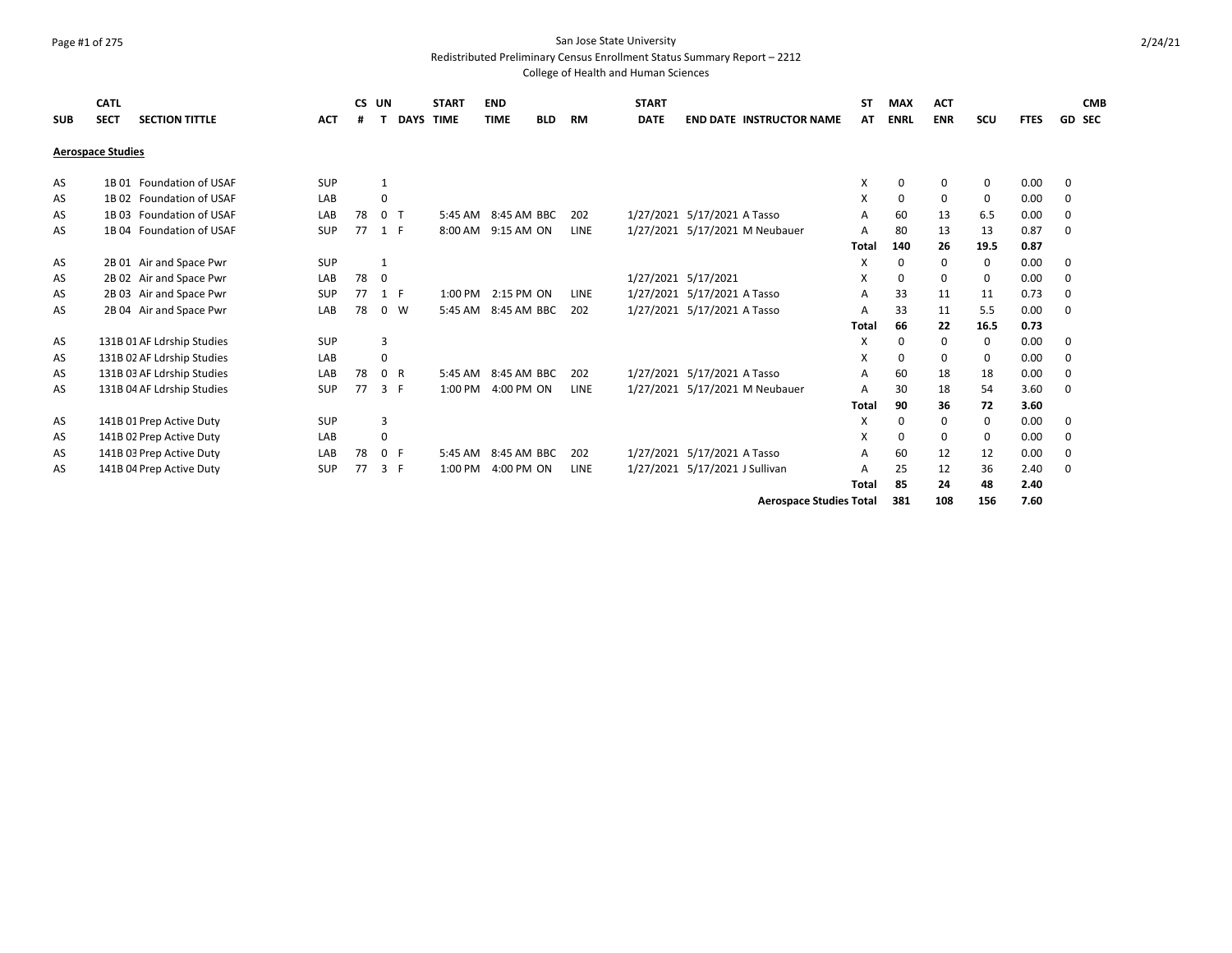# Page #2 of 275 San Jose State University

Redistributed Preliminary Census Enrollment Status Summary Report – 2212

| <b>SUB</b> | <b>CATL</b><br><b>SECT</b> | <b>SECTION TITTLE</b>      | ACT        | CS UN<br>#     | <b>DAYS</b>    | <b>START</b><br><b>TIME</b> | <b>END</b><br><b>TIME</b> | <b>BLD</b> | RM          | <b>START</b><br><b>DATE</b> | <b>END DATE INSTRUCTOR NAME</b>  | ST<br>AT               | <b>MAX</b><br><b>ENRL</b> | <b>ACT</b><br><b>ENR</b> | scu | <b>FTES</b> | <b>CMB</b><br><b>GD SEC</b> |
|------------|----------------------------|----------------------------|------------|----------------|----------------|-----------------------------|---------------------------|------------|-------------|-----------------------------|----------------------------------|------------------------|---------------------------|--------------------------|-----|-------------|-----------------------------|
| Audiology  |                            |                            |            |                |                |                             |                           |            |             |                             |                                  |                        |                           |                          |     |             |                             |
| AUD        |                            | 501 01 Acoust & Instr      | <b>LEC</b> |                | 3              |                             |                           |            |             |                             |                                  | X                      | 0                         | 0                        | 0   | 0.00        | $\overline{\mathbf{0}}$     |
|            |                            |                            |            |                |                |                             |                           |            |             |                             |                                  | <b>Total</b>           | 0                         | 0                        | 0   | 0.00        |                             |
| AUD        |                            | 505B 01 Prof Issues II     | <b>LEC</b> | 2              | 3 M            | 1:30 PM                     | 4:00 PM ON                |            | LINE        |                             | 1/27/2021 5/17/2021 A Svec       | Α                      | 40                        | 11                       | 33  | 2.20        | $\overline{\mathbf{0}}$     |
|            |                            |                            |            |                |                |                             |                           |            |             |                             |                                  | <b>Total</b>           | 40                        | 11                       | 33  | 2.20        |                             |
| AUD        |                            | 506 01 Anat & Physiol CANS | <b>LEC</b> | 2              | 3 W            | 1:30 PM                     | 4:00 PM ON                |            | <b>LINE</b> |                             | 1/27/2021 5/17/2021 A Svec       | A                      | 30                        | 11                       | 33  | 2.20        | $\overline{\mathbf{0}}$     |
|            |                            |                            |            |                |                |                             |                           |            |             |                             |                                  | Total                  | 30                        | 11                       | 33  | 2.20        |                             |
| AUD        |                            | 507 01 Hearing Aids I      | <b>LEC</b> | 2              | 3 R            | 1:30 PM                     | 4:00 PM ON                |            | <b>LINE</b> |                             | 1/27/2021 5/17/2021 A Svec       | A                      | 40                        | 11                       | 33  | 2.20        | $\overline{\mathbf{0}}$     |
|            |                            |                            |            |                |                |                             |                           |            |             |                             |                                  | <b>Total</b>           | 40                        | 11                       | 33  | 2.20        |                             |
| <b>AUD</b> |                            | 508 01 Audiol Assess II    | <b>LEC</b> | $\overline{2}$ | 3 <sub>T</sub> | 1:30 PM                     | 4:00 PM ON                |            | <b>LINE</b> |                             | 1/27/2021 5/17/2021 S Bhagat     | A                      | 40                        | 11                       | 33  | 2.20        | $\overline{\mathbf{0}}$     |
|            |                            |                            |            |                |                |                             |                           |            |             |                             |                                  | Total                  | 40                        | 11                       | 33  | 2.20        |                             |
| <b>AUD</b> |                            | 509 01 Aud Practicum       | <b>CLN</b> | 6              | 3 F            | 1:30 PM                     | 4:00 PM BBC               |            | 202         |                             | 1/27/2021 5/17/2021 J McCullough | A                      | 11                        | 11                       | 33  | 2.20        | $\overline{\mathbf{0}}$     |
|            |                            |                            |            |                |                |                             |                           |            |             |                             |                                  | <b>Total</b>           | 11                        | 11                       | 33  | 2.20        |                             |
|            |                            |                            |            |                |                |                             |                           |            |             |                             |                                  | <b>Audiology Total</b> | 161                       | 55                       | 165 | 11.00       |                             |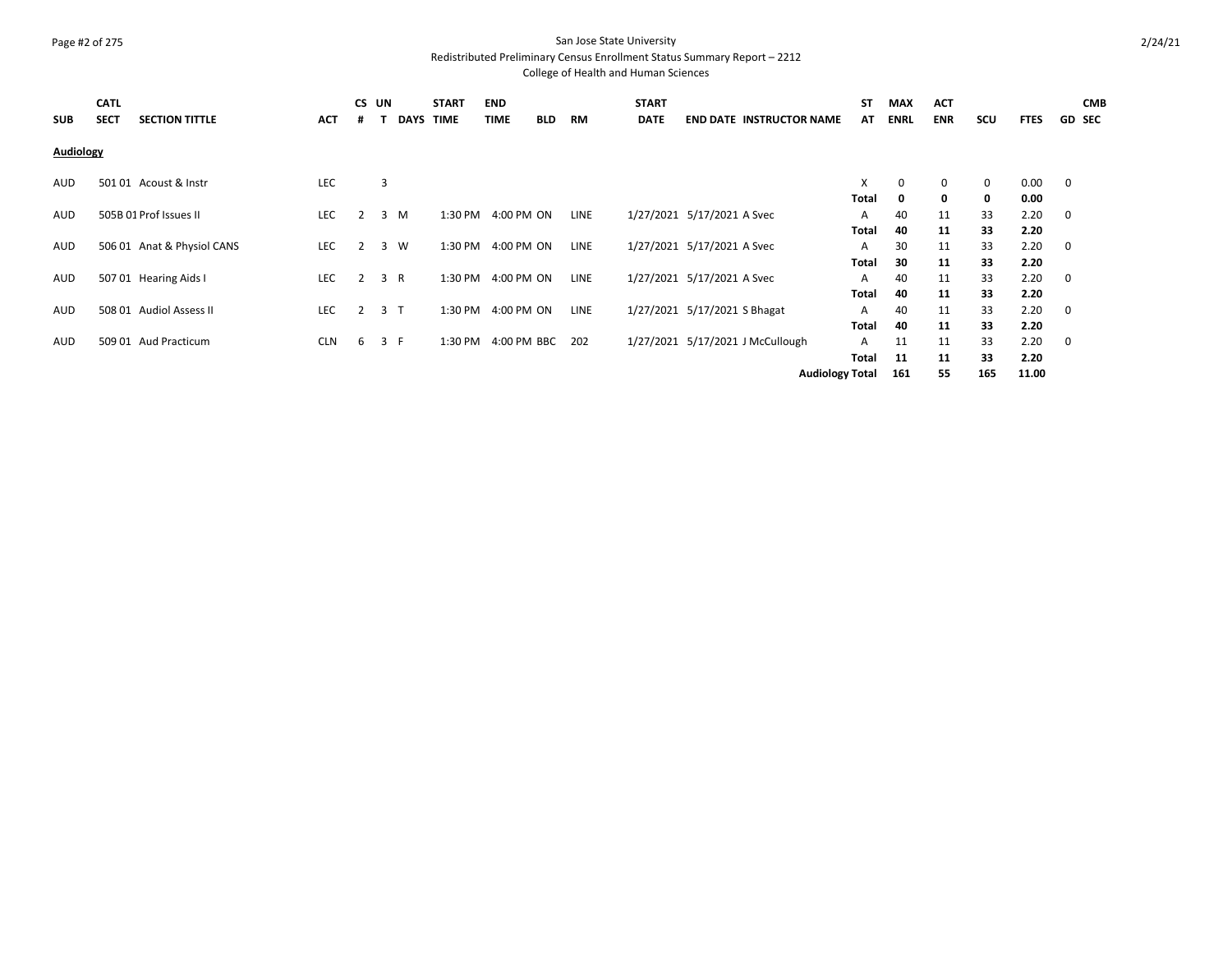### Page #3 of 275 San Jose State University Redistributed Preliminary Census Enrollment Status Summary Report – 2212

| <b>SUB</b>  | <b>CATL</b><br><b>SECT</b> | <b>SECTION TITTLE</b>                            | <b>ACT</b> | CS UN | <b>DAYS</b> | <b>START</b><br><b>TIME</b> | <b>END</b><br><b>TIME</b> | <b>BLD</b> | RM          | <b>START</b><br><b>DATE</b> | <b>END DATE INSTRUCTOR NAME</b>                        | SΤ<br>AT | <b>MAX</b><br><b>ENRL</b> | <b>ACT</b><br><b>ENR</b> | scu | <b>FTES</b> | <b>GD SEC</b> | <b>CMB</b> |
|-------------|----------------------------|--------------------------------------------------|------------|-------|-------------|-----------------------------|---------------------------|------------|-------------|-----------------------------|--------------------------------------------------------|----------|---------------------------|--------------------------|-----|-------------|---------------|------------|
|             |                            | <b>Health &amp; Human Sciences - All College</b> |            |       |             |                             |                           |            |             |                             |                                                        |          |                           |                          |     |             |               |            |
| APSC        |                            | 198ITL (Intl Exper Seminar                       | SEM        |       | <b>TBA</b>  |                             |                           | ON         | <b>LINE</b> |                             | 1/27/2021 5/17/2021 D Singamsetti                      | A        | 19                        | 19                       | 19  | 1.37        | - 6           |            |
| <b>APSC</b> |                            | 198ITL (Intl Exper Seminar                       | <b>SEM</b> |       | <b>TBA</b>  |                             |                           | ON         | <b>LINE</b> |                             | 1/27/2021 5/17/2021 D Singamsetti                      | A        | 36                        | 38                       | 38  | 2.60        | -4            |            |
| <b>APSC</b> |                            | 198ITL (Intl Exper Seminar                       | <b>SEM</b> |       | <b>TBA</b>  |                             |                           | <b>ON</b>  | <b>LINE</b> |                             | 1/27/2021 5/17/2021 D Singamsetti                      | A        | 35                        | 35                       | 35  | 2.40        | - 4           |            |
|             |                            |                                                  |            |       |             |                             |                           |            |             |                             |                                                        | Total    | 90                        | 92                       | 92  | 6.37        |               |            |
|             |                            |                                                  |            |       |             |                             |                           |            |             |                             | <b>Health &amp; Human Sciences - All College Total</b> |          | 90                        | 92                       | 92  | 6.37        |               |            |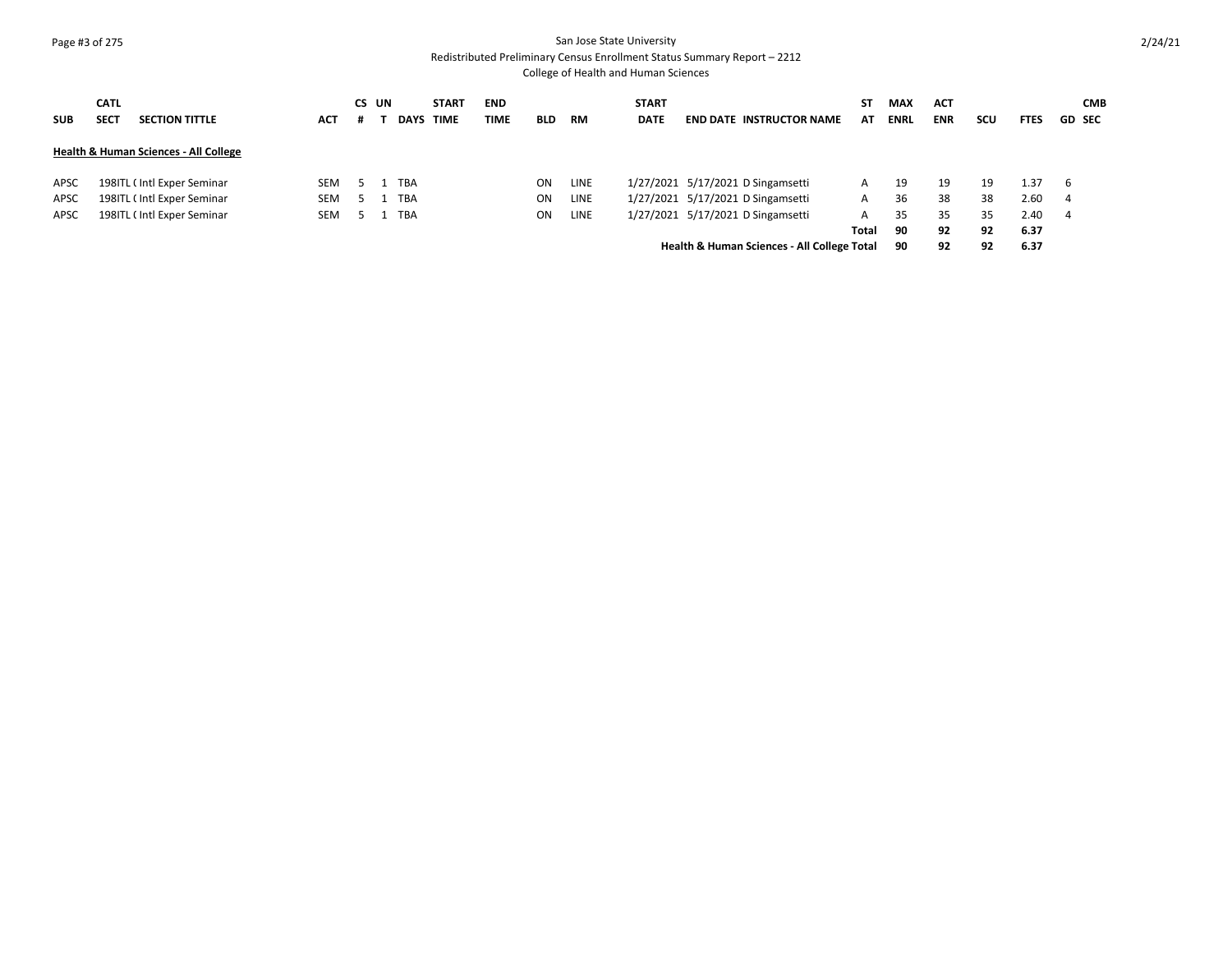## Page #4 of 275 San Jose State University

Redistributed Preliminary Census Enrollment Status Summary Report – 2212

| <b>SUB</b>  | <b>CATL</b><br><b>SECT</b> | <b>SECTION TITTLE</b>                            | <b>ACT</b> | #              | CS UN<br>T.    | <b>DAYS TIME</b> | <b>START</b>         | <b>END</b><br><b>TIME</b> | <b>BLD</b> | <b>RM</b>   | <b>START</b><br><b>DATE</b> | <b>END DATE INSTRUCTOR NAME</b>  | ST<br>AT   | <b>MAX</b><br><b>ENRL</b> | <b>ACT</b><br><b>ENR</b> | SCU          | <b>FTES</b>  |             | <b>CMB</b><br><b>GD SEC</b> |  |
|-------------|----------------------------|--------------------------------------------------|------------|----------------|----------------|------------------|----------------------|---------------------------|------------|-------------|-----------------------------|----------------------------------|------------|---------------------------|--------------------------|--------------|--------------|-------------|-----------------------------|--|
|             |                            | <b>Hospitality, Tourism and Event Management</b> |            |                |                |                  |                      |                           |            |             |                             |                                  |            |                           |                          |              |              |             |                             |  |
| <b>HSPM</b> | 101                        | Intro Hospitality                                | <b>LEC</b> | 2              | 3              | MW               | 10:30 AM 11:45 AM ON |                           |            | LINE        |                             | 1/27/2021 5/17/2021 B Ratcliffe  | Α          | 45                        | 15                       | 45           | 3.00         | 0           |                             |  |
| <b>HSPM</b> | 180                        | Intro Hospitality                                | <b>LEC</b> | $\overline{2}$ |                | 3 TBA            |                      |                           | ΟN         | LINE        |                             | 1/27/2021 5/17/2021 P Wey        | Α          | 45                        | 16                       | 48           | 3.20         | 0           |                             |  |
| <b>HSPM</b> |                            | 1101 Restaurant Mgmt                             | <b>LEC</b> | 2              | 3              | <b>TR</b>        |                      | 10:30 AM 11:45 AM ON      |            | <b>LINE</b> |                             | 1/27/2021 5/17/2021 T Thompson   | Total<br>Α | 90<br>40                  | 31<br>20                 | 93<br>60     | 6.20<br>4.00 | 0           |                             |  |
|             |                            |                                                  |            |                |                |                  |                      |                           |            |             |                             |                                  | Total      | 40                        | 20                       | 60           | 4.00         |             |                             |  |
| <b>HSPM</b> |                            | 1201 Cost Ctrl Hosp                              | <b>SEM</b> | $\overline{4}$ | 3              | <b>TBA</b>       |                      |                           | ON         | LINE        |                             | 1/27/2021 5/17/2021 J Ha         | Α          | 40                        | 30                       | 90           | 6.00         |             | 0 <sup>o</sup>              |  |
| <b>NUFS</b> |                            | 12 01 Cost Ctrl Hosp                             | <b>SEM</b> | $\overline{4}$ | 3              | TBA              |                      |                           | ON         | LINE        |                             | 1/27/2021 5/17/2021 J Ha         | A          | $\Omega$                  | $\mathbf{0}$             | $\mathbf{0}$ | 0.00         |             | 0 <sup>o</sup>              |  |
|             |                            |                                                  |            |                |                |                  |                      |                           |            |             |                             |                                  | Total      | 40                        | 30                       | 90           | 6.00         |             |                             |  |
| <b>HSPM</b> |                            | 65 01 Seminar in HSPM                            | <b>LEC</b> | $\overline{2}$ |                | 1 TBA            |                      |                           | ON         | LINE        |                             | 1/27/2021 5/17/2021 J Ha         | Α          | 40                        | 15                       | 15           | 1.00         | 0           |                             |  |
| <b>HSPM</b> |                            | 86 01 Special Events Mgt                         | LEC        |                | 3              |                  |                      |                           |            |             |                             |                                  | Total<br>X | 40<br>0                   | 15<br>0                  | 15<br>0      | 1.00<br>0.00 | 0           |                             |  |
| <b>HSPM</b> |                            | 86 02 Special Events Mgt                         | LEC        | 1              |                | 3 TR             |                      | 1:30 PM 2:45 PM ON        |            | LINE        |                             | 1/27/2021 5/17/2021 T Thompson   | Α          | 45                        | 38                       | 114          | 7.60         | 0           |                             |  |
|             |                            |                                                  |            |                |                |                  |                      |                           |            |             |                             |                                  | Total      | 45                        | 38                       | 114          | 7.60         |             |                             |  |
| <b>HSPM</b> |                            | 100W 0 Writing Workshop                          | SEM        | 4              | 3              | MW               |                      | 9:00 AM 10:15 AM ON       |            | LINE        |                             | 1/27/2021 5/17/2021 K Haven      | Α          | 25                        | 11                       | 33           | 2.20         | 0           |                             |  |
| <b>HSPM</b> |                            | 100W 8 Writing Workshop                          | SEM        | 4              | 3              | <b>TBA</b>       |                      |                           | ON         | <b>LINE</b> |                             | 1/27/2021 5/17/2021 M Modirzadeh | Α          | 25                        | 14                       | 42           | 2.80         | 0           |                             |  |
|             |                            |                                                  |            |                |                |                  |                      |                           |            |             |                             |                                  | Total      | 50                        | 25                       | 75           | 5.00         |             |                             |  |
| <b>HSPM</b> |                            | 102 80 Hotel & Lodging Op                        | <b>LEC</b> | 2              | 3              | TBA              |                      |                           | ΟN         | <b>LINE</b> |                             | 1/27/2021 5/17/2021 F Memarzadeh | A          | 40                        | 24                       | 72           | 4.80         | 0           |                             |  |
|             |                            |                                                  |            |                |                |                  |                      |                           |            |             |                             |                                  | Total      | 40                        | 24                       | 72           | 4.80         |             |                             |  |
| <b>HSPM</b> |                            | 104 80 Hospitality Mktg                          | LEC        | 2              | 3              | TBA              |                      |                           | ON         | LINE        |                             | 1/27/2021 5/17/2021 Y Huang      | Α<br>Total | 40<br>40                  | 20<br>20                 | 60<br>60     | 4.00<br>4.00 | 0           |                             |  |
| <b>HSPM</b> |                            | 105 01 Finance in HSPM                           | <b>LEC</b> | 2              | 3              | -F               |                      | 9:30 AM 12:15 PM ON       |            | LINE        |                             | 1/27/2021 5/17/2021 J Wu         | Α          | 40                        | 20                       | 60           | 4.00         | 0           |                             |  |
|             |                            |                                                  |            |                |                |                  |                      |                           |            |             |                             |                                  | Total      | 40                        | 20                       | 60           | 4.00         |             |                             |  |
| <b>HSPM</b> |                            | 107 01 Legal Hospitality                         | LEC        | 2              |                | 3 TBA            |                      |                           | ON         | LINE        |                             | 1/27/2021 5/17/2021 J Dworak     | Α          | 40                        | 22                       | 66           | 4.40         | $\Omega$    |                             |  |
|             |                            |                                                  |            |                |                |                  |                      |                           |            |             |                             |                                  | Total      | 40                        | 22                       | 66           | 4.40         |             |                             |  |
| <b>HSPM</b> |                            | 108 80 HSPM Info Sys                             | <b>LEC</b> | 2              | 3              | TBA              |                      |                           | ΟN         | LINE        |                             | 1/27/2021 5/17/2021 P Wey        | Α          | 40                        | 17                       | 51           | 3.40         | 0           |                             |  |
|             |                            |                                                  |            |                |                |                  |                      |                           |            |             |                             |                                  | Total      | 40                        | 17                       | 51           | 3.40         |             |                             |  |
| <b>HSPM</b> |                            | 111 01 Custom & Courtesy                         | LEC        | $\overline{2}$ | 3              | MW               | 12:00 PM 1:15 PM ON  |                           |            | LINE        |                             | 1/27/2021 5/17/2021 T Thompson   | Α          | 40                        | 23                       | 69           | 4.60         | 0           |                             |  |
|             |                            |                                                  |            |                |                |                  |                      |                           |            |             |                             |                                  | Total      | 40                        | 23                       | 69           | 4.60         |             |                             |  |
| <b>HSPM</b> |                            | 121 01 HSPM Leadership                           | LEC        | $\overline{2}$ | $\overline{3}$ | TBA              |                      |                           | ON         | LINE        |                             | 1/27/2021 5/17/2021 Y Huang      | Α<br>Total | 40<br>40                  | 29<br>29                 | 87<br>87     | 5.80<br>5.80 | 0           |                             |  |
| <b>HSPM</b> |                            | 130 01 Hospitality Event                         | LEC        | 2              | 3              | TBA              |                      |                           | ON         | LINE        |                             | 1/27/2021 5/17/2021 J Gao        | Α          | 40                        | 26                       | 78           | 5.20         | 0           |                             |  |
| <b>HSPM</b> |                            | 130 80 Hospitality Event                         | <b>LEC</b> | 2              | $\overline{3}$ | TBA              |                      |                           | ON         | LINE        |                             | 1/27/2021 5/17/2021 L Shroder    | Α          | 40                        | 21                       | 63           | 4.20         | 0           |                             |  |
|             |                            |                                                  |            |                |                |                  |                      |                           |            |             |                             |                                  | Total      | 80                        | 47                       | 141          | 9.40         |             |                             |  |
| <b>HSPM</b> |                            | 134 01 HR Management                             | <b>LEC</b> | $\overline{2}$ | 3              | MW               |                      | 9:00 AM 10:15 AM ON       |            | LINE        |                             | 1/27/2021 5/17/2021 T Thompson   | Α          | 40                        | 22                       | 66           | 4.40         | 0           |                             |  |
|             |                            |                                                  |            |                |                |                  |                      |                           |            |             |                             |                                  | Total      | 40                        | 22                       | 66           | 4.40         |             |                             |  |
| <b>HSPM</b> |                            | 140 01 Mtg, Conv & Event                         | <b>LEC</b> | 2              |                | 3 TBA            |                      |                           | ON         | <b>LINE</b> |                             | 1/27/2021 5/17/2021 J Gao        | Α          | 40                        | 32                       | 96           | 6.40         | 0           |                             |  |
|             |                            |                                                  |            |                |                |                  |                      |                           |            |             |                             |                                  | Total      | 40                        | 32                       | 96           | 6.40         |             |                             |  |
| <b>HSPM</b> |                            | 14201 Tradeshow Mgnt                             | LEC        | 2              | 3              | TR               |                      | 10:30 AM 11:45 AM ON      |            | LINE        |                             | 1/27/2021 5/17/2021 T Yen        | Α          | 40                        | 24                       | 72           | 4.80         | 0           |                             |  |
| <b>HSPM</b> |                            | 148 01 Wine Appreciation                         | <b>LEC</b> | 2              | 3 <sub>1</sub> |                  |                      | 3:00 PM 5:45 PM ON        |            | <b>LINE</b> |                             | 1/27/2021 5/17/2021 A Ocegueda   | Total<br>Α | 40<br>45                  | 24<br>45                 | 72<br>135    | 4.80<br>9.00 | 0           |                             |  |
| <b>HSPM</b> |                            | 148 02 Wine Appreciation                         | LEC        | $\overline{2}$ | 3              | W                |                      | 3:00 PM 5:45 PM ON        |            | LINE        |                             | 1/27/2021 5/17/2021 A Ocegueda   | Α          | 45                        | 40                       | 120          | 8.00         | $\mathbf 0$ |                             |  |
| <b>HSPM</b> |                            | 148 03 Wine Appreciation                         | <b>LEC</b> | $\overline{2}$ |                | 3 W              |                      | 6:00 PM 8:45 PM ON        |            | LINE        |                             | 1/27/2021 5/17/2021 A Ocegueda   | A          | 45                        | 42                       | 126          | 8.40         | $\Omega$    |                             |  |
|             |                            |                                                  |            |                |                |                  |                      |                           |            |             |                             |                                  | Total      | 135                       | 127                      | 381          | 25.40        |             |                             |  |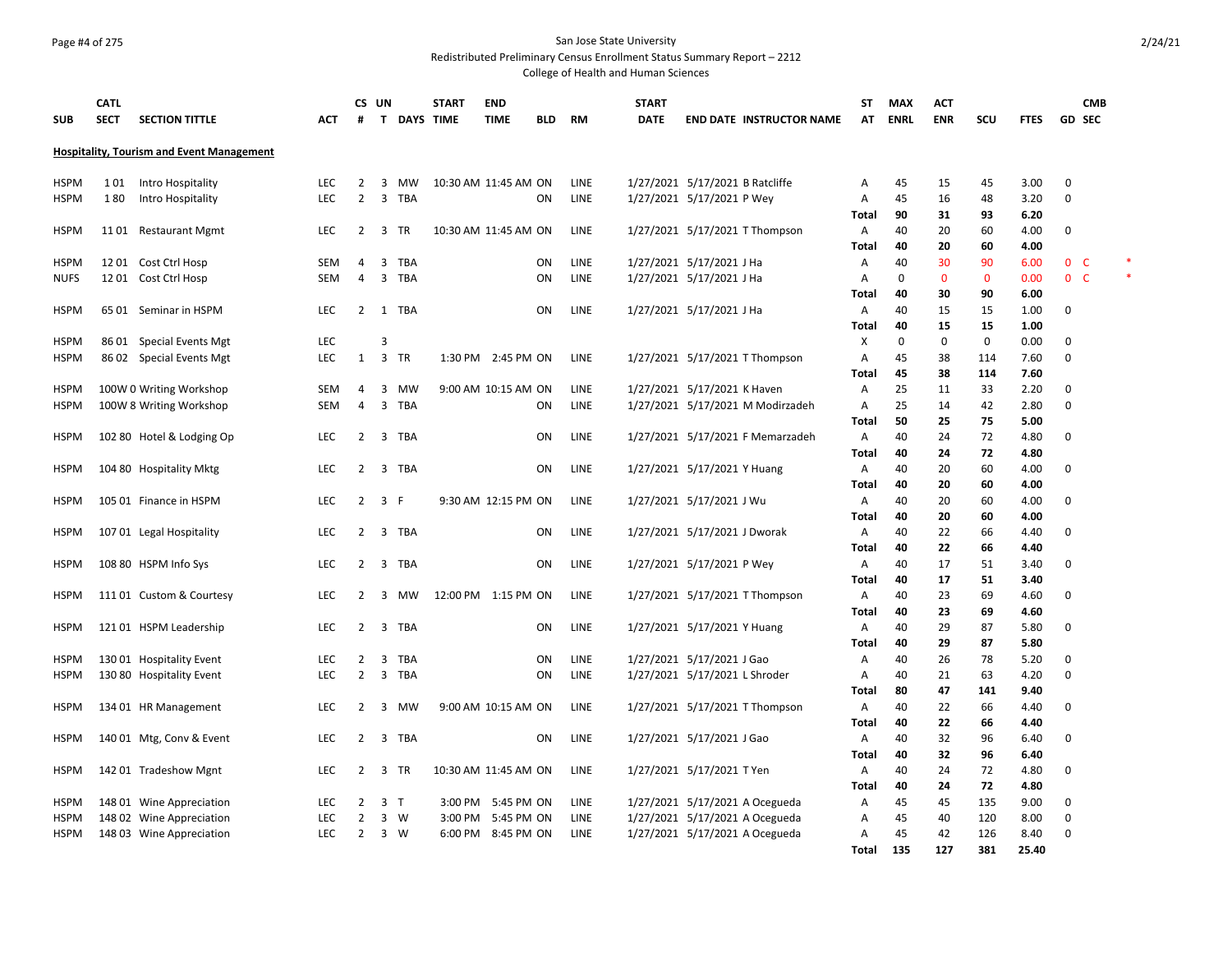# Page #5 of 275 San Jose State University

Redistributed Preliminary Census Enrollment Status Summary Report – 2212

College of Health and Human Sciences

| <b>SUB</b>  | <b>CATL</b><br><b>SECT</b> | <b>SECTION TITTLE</b>      | <b>ACT</b> | CS UN          |                | <b>DAYS TIME</b> | <b>START</b> | <b>END</b><br><b>TIME</b> | <b>BLD</b> | <b>RM</b>   | <b>START</b><br><b>DATE</b> | <b>END DATE INSTRUCTOR NAME</b>  | <b>ST</b><br>AT | <b>MAX</b><br><b>ENRL</b> | <b>ACT</b><br><b>ENR</b> | <b>SCU</b> | <b>FTES</b>  | <b>CMB</b><br><b>GD SEC</b> |
|-------------|----------------------------|----------------------------|------------|----------------|----------------|------------------|--------------|---------------------------|------------|-------------|-----------------------------|----------------------------------|-----------------|---------------------------|--------------------------|------------|--------------|-----------------------------|
| <b>HSPM</b> |                            | 149 01 Beer Appreciation   | LEC        | 2              | 3              | <b>TBA</b>       |              |                           | ON         | LINE        |                             | 1/27/2021 5/17/2021 J Dworak     | A               | 45                        | 44                       | 132        | 8.80         | 0                           |
| <b>HSPM</b> |                            | 149 02 Beer Appreciation   | LEC        | 2              | 3              | <b>TBA</b>       |              |                           | ON         | LINE        |                             | 1/27/2021 5/17/2021 J Dworak     | A               | 45                        | 44                       | 132        | 8.80         | 0                           |
|             |                            |                            |            |                |                |                  |              |                           |            |             |                             |                                  | <b>Total</b>    | 90                        | 88                       | 264        | 17.60        |                             |
| <b>HSPM</b> |                            | 154 01 Revenue Management  | LEC        | 2              | 3              | <b>TBA</b>       |              |                           | ON         | LINE        |                             | 1/27/2021 5/17/2021 Y Huang      | A               | 40                        | 23                       | 69         | 4.60         | 0                           |
|             |                            |                            | <b>LEC</b> |                | 3              |                  |              |                           |            |             |                             |                                  | Total<br>X      | 40                        | 23                       | 69         | 4.60         |                             |
| <b>HSPM</b> |                            | 161 01 Cruise Op Mgnt      |            |                |                |                  |              |                           |            |             |                             |                                  | <b>Total</b>    | 0<br>0                    | 0<br>0                   | 0<br>0     | 0.00<br>0.00 | 0                           |
| <b>HSPM</b> |                            | 168 01 Gaming Management   | <b>LEC</b> | $\overline{2}$ | 3 W            |                  |              | 3:00 PM 5:45 PM ON        |            | <b>LINE</b> |                             | 1/27/2021 5/17/2021 D Andre      | A               | 40                        | 15                       | 45         | 3.00         | 0                           |
|             |                            |                            |            |                |                |                  |              |                           |            |             |                             |                                  | Total           | 40                        | 15                       | 45         | 3.00         |                             |
| <b>HSPM</b> |                            | 175 80 Entrepreneurship    | <b>SEM</b> | 4              | 3              | TBA              |              |                           | ON         | LINE        |                             | 1/27/2021 5/17/2021 F Memarzadeh | A               | 40                        | 22                       | 66         | 4.45         | 1                           |
|             |                            |                            |            |                |                |                  |              |                           |            |             |                             |                                  | <b>Total</b>    | 40                        | 22                       | 66         | 4.45         |                             |
| <b>HSPM</b> |                            | 177 01 HSPM Service Mgnt   | <b>LEC</b> | $\overline{2}$ | 3              | <b>TBA</b>       |              |                           | ON         | <b>LINE</b> |                             | 1/27/2021 5/17/2021 J Ha         | A               | 40                        | 27                       | 81         | 5.40         | 0                           |
|             |                            |                            |            |                |                |                  |              |                           |            |             |                             |                                  | <b>Total</b>    | 40                        | 27                       | 81         | 5.40         |                             |
| <b>HSPM</b> |                            | 180 01 Individual Studies  | SUP        |                | 3              |                  |              |                           |            |             |                             |                                  | X               | 0                         | 0                        | 0          | 0.00         | 0                           |
| <b>HSPM</b> |                            | 180 04 Individual Studies  | SUP        | 36             | $\overline{2}$ | <b>TBA</b>       |              |                           | ON         | LINE        |                             | 1/27/2021 5/17/2021 J Ha         | A               | 40                        | 19                       | 38         | 2.53         | 0                           |
|             |                            |                            |            |                |                |                  |              |                           |            |             |                             |                                  | <b>Total</b>    | 40                        | 19                       | 38         | 2.53         |                             |
| <b>HSPM</b> |                            | 184 01 Directed Reading    | SUP        | 36             | 3              | <b>TBA</b>       |              |                           | ON         | LINE        |                             | 1/27/2021 5/17/2021 F Memarzadeh | A               | 40                        | 32                       | 96         | 6.40         | 0                           |
|             |                            |                            |            |                |                |                  |              |                           |            |             |                             |                                  | <b>Total</b>    | 40                        | 32                       | 96         | 6.40         |                             |
| <b>HSPM</b> |                            | 186 01 Strategic Mgmt      | LEC        | 2              | 3              | MW               | 1:30 PM      | 2:45 PM ON                |            | <b>LINE</b> |                             | 1/27/2021 5/17/2021 B Ratcliffe  | A               | 40                        | 15                       | 45         | 3.00         | 0                           |
|             |                            |                            |            |                |                |                  |              |                           |            |             |                             |                                  | <b>Total</b>    | 40                        | 15                       | 45         | 3.00         |                             |
| <b>HSPM</b> |                            | 191A 01 Internship Level 1 | <b>SEM</b> | 5              | 2              | <b>TBA</b>       |              |                           |            |             |                             | 1/27/2021 5/17/2021 T Yen        | A<br>Total      | 40<br>40                  | 2<br>2                   | 4<br>4     | 0.27<br>0.27 | 0                           |
| <b>HSPM</b> |                            | 191B 01 Internship Level 2 | <b>SEM</b> |                | 3              |                  |              |                           |            |             |                             |                                  | X               | 0                         | 0                        | 0          | 0.00         | 0                           |
|             |                            |                            |            |                |                |                  |              |                           |            |             |                             |                                  | Total           | 0                         | 0                        | 0          | 0.00         |                             |
|             |                            |                            |            |                |                |                  |              |                           |            |             |                             |                                  |                 |                           |                          |            |              |                             |

**Hospitality, Tourism and Event Management Total 1330 809 2376 158.45**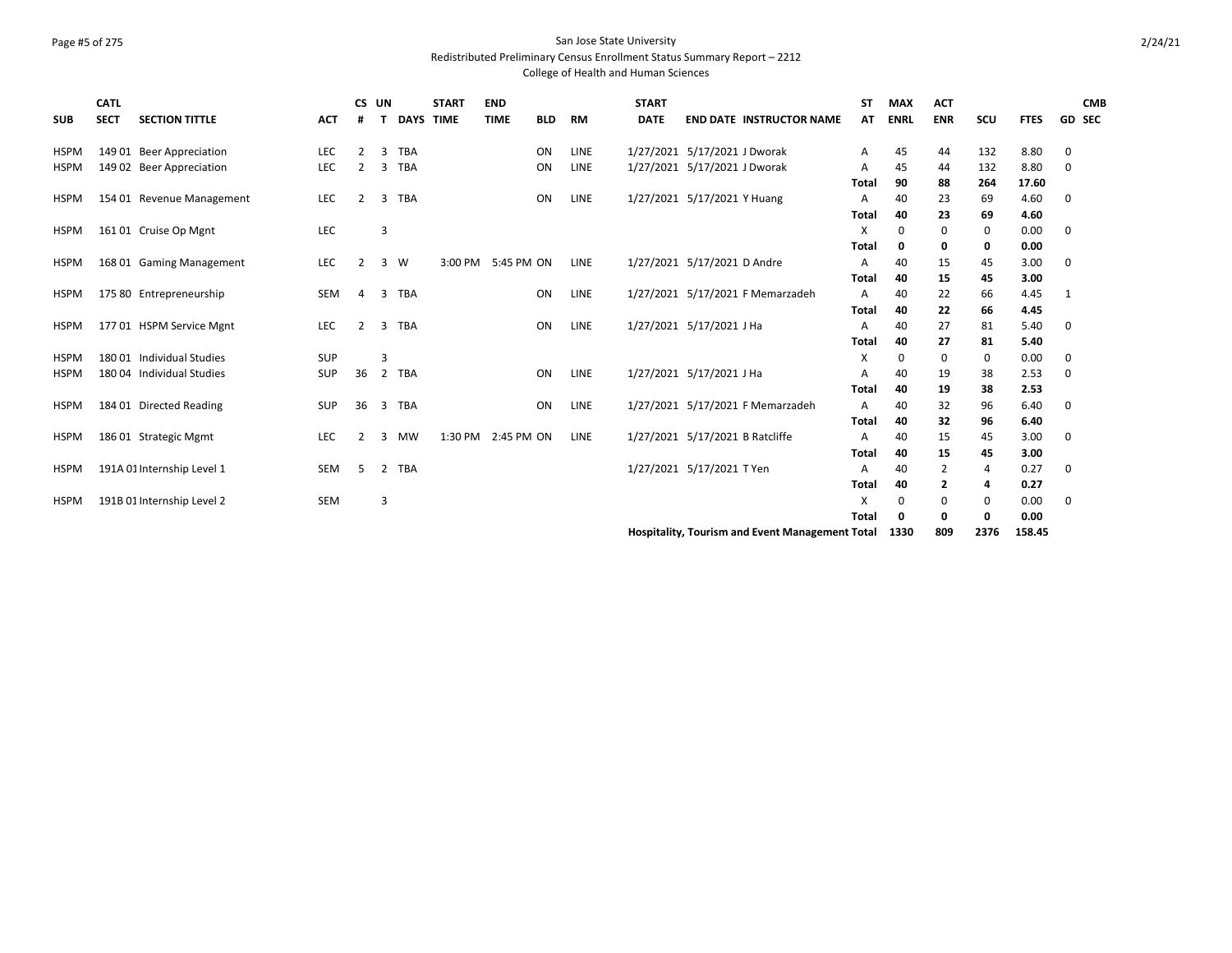## Page #6 of 275 San Jose State University

Redistributed Preliminary Census Enrollment Status Summary Report – 2212

|             | <b>CATL</b>                           |            |    | CS UN             |           | <b>START</b>     | <b>END</b>                  |            |              | <b>START</b> |                              |                                      | SΤ                | <b>MAX</b>   | <b>ACT</b>     |                |              | <b>CMB</b>    |  |
|-------------|---------------------------------------|------------|----|-------------------|-----------|------------------|-----------------------------|------------|--------------|--------------|------------------------------|--------------------------------------|-------------------|--------------|----------------|----------------|--------------|---------------|--|
| <b>SUB</b>  | <b>SECT</b><br><b>SECTION TITTLE</b>  | АСТ        | #  | T.                |           | <b>DAYS TIME</b> | <b>TIME</b>                 | <b>BLD</b> | <b>RM</b>    | <b>DATE</b>  |                              | <b>END DATE INSTRUCTOR NAME</b>      | AT                | <b>ENRL</b>  | <b>ENR</b>     | SCU            | <b>FTES</b>  | <b>GD SEC</b> |  |
| Kinesiology |                                       |            |    |                   |           |                  |                             |            |              |              |                              |                                      |                   |              |                |                |              |               |  |
| KIN         | 101<br><b>Adapted Phys Activities</b> | <b>ACT</b> |    | 11 1 TBA          |           |                  |                             | ON         | LINE         |              |                              | 1/27/2021 5/17/2021 S Delgado Medina | Α                 | 10           | $\overline{2}$ | $\overline{2}$ | 0.13         | $\mathbf 0$   |  |
|             |                                       |            |    |                   |           |                  |                             |            |              |              |                              |                                      | <b>Total</b>      | 10           | $\mathbf{2}$   | $\mathbf{2}$   | 0.13         |               |  |
| KIN         | 2A 01 Begin Swimming                  | <b>ACT</b> |    | 11 1              | MW        |                  | 1:30 PM 2:20 PM SRAC MAC    |            |              |              | 1/27/2021 5/17/2021 C May    |                                      | Α                 | 18           | 14             | 14             | 0.93         | $\mathbf 0$   |  |
| KIN         | 2A 02 Begin Swimming                  | <b>ACT</b> |    | 11 1<br><b>TR</b> |           |                  | 9:30 AM 10:20 AM SRAC MAC   |            |              |              | 1/27/2021 5/17/2021 K Bruga  |                                      | A                 | 18           | 9              | 9              | 0.60         | $\mathbf 0$   |  |
| KIN         | 2A 03 Begin Swimming                  | <b>ACT</b> |    | 11 1 TR           |           |                  | 10:30 AM 11:20 AM SRAC MAC  |            |              |              | 1/27/2021 5/17/2021 K Bruga  |                                      | Α                 | 18           | 11             | 11             | 0.73         | $\mathbf 0$   |  |
|             |                                       |            |    |                   |           |                  |                             |            |              |              |                              |                                      | <b>Total</b>      | 54           | 34<br>10       | 34             | 2.27         | $\mathbf 0$   |  |
| KIN         | 2B 01 Inter Swimming                  | ACT        |    | 11 1 MW           |           |                  | 10:30 AM 11:20 AM SRAC MAC  |            |              |              | 1/27/2021 5/17/2021 C May    |                                      | Α<br><b>Total</b> | 12<br>12     | 10             | 10<br>10       | 0.67<br>0.67 |               |  |
| KIN         | 2C 01 Adv Swim                        | ACT        |    | 11 1 MW           |           |                  | 10:30 AM 11:20 AM SRAC MAC  |            |              |              | 1/27/2021 5/17/2021 C May    |                                      | Α                 | 6            | $\overline{4}$ | 4              | 0.27         | $\mathbf 0$   |  |
|             |                                       |            |    |                   |           |                  |                             |            |              |              |                              |                                      | <b>Total</b>      | 6            | 4              | 4              | 0.27         |               |  |
| KIN         | 9A 01 Begin Sailing                   | <b>ACT</b> |    | 11 1 W            |           |                  | 12:30 PM 3:20 PM SPXE 180   |            |              |              | 1/27/2021 5/17/2021 S Reekie |                                      | Α                 | 15           | 6              | 6              | 0.40         | 0             |  |
|             |                                       |            |    |                   |           |                  |                             |            |              |              |                              |                                      | Total             | 15           | 6              | 6              | 0.40         |               |  |
| KIN         | 14A 01 Begin Volleyball               | <b>ACT</b> |    | 11 1 MW           |           |                  | 11:30 AM 12:20 PM ON        |            | <b>LINE</b>  |              | 1/27/2021 5/17/2021 O Crespo |                                      | Α                 | 40           | 39             | 39             | 2.60         | 0             |  |
| KIN         | 14A 02 Begin Volleyball               | <b>ACT</b> | 11 | 1 MW              |           |                  | 1:30 PM 2:20 PM ON          |            | LINE         |              | 1/27/2021 5/17/2021 O Crespo |                                      | Α                 | 40           | 41             | 41             | 2.73         | $\mathbf 0$   |  |
| KIN         | 14A 03 Begin Volleyball               | <b>ACT</b> |    | 11 1 TR           |           |                  | 10:30 AM 11:20 AM ON        |            | LINE         |              | 1/27/2021 5/17/2021 O Crespo |                                      | Α                 | 40           | 39             | 39             | 2.60         | 0             |  |
| KIN         | 14A 04 Begin Volleyball               | <b>ACT</b> |    | 11 1 TR           |           |                  | 11:30 AM 12:20 PM ON        |            | LINE         |              | 1/27/2021 5/17/2021 O Crespo |                                      | Α                 | 40           | 35             | 35             | 2.33         | $\mathbf 0$   |  |
|             |                                       |            |    |                   |           |                  |                             |            |              |              |                              |                                      | <b>Total</b>      | 160          | 154            | 154            | 10.27        |               |  |
| KIN         | 14B 01 Inter Volleyball               | <b>ACT</b> |    | $\mathbf{1}$      |           |                  |                             |            |              |              |                              |                                      | X                 | $\mathbf 0$  | 0              | 0              | 0.00         | 0             |  |
|             |                                       |            |    |                   |           |                  |                             |            |              |              |                              |                                      | <b>Total</b>      | $\mathbf 0$  | 0              | 0              | 0.00         |               |  |
| KIN         | 14C 01 Adv Volleyball                 | <b>ACT</b> |    | 1                 |           |                  |                             |            |              |              |                              |                                      | Χ                 | $\mathbf 0$  | 0              | $\mathbf 0$    | 0.00         | 0             |  |
|             |                                       |            |    |                   |           |                  |                             |            |              |              |                              |                                      | <b>Total</b>      | $\mathbf{0}$ | $\Omega$       | 0              | 0.00         |               |  |
| KIN         | 15A 01 Beg Basketball                 | <b>ACT</b> |    | 1                 |           |                  |                             |            |              |              |                              |                                      | х                 | 0            | $\Omega$       | 0              | 0.00         | $\mathbf 0$   |  |
| KIN         | 15A 02 Beg Basketball                 | <b>ACT</b> |    | $\mathbf{1}$      |           |                  |                             |            |              |              |                              |                                      | X                 | $\mathbf 0$  | $\Omega$       | $\mathbf 0$    | 0.00         | $\mathbf 0$   |  |
| KIN         | 15A 03 Beg Basketball                 | <b>ACT</b> |    | $\mathbf{1}$      |           |                  |                             |            |              |              |                              |                                      | X                 | $\mathbf 0$  | $\Omega$       | $\mathbf 0$    | 0.00         | 0             |  |
| KIN         | 15A 04 Beg Basketball                 | <b>ACT</b> |    | $\mathbf{1}$      |           |                  |                             |            |              |              |                              |                                      | X                 | $\mathbf 0$  | 0              | $\mathbf 0$    | 0.00         | $\pmb{0}$     |  |
| KIN         | 15A 05 Beg Basketball                 | <b>ACT</b> |    | $\mathbf{1}$      |           |                  |                             |            |              |              |                              |                                      | X                 | $\mathbf 0$  | $\Omega$       | $\mathbf 0$    | 0.00         | $\mathbf 0$   |  |
| KIN         | 15A 06 Beg Basketball                 | <b>ACT</b> |    | 11 1              | <b>MW</b> |                  | 7:30 AM 8:20 AM YUH         |            | 106          |              | 1/27/2021 5/17/2021 S Butler |                                      | Α                 | 24           | 22             | 22             | 1.47         | $\mathbf 0$   |  |
| KIN         | 15A 07 Beg Basketball                 | <b>ACT</b> |    | $\mathbf{1}$      |           |                  |                             |            |              |              |                              |                                      | Χ                 | $\pmb{0}$    | $\mathbf 0$    | $\mathbf 0$    | 0.00         | 0             |  |
| KIN         | 15A 08 Beg Basketball                 | <b>ACT</b> |    | $\mathbf{1}$      |           |                  |                             |            |              |              |                              |                                      | X                 | $\mathbf 0$  | 0              | $\mathbf 0$    | 0.00         | $\mathbf 0$   |  |
| KIN         | 15A 09 Beg Basketball                 | <b>ACT</b> |    | 11 1<br>TR        |           |                  | 11:30 AM 12:20 PM YUH       |            | 106          |              | 1/27/2021 5/17/2021 S Butler |                                      | Α                 | 24           | 18             | 18             | 1.20         | $\mathbf 0$   |  |
|             |                                       |            |    |                   |           |                  |                             |            |              |              |                              |                                      | Total             | 48           | 40             | 40             | 2.67         |               |  |
| KIN         | 15B 01 Int Basketball                 | ACT        | 11 | 1 MW              |           |                  | 9:30 AM 10:20 AM YUH 106    |            |              |              | 1/27/2021 5/17/2021 S Butler |                                      | Α                 | 24           | 22             | 22             | 1.47         | $\mathbf 0$   |  |
|             |                                       |            |    |                   |           |                  |                             |            |              |              |                              |                                      | <b>Total</b>      | 24           | 22             | 22             | 1.47         |               |  |
| KIN         | 19A 01 Begin Soccer                   | <b>ACT</b> |    | 11 1 T            |           |                  | 8:30 AM 10:20 AM SC         |            | <b>FIELD</b> |              | 1/27/2021 5/17/2021 M Behler |                                      | Α                 | 30           | 30             | 30             | 2.02         | $\mathbf{1}$  |  |
| KIN         | 19A 02 Begin Soccer                   | ACT        |    | 11 1 W            |           |                  | 9:30 AM 11:20 AM SC         |            | <b>FIELD</b> |              | 1/27/2021 5/17/2021 M Behler |                                      | A                 | 30           | 29             | 29             | 1.93         | $\mathbf 0$   |  |
|             |                                       |            |    |                   |           |                  |                             |            |              |              |                              |                                      | <b>Total</b>      | 60           | 59             | 59             | 3.95         |               |  |
| KIN         | 19B 01 Int Soccer                     | <b>ACT</b> |    | 11 1 T            |           |                  | 10:30 AM 12:20 PM SC        |            | <b>FIELD</b> |              | 1/27/2021 5/17/2021 M Behler |                                      | A                 | 30           | 23             | 23             | 1.53         | $\mathbf 0$   |  |
|             |                                       |            |    |                   |           |                  |                             |            |              |              |                              |                                      | Total             | 30           | 23             | 23             | 1.53         |               |  |
| KIN         | 20A 01 Begin Badminton                | <b>ACT</b> |    | 11 1              | <b>MW</b> |                  | 8:30 AM 9:20 AM SPXC 107B   |            |              |              | 1/27/2021 5/17/2021 L Cai    |                                      | Α                 | 24           | 22             | 22             | 1.47         | $\mathbf 0$   |  |
| KIN         | 20A 02 Begin Badminton                | <b>ACT</b> |    | 11 1<br><b>TR</b> |           |                  | 8:30 AM 9:20 AM SPXC 107B   |            |              |              | 1/27/2021 5/17/2021 L Cai    |                                      | Α                 | 24           | 24             | 24             | 1.60         | 0             |  |
| KIN         | 20A 03 Begin Badminton                | <b>ACT</b> |    | $\mathbf{1}$      |           |                  |                             |            |              |              |                              |                                      | X                 | $\mathbf 0$  | 0              | $\mathbf 0$    | 0.00         | 0             |  |
| KIN         | 20A 04 Begin Badminton                | <b>ACT</b> |    | 1                 |           |                  |                             |            |              |              |                              |                                      | X                 | $\mathbf 0$  | $\Omega$       | $\mathbf 0$    | 0.00         | 0             |  |
| KIN         | 20A 05 Begin Badminton                | <b>ACT</b> |    | 11 1 MW           |           |                  | 10:30 AM 11:20 AM SPXC 107B |            |              |              | 1/27/2021 5/17/2021 L Cai    |                                      | A                 | 24           | 24             | 24             | 1.60         | $\Omega$      |  |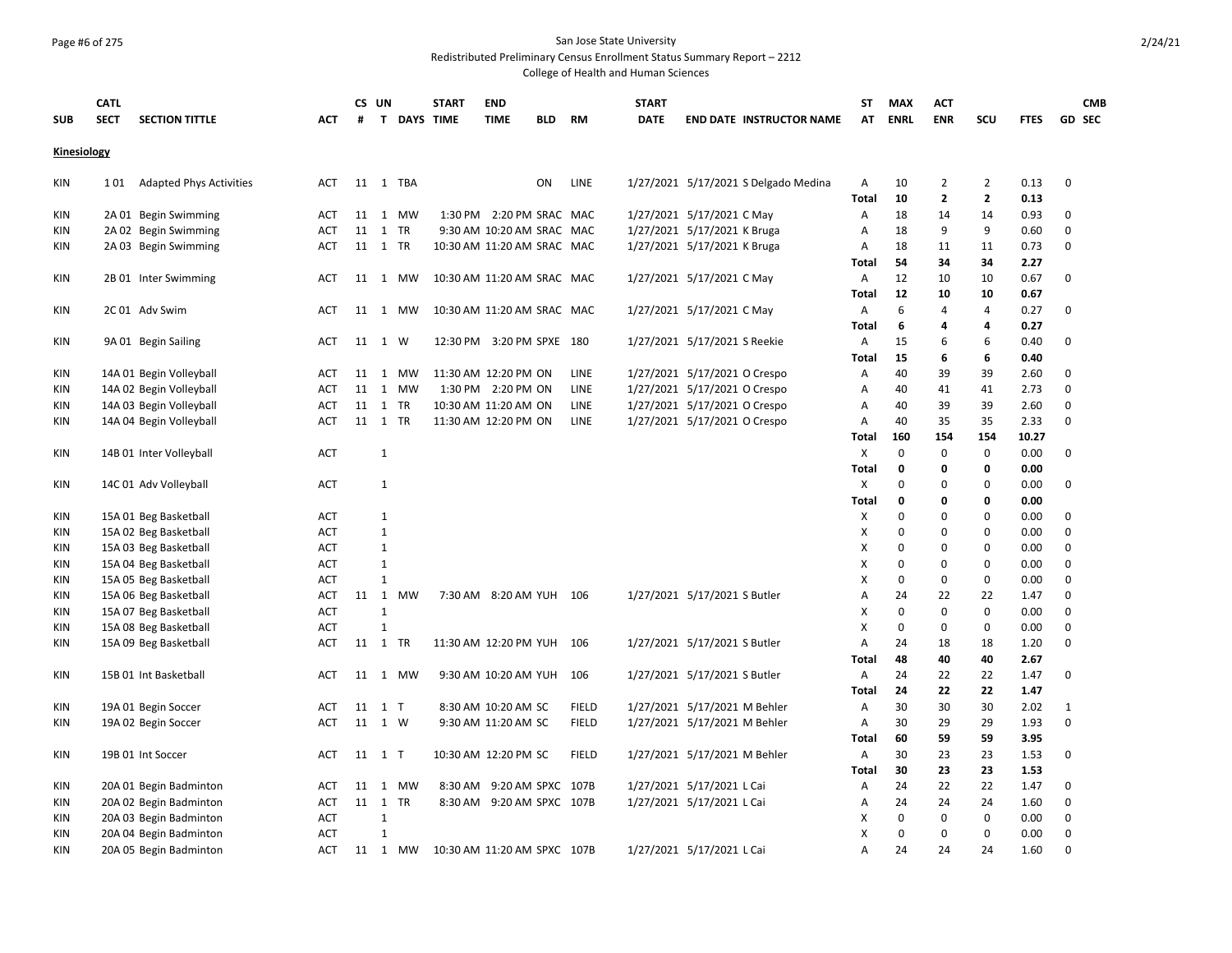## Page #7 of 275 San Jose State University

Redistributed Preliminary Census Enrollment Status Summary Report – 2212

|            | <b>CATL</b> |                           |                          |      | CS UN                       |                    | <b>START</b>                | <b>END</b>                  |            |                                | <b>START</b> |                                     | ST                | <b>MAX</b>        | <b>ACT</b>        |                   |              | <b>CMB</b>                 |
|------------|-------------|---------------------------|--------------------------|------|-----------------------------|--------------------|-----------------------------|-----------------------------|------------|--------------------------------|--------------|-------------------------------------|-------------------|-------------------|-------------------|-------------------|--------------|----------------------------|
| <b>SUB</b> | <b>SECT</b> | <b>SECTION TITTLE</b>     | ACT                      | #    |                             | <b>T DAYS TIME</b> |                             | <b>TIME</b>                 | <b>BLD</b> | <b>RM</b>                      | <b>DATE</b>  | <b>END DATE INSTRUCTOR NAME</b>     | AT                | <b>ENRL</b>       | <b>ENR</b>        | SCU               | <b>FTES</b>  | <b>GD SEC</b>              |
|            |             |                           |                          |      |                             |                    |                             |                             |            |                                |              |                                     |                   |                   |                   |                   |              |                            |
|            |             |                           | <b>ACT</b>               |      | $\mathbf{1}$                |                    |                             |                             |            |                                |              |                                     | <b>Total</b><br>X | 72<br>$\mathbf 0$ | 70<br>$\mathbf 0$ | 70<br>$\mathbf 0$ | 4.67<br>0.00 | $\mathbf 0$                |
| KIN        |             | 20B 01 Inter Badminton    |                          |      |                             |                    |                             |                             |            |                                |              |                                     |                   |                   |                   |                   |              |                            |
| <b>KIN</b> |             | 20B 02 Inter Badminton    | <b>ACT</b><br><b>ACT</b> | 11   | 1 F                         |                    |                             | 10:30 AM 12:20 PM SPXC 107B |            |                                |              | 1/27/2021 5/17/2021 L Cai           | A                 | 12<br>24          | 9                 | 9                 | 0.60         | $\mathbf 0$<br>$\Omega$    |
| KIN        |             | 20B 03 Inter Badminton    |                          |      | 11 1 TR                     |                    | 10:30 AM 11:20 AM SPXC 107B |                             |            |                                |              | 1/27/2021 5/17/2021 L Cai           | A                 | 36                | 16<br>25          | 16<br>25          | 1.07         |                            |
|            |             |                           |                          |      |                             |                    |                             |                             |            |                                |              |                                     | <b>Total</b>      |                   | $\overline{4}$    |                   | 1.67         | $\mathbf 0$                |
| KIN        |             | 20C 01 Adv Badminton      | <b>ACT</b>               |      | 11 1 F                      |                    | 10:30 AM 12:20 PM SPXC 107B |                             |            |                                |              | 1/27/2021 5/17/2021 L Cai           | Α                 | 12<br>12          | 4                 | 4<br>4            | 0.27<br>0.27 |                            |
|            |             |                           |                          |      |                             |                    |                             |                             |            |                                |              |                                     | Total             | $\pmb{0}$         | $\Omega$          | $\mathbf 0$       |              |                            |
| KIN        |             | 21A 01 Begin Tennis       | <b>ACT</b>               |      | $\mathbf{1}$<br>$\mathbf 1$ |                    |                             |                             |            |                                |              |                                     | X<br>X            | $\mathbf 0$       | $\mathbf 0$       | $\mathbf 0$       | 0.00<br>0.00 | $\mathbf 0$<br>$\mathbf 0$ |
| KIN        |             | 21A 02 Begin Tennis       | <b>ACT</b>               |      |                             |                    |                             |                             |            |                                |              |                                     | A                 |                   |                   |                   |              |                            |
| KIN        |             | 21A 03 Begin Tennis       | <b>ACT</b>               | 11   | 1 M<br>11 1 T               |                    | 10:00 AM 11:50 AM SC        |                             |            | <b>COURTS</b><br><b>COURTS</b> |              | 1/27/2021 5/17/2021 R Mougin        | A                 | 25<br>25          | 15<br>23          | 15<br>23          | 1.00         | $\mathbf 0$<br>$\mathbf 0$ |
| KIN        |             | 21A 04 Begin Tennis       | <b>ACT</b>               |      |                             |                    |                             | 10:00 AM 11:50 AM SC        |            |                                |              | 1/27/2021 5/17/2021 A Nguyen-Church |                   | 50                | 38                | 38                | 1.53         |                            |
|            |             |                           |                          |      |                             |                    |                             |                             |            |                                |              |                                     | <b>Total</b>      |                   |                   |                   | 2.53         |                            |
| <b>KIN</b> |             | 21B 01 Inter Tennis       | ACT                      |      | $\mathbf{1}$                |                    |                             |                             |            |                                |              |                                     | X                 | $\mathbf 0$       | 0                 | 0                 | 0.00         | $\mathbf 0$                |
| KIN        |             | 21B 02 Inter Tennis       | <b>ACT</b>               | 11   | 1 W                         |                    | 10:00 AM 11:50 AM SC        |                             |            | <b>COURTS</b>                  |              | 1/27/2021 5/17/2021 A Nguyen-Church | Α                 | 25                | 9                 | 9                 | 0.60         | $\mathbf 0$                |
|            |             |                           |                          |      |                             |                    |                             |                             |            |                                |              |                                     | <b>Total</b>      | 25                | 9                 | 9                 | 0.60         |                            |
| KIN        |             | 25A 01 Begin Golf         | <b>ACT</b>               |      | 11 1 M                      |                    |                             | 9:30 AM 11:20 AM YUH        |            | 106                            |              | 1/27/2021 5/17/2021 D Allio         | Α                 | 25                | 20                | 20                | 1.33         | 0                          |
| KIN        |             | 25A 02 Begin Golf         | <b>ACT</b>               | 11   | 1 TR                        |                    |                             | 9:30 AM 10:20 AM YUH        |            | 106                            |              | 1/27/2021 5/17/2021 D Allio         | Α                 | 25                | 21                | 21                | 1.42         | $\mathbf{1}$               |
| KIN        |             | 25A 03 Begin Golf         | <b>ACT</b>               |      | 11 1 TR                     |                    | 11:30 AM 12:20 PM YUH       |                             |            | 106                            |              | 1/27/2021 5/17/2021 D Allio         | Α                 | 25                | 19                | 19                | 1.27         | $\mathbf 0$                |
|            |             |                           |                          |      |                             |                    |                             |                             |            |                                |              |                                     | <b>Total</b>      | 75                | 60                | 60                | 4.02         |                            |
| KIN        |             | 25B 01 Intermediate Golf  | <b>ACT</b>               |      | 11 1 TR                     |                    | 10:30 AM 11:20 AM YUH 106   |                             |            |                                |              | 1/27/2021 5/17/2021 D Allio         | $\overline{A}$    | 25                | 23                | 23                | 1.53         | $\mathbf 0$                |
|            |             |                           |                          |      |                             |                    |                             |                             |            |                                |              |                                     | <b>Total</b>      | 25                | 23                | 23                | 1.53         |                            |
| KIN        |             | 27A 01 Begin Table Tennis | <b>ACT</b>               |      | 1                           |                    |                             |                             |            |                                |              |                                     | X                 | $\mathbf 0$       | $\mathbf 0$       | $\mathbf 0$       | 0.00         | $\mathbf 0$                |
| KIN        |             | 27A 02 Begin Table Tennis | <b>ACT</b>               |      | 11 1 MW                     |                    |                             | 9:30 AM 10:20 AM SPXC 107A  |            |                                |              | 1/27/2021 5/17/2021 L Cai           | Α                 | 40                | 36                | 36                | 2.40         | $\mathbf 0$                |
| KIN        |             | 27A 03 Begin Table Tennis | <b>ACT</b>               |      | $\mathbf{1}$                |                    |                             |                             |            |                                |              |                                     | X                 | $\mathbf 0$       | $\mathbf 0$       | $\mathsf 0$       | 0.00         | $\mathbf 0$                |
| KIN        |             | 27A 04 Begin Table Tennis | <b>ACT</b>               |      | 11 1 F                      |                    |                             | 8:30 AM 10:20 AM SPXC 107A  |            |                                |              | 1/27/2021 5/17/2021 L Cai           | A                 | 40                | 37                | 37                | 2.47         | $\Omega$                   |
|            |             |                           |                          |      |                             |                    |                             |                             |            |                                |              |                                     | <b>Total</b>      | 80                | 73                | 73                | 4.87         |                            |
| KIN        |             | 29 01 Cardio Kickboxing   | <b>ACT</b>               | 11 1 |                             | MW                 | 11:00 AM 11:50 AM ON        |                             |            | LINE                           |              | 1/27/2021 5/17/2021 A Batt          | Α                 | 30                | 33                | 33                | 2.20         | $\mathbf 0$                |
| KIN        | 29 02       | Cardio Kickboxing         | <b>ACT</b>               | 11   | $\mathbf{1}$                | TBA                |                             |                             | ΟN         | LINE                           |              | 1/27/2021 5/17/2021 F Ghiasvand     | A                 | 30                | 32                | 32                | 2.13         | $\mathbf 0$                |
| KIN        | 2903        | Cardio Kickboxing         | <b>ACT</b>               |      | 11 1 TBA                    |                    |                             |                             | ON         | LINE                           |              | 1/27/2021 5/17/2021 F Ghiasvand     | A                 | 30                | 30                | 30                | 2.00         | $\Omega$                   |
|            |             |                           |                          |      |                             |                    |                             |                             |            |                                |              |                                     | <b>Total</b>      | 90                | 95                | 95                | 6.33         |                            |
| <b>KIN</b> |             | 3001 Pilates              | ACT                      |      | 11 1 TBA                    |                    |                             |                             | ON         | LINE                           |              | 1/27/2021 5/17/2021 J Linafelter    | A                 | 30                | 29                | 29                | 1.93         | $\mathbf 0$                |
| KIN        |             | 3002 Pilates              | <b>ACT</b>               | 11   | 1 TBA                       |                    |                             |                             | ON         | LINE                           |              | 1/27/2021 5/17/2021 J Linafelter    | Α                 | 30                | 30                | 30                | 2.00         | $\mathbf 0$                |
| <b>KIN</b> | 3003        | Pilates                   | <b>ACT</b>               | 11   | 1                           | TBA                |                             |                             | ON         | <b>LINE</b>                    |              | 1/27/2021 5/17/2021 J Linafelter    | Α                 | 30                | 30                | 30                | 2.00         | $\mathbf 0$                |
| <b>KIN</b> |             | 3004 Pilates              | <b>ACT</b>               |      | 11 1 TBA                    |                    |                             |                             | ON         | LINE                           |              | 1/27/2021 5/17/2021 J Linafelter    | Α                 | 30                | 30                | 30                | 2.00         | $\mathbf 0$                |
| <b>KIN</b> | 3005        | Pilates                   | ACT                      | 11   | $\mathbf{1}$                | TBA                |                             |                             | ON         | LINE                           |              | 1/27/2021 5/17/2021 J Linafelter    | А                 | 30                | 28                | 28                | 1.87         | 0                          |
| <b>KIN</b> | 3006        | Pilates                   | <b>ACT</b>               | 11   | 1 TBA                       |                    |                             |                             | ON         | LINE                           |              | 1/27/2021 5/17/2021 J Linafelter    | А                 | 30                | 30                | 30                | 2.00         | $\mathbf 0$                |
| <b>KIN</b> | 3007        | Pilates                   | <b>ACT</b>               | 11   | 1 TR                        |                    |                             | 2:00 PM 2:50 PM ON          |            | LINE                           |              | 1/27/2021 5/17/2021 A Batt          | A                 | 30                | 40                | 40                | 2.67         | $\mathbf 0$                |
|            |             |                           |                          |      |                             |                    |                             |                             |            |                                |              |                                     | <b>Total</b>      | 210               | 217               | 217               | 14.47        |                            |
| KIN        | 31 01       | <b>Body Sculpting</b>     | <b>ACT</b>               | 11   | 1 TBA                       |                    |                             |                             | ON         | LINE                           |              | 1/27/2021 5/17/2021 A Dietrich      | Α                 | 50                | 52                | 52                | 3.47         | 0                          |
| <b>KIN</b> | 3102        | <b>Body Sculpting</b>     | <b>ACT</b>               | 11   | 1 TBA                       |                    |                             |                             | ON         | LINE                           |              | 1/27/2021 5/17/2021 A Dietrich      | Α                 | 50                | 53                | 53                | 3.53         | 0                          |
| KIN        | 3103        | <b>Body Sculpting</b>     | <b>ACT</b>               | 11 1 |                             | MW                 |                             | 9:00 AM 9:50 AM ON          |            | LINE                           |              | 1/27/2021 5/17/2021 A Batt          | A                 | 50                | 49                | 49                | 3.28         | $\mathbf{1}$               |
| <b>KIN</b> | 31 04       | <b>Body Sculpting</b>     | <b>ACT</b>               |      | 11 1 TR                     |                    |                             | 5:00 PM 5:50 PM ON          |            | LINE                           |              | 1/27/2021 5/17/2021 A Batt          | А                 | 50                | 53                | 53                | 3.53         | $\mathbf 0$                |
| KIN        | 3105        | <b>Body Sculpting</b>     | ACT                      | 11   | 1 TBA                       |                    |                             |                             | ΟN         | LINE                           |              | 1/27/2021 5/17/2021 L Pate          | А                 | 50                | 51                | 51                | 3.40         | $\mathbf 0$                |
| <b>KIN</b> | 3106        | <b>Body Sculpting</b>     | <b>ACT</b>               |      | 11 1 TBA                    |                    |                             |                             | <b>ON</b>  | LINE                           |              | 1/27/2021 5/17/2021 L Pate          | A                 | 50                | 50                | 50                | 3.33         | $\mathbf 0$                |
|            |             |                           |                          |      |                             |                    |                             |                             |            |                                |              |                                     | <b>Total</b>      | 300               | 308               | 308               | 20.55        |                            |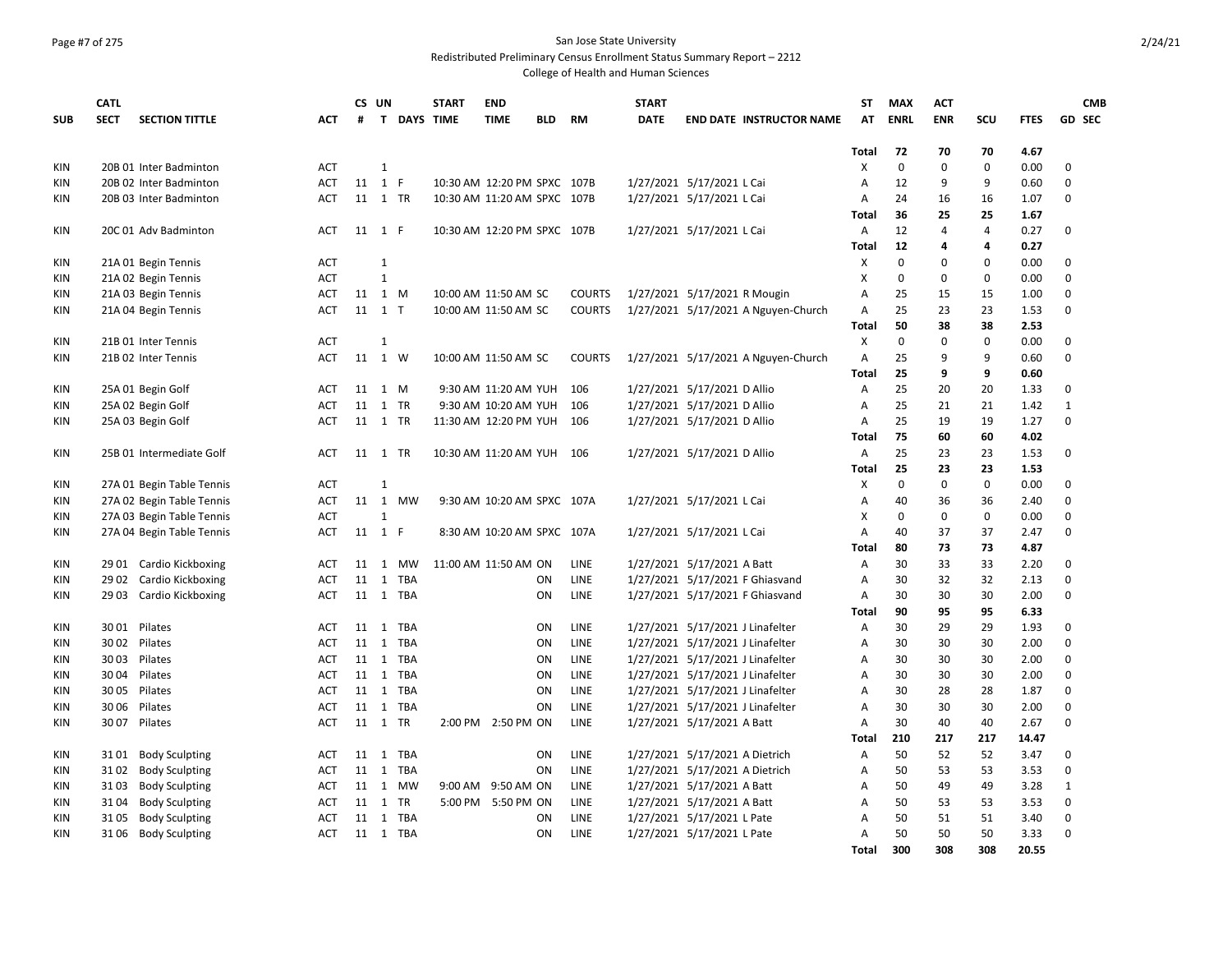### Page #8 of 275 San Jose State University Redistributed Preliminary Census Enrollment Status Summary Report – 2212

|            | <b>CATL</b> |                          |            |         | CS UN          |             | <b>START</b>         | <b>END</b>           |            |             | <b>START</b> |                                       | <b>ST</b>    | <b>MAX</b>  | <b>ACT</b>  |             |             | <b>CMB</b>    |
|------------|-------------|--------------------------|------------|---------|----------------|-------------|----------------------|----------------------|------------|-------------|--------------|---------------------------------------|--------------|-------------|-------------|-------------|-------------|---------------|
| <b>SUB</b> | <b>SECT</b> | <b>SECTION TITTLE</b>    | ACT        | #       |                | T DAYS TIME |                      | <b>TIME</b>          | <b>BLD</b> | <b>RM</b>   | <b>DATE</b>  | <b>END DATE INSTRUCTOR NAME</b>       | AΤ           | <b>ENRL</b> | <b>ENR</b>  | SCU         | <b>FTES</b> | <b>GD SEC</b> |
| KIN        |             | 3201 Aerobics            | ACT        |         |                | 11 1 TBA    |                      |                      | ON         | <b>LINE</b> |              | 1/27/2021 5/17/2021 F Ghiasvand       | Α            | 50          | 48          | 48          | 3.20        | 0             |
| <b>KIN</b> |             | 32 02 Aerobics           | <b>ACT</b> | 11      |                | 1 TBA       |                      |                      | ON         | LINE        |              | 1/27/2021 5/17/2021 F Ghiasvand       | A            | 50          | 50          | 50          | 3.33        | $\mathbf 0$   |
| KIN        | 3203        | Aerobics                 | <b>ACT</b> |         | 11 1 TR        |             |                      | 11:00 AM 11:50 AM ON |            | <b>LINE</b> |              | 1/27/2021 5/17/2021 A Batt            | Α            | 50          | 53          | 53          | 3.53        | $\mathbf 0$   |
|            |             |                          |            |         |                |             |                      |                      |            |             |              |                                       | <b>Total</b> | 150         | 151         | 151         | 10.07       |               |
| KIN        |             | 34 01 Step Training      | <b>ACT</b> | 11      |                | 1 MW        |                      | 2:00 PM 2:50 PM ON   |            | LINE        |              | 1/27/2021 5/17/2021 A Batt            | Α            | 50          | 48          | 48          | 3.20        | $\mathbf 0$   |
| <b>KIN</b> |             | 34 02 Step Training      | <b>ACT</b> | 11      | 1 TR           |             |                      | 9:00 AM 9:50 AM ON   |            | LINE        |              | 1/27/2021 5/17/2021 A Batt            | Α            | 50          | 50          | 50          | 3.33        | $\mathbf 0$   |
|            |             |                          |            |         |                |             |                      |                      |            |             |              |                                       | <b>Total</b> | 100         | 98          | 98          | 6.53        |               |
| ΚIΝ        |             | 35A 01 Begin Wt Training | ACT        | 11      | 1              | TBA         |                      |                      | ON         | <b>LINE</b> |              | 1/27/2021 5/17/2021 R Montgomery      | Α            | 32          | 31          | 31          | 2.07        | $\mathbf 0$   |
| KIN        |             | 35A 02 Begin Wt Training | <b>ACT</b> | 11      | 1              | TBA         |                      |                      | ON         | <b>LINE</b> |              | 1/27/2021 5/17/2021 R Montgomery      | Α            | 32          | 31          | 31          | 2.07        | $\Omega$      |
| KIN        |             | 35A 03 Begin Wt Training | <b>ACT</b> | 11      | 1              | TBA         |                      |                      | ON         | LINE        |              | 1/27/2021 5/17/2021 C May             | Α            | 32          | 35          | 35          | 2.33        | 0             |
| KIN        |             | 35A 04 Begin Wt Training | ACT        |         |                | 11 1 TBA    |                      |                      | ON         | LINE        |              | 1/27/2021 5/17/2021 C May             | Α            | 32          | 32          | 32          | 2.13        | $\mathbf 0$   |
| <b>KIN</b> |             | 35A 05 Begin Wt Training | <b>ACT</b> | 11      |                | 1 MW        |                      | 2:30 PM 3:20 PM ON   |            | LINE        |              | 1/27/2021 5/17/2021 A Tomimbang       | Α            | 32          | 32          | 32          | 2.13        | $\mathbf 0$   |
| KIN        |             | 35A 06 Begin Wt Training | <b>ACT</b> |         |                | 11 1 MW     |                      | 4:30 PM 5:20 PM ON   |            | LINE        |              | 1/27/2021 5/17/2021 J Fonda           | A            | 32          | 32          | 32          | 2.13        | $\mathbf 0$   |
| KIN        |             | 35A 07 Begin Wt Training | <b>ACT</b> | 11      | 1 TR           |             |                      | 7:30 AM 8:20 AM ON   |            | <b>LINE</b> |              | 1/27/2021 5/17/2021 S Butler          | Α            | 32          | 29          | 29          | 1.93        | $\Omega$      |
| <b>KIN</b> |             | 35A 08 Begin Wt Training | <b>ACT</b> |         | 11 1 TR        |             |                      | 9:30 AM 10:20 AM ON  |            | <b>LINE</b> |              | 1/27/2021 5/17/2021 S Butler          | A            | 32          | 30          | 30          | 2.00        | $\Omega$      |
| KIN        |             | 35A 09 Begin Wt Training | <b>ACT</b> |         |                | 11 1 MW     |                      | 3:30 PM 4:20 PM ON   |            | LINE        |              | 1/27/2021 5/17/2021 A Tomimbang       | А            | 32          | 30          | 30          | 2.00        | $\mathbf 0$   |
| KIN        |             | 35A 10 Begin Wt Training | <b>ACT</b> |         |                | 11 1 TBA    |                      |                      | <b>ON</b>  | LINE        |              | 1/27/2021 5/17/2021 S Butler          | Α            | 32          | 29          | 29          | 1.93        | $\mathbf 0$   |
| KIN        |             | 35A 11 Begin Wt Training | <b>ACT</b> | 11      | $\overline{1}$ | TBA         |                      |                      | ON         | LINE        |              | 1/27/2021 5/17/2021 L Pate            | Α            | 32          | 33          | 33          | 2.20        | $\mathbf 0$   |
| KIN        |             | 35A 12 Begin Wt Training | <b>ACT</b> | 11      | 1 TR           |             |                      | 3:30 PM 4:20 PM ON   |            | <b>LINE</b> |              | 1/27/2021 5/17/2021 L Wilkin          | Α            | 32          | 32          | 32          | 2.13        | $\mathbf 0$   |
| KIN        |             | 35A 13 Begin Wt Training | <b>ACT</b> |         |                | 11 1 TBA    |                      |                      | ON         | LINE        |              | 1/27/2021 5/17/2021 L Pate            | Α            | 32          | 33          | 33          | 2.20        | $\mathbf 0$   |
| KIN        |             | 35A 14 Begin Wt Training | ACT        |         |                | 11 1 TBA    |                      |                      | ON         | LINE        |              | 1/27/2021 5/17/2021 L Pate            | Α            | 32          | 34          | 34          | 2.27        | $\pmb{0}$     |
| KIN        |             | 35A 15 Begin Wt Training | <b>ACT</b> |         | $\mathbf{1}$   |             |                      |                      |            |             |              |                                       | Χ            | $\mathbf 0$ | $\mathbf 0$ | $\mathbf 0$ | 0.00        | $\mathbf 0$   |
| KIN        |             | 35A 16 Begin Wt Training | <b>ACT</b> | 11      | $\overline{1}$ | <b>TR</b>   |                      | 10:30 AM 11:20 AM ON |            | LINE        |              | 1/27/2021 5/17/2021 L Wilkin          | Α            | 32          | 33          | 33          | 2.20        | $\Omega$      |
|            |             |                          |            |         |                |             |                      |                      |            |             |              |                                       | <b>Total</b> | 480         | 476         | 476         | 31.73       |               |
| KIN        |             | 35B 01 Inter Wt Training | <b>ACT</b> | 11      |                | 1 TBA       |                      |                      | ON         | LINE        |              | 1/27/2021 5/17/2021 R Montgomery      | Α            | 32          | 32          | 32          | 2.13        | $\mathbf 0$   |
| <b>KIN</b> |             | 35B 02 Inter Wt Training | ACT        | 11      |                | 1 TBA       |                      |                      | ON         | LINE        |              | 1/27/2021 5/17/2021 R Montgomery      | А            | 32          | 31          | 31          | 2.07        | $\mathbf 0$   |
| ΚIΝ        |             | 35B 03 Inter Wt Training | <b>ACT</b> |         | 11 1 TR        |             |                      | 8:30 AM 9:20 AM ON   |            | LINE        |              | 1/27/2021 5/17/2021 S Butler          | Α            | 32          | 27          | 27          | 1.80        | $\mathbf 0$   |
|            |             |                          |            |         |                |             |                      |                      |            |             |              |                                       | <b>Total</b> | 96          | 90          | 90          | 6.00        |               |
| ΚIΝ        |             | 36 01 Cross Train/Cond   | <b>ACT</b> | 11      |                | 1 TBA       |                      |                      | ON         | LINE        |              | 1/27/2021 5/17/2021 M Pascal-Gonzales | A            | 30          | 29          | 29          | 1.93        | $\mathbf 0$   |
| <b>KIN</b> |             | 36 02 Cross Train/Cond   | ACT        | 11      |                | 1 TBA       |                      |                      | ON         | LINE        |              | 1/27/2021 5/17/2021 M Pascal-Gonzales | Α            | 30          | 30          | 30          | 2.00        | $\mathbf 0$   |
| KIN        | 3603        | Cross Train/Cond         | <b>ACT</b> |         |                | 11 1 TBA    |                      |                      | ON         | LINE        |              | 1/27/2021 5/17/2021 M Pascal-Gonzales | А            | 30          | 30          | 30          | 2.00        | $\mathbf 0$   |
| KIN        | 36 04       | Cross Train/Cond         | <b>ACT</b> |         | 11 1 TR        |             |                      | 8:30 AM 9:20 AM ON   |            | LINE        |              | 1/27/2021 5/17/2021 D Williams        | Α            | 30          | 25          | 25          | 1.67        | $\mathbf 0$   |
| <b>KIN</b> | 3605        | Cross Train/Cond         | <b>ACT</b> |         | 11 1 TR        |             |                      | 9:30 AM 10:20 AM ON  |            | <b>LINE</b> |              | 1/27/2021 5/17/2021 D Williams        | A            | 30          | 28          | 28          | 1.87        | $\Omega$      |
| <b>KIN</b> | 3606        | Cross Train/Cond         | <b>ACT</b> | 11 1 TR |                |             | 10:30 AM 11:20 AM ON |                      |            | LINE        |              | 1/27/2021 5/17/2021 D Williams        | Α            | 30          | 28          | 28          | 1.87        | $\mathbf 0$   |
| <b>KIN</b> |             | 36 07 Cross Train/Cond   | <b>ACT</b> |         |                | 11 1 TBA    |                      |                      | <b>ON</b>  | LINE        |              | 1/27/2021 5/17/2021 L Pate            | Α            | 30          | 29          | 29          | 1.93        | $\mathbf 0$   |
|            |             |                          |            |         |                |             |                      |                      |            |             |              |                                       | Total        | 210         | 199         | 199         | 13.27       |               |
| KIN        |             | 3701 Fitness Walking     | ACT        |         |                | 11 1 TBA    |                      |                      | ON         | LINE        |              | 1/27/2021 5/17/2021 J Fonda           | А            | 30          | 36          | 36          | 2.40        | $\mathbf 0$   |
| KIN        |             | 3702 Fitness Walking     | <b>ACT</b> | 11      | $\mathbf{1}$   | TBA         |                      |                      | ON         | LINE        |              | 1/27/2021 5/17/2021 J Fonda           | Α            | 30          | 39          | 39          | 2.60        | $\mathbf 0$   |
| KIN        | 3703        | <b>Fitness Walking</b>   | ACT        | 11      | 1              | TBA         |                      |                      | ON         | LINE        |              | 1/27/2021 5/17/2021 C May             | А            | 30          | 36          | 36          | 2.40        | 0             |
| <b>KIN</b> |             | 37 04 Fitness Walking    | ACT        | 11      |                | 1 TBA       |                      |                      | ON         | LINE        |              | 1/27/2021 5/17/2021 C May             | Α            | 30          | 34          | 34          | 2.27        | $\mathbf 0$   |
|            |             |                          |            |         |                |             |                      |                      |            |             |              |                                       | Total        | 120         | 145         | 145         | 9.67        |               |
| KIN        | 3801        | Begin Jogging            | <b>ACT</b> |         |                | 11 1 TBA    |                      |                      | ON         | LINE        |              | 1/27/2021 5/17/2021 N Levine          | Α            | 30          | 31          | 31          | 2.07        | 0             |
| KIN        | 3802        | Begin Jogging            | <b>ACT</b> | 11      | 1              | TBA         |                      |                      | ON         | LINE        |              | 1/27/2021 5/17/2021 N Levine          | А            | 30          | 31          | 31          | 2.07        | $\mathbf 0$   |
| <b>KIN</b> | 3803        | Begin Jogging            | <b>ACT</b> |         |                | 11 1 TBA    |                      |                      | ON         | LINE        |              | 1/27/2021 5/17/2021 J Fonda           | A            | 30          | 34          | 34          | 2.27        | $\Omega$      |
| <b>KIN</b> | 38 04       | Begin Jogging            | <b>ACT</b> |         |                | 11 1 TBA    |                      |                      | ON         | LINE        |              | 1/27/2021 5/17/2021 J Fonda           | A            | 30          | 31          | 31          | 2.07        | $\Omega$      |
|            |             |                          |            |         |                |             |                      |                      |            |             |              |                                       |              |             |             |             |             |               |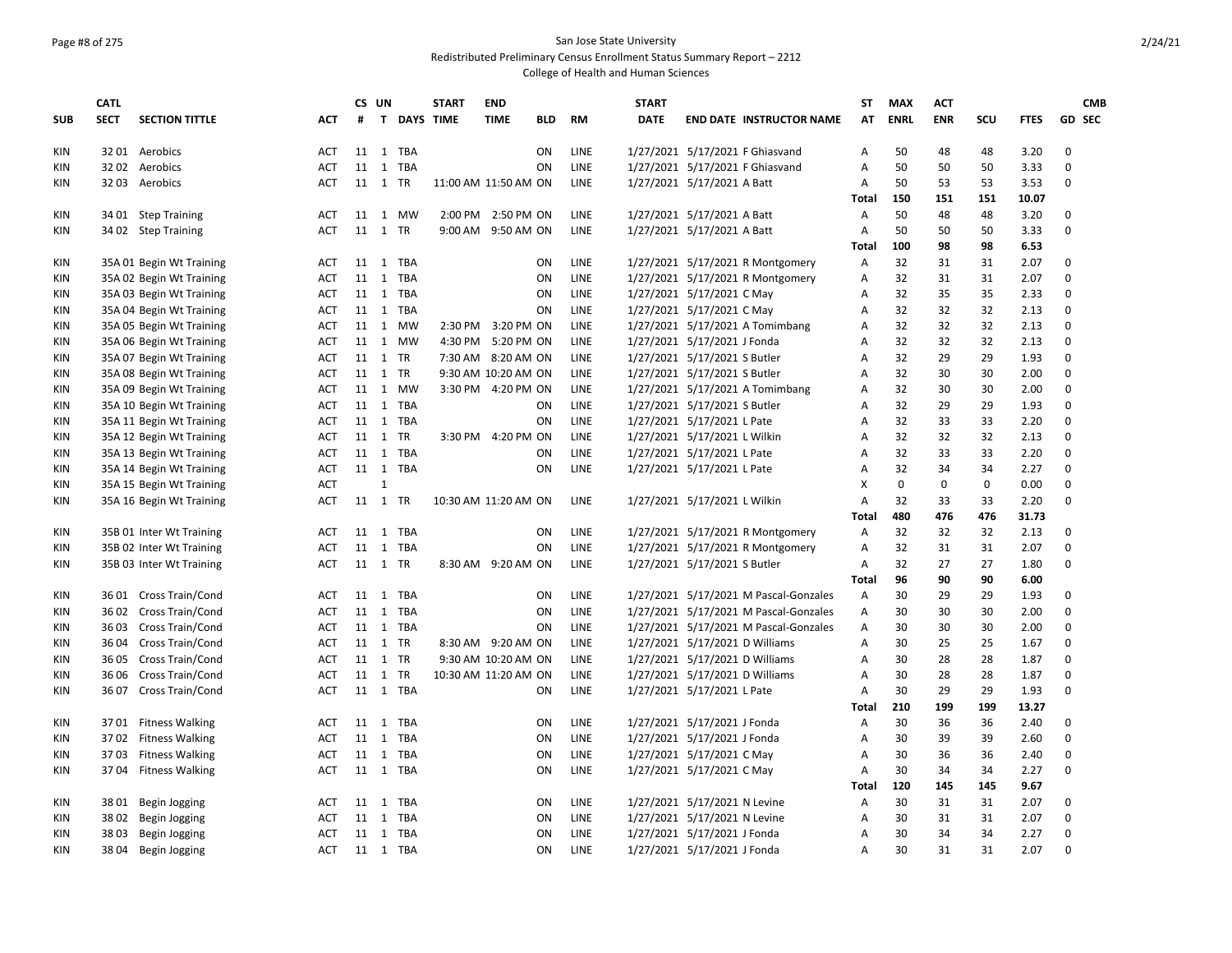# Page #9 of 275 San Jose State University

Redistributed Preliminary Census Enrollment Status Summary Report – 2212

|             | <b>CATL</b> |                           |            | CS UN   |              |                  | <b>START</b>         | <b>END</b>          |            |             | <b>START</b> |                                  | ST           | <b>MAX</b>  | <b>ACT</b>   |              |             |                | <b>CMB</b> |        |
|-------------|-------------|---------------------------|------------|---------|--------------|------------------|----------------------|---------------------|------------|-------------|--------------|----------------------------------|--------------|-------------|--------------|--------------|-------------|----------------|------------|--------|
| <b>SUB</b>  | <b>SECT</b> | <b>SECTION TITTLE</b>     | <b>ACT</b> | #       | $\mathbf{T}$ | <b>DAYS TIME</b> |                      | <b>TIME</b>         | <b>BLD</b> | <b>RM</b>   | <b>DATE</b>  | <b>END DATE INSTRUCTOR NAME</b>  | AT           | <b>ENRL</b> | <b>ENR</b>   | SCU          | <b>FTES</b> |                | GD SEC     |        |
| KIN         |             | 38 05 Begin Jogging       | ACT        |         |              | 11 1 TBA         |                      |                     | ON         | LINE        |              | 1/27/2021 5/17/2021 M Behler     | Α            | 30          | 31           | 31           | 2.07        | 0              |            |        |
| KIN         |             | 38 06 Begin Jogging       | <b>ACT</b> |         |              | 11 1 TBA         |                      |                     | ON         | LINE        |              | 1/27/2021 5/17/2021 A Tomimbang  | Α            | 30          | 29           | 29           | 1.93        | $\mathbf 0$    |            |        |
|             |             |                           |            |         |              |                  |                      |                     |            |             |              |                                  | Total        | 180         | 187          | 187          | 12.47       |                |            |        |
| KIN         |             | 46A 01 Beg Social Dance   | ACT        |         |              | 11 1 MW          |                      | 9:30 AM 10:20 AM ON |            | LINE        |              | 1/27/2021 5/17/2021 A Ayers      | Α            | 40          | 36           | 36           | 2.40        | 0 <sub>c</sub> |            |        |
| <b>DANC</b> |             | 46A 01 Beg Social Dance   | <b>ACT</b> | 11      |              | 1 MW             |                      | 9:30 AM 10:20 AM ON |            | <b>LINE</b> |              | 1/27/2021 5/17/2021 A Ayers      | A            | 0           | $\mathbf{0}$ | $\mathbf{0}$ | 0.00        | 0 <sup>o</sup> |            | $\ast$ |
| KIN         |             | 46A 02 Beg Social Dance   | <b>ACT</b> |         |              | 11 1 MW          | 10:30 AM 11:20 AM ON |                     |            | LINE        |              | 1/27/2021 5/17/2021 A Ayers      | Α            | 40          | 37           | 37           | 2.47        | 0 <sup>o</sup> |            | $\ast$ |
| DANC        |             | 46A 02 Beg Social Dance   | <b>ACT</b> |         |              | 11 1 MW          | 10:30 AM 11:20 AM ON |                     |            | LINE        |              | 1/27/2021 5/17/2021 A Ayers      | Α            | $\mathbf 0$ | $\mathbf{0}$ | $\mathbf{0}$ | 0.00        | 0 <sub>c</sub> |            | *      |
| KIN         |             | 46A 03 Beg Social Dance   | ACT        |         |              | 11 1 MW          | 11:30 AM 12:20 PM ON |                     |            | LINE        |              | 1/27/2021 5/17/2021 A Ayers      | Α            | 40          | 35           | 35           | 2.33        | 0 <sup>o</sup> |            | $\ast$ |
| DANC        |             | 46A 03 Beg Social Dance   | <b>ACT</b> | 11      |              | 1 MW             | 11:30 AM 12:20 PM ON |                     |            | LINE        |              | 1/27/2021 5/17/2021 A Ayers      | Α            | $\mathbf 0$ | $\mathbf{0}$ | $\mathbf{0}$ | 0.00        | $0-$           |            |        |
| KIN         |             | 46A 04 Beg Social Dance   | ACT        | 11      |              | 1 MW             |                      | 1:30 PM 2:20 PM ON  |            | LINE        |              | 1/27/2021 5/17/2021 A Ayers      | A            | 40          | 36           | 36           | 2.40        | $0-$           |            | $\ast$ |
| DANC        |             | 46A 04 Beg Social Dance   | <b>ACT</b> |         |              | 11 1 MW          |                      | 1:30 PM 2:20 PM ON  |            | <b>LINE</b> |              | 1/27/2021 5/17/2021 A Ayers      | Α            | $\mathbf 0$ | $\mathbf{0}$ | $\mathbf 0$  | 0.00        | 0 <sub>c</sub> |            | $\ast$ |
|             |             |                           |            |         |              |                  |                      |                     |            |             |              |                                  | Total        | 160         | 144          | 144          | 9.60        |                |            |        |
| KIN         |             | 48A 01 Beg Latin Dance    | <b>ACT</b> | 11      |              | 1 MW             | 8:30 AM              | 9:20 AM ON          |            | LINE        |              | 1/27/2021 5/17/2021 A Ayers      | Α            | 40          | 37           | 37           | 2.47        | 0 <sup>o</sup> |            |        |
| DANC        |             | 48A 01 Beg Latin Dance    | <b>ACT</b> | 11      |              | 1 MW             | 8:30 AM              | 9:20 AM ON          |            | LINE        |              | 1/27/2021 5/17/2021 A Ayers      | Α            | 0           | $\mathbf 0$  | $\mathbf 0$  | 0.00        | 0 <sup>o</sup> |            | $\ast$ |
| KIN         |             | 48A 02 Beg Latin Dance    | <b>ACT</b> | 11 1 TR |              |                  |                      | 8:30 AM 9:20 AM ON  |            | LINE        |              | 1/27/2021 5/17/2021 A Ayers      | Α            | 40          | 38           | 38           | 2.53        | 0 <sup>o</sup> |            |        |
| DANC        |             | 48A 02 Beg Latin Dance    | <b>ACT</b> | 11 1 TR |              |                  |                      | 8:30 AM 9:20 AM ON  |            | LINE        |              | 1/27/2021 5/17/2021 A Ayers      | Α            | 0           | $\mathbf 0$  | $\mathbf 0$  | 0.00        | 0 <sup>o</sup> |            | $\ast$ |
|             |             |                           |            |         |              |                  |                      |                     |            |             |              |                                  | Total        | 80          | 75           | 75           | 5.00        |                |            |        |
| KIN         |             | 50 01 Tai Chi             | <b>ACT</b> | 11      |              | 1 TBA            |                      |                     | ON         | LINE        |              | 1/27/2021 5/17/2021 C Weng       | Α            | 40          | 39           | 39           | 2.60        | 0              |            |        |
| <b>KIN</b>  |             | 50 02 Tai Chi             | <b>ACT</b> |         |              | 11 1 TBA         |                      |                     | 0N         | LINE        |              | 1/27/2021 5/17/2021 C Weng       | Α            | 40          | 40           | 40           | 2.67        | $\mathbf 0$    |            |        |
| KIN         |             | 50 03 Tai Chi             | <b>ACT</b> |         |              | 11 1 MW          |                      | 8:30 AM 9:20 AM ON  |            | LINE        |              | 1/27/2021 5/17/2021 G Chen       | Α            | 40          | 40           | 40           | 2.67        | 0              |            |        |
| KIN         |             | 50 04 Tai Chi             | ACT        |         |              | 11 1 MW          |                      | 9:30 AM 10:20 AM ON |            | LINE        |              | 1/27/2021 5/17/2021 G Chen       | Α            | 40          | 39           | 39           | 2.60        | $\mathbf 0$    |            |        |
|             |             |                           |            |         |              |                  |                      |                     |            |             |              |                                  | <b>Total</b> | 160         | 158          | 158          | 10.53       |                |            |        |
| KIN         |             | 52C 01 Competitive Judo   | ACT        |         |              | 11 1 TBA         |                      |                     | YUH        | 126         |              | 1/27/2021 5/17/2021 Y Uchida     | Α            | 30          | 6            | 6            | 0.40        | 0              |            |        |
|             |             |                           |            |         |              |                  |                      |                     |            |             |              |                                  | Total        | 30          | 6            | 6            | 0.40        |                |            |        |
| KIN         |             | 53A 01 Begin Karate       | ACT        | 11      |              | 1 TBA            |                      |                     | ON         | LINE        |              | 1/27/2021 5/17/2021 P Rodriquez  | Α            | 20          | 20           | 20           | 1.33        | 0              |            |        |
| KIN         |             | 53A 02 Begin Karate       | <b>ACT</b> |         |              | 11 1 TBA         |                      |                     | ON         | LINE        |              | 1/27/2021 5/17/2021 P Rodriquez  | Α            | 20          | 20           | 20           | 1.33        | $\mathbf 0$    |            |        |
|             |             |                           |            |         |              |                  |                      |                     |            |             |              |                                  | Total        | 40          | 40           | 40           | 2.67        |                |            |        |
| KIN         |             | 53B 01 Inter Karate       | <b>ACT</b> |         |              | 11 1 TBA         |                      |                     | ON         | LINE        |              | 1/27/2021 5/17/2021 P Rodriquez  | Α            | 10          | 6            | 6            | 0.40        | $\mathbf 0$    |            |        |
| ΚIΝ         |             | 53B 02 Inter Karate       | ACT        |         |              | 11 1 TBA         |                      |                     | ON         | LINE        |              | 1/27/2021 5/17/2021 P Rodriquez  | Α            | 10          | 5            | 5            | 0.33        | $\mathbf 0$    |            |        |
|             |             |                           |            |         |              |                  |                      |                     |            |             |              |                                  | Total        | 20          | 11           | 11           | 0.73        |                |            |        |
| KIN         |             | 54A 01 Begin Tae Kwon Do  | <b>ACT</b> | 11      |              | 1 TBA            |                      |                     | ON         | LINE        |              | 1/27/2021 5/17/2021 J Schachner  | Α            | 30          | 32           | 32           | 2.13        | $\mathbf 0$    |            |        |
| KIN         |             | 54A 02 Begin Tae Kwon Do  | <b>ACT</b> |         |              | 11 1 TBA         |                      |                     | ON         | <b>LINE</b> |              | 1/27/2021 5/17/2021 J Schachner  | Α            | 20          | 28           | 28           | 1.87        | $\mathbf 0$    |            |        |
|             |             |                           |            |         |              |                  |                      |                     |            |             |              |                                  | <b>Total</b> | 50          | 60           | 60           | 4.00        |                |            |        |
| KIN         |             | 54B 01 Int Tae Kwon Do    | <b>ACT</b> | 11      |              | 1 TBA            |                      |                     | ON         | LINE        |              | 1/27/2021 5/17/2021 J Schachner  | Α            | 10          | 10           | 10           | 0.67        | 0              |            |        |
|             |             |                           |            |         |              |                  |                      |                     |            |             |              |                                  | Total        | 10          | 10           | 10           | 0.67        |                |            |        |
| KIN         |             | 55A 01 Begin Self-Defense | ACT        | 11      | 1            | MW               | 11:30 AM 12:20 PM ON |                     |            | LINE        |              | 1/27/2021 5/17/2021 G Chen       | Α            | 30          | 32           | 32           | 2.13        | $\mathbf 0$    |            |        |
| KIN         |             | 55A 02 Begin Self-Defense | <b>ACT</b> | 11      |              | 1 MW             | 12:30 PM 1:20 PM ON  |                     |            | LINE        |              | 1/27/2021 5/17/2021 G Chen       | Α            | 30          | 34           | 34           | 2.27        | $\mathbf 0$    |            |        |
| KIN         |             | 55A 03 Begin Self-Defense | <b>ACT</b> |         |              | 11 1 MW          |                      | 1:30 PM 2:20 PM ON  |            | LINE        |              | 1/27/2021 5/17/2021 G Chen       | Α            | 30          | 30           | 30           | 2.00        | $\mathbf 0$    |            |        |
|             |             |                           |            |         |              |                  |                      |                     |            |             |              |                                  | Total        | 90          | 96           | 96           | 6.40        |                |            |        |
| KIN         |             | 61A 01 Begin Hatha Yoga   | ACT        | 11      |              | 1 TBA            |                      |                     | ON         | LINE        |              | 1/27/2021 5/17/2021 J Linafelter | Α            | 50          | 50           | 50           | 3.33        | 0              |            |        |
| KIN         |             | 61A 02 Begin Hatha Yoga   | <b>ACT</b> |         |              | 11 1 TBA         |                      |                     | 0N         | LINE        |              | 1/27/2021 5/17/2021 S Caughlan   | Α            | 50          | 50           | 50           | 3.33        | 0              |            |        |
| KIN         |             | 61A 03 Begin Hatha Yoga   | ACT        |         |              | 11 1 TBA         |                      |                     | ON         | LINE        |              | 1/27/2021 5/17/2021 S Caughlan   | Α            | 50          | 49           | 49           | 3.27        | 0              |            |        |
| KIN         |             | 61A 04 Begin Hatha Yoga   | <b>ACT</b> | 11      |              | 1 MW             |                      | 5:00 PM 5:50 PM ON  |            | <b>LINE</b> |              | 1/27/2021 5/17/2021 A Batt       | A            | 50          | 71           | 71           | 4.73        | $\mathbf 0$    |            |        |
| KIN         |             | 61A 05 Begin Hatha Yoga   | ACT        | 11      |              | 1 TBA            |                      |                     | ON         | LINE        |              | 1/27/2021 5/17/2021 C May        | Α            | 50          | 56           | 56           | 3.73        | 0              |            |        |
| KIN         |             | 61A 06 Begin Hatha Yoga   | <b>ACT</b> |         |              | 11 1 TBA         |                      |                     | ON         | LINE        |              | 1/27/2021 5/17/2021 S Caughlan   | A            | 50          | 50           | 50           | 3.33        | $\mathbf 0$    |            |        |
|             |             |                           |            |         |              |                  |                      |                     |            |             |              |                                  |              |             |              |              |             |                |            |        |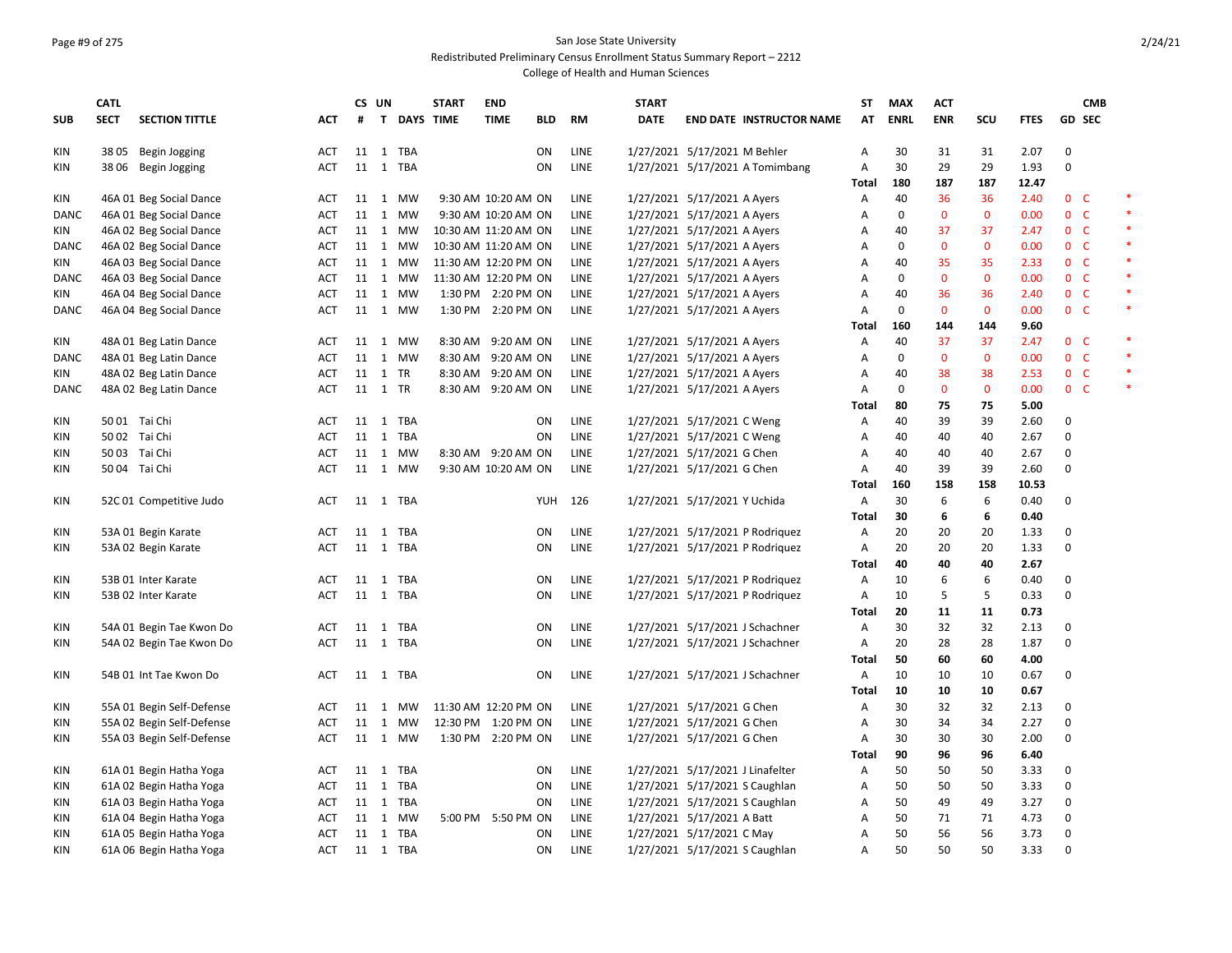## Page #10 of 275 San Jose State University

Redistributed Preliminary Census Enrollment Status Summary Report – 2212

|            | <b>CATL</b>   |                                                     |                          |                | CS UN                         |                   | <b>START</b>         | <b>END</b>                |            |             | <b>START</b> |                                                           |                                  | ST                  | <b>MAX</b>            | <b>ACT</b>        |                     |              | <b>CMB</b>    |
|------------|---------------|-----------------------------------------------------|--------------------------|----------------|-------------------------------|-------------------|----------------------|---------------------------|------------|-------------|--------------|-----------------------------------------------------------|----------------------------------|---------------------|-----------------------|-------------------|---------------------|--------------|---------------|
| <b>SUB</b> | <b>SECT</b>   | <b>SECTION TITTLE</b>                               | <b>ACT</b>               | #              |                               | T DAYS TIME       |                      | <b>TIME</b>               | <b>BLD</b> | <b>RM</b>   | <b>DATE</b>  |                                                           | <b>END DATE INSTRUCTOR NAME</b>  | AT                  | <b>ENRL</b>           | <b>ENR</b>        | SCU                 | <b>FTES</b>  | <b>GD SEC</b> |
| KIN        |               | 61A 07 Begin Hatha Yoga                             | ACT                      | 11             |                               | 1 TBA             |                      |                           | ΟN         | <b>LINE</b> |              | 1/27/2021 5/17/2021 C May                                 |                                  | A                   | 50                    | 47                | 47                  | 3.13         | 0             |
|            |               |                                                     |                          |                |                               |                   |                      |                           |            |             |              |                                                           |                                  | Total               | 350                   | 373               | 373                 | 24.87        |               |
| KIN        |               | 61B 01 Int Hatha Yoga                               | <b>ACT</b>               | 11             | 1 F                           |                   |                      | 9:30 AM 11:20 AM ON       |            | LINE        |              | 1/27/2021 5/17/2021 S Caughlan                            |                                  | А<br>Total          | 50<br>50              | 50<br>50          | 50<br>50            | 3.33<br>3.33 | 0             |
| KIN        |               | 63A 01 Beg Hiking                                   | <b>ACT</b>               | 11             | 1 F                           |                   |                      | 1:00 PM 3:50 PM ON        |            | <b>LINE</b> |              |                                                           | 1/27/2021 5/17/2021 K Kirkendall | A                   | 20                    | 25                | 25                  | 1.67         | 0             |
|            |               |                                                     |                          |                |                               |                   |                      |                           |            |             |              |                                                           |                                  | Total               | 20                    | 25                | 25                  | 1.67         |               |
| KIN        |               | 68 01 Visl Rep Sprt Cult                            | LEC                      | 2              |                               | 3 TBA             |                      |                           | <b>ON</b>  | <b>LINE</b> |              | 1/27/2021 5/17/2021 D Murphy                              |                                  | Α                   | 40                    | 41                | 123                 | 8.20         | 0             |
|            |               |                                                     |                          |                |                               |                   |                      |                           |            |             |              |                                                           |                                  | Total               | 40                    | 41                | 123                 | 8.20         |               |
| <b>KIN</b> |               | 69 01 Stress Management                             | <b>LEC</b>               | 2              | 3                             | <b>MW</b>         |                      | 9:00 AM 10:15 AM ON       |            | <b>LINE</b> |              | 1/27/2021 5/17/2021 K Moreno                              |                                  | A                   | 30                    | 29                | 87                  | 5.80         | 0             |
| KIN        |               | 69 02 Stress Management                             | <b>LEC</b>               | $\overline{2}$ | 3                             | W                 |                      | 3:00 PM 4:15 PM ON        |            | <b>LINE</b> |              | 1/27/2021 5/17/2021 M Ruban                               |                                  | A                   | 30                    | 30                | 90                  | 6.00         | 0             |
| KIN        |               | 69 03 Stress Management                             | <b>LEC</b>               | $\overline{2}$ |                               | 3 TBA             |                      |                           | <b>ON</b>  | <b>LINE</b> |              | 1/27/2021 5/17/2021 C Carrillo                            |                                  | A                   | 30                    | 30                | 90                  | 6.00         | 0             |
| KIN        |               | 69 04 Stress Management                             | <b>LEC</b>               | $\overline{2}$ |                               | 3 TR              |                      | 7:30 AM 8:45 AM ON        |            | LINE        |              | 1/27/2021 5/17/2021 L Atkinson                            |                                  | Α                   | 30                    | 30                | 90                  | 6.00         | 0             |
| <b>KIN</b> | 69 05         | <b>Stress Management</b>                            | LEC<br><b>LEC</b>        | $2^{\circ}$    | $\overline{\mathbf{3}}$<br>3  | <b>TR</b>         |                      | 10:30 AM 11:45 AM ON      |            | LINE        |              | 1/27/2021 5/17/2021 L Atkinson                            |                                  | Α<br>X              | 30<br>$\mathbf 0$     | 31<br>$\mathbf 0$ | 93<br>0             | 6.20<br>0.00 | 0<br>0        |
| KIN<br>KIN | 6907          | 69 06 Stress Management<br><b>Stress Management</b> | <b>LEC</b>               | $\overline{2}$ |                               | 3 TR              |                      | 5:30 PM 6:45 PM ON        |            | <b>LINE</b> |              | 1/27/2021 5/17/2021 T Beggs                               |                                  | A                   | 30                    | 36                | 108                 | 7.20         | 0             |
| KIN        | 6908          | <b>Stress Management</b>                            | LEC                      | $\overline{2}$ |                               | 3 TR              |                      | 7:00 PM 8:15 PM ON        |            | LINE        |              | 1/27/2021 5/17/2021 T Beggs                               |                                  | Α                   | 30                    | 33                | 99                  | 6.60         | 0             |
| KIN        | 6909          | <b>Stress Management</b>                            | <b>LEC</b>               | $\overline{2}$ | 3 F                           |                   | 10:00 AM 12:45 PM ON |                           |            | LINE        |              | 1/27/2021 5/17/2021 K Moreno                              |                                  | Α                   | 30                    | 29                | 87                  | 5.80         | 0             |
| KIN        | 69 10         | <b>Stress Management</b>                            | <b>LEC</b>               | $\overline{2}$ |                               | 3 MW              | 10:30 AM 11:45 AM ON |                           |            | <b>LINE</b> |              | 1/27/2021 5/17/2021 K Moreno                              |                                  | A                   | 30                    | 30                | 90                  | 6.00         | 0             |
|            |               |                                                     |                          |                |                               |                   |                      |                           |            |             |              |                                                           |                                  | Total               | 270                   | 278               | 834                 | 55.60        |               |
| KIN        |               | 70 01 Intro to Kinesiology                          | <b>LEC</b>               | $\overline{2}$ |                               | 3 MW              |                      | 8:30 AM 9:20 AM ON        |            | <b>LINE</b> |              | 1/27/2021 5/17/2021 J Chin                                |                                  | А                   | 100                   | 101               | 202                 | 20.20        | 0             |
| KIN        |               | 70 02 Intro to Kinesiology                          | <b>ACT</b>               | 11             |                               | $0 \quad M$       |                      | 9:30 AM 11:20 AM ON       |            | LINE        |              | 1/27/2021 5/17/2021 A Dietrich                            |                                  | Α                   | 20                    | 21                | 21                  | 0.00         | 0             |
| KIN        | 7003          | Intro to Kinesiology                                | <b>ACT</b>               | 11             | $0 \quad W$                   |                   |                      | 9:30 AM 11:20 AM ON       |            | <b>LINE</b> |              | 1/27/2021 5/17/2021 A Dietrich                            |                                  | A                   | 20                    | 20                | 20                  | 0.00         | 0             |
| KIN        |               | 70 04 Intro to Kinesiology                          | ACT                      | 11             |                               | $0 \quad M$       |                      | 9:30 AM 11:20 AM ON       |            | LINE        |              |                                                           | 1/27/2021 5/17/2021 A Tomimbang  | Α                   | 20                    | 20                | 20                  | 0.00         | 0             |
| KIN        | 7005          | Intro to Kinesiology                                | <b>ACT</b>               | 11             | $\mathbf 0$                   | W                 |                      | 9:30 AM 11:20 AM ON       |            | <b>LINE</b> |              |                                                           | 1/27/2021 5/17/2021 A Tomimbang  | A                   | 20                    | 20                | 20                  | 0.00         | 0             |
| KIN        |               | 70 06 Intro to Kinesiology                          | <b>ACT</b>               | 11             | $0 \quad W$                   |                   |                      | 1:30 PM 3:20 PM ON        |            | <b>LINE</b> |              |                                                           | 1/27/2021 5/17/2021 A Tomimbang  | А                   | 20                    | 20                | 20                  | 0.00         | 0             |
|            |               |                                                     |                          |                |                               |                   |                      |                           |            |             |              |                                                           |                                  | <b>Total</b>        | 200<br>$\overline{2}$ | 202               | 303                 | 20.20        | 0             |
| KIN<br>KIN | 80 01<br>8002 | Indivdl Movement<br>Indivdl Movement                | <b>ACT</b><br><b>ACT</b> | 11<br>11       | 1<br>1                        | TBA<br><b>TBA</b> |                      |                           |            |             |              | 1/27/2021 5/17/2021 S Chang<br>1/27/2021 5/17/2021 A Batt |                                  | Α<br>A              | $\overline{2}$        | 0<br>2            | 0<br>$\overline{2}$ | 0.00<br>0.13 | 0             |
| KIN        |               | 8003 Indivdl Movement                               | <b>ACT</b>               |                |                               | 11 1 TBA          |                      |                           |            |             |              | 1/27/2021 5/17/2021                                       |                                  | Α                   | $\overline{2}$        | $\Omega$          | $\Omega$            | 0.00         | 0             |
|            |               |                                                     |                          |                |                               |                   |                      |                           |            |             |              |                                                           |                                  | <b>Total</b>        | 6                     | 2                 | 2                   | 0.13         |               |
| KIN        |               | 100W 0 Writing Workshop                             | <b>SEM</b>               | 4              | 3                             | <b>MW</b>         |                      | 7:30 AM 8:45 AM ON        |            | LINE        |              | 1/27/2021 5/17/2021 D Bohigian                            |                                  | Α                   | 25                    | 25                | 75                  | 5.00         | 0             |
| KIN        |               | 100W 0 Writing Workshop                             | <b>SEM</b>               | 4              | 3                             | <b>MW</b>         |                      | 9:00 AM 10:15 AM ON       |            | LINE        |              | 1/27/2021 5/17/2021 D Bohigian                            |                                  | A                   | 25                    | 24                | 72                  | 4.80         | 0             |
| KIN        |               | 100W 0 Writing Workshop                             | SEM                      | 4              | 3                             | TBA               |                      |                           | ON         | LINE        |              | 1/27/2021 5/17/2021 C Jones                               |                                  | А                   | 25                    | 25                | 75                  | 5.00         | 0             |
| KIN        |               | 100W 0 Writing Workshop                             | SEM                      | 4              | 3                             | TBA               |                      |                           | ON         | LINE        |              | 1/27/2021 5/17/2021 C Jones                               |                                  | Α                   | 25                    | 20                | 60                  | 4.00         | 0             |
| <b>KIN</b> |               | 100W 0 Writing Workshop                             | <b>SEM</b>               | 4              | 3                             | <b>TR</b>         | 10:30 AM 11:45 AM ON |                           |            | LINE        |              |                                                           | 1/27/2021 5/17/2021 M Crockett   | A                   | 25                    | 26                | 78                  | 5.20         | 0             |
| KIN        |               | 100W 0 Writing Workshop                             | SEM                      | 4              | $\overline{3}$                | TR                |                      | 9:00 AM 10:15 AM ON       |            | LINE        |              | 1/27/2021 5/17/2021 A Medina                              |                                  | А                   | 25                    | 25                | 75                  | 5.00         | 0             |
|            |               |                                                     |                          |                |                               |                   |                      |                           |            |             |              |                                                           |                                  | Total               | 150                   | 145               | 435                 | 29.00        |               |
| KIN        |               | 101 01 Sport in America                             | LEC                      | $\overline{2}$ | 3                             | TBA               |                      |                           | ON         | LINE        |              |                                                           | 1/27/2021 5/17/2021 M Crockett   | Α                   | 40                    | 40                | 120                 | 8.05         | 1             |
| KIN        |               | 101 02 Sport in America                             | LEC                      | $\overline{2}$ | $\overline{3}$                | TBA               |                      |                           | ON         | LINE        |              |                                                           | 1/27/2021 5/17/2021 M Crockett   | Α                   | 40                    | 40                | 120                 | 8.00         | 0             |
|            |               |                                                     |                          |                |                               |                   |                      |                           |            |             |              |                                                           |                                  | Total               | 80                    | 80                | 240                 | 16.05        |               |
| KIN<br>KIN |               | 105 01 Water Saf Inst<br>105 02 Water Saf Inst      | <b>LEC</b><br><b>ACT</b> | 2<br>11        | $\overline{2}$<br>$\mathbf 0$ | -F<br>TBA         |                      | 9:00 AM 11:50 AM SPXE 163 |            |             |              | 1/27/2021 5/17/2021 K Paradi                              |                                  | A<br>$\overline{A}$ | 18<br>18              | 18<br>18          | 18<br>18            | 2.40<br>0.00 | 0<br>0        |
|            |               |                                                     |                          |                |                               |                   |                      |                           |            |             |              | 1/27/2021 5/17/2021 K Paradi                              |                                  | Total               | 36                    | 36                | 36                  | 2.40         |               |
| KIN        |               | 107 01 Adapted Aquatics                             | <b>ACT</b>               |                |                               | 11 1 TBA          |                      |                           | ON         | LINE        |              | 1/27/2021 5/17/2021 J Lee                                 |                                  | Α                   | 25                    | 25                | 25                  | 1.67         | 0             |
|            |               |                                                     |                          |                |                               |                   |                      |                           |            |             |              |                                                           |                                  | Total               | 25                    | 25                | 25                  | 1.67         |               |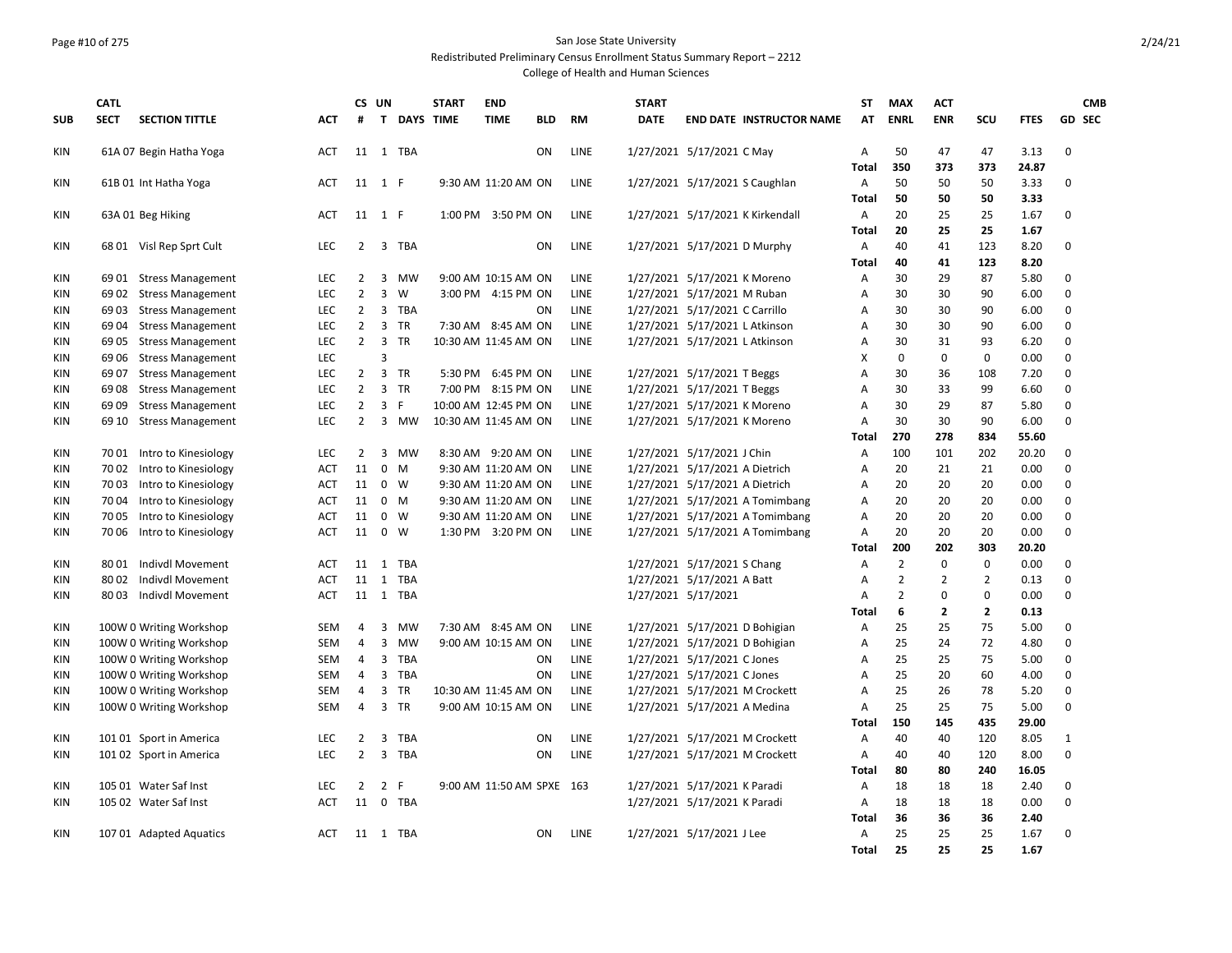# Page #11 of 275 San Jose State University

Redistributed Preliminary Census Enrollment Status Summary Report – 2212

|            | <b>CATL</b> |                                    |            |                | CS UN          |             | <b>START</b> | <b>END</b>           |            |             | <b>START</b> |                                 | ST           | <b>MAX</b>  | <b>ACT</b> |     |             |                | <b>CMB</b> |  |
|------------|-------------|------------------------------------|------------|----------------|----------------|-------------|--------------|----------------------|------------|-------------|--------------|---------------------------------|--------------|-------------|------------|-----|-------------|----------------|------------|--|
| <b>SUB</b> | <b>SECT</b> | <b>SECTION TITTLE</b>              | ACT        | #              |                | T DAYS TIME |              | <b>TIME</b>          | <b>BLD</b> | RM          | <b>DATE</b>  | <b>END DATE INSTRUCTOR NAME</b> | AT           | <b>ENRL</b> | <b>ENR</b> | scu | <b>FTES</b> | <b>GD SEC</b>  |            |  |
| KIN        |             | 11101 Global Sport                 | <b>LEC</b> | $\overline{2}$ |                | 3 TBA       |              |                      | <b>ON</b>  | LINE        |              | 1/27/2021 5/17/2021 D Murphy    | A            | 40          | 40         | 120 | 8.00        | $\mathbf 0$    |            |  |
| KIN        |             | 111 02 Global Sport                | <b>LEC</b> | $\overline{2}$ | 3              | <b>TBA</b>  |              |                      | <b>ON</b>  | LINE        |              | 1/27/2021 5/17/2021 M Dao       | Α            | 40          | 40         | 120 | 8.00        | $\mathbf 0$    |            |  |
| KIN        |             | 111 03 Global Sport                | LEC        | $\overline{2}$ | 3              | TBA         |              |                      | ON         | LINE        |              | 1/27/2021 5/17/2021 D Murphy    | Α            | 40          | 40         | 120 | 8.00        | 0              |            |  |
| KIN        |             | 111 04 Global Sport                | <b>LEC</b> | $\overline{2}$ |                | 3 TBA       |              |                      | ON         | LINE        |              | 1/27/2021 5/17/2021 D Murphy    | Α            | 40          | 40         | 120 | 8.00        | 0              |            |  |
|            |             |                                    |            |                |                |             |              |                      |            |             |              |                                 | Total        | 160         | 160        | 480 | 32.00       |                |            |  |
| KIN        |             | 145A 01 Phys Act Old Adult         | <b>SEM</b> | -5             |                | 3 TR        |              | 8:00 AM 8:50 AM ON   |            | LINE        |              | 1/27/2021 5/17/2021 L Wilkin    | A            | 20          | 19         | 38  | 3.80        | 0              |            |  |
| KIN        |             | 145A 02 Phys Act Old Adult         | LAB        | 17             |                | 0 TBA       |              |                      |            |             |              | 1/27/2021 5/17/2021 L Wilkin    | Α            | 20          | 19         | 19  | 0.00        | $\mathbf 0$    |            |  |
|            |             |                                    |            |                |                |             |              |                      |            |             |              |                                 | Total        | 40          | 38         | 57  | 3.80        |                |            |  |
| KIN        |             | 14701 Biomechanical Asmt of Mymnt  | <b>LEC</b> | $\overline{2}$ | 3              | M           |              | 8:30 AM 9:20 AM ON   |            | LINE        |              | 1/27/2021 5/17/2021 J Hannigan  | Α            | 60          | 73         | 73  | 14.65       | 1              |            |  |
| KIN        |             | 147 02 Biomechanical Asmt of Mymnt | LAB        | 15             | $\mathbf 0$    | <b>TBA</b>  |              |                      | <b>ON</b>  | <b>LINE</b> |              | 1/27/2021 5/17/2021 J Hannigan  | Α            | 20          | 24         | 48  | 0.00        | 0              |            |  |
| KIN        |             | 147 03 Biomechanical Asmt of Mymnt | LAB        | 15             | $\mathbf 0$    | TBA         |              |                      | ON         | LINE        |              | 1/27/2021 5/17/2021 M Ruban     | Α            | 20          | 25         | 50  | 0.00        | 0              |            |  |
| <b>KIN</b> |             | 147 04 Biomechanical Asmt of Mymnt | LAB        | 15             | $\mathbf 0$    | TBA         |              |                      | ON         | <b>LINE</b> |              | 1/27/2021 5/17/2021 M Ruban     | A            | 20          | 24         | 48  | 0.00        | $\mathbf{1}$   |            |  |
|            |             |                                    |            |                |                |             |              |                      |            |             |              |                                 | Total        | 120         | 146        | 219 | 14.65       |                |            |  |
| KIN        |             | 149 01 Child Health & Act          | <b>LEC</b> | 2              | 3 R            |             |              | 10:30 AM 11:45 AM ON |            | <b>LINE</b> |              | 1/27/2021 5/17/2021 L Pirazzi   | A            | $\Omega$    | 19         | 57  | 3.80        | 0 <sup>o</sup> |            |  |
| <b>KIN</b> |             | 149 03 Child Health & Act          | <b>LEC</b> | $\overline{2}$ | 3 R            |             |              | 10:30 AM 11:45 AM ON |            | LINE        |              | 1/27/2021 5/17/2021 L Pirazzi   | Α            | $\Omega$    | 20         | 60  | 4.00        | $0-$           |            |  |
|            |             |                                    |            |                |                |             |              |                      |            |             |              |                                 | Total        | 0           | 39         | 117 | 7.80        |                |            |  |
| KIN        |             | 152 01 Theory Spt/Fit Mgt          | <b>LEC</b> | $\overline{2}$ |                | 3 TR        |              | 10:30 AM 11:45 AM ON |            | LINE        |              | 1/27/2021 5/17/2021 A Medina    | Α            | 40          | 37         | 111 | 7.55        | 3              |            |  |
|            |             |                                    |            |                |                |             |              |                      |            |             |              |                                 | Total        | 40          | 37         | 111 | 7.55        |                |            |  |
| KIN        |             | 153 01 Spt Fac Evnt Mgt            | <b>LEC</b> | 2              |                | 3 TR        |              | 12:00 PM 1:15 PM ON  |            | LINE        |              | 1/27/2021 5/17/2021 A Medina    | Α            | 40          | 40         | 120 | 8.00        | 0              |            |  |
| <b>KIN</b> |             | 153 02 Spt Fac Evnt Mgt            | LEC        | $\overline{2}$ |                | 3 TR        |              | 1:30 PM 2:45 PM ON   |            | LINE        |              | 1/27/2021 5/17/2021 A Medina    | Α            | 40          | 40         | 120 | 8.15        | 3              |            |  |
|            |             |                                    |            |                |                |             |              |                      |            |             |              |                                 | Total        | 80          | 80         | 240 | 16.15       |                |            |  |
| KIN        |             | 154B 03 ECG Interp & Test          | <b>LEC</b> | $\overline{2}$ | 3              | MW          |              | 9:30 AM 10:20 AM ON  |            | <b>LINE</b> |              | 1/27/2021 5/17/2021 P Plato     | A            | 20          | 28         | 56  | 5.80        | $\overline{4}$ |            |  |
| KIN        |             | 154B 04 ECG Interp & Test          | <b>ACT</b> | 13             | 0              | MW          |              | 10:30 AM 11:20 AM ON |            | LINE        |              | 1/27/2021 5/17/2021 P Plato     | Α            | 20          | 28         | 28  | 0.00        | $\overline{4}$ |            |  |
|            |             |                                    |            |                |                |             |              |                      |            |             |              |                                 | Total        | 40          | 56         | 84  | 5.80        |                |            |  |
| KIN        |             | 155 01 Exercise Physiology         | <b>LEC</b> | $\overline{2}$ | 3              | TBA         |              |                      | <b>ON</b>  | LINE        |              | 1/27/2021 5/17/2021 C Cisar     | A            | 90          | 105        | 210 | 21.00       | $\mathbf 0$    |            |  |
| KIN        |             | 155 02 Exercise Physiology         | <b>ACT</b> | $\overline{7}$ | $\mathbf 0$    | <b>TBA</b>  |              |                      | <b>ON</b>  | <b>LINE</b> |              | 1/27/2021 5/17/2021 C Cisar     | A            | 20          | 34         | 34  | 0.00        | 0              |            |  |
| KIN        |             | 155 03 Exercise Physiology         | <b>ACT</b> | $\overline{7}$ | $\mathbf 0$    | TBA         |              |                      | ON         | LINE        |              | 1/27/2021 5/17/2021 C Cisar     | Α            | 20          | 19         | 19  | 0.00        | $\pmb{0}$      |            |  |
| <b>KIN</b> |             | 155 04 Exercise Physiology         | <b>ACT</b> | 7              | $\mathbf 0$    | <b>TBA</b>  |              |                      | ON         | LINE        |              | 1/27/2021 5/17/2021 C Cisar     | Α            | 20          | 22         | 22  | 0.00        | 0              |            |  |
| <b>KIN</b> |             | 155 05 Exercise Physiology         | <b>ACT</b> | $\overline{7}$ |                | 0 TBA       |              |                      | ON         | LINE        |              | 1/27/2021 5/17/2021 C Cisar     | Α            | 20          | 30         | 30  | 0.00        | $\mathbf 0$    |            |  |
|            |             |                                    |            |                |                |             |              |                      |            |             |              |                                 | Total        | 170         | 210        | 315 | 21.00       |                |            |  |
| KIN        |             | 156 01 Intro Adapted Act           | <b>LEC</b> | $\overline{2}$ | 3 R            |             |              | 4:00 PM 6:45 PM ON   |            | LINE        |              | 1/27/2021 5/17/2021 J Lee       | А            | 30          | 29         | 87  | 5.80        | $\mathbf 0$    |            |  |
|            |             |                                    |            |                |                |             |              |                      |            |             |              |                                 | <b>Total</b> | 30          | 29         | 87  | 5.80        |                |            |  |
| KIN        |             | 157 01 Physiological Assessment    | <b>LEC</b> | 2              | 3 <sub>T</sub> |             |              | 12:30 PM 1:20 PM ON  |            | LINE        |              | 1/27/2021 5/17/2021 P Plato     | Α            | 60          | 72         | 72  | 14.40       | 0              |            |  |
| KIN        |             | 157 02 Physiological Assessment    | LAB        | 15             |                | 0 TR        |              | 10:30 AM 12:20 PM ON |            | <b>LINE</b> |              | 1/27/2021 5/17/2021 P Plato     | Α            | 20          | 24         | 48  | 0.00        | 0              |            |  |
| <b>KIN</b> |             | 157 03 Physiological Assessment    | LAB        | 15             |                | $0$ TR      |              | 1:30 PM 3:20 PM ON   |            | <b>LINE</b> |              | 1/27/2021 5/17/2021 A Dietrich  | Α            | 20          | 24         | 48  | 0.00        | 0              |            |  |
| <b>KIN</b> |             | 157 04 Physiological Assessment    | LAB        | 15             |                | 0 MW        |              | 12:30 PM 2:20 PM ON  |            | LINE        |              | 1/27/2021 5/17/2021 C Carrillo  | A            | 20          | 24         | 48  | 0.00        | $\mathbf 0$    |            |  |
|            |             |                                    |            |                |                |             |              |                      |            |             |              |                                 | Total        | 120         | 144        | 216 | 14.40       |                |            |  |
| KIN        |             | 158 01 Biomechanics                | <b>LEC</b> | $\overline{2}$ |                | 3 TR        |              | 8:00 AM 8:50 AM ON   |            | LINE        |              | 1/27/2021 5/17/2021 L Jin       | Α            | 100         | 123        | 246 | 24.65       | 1              |            |  |
| <b>KIN</b> |             | 158 02 Biomechanics                | <b>ACT</b> | $\overline{7}$ | $\mathbf{0}$   | <b>TBA</b>  |              |                      | ON         | LINE        |              | 1/27/2021 5/17/2021 L Jin       | Α            | 20          | 21         | 21  | 0.00        | $\mathbf{1}$   |            |  |
| <b>KIN</b> |             | 158 03 Biomechanics                | <b>ACT</b> | $\overline{7}$ | $\mathsf{O}$   | <b>TBA</b>  |              |                      | <b>ON</b>  | LINE        |              | 1/27/2021 5/17/2021 L Jin       | Α            | 20          | 20         | 20  | 0.00        | $\mathbf 0$    |            |  |
| <b>KIN</b> |             | 158 04 Biomechanics                | <b>ACT</b> | $\overline{7}$ | $\mathbf 0$    | <b>TBA</b>  |              |                      | ON         | LINE        |              | 1/27/2021 5/17/2021 A Tomimbang | Α            | 20          | 20         | 20  | 0.00        | $\mathbf 0$    |            |  |
| KIN        |             | 158 05 Biomechanics                | ACT        | 7              | 0              | TBA         |              |                      | ON         | LINE        |              | 1/27/2021 5/17/2021 L Jin       | A            | 20          | 20         | 20  | 0.00        | $\pmb{0}$      |            |  |
| <b>KIN</b> |             | 158 06 Biomechanics                | <b>ACT</b> | 7              | $\mathbf 0$    | TBA         |              |                      | ON         | <b>LINE</b> |              | 1/27/2021 5/17/2021 L Jin       | Α            | 20          | 20         | 20  | 0.00        | 0              |            |  |
| KIN        |             | 158 07 Biomechanics                | <b>ACT</b> | $\overline{7}$ | $\mathbf{0}$   | TBA         |              |                      | ON         | LINE        |              | 1/27/2021 5/17/2021 L Jin       | A            | 20          | 22         | 22  | 0.00        | $\mathbf 0$    |            |  |
|            |             |                                    |            |                |                |             |              |                      |            |             |              |                                 | Total        | 220         | 246        | 369 | 24.65       |                |            |  |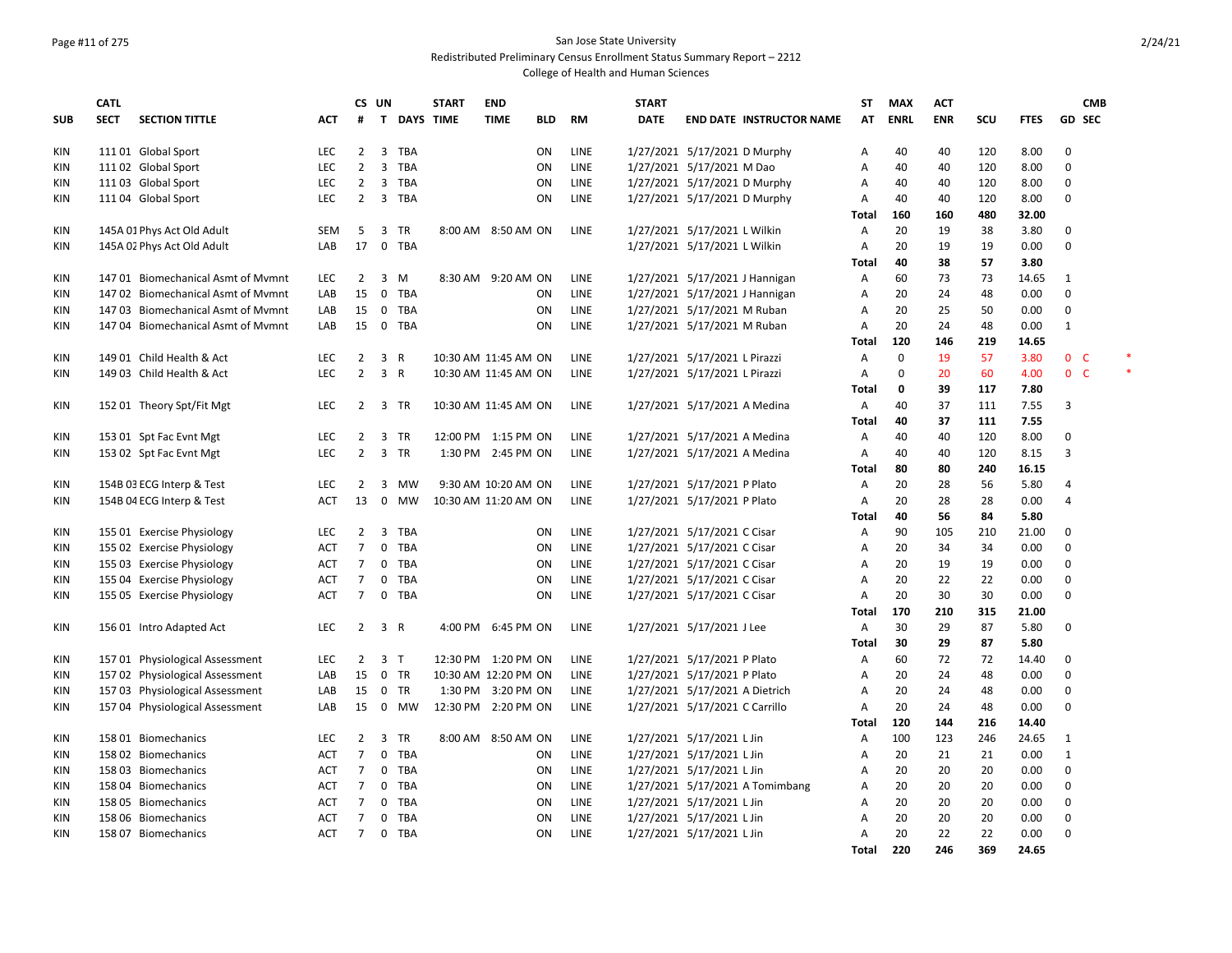### Page #12 of 275 San Jose State University Redistributed Preliminary Census Enrollment Status Summary Report – 2212

|                          | <b>CATL</b> |                                                      |                          | CS UN                            |                |                  | <b>START</b>         | <b>END</b>                                 |            |                            | <b>START</b> |                                                                      | ST           | <b>MAX</b>  | <b>ACT</b>   |              |              |                          | <b>CMB</b>    |        |
|--------------------------|-------------|------------------------------------------------------|--------------------------|----------------------------------|----------------|------------------|----------------------|--------------------------------------------|------------|----------------------------|--------------|----------------------------------------------------------------------|--------------|-------------|--------------|--------------|--------------|--------------------------|---------------|--------|
| <b>SUB</b>               | <b>SECT</b> | <b>SECTION TITTLE</b>                                | <b>ACT</b>               | #                                | $\mathbf{T}$   | <b>DAYS TIME</b> |                      | <b>TIME</b>                                | <b>BLD</b> | <b>RM</b>                  | <b>DATE</b>  | <b>END DATE INSTRUCTOR NAME</b>                                      | AT           | <b>ENRL</b> | <b>ENR</b>   | SCU          | <b>FTES</b>  |                          | <b>GD SEC</b> |        |
| KIN                      |             | 159 01 Sport Adapt Activ                             | <b>LEC</b>               | 2                                |                | 3 T              |                      | 4:00 PM 5:50 PM ON                         |            | <b>LINE</b>                |              | 1/27/2021 5/17/2021 E Siebert                                        | Α            | 25          | 33           | 66           | 6.60         | $\Omega$                 |               |        |
| <b>KIN</b>               |             | 159 02 Sport Adapt Activ                             | <b>ACT</b>               |                                  |                | 11 0 TBA         |                      |                                            | ON         | <b>LINE</b>                |              | 1/27/2021 5/17/2021 S Delgado Medina                                 | А<br>Total   | 25<br>50    | 33<br>66     | 33<br>99     | 0.00<br>6.60 | $\Omega$                 |               |        |
| <b>KIN</b>               |             | 160 01 Hist of Sport & PE                            | <b>LEC</b>               | $\overline{2}$                   |                | 3 TR             |                      | 9:00 AM 10:15 AM ON                        |            | <b>LINE</b>                |              | 1/27/2021 5/17/2021 S Reekie                                         | Α            | 40          | 40           | 120          | 8.00         | $\Omega$                 |               |        |
| <b>KIN</b>               |             | 160 02 Hist of Sport & PE                            | <b>LEC</b>               | $\overline{2}$                   |                | 3 TR             |                      | 1:30 PM 2:45 PM ON                         |            | LINE                       |              | 1/27/2021 5/17/2021 M Dao                                            | Α            | 40          | 41           | 123          | 8.25         | $\mathbf{1}$             |               |        |
|                          |             |                                                      |                          |                                  |                |                  |                      |                                            |            |                            |              |                                                                      | Total        | 80          | 81           | 243          | 16.25        |                          |               |        |
| KIN                      |             | 161 01 Philos of Sport                               | <b>LEC</b>               | 2                                |                | 3 TR             | 10:30 AM 11:45 AM ON |                                            |            | LINE                       |              | 1/27/2021 5/17/2021 D Bohigian                                       | Α            | 40          | 40           | 120          | 8.00         | $\mathbf 0$              |               |        |
| <b>KIN</b>               |             | 161 02 Philos of Sport                               | <b>LEC</b>               | $\overline{2}$                   | $\overline{3}$ | <b>TR</b>        |                      | 12:00 PM 1:15 PM ON                        |            | LINE                       |              | 1/27/2021 5/17/2021 D Bohigian                                       | A            | 40          | 40           | 120          | 8.00         | $\Omega$                 |               |        |
|                          |             |                                                      |                          |                                  |                |                  |                      |                                            |            |                            |              |                                                                      | Total        | 80          | 80           | 240          | 16.00        |                          |               |        |
| KIN                      |             | 163 01 Phys Fit + Nutrit                             | <b>LEC</b>               | $\overline{2}$                   | 3              | <b>TR</b>        | 10:30 AM 11:45 AM ON |                                            |            | <b>LINE</b>                |              | 1/27/2021 5/17/2021 E Brown                                          | Α            | $\mathbf 0$ | 16           | 48           | 3.25         | $1\quad C$               |               | $\ast$ |
| <b>KIN</b>               |             | 163 02 Phys Fit + Nutrit                             | <b>LEC</b>               | $\overline{2}$                   |                | 3 TR             | 10:30 AM 11:45 AM ON |                                            |            | LINE                       |              | 1/27/2021 5/17/2021 E Brown                                          | A            | $\mathbf 0$ | 16           | 48           | 3.20         | 0 <sub>c</sub>           |               | $\ast$ |
| <b>KIN</b>               |             | 163 03 Phys Fit + Nutrit                             | LEC                      | $\overline{2}$                   |                | 3 TR             |                      | 12:00 PM 1:15 PM ON                        |            | LINE                       |              | 1/27/2021 5/17/2021 E Brown                                          | Α            | 0           | 15           | 45           | 3.00         | 0 <sub>c</sub>           |               | $\ast$ |
| <b>KIN</b>               |             | 163 04 Phys Fit + Nutrit                             | <b>LEC</b>               | $\overline{2}$                   |                | 3 TR             |                      | 12:00 PM 1:15 PM ON                        |            | <b>LINE</b>                |              | 1/27/2021 5/17/2021 E Brown                                          | Α            | $\mathbf 0$ | 16           | 48           | 3.20         | 0 <sub>c</sub>           |               | $\ast$ |
| <b>KIN</b>               |             | 163 05 Phys Fit + Nutrit                             | <b>LEC</b>               | $\overline{2}$                   |                | 3 MW             |                      | 9:00 AM 10:15 AM ON                        |            | <b>LINE</b>                |              | 1/27/2021 5/17/2021 A Bloom                                          | Α            | $\mathbf 0$ | 16           | 48           | 3.20         | 0 <sup>o</sup>           |               | $\ast$ |
| <b>KIN</b>               |             | 163 06 Phys Fit + Nutrit                             | LEC                      | $\overline{2}$                   |                | 3 MW             |                      | 9:00 AM 10:15 AM ON                        |            | LINE                       |              | 1/27/2021 5/17/2021 A Bloom                                          | А            | $\mathbf 0$ | 15           | 45           | 3.00         | 0 <sub>c</sub>           |               | $\ast$ |
| <b>KIN</b>               |             | 163 07 Phys Fit + Nutrit                             | LEC                      | $\overline{2}$                   |                | 3 MW             | 10:30 AM 11:45 AM ON |                                            |            | LINE                       |              | 1/27/2021 5/17/2021 A Bloom                                          | А            | 0           | 16           | 48           | 3.20         | 0 <sup>o</sup>           |               | $\ast$ |
| <b>KIN</b>               |             | 163 08 Phys Fit + Nutrit                             | <b>LEC</b>               | $\overline{2}$                   | $\overline{3}$ | <b>MW</b>        | 10:30 AM 11:45 AM ON |                                            |            | LINE                       |              | 1/27/2021 5/17/2021 A Bloom                                          | Α            | $\mathbf 0$ | 16           | 48           | 3.20         | 0 <sup>o</sup>           |               | $\ast$ |
| <b>KIN</b>               |             | 163 09 Phys Fit + Nutrit                             | LEC                      | $\overline{2}$                   | $\overline{3}$ | <b>MW</b>        |                      | 12:00 PM 1:15 PM ON                        |            | LINE                       |              | 1/27/2021 5/17/2021 A Bloom                                          | Α            | $\Omega$    | 14           | 42           | 2.80         | 0 <sup>o</sup>           |               | $\ast$ |
| <b>KIN</b>               |             | 163 10 Phys Fit + Nutrit                             | <b>LEC</b>               | $\overline{2}$                   | 3              | <b>MW</b>        |                      | 12:00 PM 1:15 PM ON                        |            | <b>LINE</b>                |              | 1/27/2021 5/17/2021 A Bloom                                          | Α            | $\mathbf 0$ | 16           | 48           | 3.20         | 0 <sub>c</sub>           |               | $\ast$ |
| <b>KIN</b>               |             | 163 11 Phys Fit + Nutrit                             | <b>LEC</b>               | $\overline{2}$                   |                | 3 MW             |                      | 1:30 PM 2:45 PM ON                         |            | <b>LINE</b>                |              | 1/27/2021 5/17/2021 A Bloom                                          | A            | 0           | 16           | 48           | 3.20         | 0 <sub>c</sub>           |               | $\ast$ |
| <b>KIN</b>               |             | 163 12 Phys Fit + Nutrit                             | LEC                      | $\overline{2}$                   |                | 3 MW             |                      | 1:30 PM 2:45 PM ON                         |            | LINE                       |              | 1/27/2021 5/17/2021 A Bloom                                          | Α            | $\pmb{0}$   | 14           | 42           | 2.80         | 0 <sub>c</sub>           |               | $\ast$ |
|                          |             |                                                      |                          |                                  |                |                  |                      |                                            |            |                            |              |                                                                      | Total        | 0           | 186          | 558          | 37.25        |                          |               |        |
| <b>KIN</b>               |             | 164 01 Soc-cult Perspectv                            | <b>LEC</b>               | $\overline{2}$                   | 3              | MW               | 10:30 AM 11:45 AM ON |                                            |            | <b>LINE</b>                |              | 1/27/2021 5/17/2021 T Butryn                                         | Α            | 40          | 40           | 120          | 8.05         | 1                        |               |        |
| <b>KIN</b>               |             | 164 02 Soc-cult Perspectv                            | LEC                      | $\overline{2}$                   |                | 3 TR             |                      | 1:30 PM 2:45 PM ON                         |            | LINE                       |              | 1/27/2021 5/17/2021 V Andrews                                        | Α            | 40          | 17           | 51           | 3.45         | $\mathbf{1}$             |               |        |
|                          |             |                                                      |                          |                                  |                |                  |                      |                                            |            |                            |              |                                                                      | <b>Total</b> | 80          | 57           | 171          | 11.50        |                          |               |        |
| <b>KIN</b>               |             | 165 01 Motor Development                             | <b>LEC</b>               | $\overline{2}$                   | $\overline{3}$ | <b>MW</b>        | 10:30 AM 11:45 AM ON |                                            |            | LINE                       |              | 1/27/2021 5/17/2021 F Ghiasvand                                      | Α            | 40          | 41           | 123          | 8.20         | $\mathbf 0$              |               |        |
| <b>KIN</b>               |             | 165 02 Motor Development                             | LEC                      | $\overline{2}$                   | $\overline{3}$ | MW               |                      | 12:00 PM 1:15 PM ON                        |            | LINE                       |              | 1/27/2021 5/17/2021 S Chang                                          | Α            | 40          | 39           | 117          | 7.80         | $\Omega$                 |               |        |
| KIN                      |             | 165 03 Motor Development                             | <b>LEC</b>               | $\overline{2}$                   |                | 3 TR             |                      | 7:30 AM 8:45 AM ON                         |            | LINE                       |              | 1/27/2021 5/17/2021 F Ghiasvand                                      | Α            | 40          | 41           | 123          | 8.25         | $\mathbf{1}$             |               |        |
|                          |             |                                                      |                          |                                  |                |                  |                      |                                            |            |                            |              |                                                                      | Total        | 120         | 121          | 363          | 24.25        |                          |               |        |
| <b>KIN</b>               |             | 166 01 Motor Learning                                | LEC                      | $\overline{2}$                   |                | 3 TR             |                      | 9:00 AM 9:50 AM ON                         |            | LINE                       |              | 1/27/2021 5/17/2021 E Wughalter                                      | Α            | 80          | 92           | 184          | 18.40        | 0                        |               |        |
| KIN                      |             | 166 02 Motor Learning                                | <b>ACT</b>               | $\overline{7}$                   | 0              | $\mathsf{R}$     | 10:00 AM 11:50 AM ON |                                            |            | LINE                       |              | 1/27/2021 5/17/2021 E Wughalter                                      | A            | 20          | 26           | 26           | 0.00         | $\pmb{0}$                |               |        |
| KIN                      |             | 166 03 Motor Learning                                | <b>ACT</b>               | $\overline{7}$                   |                | 0 <sub>T</sub>   |                      | 10:00 AM 11:50 AM ON                       |            | LINE                       |              | 1/27/2021 5/17/2021 J Griffith                                       | Α            | 20          | 25           | 25           | 0.00         | $\mathbf 0$              |               |        |
| <b>KIN</b>               |             | 166 04 Motor Learning                                | ACT                      | $\overline{7}$                   | 0              | M                |                      | 1:30 PM 3:20 PM ON                         |            | <b>LINE</b>                |              | 1/27/2021 5/17/2021 J Griffith                                       | А            | 20          | 20           | 20           | 0.00         | $\mathbf 0$              |               |        |
| <b>KIN</b>               |             | 166 05 Motor Learning                                | <b>ACT</b>               | $\overline{7}$                   | $\mathsf{O}$   | W                |                      | 1:30 PM 3:20 PM ON                         |            | LINE                       |              | 1/27/2021 5/17/2021 J Griffith                                       | А            | 20          | 21           | 21           | 0.00         | $\pmb{0}$<br>$\mathbf 0$ |               |        |
| <b>KIN</b>               |             | 166 06 Motor Learning                                | <b>LEC</b><br><b>ACT</b> | $\overline{2}$<br>$\overline{7}$ | 0              | 3 MW<br>M        |                      | 9:30 AM 10:20 AM ON                        |            | <b>LINE</b><br><b>LINE</b> |              | 1/27/2021 5/17/2021 M Tsuruike                                       | Α            | 40<br>20    | 44<br>22     | 88<br>22     | 8.80<br>0.00 | $\Omega$                 |               |        |
| <b>KIN</b><br><b>KIN</b> |             | 166 07 Motor Learning                                |                          | $\overline{7}$                   | 0              | w                | 10:30 AM 12:20 PM ON | 10:30 AM 12:20 PM ON                       |            | LINE                       |              | 1/27/2021 5/17/2021 M Tsuruike                                       | Α            | 20          | 22           | 22           | 0.00         | $\Omega$                 |               |        |
|                          |             | 166 08 Motor Learning                                | ACT                      |                                  |                |                  |                      |                                            |            |                            |              | 1/27/2021 5/17/2021 M Tsuruike                                       | Α            | 240         | 272          | 408          | 27.20        |                          |               |        |
|                          |             |                                                      | <b>LEC</b>               | 2                                |                | 3 MW             |                      |                                            |            | LINE                       |              |                                                                      | Total        | 40          | 41           | 123          | 8.20         | 0 <sup>o</sup>           |               | $\ast$ |
| KIN<br><b>PSYC</b>       |             | 167 01 Sports Psychology<br>167 01 Sports Psychology | LEC                      | $\overline{2}$                   |                | 3 MW             |                      | 9:00 AM 10:15 AM ON<br>9:00 AM 10:15 AM ON |            | LINE                       |              | 1/27/2021 5/17/2021 J Steidinger<br>1/27/2021 5/17/2021 J Steidinger | Α<br>А       | $\pmb{0}$   | $\mathbf{0}$ | $\mathbf 0$  | 0.00         | 0 <sup>o</sup>           |               | $\ast$ |
| KIN                      |             | 167 02 Sports Psychology                             | <b>LEC</b>               | $\overline{2}$                   | 3              | MW               |                      | 10:30 AM 11:45 AM ON                       |            | LINE                       |              | 1/27/2021 5/17/2021 J Steidinger                                     | Α            | 40          | 44           | 132          | 8.90         | $2\degree$ C             |               | $\ast$ |
| <b>PSYC</b>              |             | 167 02 Sports Psychology                             | <b>LEC</b>               | $\overline{2}$                   |                | 3 MW             | 10:30 AM 11:45 AM ON |                                            |            | <b>LINE</b>                |              | 1/27/2021 5/17/2021 J Steidinger                                     | Α            | $\mathbf 0$ | $\mathbf{0}$ | $\mathbf{0}$ | 0.00         | 0 <sup>o</sup>           |               | $\ast$ |
|                          |             |                                                      |                          |                                  |                |                  |                      |                                            |            |                            |              |                                                                      | Total        | 80          | 85           | 255          | 17.10        |                          |               |        |
| KIN                      |             | 168 01 Psych of Coaching                             | <b>LEC</b>               | 2                                |                | 3 MW             |                      | 1:30 PM 2:45 PM ON                         |            | LINE                       |              | 1/27/2021 5/17/2021 T Butryn                                         | Α            | 40          | 43           | 129          | 8.90         | 6                        |               |        |
|                          |             |                                                      |                          |                                  |                |                  |                      |                                            |            |                            |              |                                                                      | Total        | 40          | 43           | 129          | 8.90         |                          |               |        |
|                          |             |                                                      |                          |                                  |                |                  |                      |                                            |            |                            |              |                                                                      |              |             |              |              |              |                          |               |        |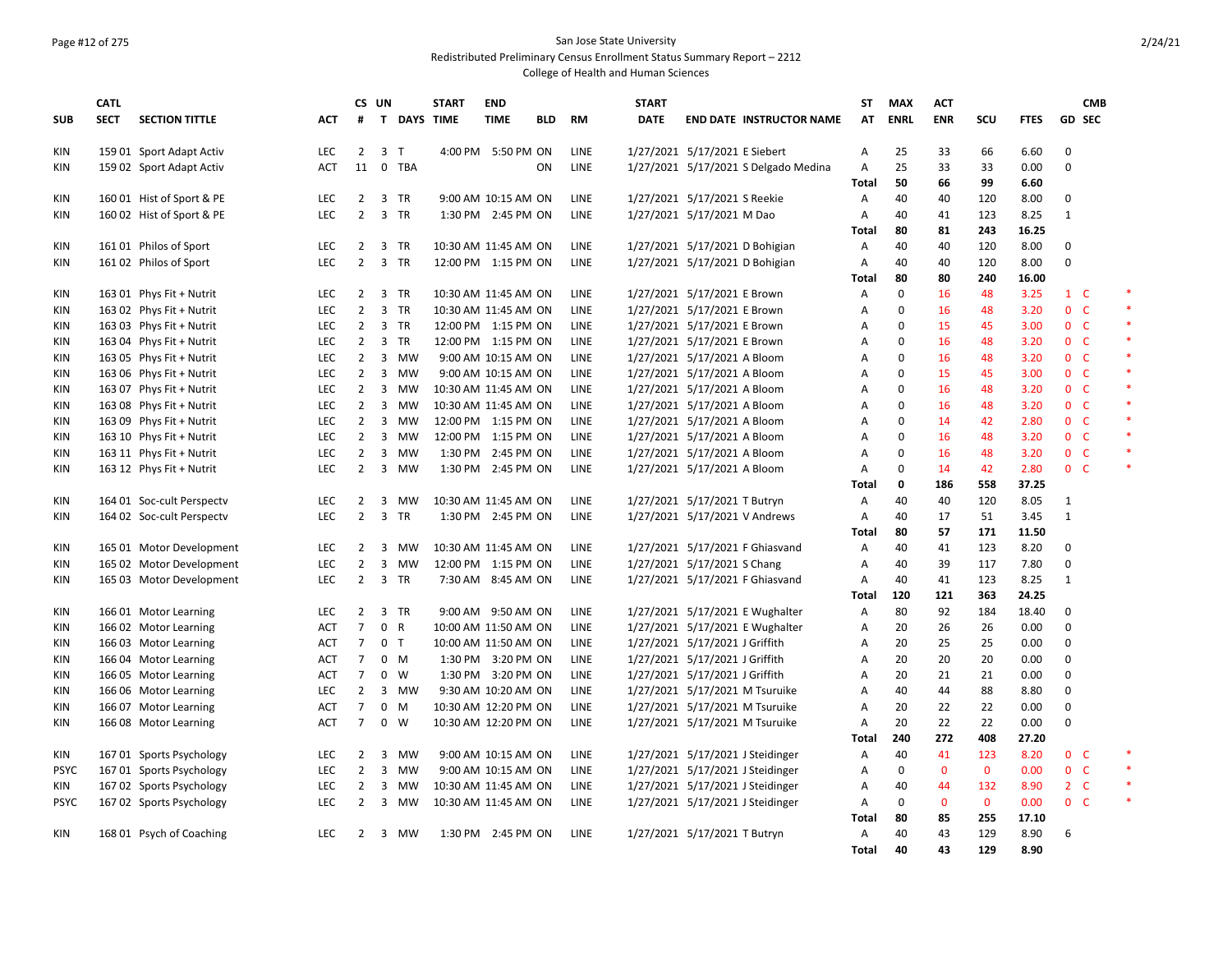# Page #13 of 275 San Jose State University

Redistributed Preliminary Census Enrollment Status Summary Report – 2212

|            | <b>CATL</b> |                                   |            | CS UN          |                |                    | <b>START</b> | <b>END</b>           |            |             | <b>START</b> |                                 | ST             | <b>MAX</b>     | <b>ACT</b>   |                          |             |                | <b>CMB</b>    |        |
|------------|-------------|-----------------------------------|------------|----------------|----------------|--------------------|--------------|----------------------|------------|-------------|--------------|---------------------------------|----------------|----------------|--------------|--------------------------|-------------|----------------|---------------|--------|
| <b>SUB</b> | <b>SECT</b> | <b>SECTION TITTLE</b>             | <b>ACT</b> | #              |                | <b>T DAYS TIME</b> |              | <b>TIME</b>          | <b>BLD</b> | RM          | <b>DATE</b>  | <b>END DATE INSTRUCTOR NAME</b> | AT             | <b>ENRL</b>    | <b>ENR</b>   | <b>SCU</b>               | <b>FTES</b> |                | <b>GD SEC</b> |        |
| <b>KIN</b> |             | 169 01 Divrsty/Stress/Hlth        | SEM        | 5              | 3              | TBA                |              |                      | ON         | <b>LINE</b> |              | 1/27/2021 5/17/2021 M Crockett  | Α              | 30             | 30           | 90                       | 6.05        | $1 \quad C$    |               |        |
| PH         |             | 169 01 Divrsty/Stress/Hlth        | <b>SEM</b> | 5              |                | 3 TBA              |              |                      | 0N         | <b>LINE</b> |              | 1/27/2021 5/17/2021 M Crockett  | $\overline{A}$ | $\mathbf 0$    | $\mathbf 0$  | $\mathbf{0}$             | 0.00        | 0 <sup>o</sup> |               |        |
| KIN        |             | 169 02 Divrsty/Stress/Hlth        | SEM        | 5              |                | 3 TBA              |              |                      | ON         | <b>LINE</b> |              | 1/27/2021 5/17/2021 M Crockett  | Α              | 30             | 31           | 93                       | 6.20        | 0 <sub>c</sub> |               |        |
| PH         |             | 169 02 Divrsty/Stress/Hlth        | SEM        | -5             |                | 3 TBA              |              |                      | ON         | <b>LINE</b> |              | 1/27/2021 5/17/2021 M Crockett  | A              | 0              | $\mathbf 0$  | 0                        | 0.00        | 0 <sub>c</sub> |               | $\ast$ |
| KIN        |             | 169 03 Divrsty/Stress/Hlth        | <b>SEM</b> | 5              |                | 3 TBA              |              |                      | ON         | <b>LINE</b> |              | 1/27/2021 5/17/2021 D Murphy    | A              | 30             | 32           | 96                       | 6.40        | 0 <sup>o</sup> |               |        |
| PH         |             | 169 03 Divrsty/Stress/Hlth        | <b>SEM</b> | 5              |                | 3 TBA              |              |                      | ON         | LINE        |              | 1/27/2021 5/17/2021 D Murphy    | A              | $\mathbf 0$    | $\mathbf 0$  | $\mathbf 0$              | 0.00        | 0 <sup>o</sup> |               | $\ast$ |
| KIN        |             | 169 04 Divrsty/Stress/Hlth        | SEM        | -5             |                | 3 W                |              | 1:30 PM 2:45 PM ON   |            | <b>LINE</b> |              | 1/27/2021 5/17/2021 M Ruban     | A              | 30             | 30           | 90                       | 6.00        | 0 <sub>c</sub> |               |        |
| PH         |             | 169 04 Divrsty/Stress/Hlth        | <b>SEM</b> | 5              |                | 3 W                |              | 1:30 PM 2:45 PM ON   |            | <b>LINE</b> |              | 1/27/2021 5/17/2021 M Ruban     | A              | $\mathbf 0$    | $\mathbf 0$  | $\mathbf 0$              | 0.00        | 0 <sub>c</sub> |               | $\ast$ |
| <b>KIN</b> |             | 169 05 Divrsty/Stress/Hlth        | SEM        | 5              | 3 <sub>T</sub> |                    |              | 9:00 AM 10:15 AM ON  |            | LINE        |              | 1/27/2021 5/17/2021 L Atkinson  | A              | 30             | 29           | 87                       | 5.85        | $1 \quad C$    |               |        |
| PH         |             | 169 05 Divrsty/Stress/Hlth        | <b>SEM</b> | 5              | 3 <sub>T</sub> |                    |              | 9:00 AM 10:15 AM ON  |            | <b>LINE</b> |              | 1/27/2021 5/17/2021 L Atkinson  | Α              | 0              | $\mathbf 0$  | $\mathbf 0$              | 0.00        | 0 <sub>c</sub> |               | $\ast$ |
| <b>KIN</b> |             | 169 06 Divrsty/Stress/Hlth        | <b>SEM</b> | 5              |                | 3 TR               |              | 1:30 PM 2:45 PM ON   |            | <b>LINE</b> |              | 1/27/2021 5/17/2021 K Moreno    | $\overline{A}$ | 30             | 28           | 84                       | 5.65        | $1 \quad C$    |               |        |
| PH         |             | 169 06 Divrsty/Stress/Hlth        | SEM        | 5              |                | 3 TR               |              | 1:30 PM 2:45 PM ON   |            | <b>LINE</b> |              | 1/27/2021 5/17/2021 K Moreno    | A              | 0              | $\mathbf 0$  | $\mathbf 0$              | 0.00        | 0 <sub>c</sub> |               | $\ast$ |
| KIN        |             | 169 07 Divrsty/Stress/Hlth        | SEM        | -5             |                | 3 TR               |              | 3:00 PM 4:15 PM ON   |            | <b>LINE</b> |              | 1/27/2021 5/17/2021 K Moreno    | A              | 30             | 24           | 72                       | 4.85        | $1 \quad C$    |               | $\ast$ |
| PH         |             | 169 07 Divrsty/Stress/Hlth        | SEM        | -5             |                | 3 TR               |              | 3:00 PM 4:15 PM ON   |            | LINE        |              | 1/27/2021 5/17/2021 K Moreno    | A              | $\mathbf 0$    | $\mathbf 0$  | $\mathbf 0$              | 0.00        | 0 <sub>c</sub> |               | $\ast$ |
| KIN        |             | 169 08 Divrsty/Stress/Hlth        | <b>SEM</b> | 5              |                | 3 W                |              | 12:00 PM 1:15 PM ON  |            | LINE        |              | 1/27/2021 5/17/2021 M Ruban     | $\overline{A}$ | 30             | 29           | 87                       | 5.85        | $1 \quad C$    |               |        |
| PH         |             | 169 08 Divrsty/Stress/Hlth        | SEM        | -5             |                | $3 \quad W$        |              | 12:00 PM 1:15 PM ON  |            | LINE        |              | 1/27/2021 5/17/2021 M Ruban     | A              | 0              | $\mathbf 0$  | $\mathbf 0$              | 0.00        | 0 <sub>c</sub> |               |        |
| KIN        |             | 169 09 Divrsty/Stress/Hlth        | <b>SEM</b> | 5              |                | 3 M                |              | 10:30 AM 11:45 AM ON |            | <b>LINE</b> |              | 1/27/2021 5/17/2021 L Atkinson  | A              | 30             | 30           | 90                       | 6.00        | 0 <sub>c</sub> |               | $\ast$ |
| PH         |             | 169 09 Divrsty/Stress/Hlth        | SEM        | 5              |                | $3 \, M$           |              | 10:30 AM 11:45 AM ON |            | LINE        |              | 1/27/2021 5/17/2021 L Atkinson  | A              | $\mathbf 0$    | $\mathbf 0$  | $\mathbf 0$              | 0.00        | 0 <sub>c</sub> |               |        |
|            |             |                                   |            |                |                |                    |              |                      |            |             |              |                                 | Total          | 270            | 263          | 789                      | 52.85       |                |               |        |
| KIN        |             | 170CF 0 Fieldwork in APE          | <b>CLN</b> | 6              |                | 2 W                |              | 9:00 AM 10:00 AM ON  |            | <b>LINE</b> |              | 1/27/2021 5/17/2021 E Siebert   | Α              | 15             | 10           | 20                       | 1.33        | 0              |               |        |
|            |             |                                   |            |                |                |                    |              |                      |            |             |              |                                 | <b>Total</b>   | 15             | 10           | 20                       | 1.33        |                |               |        |
| KIN        |             | 170CS 0 Seminar in APE            | SEM        | 5              | 1 W            |                    |              | 8:00 AM 9:00 AM ON   |            | LINE        |              | 1/27/2021 5/17/2021 E Siebert   | A              | 15             | 10           | 10                       | 0.67        | 0              |               |        |
|            |             |                                   |            |                |                |                    |              |                      |            |             |              |                                 | <b>Total</b>   | 15             | 10           | 10                       | 0.67        |                |               |        |
| KIN        |             | 172 01 Elem Sch Programs          | <b>LEC</b> | $\overline{2}$ |                | 3 TR               |              | 2:00 PM 2:50 PM ON   |            | LINE        |              | 1/27/2021 5/17/2021 D Daum      | A              | 22             | 14           | 28                       | 2.80        | 0              |               |        |
| KIN        |             | 172 02 Elem Sch Programs          | ACT        | 11             |                | 0 TR               |              | 3:00 PM 3:50 PM ON   |            | LINE        |              | 1/27/2021 5/17/2021 D Daum      | A              | 22             | 14           | 14                       | 0.00        | 0              |               |        |
|            |             |                                   |            |                |                |                    |              |                      |            |             |              |                                 | <b>Total</b>   | 44             | 28           | 42                       | 2.80        |                |               |        |
| <b>KIN</b> |             | 174 01 Assess Psychomotor         | <b>LEC</b> | $\overline{2}$ | 3 <sub>T</sub> |                    |              | 4:00 PM 6:45 PM ON   |            | <b>LINE</b> |              | 1/27/2021 5/17/2021 J Lee       | Α              | 25             | 29           | 87                       | 5.80        | $\Omega$       |               |        |
|            |             |                                   |            |                |                |                    |              |                      |            |             |              |                                 | Total          | 25             | 29           | 87                       | 5.80        |                |               |        |
| KIN        |             | 175 01 Meas & Eval in Kinesiology | <b>LEC</b> | 2              | 3 T            |                    |              | 4:00 PM 5:50 PM ON   |            | <b>LINE</b> |              | 1/27/2021 5/17/2021 B Shifflett | Α              | 60             | 73           | 146                      | 14.60       | 0              |               |        |
| KIN        |             | 175 02 Meas & Eval in Kinesiology | <b>ACT</b> | 13             | 0 F            |                    |              | 10:00 AM 11:50 AM ON |            | <b>LINE</b> |              | 1/27/2021 5/17/2021 B Shifflett | A              | 20             | 25           | 25                       | 0.00        | $\mathbf 0$    |               |        |
| KIN        |             | 175 03 Meas & Eval in Kinesiology | ACT        | 13             | 0 F            |                    |              | 12:00 PM 1:50 PM ON  |            | LINE        |              | 1/27/2021 5/17/2021 B Shifflett | A              | 20             | 24           | 24                       | 0.00        | 0              |               |        |
| KIN        |             | 175 04 Meas & Eval in Kinesiology | <b>ACT</b> | 13             | 0 F            |                    |              | 2:00 PM 3:50 PM ON   |            | LINE        |              | 1/27/2021 5/17/2021 B Shifflett | Α              | 20             | 24           | 24                       | 0.00        | 0              |               |        |
|            |             |                                   |            |                |                |                    |              |                      |            |             |              |                                 | Total          | 120            | 146          | 219                      | 14.60       |                |               |        |
| KIN        |             | 179 01 Dsgn/Asmt Movement         | <b>LEC</b> | 2              |                | 3 TR               |              | 1:30 PM 2:45 PM ON   |            | <b>LINE</b> |              | 1/27/2021 5/17/2021 E Siebert   | A              | 22             | 16           | 48                       | 3.20        | 0              |               |        |
|            |             |                                   |            |                |                |                    |              |                      |            |             |              |                                 | <b>Total</b>   | 22             | 16           | 48                       | 3.20        |                |               |        |
| KIN        |             | 180 01 Independent Study          | <b>SUP</b> | 36             |                | 1 TBA              |              |                      |            |             |              | 1/27/2021 5/17/2021             | Α              | $\overline{2}$ | $\mathbf 0$  | 0                        | 0.00        | 0              |               |        |
| <b>KIN</b> |             | 180 02 Independent Study          | <b>SUP</b> | 36             |                | 2 TBA              |              |                      |            |             |              | 1/27/2021 5/17/2021             | A              | $\overline{2}$ | $\mathbf 0$  | 0                        | 0.00        | $\mathbf 0$    |               |        |
| KIN        |             | 180 03 Independent Study          | SUP        | 36             |                | 3 TBA              |              |                      |            |             |              | 1/27/2021 5/17/2021             | A              | $\overline{2}$ | 0            | $\Omega$                 | 0.00        | 0              |               |        |
| <b>KIN</b> |             | 180 04 Independent Study          | <b>SUP</b> | 36             |                | 4 TBA              |              |                      |            |             |              | 1/27/2021 5/17/2021             | A              | $\overline{2}$ | $\mathbf 0$  | $\pmb{0}$                | 0.00        | $\mathbf 0$    |               |        |
| <b>KIN</b> |             | 180 05 Independent Study          | <b>SUP</b> |                |                | 36 1 TBA           |              |                      |            |             |              | 1/27/2021 5/17/2021 J Chin      | Α              | $\overline{2}$ | 1            | $\mathbf{1}$             | 0.07        | 0              |               |        |
| KIN        |             | 180 06 Independent Study          | <b>SUP</b> | 36             |                | 1 TBA              |              |                      |            |             |              | 1/27/2021 5/17/2021 C Carrillo  | A              | $\overline{2}$ | 1            | $\mathbf{1}$             | 0.07        | 0              |               |        |
| KIN        |             | 180 07 Independent Study          | <b>SUP</b> |                |                | 36 1 TBA           |              |                      |            |             |              | 1/27/2021 5/17/2021             | A              | $\overline{2}$ | $\mathbf 0$  | 0                        | 0.00        | 0              |               |        |
| <b>KIN</b> |             |                                   |            |                |                | 1 TBA              |              |                      |            |             |              |                                 | A              | $\overline{2}$ | $\mathbf 0$  | 0                        |             | 0              |               |        |
|            |             | 180 08 Independent Study          | <b>SUP</b> | 36             |                |                    |              |                      |            |             |              | 1/27/2021 5/17/2021             |                | $\overline{2}$ | $\mathbf 0$  | $\mathbf 0$              | 0.00        | $\mathbf 0$    |               |        |
| KIN        |             | 180 09 Independent Study          | <b>SUP</b> | 36             |                | 1 TBA              |              |                      |            |             |              | 1/27/2021 5/17/2021             | A              | $\overline{2}$ | $\mathbf{1}$ | $\overline{\phantom{a}}$ | 0.00        | $\Omega$       |               |        |
| <b>KIN</b> |             | 180 10 Independent Study          | <b>SUP</b> |                |                | 36 2 TBA           |              |                      |            |             |              | 1/27/2021 5/17/2021 S Reekie    | $\overline{A}$ |                |              |                          | 0.13        |                |               |        |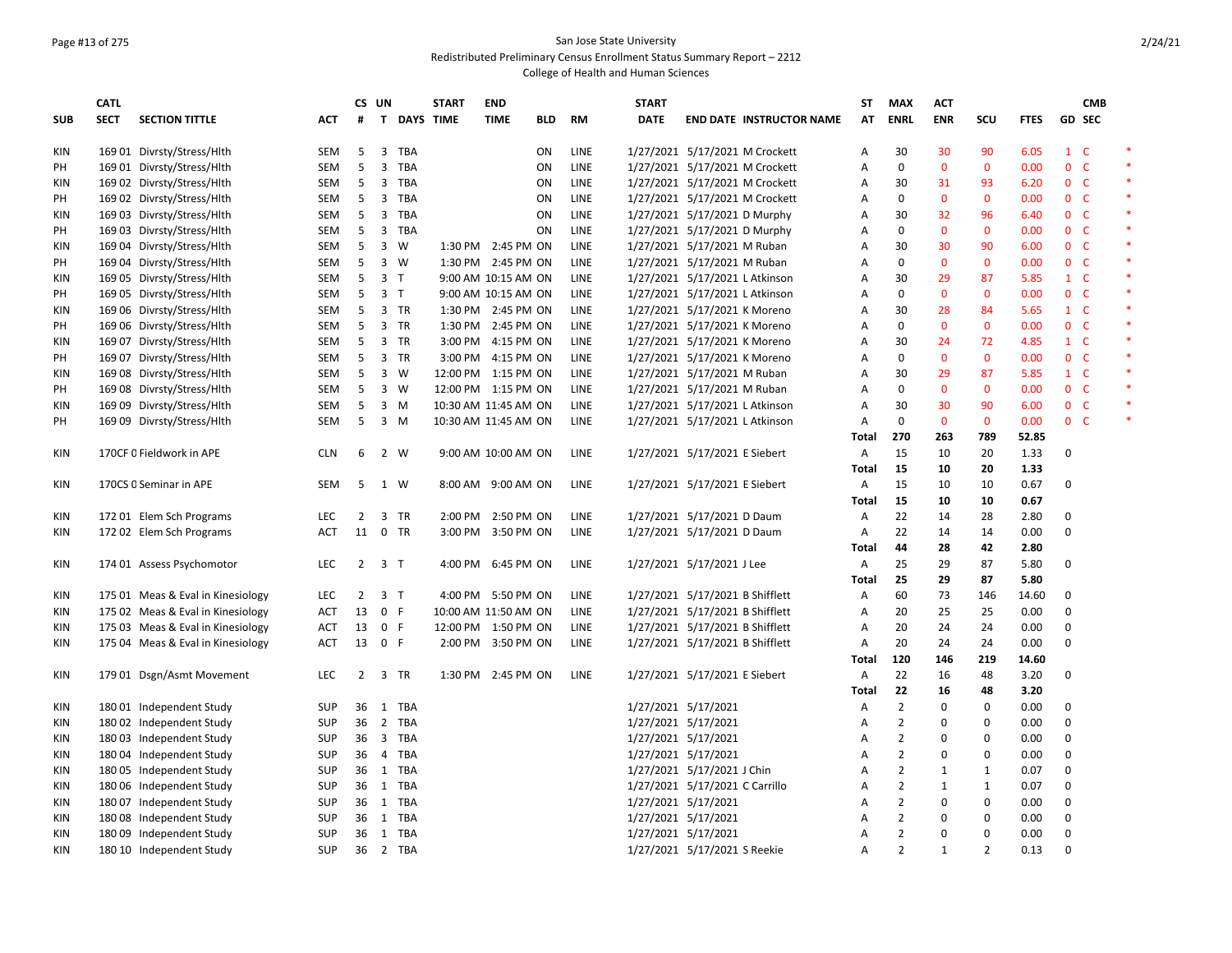# Page #14 of 275 San Jose State University

Redistributed Preliminary Census Enrollment Status Summary Report – 2212

|            | CATL        |                               |            |                | CS UN          |             | <b>START</b>        | <b>END</b>           |            |             | <b>START</b> |                                 | ST           | <b>MAX</b>     | <b>ACT</b>   |              |             | <b>CMB</b>    |
|------------|-------------|-------------------------------|------------|----------------|----------------|-------------|---------------------|----------------------|------------|-------------|--------------|---------------------------------|--------------|----------------|--------------|--------------|-------------|---------------|
| <b>SUB</b> | <b>SECT</b> | <b>SECTION TITTLE</b>         | <b>ACT</b> | #              |                | T DAYS TIME |                     | <b>TIME</b>          | <b>BLD</b> | <b>RM</b>   | <b>DATE</b>  | <b>END DATE INSTRUCTOR NAME</b> | AT           | <b>ENRL</b>    | <b>ENR</b>   | scu          | <b>FTES</b> | <b>GD SEC</b> |
| <b>KIN</b> |             | 180 11 Independent Study      | <b>SUP</b> | 36             |                | 2 TBA       |                     |                      |            |             |              | 1/27/2021 5/17/2021             | A            | 2              | 0            | 0            | 0.00        | $\mathbf 0$   |
| KIN        |             | 180 12 Independent Study      | <b>SUP</b> | 36             |                | 2 TBA       |                     |                      |            |             |              | 1/27/2021 5/17/2021             | Α            | 2              | 0            | 0            | 0.00        | $\mathbf 0$   |
| ΚIΝ        |             | 180 13 Independent Study      | <b>SUP</b> | 36             |                | 2 TBA       |                     |                      |            |             |              | 1/27/2021 5/17/2021             | A            | $\overline{2}$ | 0            | 0            | 0.00        | $\Omega$      |
| KIN        |             | 180 14 Independent Study      | <b>SUP</b> | 36             |                | 3 TBA       |                     |                      |            |             |              | 1/27/2021 5/17/2021 K Han       | A            | $\overline{2}$ | 4            | 12           | 0.80        | $\Omega$      |
| KIN        |             | 180 15 Independent Study      | <b>SUP</b> | 36             |                | 3 TBA       |                     |                      |            |             |              | 1/27/2021 5/17/2021 A Jensen    | A            | $\overline{2}$ | 2            | 6            | 0.40        | 0             |
| KIN        |             | 180 16 Independent Study      | <b>SUP</b> |                |                | 36 3 TBA    |                     |                      |            |             |              | 1/27/2021 5/17/2021             | A            | 2              | 0            | 0            | 0.00        | 0             |
| <b>KIN</b> |             | 180 17 Independent Study      | <b>SUP</b> | 36             |                | 3 TBA       |                     |                      |            |             |              | 1/27/2021 5/17/2021             | A            | $\overline{2}$ | 0            | 0            | 0.00        | $\mathbf 0$   |
| KIN        |             | 180 18 Independent Study      | <b>SUP</b> | 36             |                | 3 TBA       |                     |                      |            |             |              | 1/27/2021 5/17/2021             | A            | $\overline{2}$ | 0            | 0            | 0.00        | $\mathbf 0$   |
|            |             |                               |            |                |                |             |                     |                      |            |             |              |                                 | Total        | 36             | 9            | 22           | 1.47        |               |
| <b>KIN</b> |             | 185 01 Senior Seminar         | <b>SEM</b> | 5              |                | 1 TBA       |                     |                      | ON         | <b>LINE</b> |              | 1/27/2021 5/17/2021 K Jeffery   | Α            | 20             | 24           | 24           | 1.60        | 0             |
| <b>KIN</b> |             | 185 02 Senior Seminar         | <b>SEM</b> | 5              |                | 1 TBA       |                     |                      | ON         | LINE        |              | 1/27/2021 5/17/2021 K Jeffery   | A            | 20             | 24           | 24           | 1.60        | 0             |
| ΚIΝ        |             | 185 03 Senior Seminar         | SEM        | 5              | 1              | M           |                     | 12:00 PM 12:50 PM ON |            | LINE        |              | 1/27/2021 5/17/2021 S Reekie    | Α            | 20             | 20           | 20           | 1.33        | 0             |
| KIN        |             | 185 04 Senior Seminar         | <b>SEM</b> | 5              | 1 W            |             |                     | 9:00 AM 9:50 AM ON   |            | <b>LINE</b> |              | 1/27/2021 5/17/2021 S Reekie    | A            | 20             | 20           | 20           | 1.33        | $\Omega$      |
| KIN        |             | 185 05 Senior Seminar         | <b>SEM</b> | 5              | 1 M            |             |                     | 8:30 AM 9:20 AM ON   |            | <b>LINE</b> |              | 1/27/2021 5/17/2021 A Tomimbang | A            | 20             | 20           | 20           | 1.33        | $\Omega$      |
| <b>KIN</b> |             | 185 06 Senior Seminar         | <b>SEM</b> | 5              | 1 W            |             |                     | 8:30 AM 9:20 AM ON   |            | LINE        |              | 1/27/2021 5/17/2021 A Dietrich  | A            | 20             | 20           | 20           | 1.33        | 0             |
| KIN        |             | 185 07 Senior Seminar         | <b>SEM</b> | 5              | 1 M            |             |                     | 1:00 PM 1:50 PM ON   |            | LINE        |              | 1/27/2021 5/17/2021 A Tomimbang | Α            | 20             | 13           | 13           | 0.87        | 0             |
|            |             |                               |            |                |                |             |                     |                      |            |             |              |                                 | Total        | 140            | 141          | 141          | 9.40        |               |
| <b>KIN</b> |             | 187 01 Clin Ex Physiol        | LEC        | 2              | 3              | TR          |                     | 10:30 AM 11:45 AM ON |            | LINE        |              | 1/27/2021 5/17/2021 A Jensen    | Α            | 40             | 40           | 120          | 8.00        | $\Omega$      |
| <b>KIN</b> |             | 187 02 Clin Ex Physiol        | <b>LEC</b> | $\overline{2}$ |                | 3 TR        |                     | 1:30 PM 2:45 PM ON   |            | <b>LINE</b> |              | 1/27/2021 5/17/2021 A Jensen    | Α            | 40             | 40           | 120          | 8.05        | $\mathbf{1}$  |
|            |             |                               |            |                |                |             |                     |                      |            |             |              |                                 | Total        | 80             | 80           | 240          | 16.05       |               |
| KIN        |             | 188 01 Prev Care Ath Inj      | <b>LEC</b> | $\overline{2}$ |                | 2 TR        |                     | 9:30 AM 10:20 AM ON  |            | <b>LINE</b> |              | 1/27/2021 5/17/2021 K Han       | A            | 30             | 22           | 44           | 2.93        | $\mathbf 0$   |
|            |             |                               |            |                |                |             |                     |                      |            |             |              |                                 | Total        | 30             | 22           | 44           | 2.93        |               |
| <b>KIN</b> |             | 189 01 Care & Prev Lab        | LAB        | 15             | $1$ T          |             |                     | 1:30 PM 3:20 PM ON   |            | <b>LINE</b> |              | 1/27/2021 5/17/2021 K Han       | A            | 20             | 12           | 12           | 0.80        | 0             |
|            |             |                               |            |                |                |             |                     |                      |            |             |              |                                 | Total        | 20             | 12           | 12           | 0.80        |               |
| KIN        |             | 195 01 Therapeutic Modalities | <b>LEC</b> | $\mathbf{1}$   |                | 3 TR        |                     | 10:30 AM 11:20 AM ON |            | <b>LINE</b> |              | 1/27/2021 5/17/2021 K Han       | A            | 30             | 4            | 8            | 0.80        | $\mathbf 0$   |
| KIN        |             | 195 02 Therapeutic Modalities | <b>ACT</b> | 11             | 0 <sub>T</sub> |             | 11:30 AM 1:20 PM ON |                      |            | <b>LINE</b> |              | 1/27/2021 5/17/2021 K Han       | Α            | 20             | 4            | 4            | 0.00        | $\mathbf 0$   |
|            |             |                               |            |                |                |             |                     |                      |            |             |              |                                 | Total        | 50             | 8            | 12           | 0.80        |               |
| <b>KIN</b> |             | 197D 01 Practicum Ath Trn IV  | <b>SUP</b> | 36             |                | 1 TBA       |                     |                      | ON         | LINE        |              | 1/27/2021 5/17/2021 K Han       | A            | 12             | 5            | 5            | 0.33        | 0             |
|            |             |                               |            |                |                |             |                     |                      |            |             |              |                                 | Total        | 12             | 5            | 5            | 0.33        |               |
| KIN        |             | 19801 Internship              | <b>SUP</b> | 36             | 1              | TBA         |                     |                      |            |             |              | 1/27/2021 5/17/2021 C Carrillo  | A            | 10             | 16           | 16           | 1.07        | $\Omega$      |
| KIN        |             | 198 02 Internship             | <b>SUP</b> | 36             |                | 2 TBA       |                     |                      |            |             |              | 1/27/2021 5/17/2021 C Carrillo  | A            | 10             | 62           | 124          | 8.27        | $\Omega$      |
| KIN        |             | 198 03 Internship             | <b>SUP</b> | 36             |                | 3 TBA       |                     |                      |            |             |              | 1/27/2021 5/17/2021 C Carrillo  | A            | 10             | 22           | 66           | 4.40        | 0             |
| KIN        |             | 198 04 Internship             | <b>SUP</b> | 36             |                | 4 TBA       |                     |                      |            |             |              | 1/27/2021 5/17/2021 C Carrillo  | A            | 10             | 10           | 40           | 2.67        | 0             |
| KIN        |             | 198 05 Internship             | <b>SUP</b> | 36             |                | 5 TBA       |                     |                      |            |             |              | 1/27/2021 5/17/2021 C Carrillo  | A            | 5              | 5            | 25           | 1.67        | 0             |
| KIN        |             | 198 06 Internship             | <b>SUP</b> | 36             | 1              | <b>TBA</b>  |                     |                      |            |             |              | 1/27/2021 5/17/2021 J Schachner | A            | 5              | $\mathbf{1}$ | $\mathbf{1}$ | 0.07        | 0             |
| <b>KIN</b> |             | 198 07 Internship             | <b>SUP</b> | 36             | $\overline{2}$ | TBA         |                     |                      |            |             |              | 1/27/2021 5/17/2021 J Schachner | Α            | 5              | 11           | 22           | 1.47        | 0             |
| <b>KIN</b> |             | 198 08 Internship             | <b>SUP</b> | 36             |                | 3 TBA       |                     |                      |            |             |              | 1/27/2021 5/17/2021 J Schachner | Α            | 5              | 8            | 24           | 1.60        | 0             |
|            |             |                               |            |                |                |             |                     |                      |            |             |              |                                 | Total        | 60             | 135          | 318          | 21.20       |               |
| <b>KIN</b> |             | 250 01 Fund Quant Resrch      | <b>SEM</b> | 5              |                | 3 M         |                     | 7:00 PM 9:45 PM ON   |            | <b>LINE</b> |              | 1/27/2021 5/17/2021 S Chang     | A            | 22             | 23           | 69           | 5.70        | 22            |
|            |             |                               |            |                |                |             |                     |                      |            |             |              |                                 | <b>Total</b> | 22             | 23           | 69           | 5.70        |               |
| KIN        |             | 251 01 Fund Qual Resrch       | <b>SEM</b> | 5              | 3              | W           |                     | 4:00 PM 6:45 PM ON   |            | <b>LINE</b> |              | 1/27/2021 5/17/2021 J Chin      | A            | 22             | 19           | 57           | 4.75        | 19            |
|            |             |                               |            |                |                |             |                     |                      |            |             |              |                                 | Total        | 22             | 19           | 57           | 4.75        |               |
| <b>KIN</b> |             | 256 01 Environmental Ex Phys  | <b>SEM</b> | 5              |                | 3 TBA       |                     |                      | ON         | LINE        |              | 1/27/2021 5/17/2021 C Cisar     | A            | 15             | 17           | 51           | 4.25        | 17            |
|            |             |                               |            |                |                |             |                     |                      |            |             |              |                                 | Total        | 15             | 17           | 51           | 4.25        |               |
| KIN        |             | 259 01 Adv APA Internship     | <b>SUP</b> | 25             |                | 3 TBA       |                     |                      | ON         | LINE        |              | 1/27/2021 5/17/2021 J Lee       | A            | $\mathcal{P}$  | $\Omega$     | $\Omega$     | 0.00        | $\Omega$      |
|            |             |                               |            |                |                |             |                     |                      |            |             |              |                                 |              |                |              |              |             |               |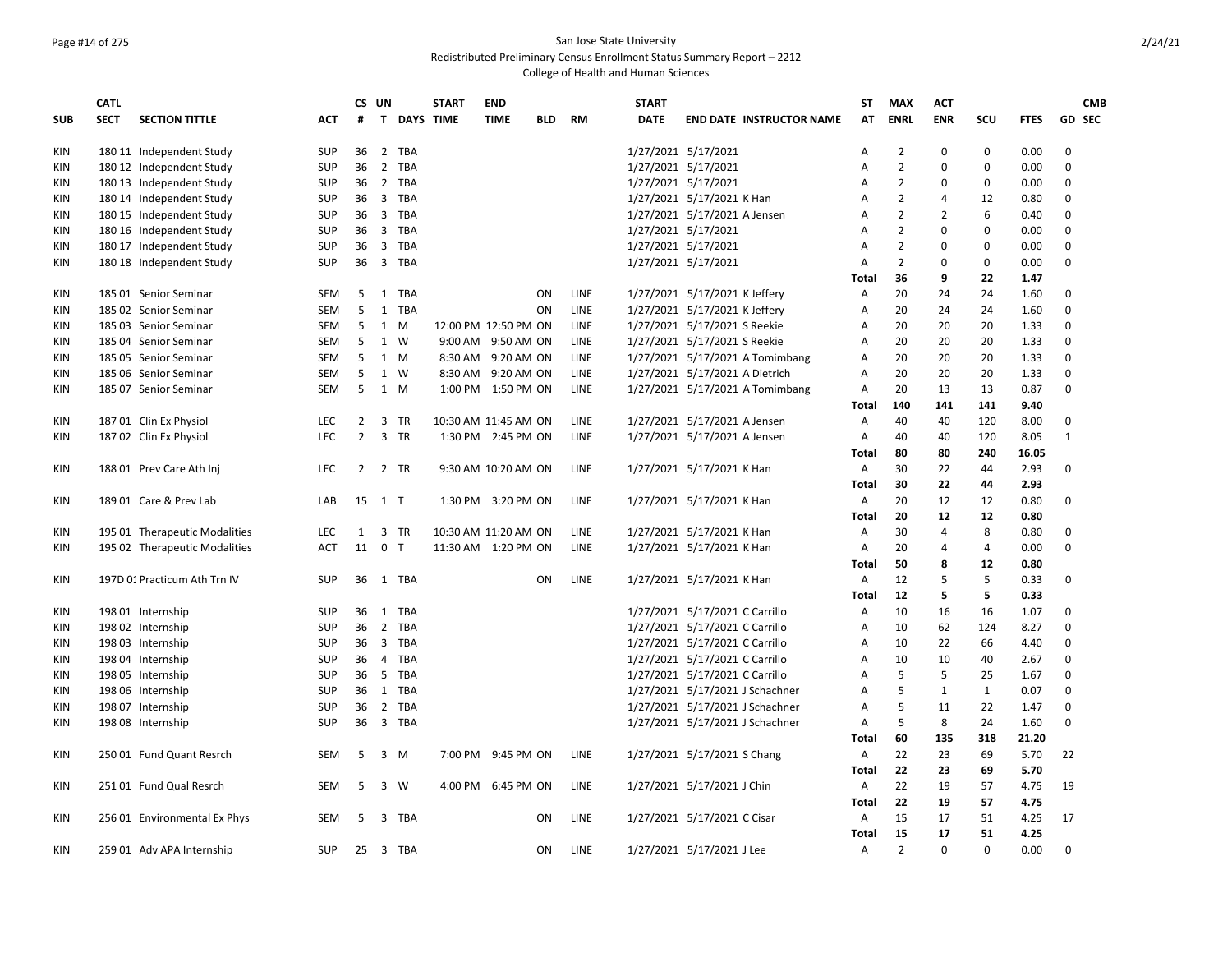## Page #15 of 275 San Jose State University

Redistributed Preliminary Census Enrollment Status Summary Report – 2212

|            | <b>CATL</b> |                                                      |                          |          | CS UN                   |             | <b>START</b> | <b>END</b>         |            |             | <b>START</b> |                                 | <b>ST</b>    | <b>MAX</b>                       | <b>ACT</b>        |              |              |                  | <b>CMB</b> |
|------------|-------------|------------------------------------------------------|--------------------------|----------|-------------------------|-------------|--------------|--------------------|------------|-------------|--------------|---------------------------------|--------------|----------------------------------|-------------------|--------------|--------------|------------------|------------|
| <b>SUB</b> | <b>SECT</b> | <b>SECTION TITTLE</b>                                | <b>ACT</b>               | #        |                         | T DAYS TIME |              | <b>TIME</b>        | <b>BLD</b> | RM          | <b>DATE</b>  | <b>END DATE INSTRUCTOR NAME</b> | AT           | <b>ENRL</b>                      | <b>ENR</b>        | SCU          | <b>FTES</b>  | <b>GD SEC</b>    |            |
|            |             |                                                      |                          |          |                         |             |              |                    |            |             |              |                                 |              |                                  |                   |              |              |                  |            |
|            |             |                                                      |                          |          |                         |             |              |                    |            |             |              |                                 | Total        | 2                                | 0                 | 0            | 0.00         |                  |            |
| KIN        |             | 263 01 International Sport & PE                      | SEM                      | -5       | 3 T                     |             |              | 4:00 PM 6:45 PM ON |            | LINE        |              | 1/27/2021 5/17/2021 M Dao       | A            | 15                               | 15                | 45           | 3.70         | 14               |            |
|            |             |                                                      |                          |          |                         |             |              |                    |            |             |              |                                 | Total        | 15                               | 15                | 45           | 3.70         |                  |            |
| KIN        |             | 266 01 Prin & Conc Mot Lrng                          | SEM                      | 5        | $3 \, M$                |             |              | 4:00 PM 6:45 PM ON |            | LINE        |              | 1/27/2021 5/17/2021 E Wughalter | A            | 30                               | 31                | 93           | 7.75         | 31               |            |
|            |             |                                                      |                          |          |                         |             |              |                    |            |             |              |                                 | <b>Total</b> | 30                               | 31                | 93           | 7.75         |                  |            |
| KIN        |             | 280 01 Adv Fldwk Sprt Mgt                            | <b>SUP</b>               | 25       | 1 TBA                   |             |              |                    |            |             |              | 1/27/2021 5/17/2021 C Carrillo  | A            | $\overline{2}$                   | 0                 | $\mathbf 0$  | 0.00         | $\mathbf 0$      |            |
| KIN        |             | 280 02 Adv Fldwk Sprt Mgt                            | <b>SUP</b>               | 25       |                         | 2 TBA       |              |                    |            |             |              | 1/27/2021 5/17/2021 C Carrillo  | Α            | $\overline{2}$                   | 0                 | $\pmb{0}$    | 0.00         | 0                |            |
| KIN        |             | 280 03 Adv Fldwk Sprt Mgt                            | <b>SUP</b>               | 25       | 3 TBA                   |             |              |                    |            |             |              | 1/27/2021 5/17/2021 C Carrillo  | A            | $\overline{2}$                   | $\overline{2}$    | 6<br>6       | 0.50         | $\overline{2}$   |            |
|            |             |                                                      |                          |          |                         |             |              |                    |            |             |              |                                 | <b>Total</b> | 6                                | $\mathbf{z}$      |              | 0.50         |                  |            |
| KIN        |             | 281 01 Legal Aspects Sprt                            | SEM                      | 5        | 3 M                     |             |              | 4:00 PM 6:45 PM ON |            | LINE        |              | 1/27/2021 5/17/2021 R Manning   | A            | 15                               | 18                | 54           | 4.50         | 18               |            |
|            |             |                                                      | <b>SEM</b>               | -5       | 3 <sub>1</sub>          |             |              |                    |            | <b>LINE</b> |              |                                 | Total<br>A   | 15<br>15                         | 18<br>22          | 54<br>66     | 4.50<br>5.50 | 22               |            |
| KIN        |             | 284 01 Finance Aspt Sport                            |                          |          |                         |             |              | 7:00 PM 9:45 PM ON |            |             |              | 1/27/2021 5/17/2021 A Medina    |              |                                  |                   |              |              |                  |            |
|            |             |                                                      |                          |          |                         |             |              |                    |            |             |              |                                 | <b>Total</b> | 15                               | 22                | 66           | 5.50         |                  |            |
| KIN        |             | 285 01 Internship Kinesiology                        | <b>SUP</b>               | 25       | 1 TBA                   |             |              |                    |            |             |              | 1/27/2021 5/17/2021 C Carrillo  | A            | $\overline{2}$                   | $\mathbf{1}$<br>0 | $\mathbf{1}$ | 0.08         | 1<br>$\mathbf 0$ |            |
| KIN        |             | 285 02 Internship Kinesiology                        | <b>SUP</b><br><b>SUP</b> | 25<br>25 | 2 TBA<br>3 TBA          |             |              |                    |            |             |              | 1/27/2021 5/17/2021 C Carrillo  | Α<br>A       | $\overline{2}$<br>$\overline{2}$ | 5                 | 0<br>15      | 0.00         | 5                |            |
| KIN        |             | 285 03 Internship Kinesiology                        |                          |          |                         |             |              |                    |            |             |              | 1/27/2021 5/17/2021 C Carrillo  | Total        | 6                                | 6                 | 16           | 1.25<br>1.33 |                  |            |
|            |             |                                                      | <b>SUP</b>               | 25       | 1 TBA                   |             |              |                    |            |             |              | 1/27/2021 5/17/2021             | Α            | $\overline{2}$                   | 0                 | 0            | 0.00         | 0                |            |
| KIN<br>KIN |             | 286 01 Independent Study<br>286 02 Independent Study | <b>SUP</b>               | 25       | 2 TBA                   |             |              |                    |            |             |              | 1/27/2021 5/17/2021             | A            | $\overline{2}$                   | 0                 | 0            | 0.00         | $\mathbf 0$      |            |
| KIN        |             | 286 03 Independent Study                             | <b>SUP</b>               | 25       | 3 TBA                   |             |              |                    |            |             |              | 1/27/2021 5/17/2021             | Α            | $\overline{2}$                   | $\Omega$          | $\pmb{0}$    | 0.00         | 0                |            |
| KIN        |             | 286 04 Independent Study                             | <b>SUP</b>               |          | 25 1 TBA                |             |              |                    |            |             |              | 1/27/2021 5/17/2021             | A            | $\overline{2}$                   | 0                 | 0            | 0.00         | $\mathbf 0$      |            |
| KIN        |             | 286 05 Independent Study                             | <b>SUP</b>               | 25       | 1 TBA                   |             |              |                    |            |             |              | 1/27/2021 5/17/2021             | A            | $\overline{2}$                   | 0                 | $\pmb{0}$    | 0.00         | 0                |            |
| KIN        |             | 286 06 Independent Study                             | <b>SUP</b>               | 25       | 2 TBA                   |             |              |                    |            |             |              | 1/27/2021 5/17/2021             | Α            | $\overline{2}$                   | 0                 | $\pmb{0}$    | 0.00         | 0                |            |
| KIN        |             | 286 07 Independent Study                             | <b>SUP</b>               | 25       | 3 TBA                   |             |              |                    |            |             |              | 1/27/2021 5/17/2021 P Plato     | Α            | $\overline{2}$                   | $\mathbf{1}$      | 3            | 0.25         | 1                |            |
| KIN        |             | 286 08 Independent Study                             | <b>SUP</b>               | 25       | 3 TBA                   |             |              |                    |            |             |              | 1/27/2021 5/17/2021 C Cisar     | A            | $\overline{2}$                   | $\overline{2}$    | 6            | 0.50         | $\overline{2}$   |            |
| KIN        |             | 286 09 Independent Study                             | <b>SUP</b>               | 25       | 3 TBA                   |             |              |                    |            |             |              | 1/27/2021 5/17/2021             | A            | $\overline{2}$                   | 0                 | $\pmb{0}$    | 0.00         | $\mathbf 0$      |            |
| KIN        |             | 286 10 Independent Study                             | SUP                      | 25       | 3 TBA                   |             |              |                    |            |             |              | 1/27/2021 5/17/2021             | A            | $\overline{2}$                   | 0                 | $\pmb{0}$    | 0.00         | $\mathbf 0$      |            |
| KIN        |             | 286 11 Independent Study                             | <b>SUP</b>               | 25       |                         | 3 TBA       |              |                    |            |             |              | 1/27/2021 5/17/2021             | A            | $\overline{2}$                   | 0                 | 0            | 0.00         | $\mathbf 0$      |            |
|            |             |                                                      |                          |          |                         |             |              |                    |            |             |              |                                 | Total        | 22                               | 3                 | 9            | 0.75         |                  |            |
| KIN        |             | 287 01 Adv Clin Exer Phys                            | <b>LEC</b>               | 3        | 3 R                     |             |              | 4:00 PM 6:45 PM ON |            | <b>LINE</b> |              | 1/27/2021 5/17/2021 A Jensen    | A            | 15                               | 6                 | 18           | 1.50         | 6                |            |
|            |             |                                                      |                          |          |                         |             |              |                    |            |             |              |                                 | Total        | 15                               | 6                 | 18           | 1.50         |                  |            |
| KIN        |             | 298 01 Spec Studies P E                              | <b>SUP</b>               | 25       | 3                       | TBA         |              |                    |            |             |              | 1/27/2021 5/17/2021             | A            | $\mathbf{1}$                     | 0                 | $\mathbf 0$  | 0.00         | 0                |            |
| KIN        |             | 298 02 Spec Studies P E                              | <b>SUP</b>               | 25       | $\overline{\mathbf{3}}$ | TBA         |              |                    |            |             |              | 1/27/2021 5/17/2021 C Cisar     | Α            | $\mathbf{1}$                     | 3                 | 9            | 0.75         | 3                |            |
| KIN        |             | 298 03 Spec Studies P E                              | <b>SUP</b>               | 25       | 3 TBA                   |             |              |                    |            |             |              | 1/27/2021 5/17/2021 E Wughalter | A            | $\mathbf{1}$                     | 3                 | 9            | 0.75         | $\overline{3}$   |            |
| KIN        |             | 298 04 Spec Studies P E                              | <b>SUP</b>               | 25       | 3 TBA                   |             |              |                    |            |             |              | 1/27/2021 5/17/2021 T Butryn    | A            | $\mathbf{1}$                     | 5                 | 15           | 1.25         | 5                |            |
| KIN        |             | 298 05 Spec Studies P E                              | <b>SUP</b>               | 25       | 3 TBA                   |             |              |                    |            |             |              | 1/27/2021 5/17/2021 M Tsuruike  | A            | $\mathbf{1}$                     | 4                 | 12           | 1.00         | 4                |            |
| KIN        |             | 298 06 Spec Studies P E                              | <b>SUP</b>               | 25       | 3 TBA                   |             |              |                    |            |             |              | 1/27/2021 5/17/2021 C Armstrong | Α            | $1\,$                            | $\mathbf{1}$      | 3            | 0.25         | $\mathbf{1}$     |            |
| KIN        |             | 298 07 Spec Studies P E                              | <b>SUP</b>               |          | 25 3 TBA                |             |              |                    |            |             |              | 1/27/2021 5/17/2021 T Semerjian | A            | $\mathbf{1}$                     | $\overline{2}$    | 6            | 0.50         | $\overline{2}$   |            |
| KIN        |             | 298 08 Spec Studies P E                              | <b>SUP</b>               | 25       | 3 TBA                   |             |              |                    |            |             |              | 1/27/2021 5/17/2021 L Jin       | A            | $\mathbf{1}$                     | $\mathbf{1}$      | 3            | 0.25         | $\mathbf{1}$     |            |
| KIN        |             | 298 09 Spec Studies P E                              | <b>SUP</b>               |          | 25 3 TBA                |             |              |                    |            |             |              | 1/27/2021 5/17/2021 E Siebert   | A            | $\mathbf{1}$                     | $\mathbf{1}$      | 3            | 0.25         | $\mathbf{1}$     |            |
| KIN        |             | 298 10 Spec Studies P E                              | <b>SUP</b>               |          | 25 3 TBA                |             |              |                    |            |             |              | 1/27/2021 5/17/2021             | Α            | $\mathbf{1}$                     | 0                 | 0            | 0.00         | $\mathbf 0$      |            |
| <b>KIN</b> |             | 298 11 Spec Studies P E                              | SUP                      | 25       | 3 TBA                   |             |              |                    |            |             |              | 1/27/2021 5/17/2021             | A            | $\mathbf{1}$                     | 0                 | 0            | 0.00         | 0                |            |
| KIN        |             | 298 12 Spec Studies P E                              | <b>SUP</b>               | 25       | 3 TBA                   |             |              |                    |            |             |              | 1/27/2021 5/17/2021             | A            | $\mathbf{1}$                     | 0                 | 0            | 0.00         | 0                |            |
|            |             |                                                      |                          |          |                         |             |              |                    |            |             |              |                                 | Total        | 12                               | 20                | 60           | 5.00         |                  |            |
| KIN        |             | 299 01 Masters Thesis                                | <b>SUP</b>               | 25       | 1 TBA                   |             |              |                    |            |             |              | 1/27/2021 5/17/2021             | A            | $\mathbf{1}$                     | $\Omega$          | $\Omega$     | 0.00         | 0                |            |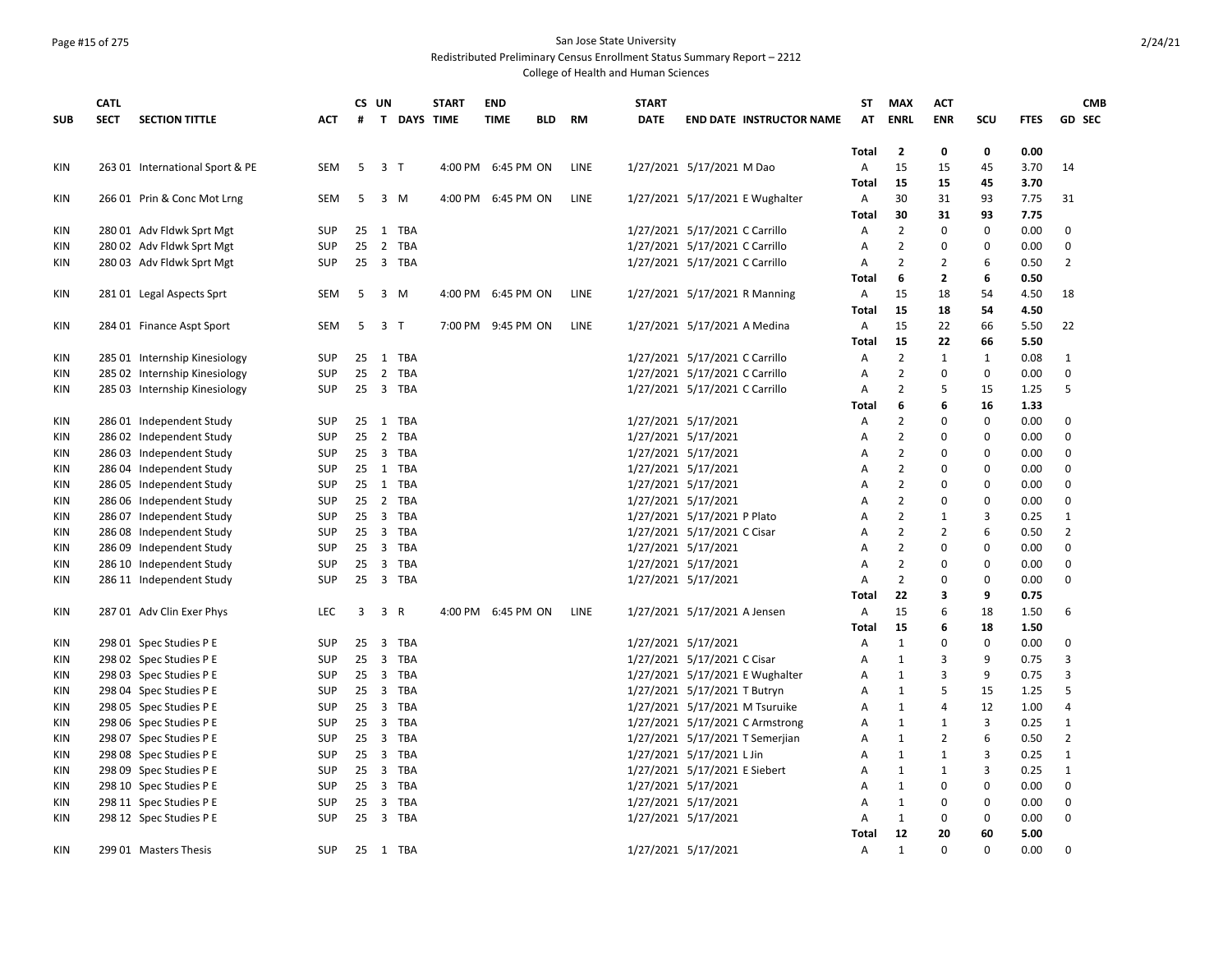### Page #16 of 275 San Jose State University Redistributed Preliminary Census Enrollment Status Summary Report – 2212

|             | <b>CATL</b> |                             |            | CS UN |                |            | <b>START</b>       | <b>END</b>  |            |      | <b>START</b> |                                 | ST                       | <b>MAX</b>  | <b>ACT</b>     |            |             | <b>CMB</b>    |
|-------------|-------------|-----------------------------|------------|-------|----------------|------------|--------------------|-------------|------------|------|--------------|---------------------------------|--------------------------|-------------|----------------|------------|-------------|---------------|
| <b>SUB</b>  | <b>SECT</b> | <b>SECTION TITTLE</b>       | <b>ACT</b> | #     |                |            | DAYS TIME          | <b>TIME</b> | <b>BLD</b> | RM   | <b>DATE</b>  | <b>END DATE INSTRUCTOR NAME</b> | AT                       | <b>ENRL</b> | <b>ENR</b>     | <b>SCU</b> | <b>FTES</b> | <b>GD SEC</b> |
| <b>KIN</b>  |             | 299 02 Masters Thesis       | <b>SUP</b> | 25    | 2              | <b>TBA</b> |                    |             |            |      |              | 1/27/2021 5/17/2021             | A                        |             | 0              | $\Omega$   | 0.00        | $\Omega$      |
| <b>KIN</b>  |             | 299 03 Masters Thesis       | <b>SUP</b> | 25    | 3              | <b>TBA</b> |                    |             |            |      |              | 1/27/2021 5/17/2021             | A                        |             | 0              | $\Omega$   | 0.00        | 0             |
| <b>KIN</b>  |             | 299 04 Masters Thesis       | <b>SUP</b> | 25    | 6              | <b>TBA</b> |                    |             |            |      |              | 1/27/2021 5/17/2021             | A                        |             | 0              | 0          | 0.00        | $\Omega$      |
| <b>KIN</b>  |             | 299 05 Masters Thesis       | <b>SUP</b> | 25    | 2              | <b>TBA</b> |                    |             |            |      |              | 1/27/2021 5/17/2021             | A                        |             | 0              | 0          | 0.00        | 0             |
| <b>KIN</b>  |             | 299 06 Masters Thesis       | <b>SUP</b> | 25    | 3              | <b>TBA</b> |                    |             |            |      |              | 1/27/2021 5/17/2021             | A                        |             | 0              | 0          | 0.00        | 0             |
| <b>KIN</b>  |             | 299 07 Masters Thesis       | <b>SUP</b> | 25    | 3              | <b>TBA</b> |                    |             |            |      |              | 1/27/2021 5/17/2021             | A                        |             | 0              | 0          | 0.00        | 0             |
| <b>KIN</b>  |             | 299 08 Masters Thesis       | <b>SUP</b> | 25    | 6              | <b>TBA</b> |                    |             |            |      |              | 1/27/2021 5/17/2021 T Butryn    | A                        |             |                | 6          | 0.50        | -1            |
|             |             |                             |            |       |                |            |                    |             |            |      |              |                                 | Total                    | 8           |                | 6          | 0.50        |               |
| KNED        |             | 184Y 01 Stdt Tchg II        | <b>SUP</b> | 25    | 4              | <b>TBA</b> |                    |             |            |      |              | 1/27/2021 5/17/2021 D Daum      | A                        | 10          | 10             | 40         | 2.67        | 0             |
|             |             |                             |            |       |                |            |                    |             |            |      |              |                                 | Total                    | 10          | 10             | 40         | 2.67        |               |
| KNED        |             | 184Z 01 Stdt Tchg III       | <b>SUP</b> | 25    | 4              | <b>TBA</b> |                    |             |            |      |              | 1/27/2021 5/17/2021 D Daum      | A                        | 10          |                | 4          | 0.27        | 0             |
| <b>KNED</b> |             | 184Z 02 Stdt Tchg III       | <b>SUP</b> | 25    | -5             | <b>TBA</b> |                    |             |            |      |              | 1/27/2021 5/17/2021 D Daum      | A                        | 10          |                | 35         | 2.33        | $\Omega$      |
|             |             |                             |            |       |                |            |                    |             |            |      |              |                                 | Total                    | 20          | 8              | 39         | 2.60        |               |
| KNED        |             | 339 01 Instr Matl & Proc PE | <b>LEC</b> | 2     | 3 <sub>1</sub> |            | 4:00 PM 5:50 PM ON |             |            | LINE |              | 1/27/2021 5/17/2021 W Jones     | A                        | 15          | $\overline{7}$ | 14         | 1.40        | 0             |
| KNED        |             | 339 02 Instr Matl & Proc PE | <b>ACT</b> | 8     | 0              | <b>TBA</b> |                    |             | ON         | LINE |              | 1/27/2021 5/17/2021 W Jones     | A                        | 15          |                | 7          | 0.00        | 0             |
|             |             |                             |            |       |                |            |                    |             |            |      |              |                                 | Total                    | 30          | 14             | 21         | 1.40        |               |
|             |             |                             |            |       |                |            |                    |             |            |      |              |                                 | <b>Kinesiology Total</b> | 7591        | 7784           | 13088      | 883.25      |               |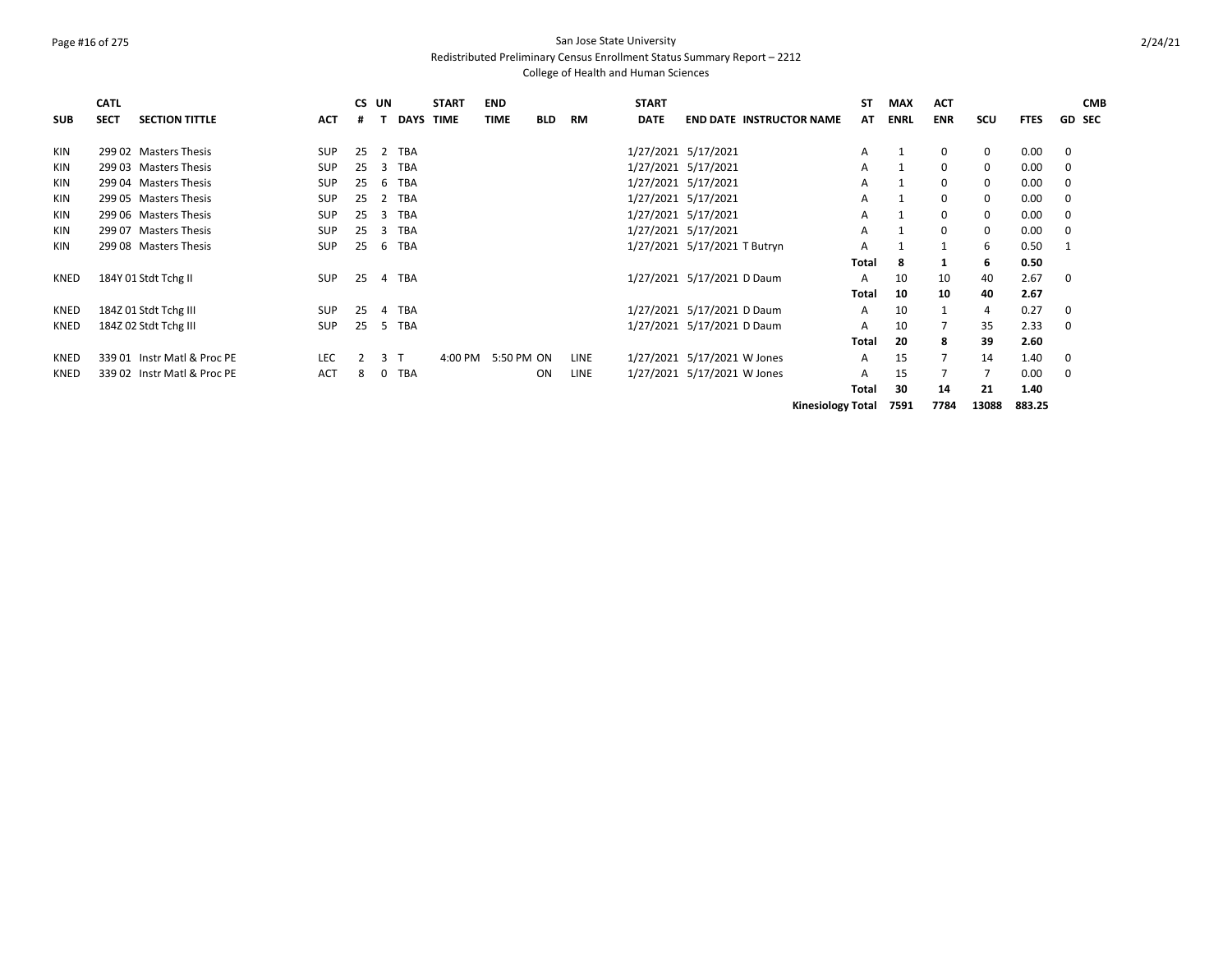### Page #17 of 275 San Jose State University Redistributed Preliminary Census Enrollment Status Summary Report – 2212

| <b>SUB</b>  | <b>CATL</b><br><b>SECT</b> | <b>SECTION TITTLE</b>         | ACT        | CS UN<br># |          | DAYS TIME  | <b>START</b>          | <b>END</b><br>TIME   | <b>BLD</b> | RM            | <b>START</b><br><b>DATE</b> | <b>END DATE INSTRUCTOR NAME</b> | <b>ST</b><br>AT. | <b>MAX</b><br><b>ENRL</b> | <b>ACT</b><br><b>ENR</b> | scu            | <b>FTES</b> |             | <b>CMB</b><br><b>GD SEC</b> |
|-------------|----------------------------|-------------------------------|------------|------------|----------|------------|-----------------------|----------------------|------------|---------------|-----------------------------|---------------------------------|------------------|---------------------------|--------------------------|----------------|-------------|-------------|-----------------------------|
|             | <b>Military Science</b>    |                               |            |            |          |            |                       |                      |            |               |                             |                                 |                  |                           |                          |                |             |             |                             |
| <b>MILS</b> |                            | 1B 01 Intro Tac Leadership    | <b>SUP</b> | 77         | 2        | <b>MWF</b> |                       | 8:00 AM 9:05 AM OFF  |            | <b>CAMPUS</b> |                             | 1/27/2021 5/17/2021 C Smith     | A                | 25                        | $\mathbf{1}$             | $\overline{2}$ | 0.13        | 0           |                             |
| <b>MILS</b> |                            | 1B 02 Intro Tac Leadership    | LAB        | 78         | $\Omega$ | W          |                       | 2:15 PM 5:00 PM OFF  |            | <b>CAMPUS</b> |                             | 1/27/2021 5/17/2021 C Smith     | A                | 25                        |                          | 1              | 0.00        | 0           |                             |
|             |                            |                               |            |            |          |            |                       |                      |            |               |                             |                                 | <b>Total</b>     | 50                        | 2                        | 3              | 0.13        |             |                             |
| <b>MILS</b> |                            | 2B 01 Fnd Tac Ldrshp          | <b>SUP</b> | 77         | 2        | <b>MWF</b> |                       | 8:00 AM 9:05 AM OFF  |            | <b>CAMPUS</b> |                             | 1/27/2021 5/17/2021 T Newman    | A                | 25                        | 9                        | 18             | 1.20        | 0           |                             |
| MILS        |                            | 2B 02 Fnd Tac Ldrshp          | LAB        | 78         | $\Omega$ | W          | 2:15 PM               | 5:00 PM OFF          |            | <b>CAMPUS</b> |                             | 1/27/2021 5/17/2021 T Newman    | A                | 25                        | 9                        | 9              | 0.00        | 0           |                             |
|             |                            |                               |            |            |          |            |                       |                      |            |               |                             |                                 | <b>Total</b>     | 50                        | 18                       | 27             | 1.20        |             |                             |
| <b>MILS</b> |                            | 130B 01 Appl Tm Ldrshp        | <b>SUP</b> | 77         | 4 TR     |            |                       | 8:30 AM 10:10 AM OFF |            | CAMPUS        |                             | 1/27/2021 5/17/2021 G Landon    | A                | 25                        | 8                        | 32             | 2.20        | 1           |                             |
| <b>MILS</b> |                            | 130B 02 Appl Tm Ldrshp        | LAB        | 78         | 0 W      |            |                       | 2:15 PM 5:00 PM OFF  |            | CAMPUS        |                             | 1/27/2021 5/17/2021 G Landon    | A                | 25                        | 8                        | 8              | 0.00        | 1           |                             |
|             |                            |                               |            |            |          |            |                       |                      |            |               |                             |                                 | <b>Total</b>     | 50                        | 16                       | 40             | 2.20        |             |                             |
| <b>MILS</b> |                            | 140B 01 Ldrshp Cplx Wld       | <b>SUP</b> | 77         | 4 TR     |            |                       | 8:30 AM 10:10 AM OFF |            | CAMPUS        |                             | 1/27/2021 5/17/2021 M Salas     | A                | 25                        | $\overline{7}$           | 28             | 1.93        | 1           |                             |
| <b>MILS</b> |                            | 140B 02 Ldrshp Cplx Wld       | LAB        | 78         | 0 W      |            |                       | 2:15 PM 5:00 PM OFF  |            | CAMPUS        |                             | 1/27/2021 5/17/2021 M Salas     | A                | 25                        |                          | 7              | 0.00        | 1           |                             |
|             |                            |                               |            |            |          |            |                       |                      |            |               |                             |                                 | Total            | 50                        | 14                       | 35             | 1.93        |             |                             |
| <b>MILS</b> |                            | 180 01 Individual Studies     | <b>SUP</b> | 77         | 3        | <b>TR</b>  | 2:00 PM               | 3:40 PM OFF          |            | <b>CAMPUS</b> |                             | 1/27/2021 5/17/2021 M Salas     | A                | 5                         | $\Omega$                 | $\mathbf 0$    | 0.00        | $\mathbf 0$ |                             |
|             |                            |                               |            |            |          |            |                       |                      |            |               |                             |                                 | <b>Total</b>     | 5                         | 0                        | 0              | 0.00        |             |                             |
| <b>MILS</b> |                            | 199 01 American Military Hist | <b>LEC</b> | 2          | 3        | TR         | 10:20 AM 12:00 PM OFF |                      |            | <b>CAMPUS</b> |                             | 1/27/2021 5/17/2021 C Strain    | A                | 20                        | 11                       | 33             | 2.25        | 1           |                             |
|             |                            |                               |            |            |          |            |                       |                      |            |               |                             |                                 | <b>Total</b>     | 20                        | 11                       | 33             | 2.25        |             |                             |
|             |                            |                               |            |            |          |            |                       |                      |            |               |                             | <b>Military Science Total</b>   |                  | 225                       | 61                       | 138            | 7.72        |             |                             |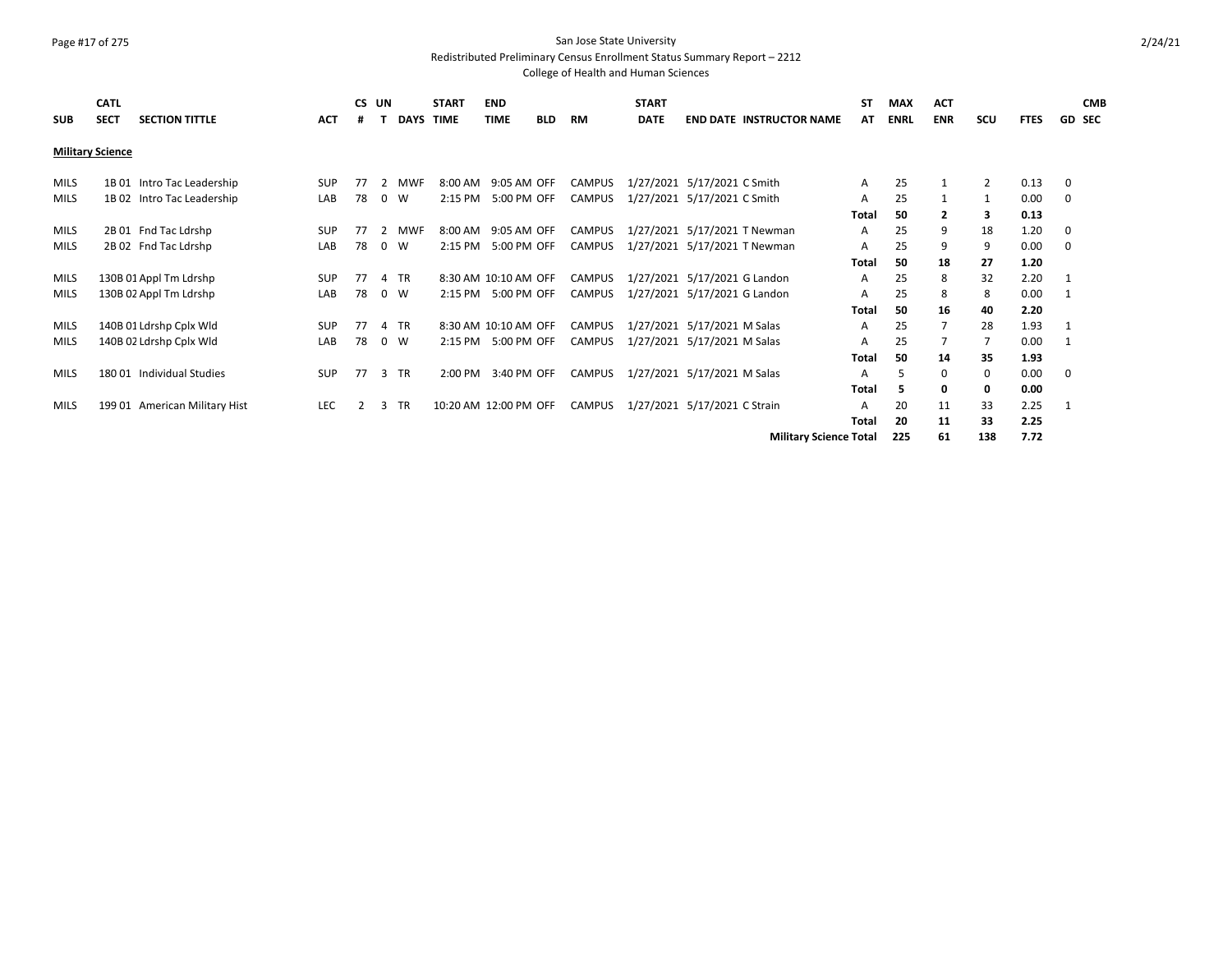### Page #18 of 275 San Jose State University

Redistributed Preliminary Census Enrollment Status Summary Report – 2212

|                | <b>CATL</b> |                            |            |                | CS UN                       | <b>START</b> | <b>END</b>           |            |               | <b>START</b>                   |                                |                                       | ST           | <b>MAX</b>  | <b>ACT</b>  |             |             |             | <b>CMB</b>    |
|----------------|-------------|----------------------------|------------|----------------|-----------------------------|--------------|----------------------|------------|---------------|--------------------------------|--------------------------------|---------------------------------------|--------------|-------------|-------------|-------------|-------------|-------------|---------------|
| <b>SUB</b>     | <b>SECT</b> | <b>SECTION TITTLE</b>      | ACT        | #              | T DAYS TIME                 |              | <b>TIME</b>          | <b>BLD</b> | RM            | <b>DATE</b>                    |                                | <b>END DATE INSTRUCTOR NAME</b>       | AT           | <b>ENRL</b> | <b>ENR</b>  | scu         | <b>FTES</b> |             | <b>GD SEC</b> |
| <b>Nursing</b> |             |                            |            |                |                             |              |                      |            |               |                                |                                |                                       |              |             |             |             |             |             |               |
| <b>NURS</b>    | 10 01       | Leadership I               | LEC        | 2              | 2<br>W                      | 5:00 PM      | 6:45 PM ON           |            | <b>LINE</b>   |                                |                                | 1/27/2021 5/17/2021 K Bawel-Brinkley  | Α            | 30          | 30          | 60          | 4.00        | 0           |               |
| <b>NURS</b>    |             | 1002 Leadership I          | <b>LEC</b> | $\overline{2}$ | 2<br>W                      |              | 5:00 PM 6:45 PM ON   |            | <b>LINE</b>   |                                |                                | 1/27/2021 5/17/2021 M Haririfar       | A            | 30          | 30          | 60          | 4.00        | $\mathbf 0$ |               |
|                |             |                            |            |                |                             |              |                      |            |               |                                |                                |                                       | <b>Total</b> | 60          | 60          | 120         | 8.00        |             |               |
| <b>NURS</b>    |             | 1101 Intro Pharmacology    | LEC        |                | $1 \quad 2 \quad T$         |              | 1:30 PM 3:10 PM ON   |            | LINE          |                                | 1/27/2021 5/17/2021 S Malloy   |                                       | Α            | 60          | 60          | 120         | 8.00        | 0           |               |
|                |             |                            |            |                |                             |              |                      |            |               |                                |                                |                                       | Total        | 60          | 60          | 120         | 8.00        |             |               |
| <b>NURS</b>    | 1201        | Hith Assmnt/Skills         | <b>LEC</b> | $\overline{2}$ | 3 TBA                       |              |                      | ON         | LINE          |                                | 1/27/2021 5/17/2021 J Noel     |                                       | Α            | 60          | 60          | 60          | 12.00       | 0           |               |
| <b>NURS</b>    | 1202        | Hlth Assmnt/Skills         | LAB        | 16             | $\mathbf 0$<br>W            |              | 8:00 AM 10:45 AM HB  |            | 311           |                                | 1/27/2021 5/17/2021 J Noel     |                                       | Α            | 20          | 20          | 40          | 0.00        | $\mathbf 0$ |               |
| <b>NURS</b>    | 1203        | Hith Assmnt/Skills         | LAB        | 16             | 0<br>W                      |              | 11:00 AM 1:45 PM HB  |            | 311           |                                | 1/27/2021 5/17/2021 J Noel     |                                       | Α            | 20          | 20          | 40          | 0.00        | 0           |               |
| <b>NURS</b>    |             | 12 04 Hlth Assmnt/Skills I | LAB        | 16             | 0 W                         |              | 2:00 PM 4:45 PM HB   |            | 311           |                                | 1/27/2021 5/17/2021 J Noel     |                                       | Α            | 20          | 20          | 40          | 0.00        | 0           |               |
|                |             |                            |            |                |                             |              |                      |            |               |                                |                                |                                       | Total        | 120         | 120         | 180         | 12.00       |             |               |
| <b>NURS</b>    |             | 13A 01 Gero Nursing Theory | <b>LEC</b> | 1              | 2 T                         |              | 10:00 AM 11:40 AM ON |            | LINE          |                                | 1/27/2021 5/17/2021 A Wood     |                                       | Α            | 60          | 60          | 120         | 8.00        | 0           |               |
|                |             |                            |            |                |                             |              |                      |            |               |                                |                                |                                       | <b>Total</b> | 60          | 60          | 120         | 8.00        |             |               |
| <b>NURS</b>    |             | 13B 01 Gero Nurs Practicm  | LAB        |                | 17 1 R                      |              | 8:00 AM 2:00 PM OFF  |            | <b>CAMPUS</b> |                                | 1/27/2021 5/17/2021 J Valadez  |                                       | Α            | 15          | 15          | 15          | 1.00        | 0           |               |
| <b>NURS</b>    |             | 13B 02 Gero Nurs Practicm  | LAB        |                | 17 1 R                      |              | 8:00 AM 2:00 PM OFF  |            | <b>CAMPUS</b> |                                | 1/27/2021 5/17/2021 C Williams |                                       | Α            | 15          | 15          | 15          | 1.00        | $\Omega$    |               |
| <b>NURS</b>    |             | 13B 03 Gero Nurs Practicm  | LAB        |                | 17 1 R                      |              | 8:00 AM 2:00 PM OFF  |            | <b>CAMPUS</b> | 1/27/2021 5/17/2021            |                                |                                       | Α            | 15          | 15          | 15          | 1.00        | 0           |               |
| <b>NURS</b>    |             | 13B 04 Gero Nurs Practicm  | LAB        |                | 17 1 R                      |              | 8:00 AM 2:00 PM OFF  |            | <b>CAMPUS</b> |                                | 1/27/2021 5/17/2021 A Wood     |                                       | A            | 15          | 15          | 15          | 1.00        | 0           |               |
| <b>NURS</b>    |             | 13B 05 Gero Nurs Practicm  | LAB        |                | 17 1 M                      |              | 8:00 AM 2:00 PM OFF  |            | <b>CAMPUS</b> | 1/27/2021 5/17/2021 C Williams |                                |                                       | Α            | 15          | $\mathbf 0$ | $\mathbf 0$ | 0.00        | $\mathbf 0$ |               |
|                |             |                            |            |                |                             |              |                      |            |               |                                |                                |                                       | Total        | 75          | 60          | 60          | 4.00        |             |               |
| <b>NURS</b>    |             | 20A 01 Adult Care Mgmt 1   | LEC        | 1              | 4<br>TF                     |              | 10:30 AM 12:10 PM ON |            | LINE          |                                |                                | 1/27/2021 5/17/2021 K Bawel-Brinkley  | Α            | 60          | 59          | 236         | 15.73       | 0           |               |
|                |             |                            |            |                |                             |              |                      |            |               |                                |                                |                                       | Total        | 60          | 59          | 236         | 15.73       |             |               |
| <b>NURS</b>    |             | 20B 01 Adult Care Pract 1  | <b>CLN</b> | 17             | 3<br>M                      |              | 2:00 PM 11:00 PM OFF |            | <b>CAMPUS</b> |                                | 1/27/2021 5/17/2021 D Law      |                                       | Α            | 10          | 10          | 30          | 2.00        | $\Omega$    |               |
| <b>NURS</b>    |             | 20B 02 Adult Care Pract I  | <b>CLN</b> |                | 17 3 TBA                    |              |                      | <b>OFF</b> | <b>CAMPUS</b> |                                | 1/27/2021 5/17/2021 E Kiang    |                                       | Α            | 10          | 10          | 30          | 2.00        | 0           |               |
| <b>NURS</b>    |             | 20B 03 Adult Care Pract 1  | <b>CLN</b> |                | 17 3 T                      |              | 2:00 PM 11:00 PM OFF |            | <b>CAMPUS</b> |                                | 1/27/2021 5/17/2021 P Mayer    |                                       | Α            | 10          | 10          | 30          | 2.00        | 0           |               |
| <b>NURS</b>    |             | 20B 04 Adult Care Pract 1  | <b>CLN</b> | 17             | 3 TBA                       |              |                      | <b>OFF</b> | <b>CAMPUS</b> |                                | 1/27/2021 5/17/2021 D Law      |                                       | Α            | 10          | 10          | 30          | 2.00        | $\mathbf 0$ |               |
| <b>NURS</b>    |             | 20B 05 Adult Care Pract 1  | <b>CLN</b> |                | 17 3 TBA                    |              |                      | OFF        | <b>CAMPUS</b> |                                | 1/27/2021 5/17/2021 E Kiang    |                                       | Α            | 10          | 10          | 30          | 2.00        | $\Omega$    |               |
| <b>NURS</b>    |             | 20B 06 Adult Care Pract 1  | <b>CLN</b> | 17             | 3<br>W                      |              | 2:00 PM 11:00 PM OFF |            | <b>CAMPUS</b> | 1/27/2021 5/17/2021            |                                |                                       | A            | 10          | 9           | 27          | 1.80        | 0           |               |
| <b>NURS</b>    |             | 20B 07 Adult Care Pract 1  | <b>CLN</b> |                | 17 3 S                      |              | 7:00 AM 4:00 PM OFF  |            | <b>CAMPUS</b> | 1/27/2021 5/17/2021            |                                |                                       | A            | 10          | 0           | 0           | 0.00        | 0           |               |
|                |             |                            |            |                |                             |              |                      |            |               |                                |                                |                                       | Total        | 70          | 59          | 177         | 11.80       |             |               |
| <b>NURS</b>    |             | 22 01 Hith Assmnt Skill II | <b>LEC</b> | $\overline{2}$ | 2 TBA                       |              |                      |            |               |                                | 1/27/2021 5/17/2021 L Higgins  |                                       | Α            | 60          | 59          | 59          | 7.87        | $\Omega$    |               |
| <b>NURS</b>    |             | 22 02 Hlth Assmnt Skill II | LAB        | 16             | $\mathbf 0$<br>$\mathsf{R}$ |              | 8:00 AM 11:00 AM HB  |            | 311           |                                | 1/27/2021 5/17/2021 L Higgins  |                                       | Α            | 20          | 20          | 20          | 0.00        | $\mathbf 0$ |               |
| <b>NURS</b>    | 2203        | Hlth Assmnt Skill II       | LAB        | 16             | $\mathsf{R}$<br>$\mathbf 0$ |              | 11:00 AM 2:00 PM HB  |            | 311           |                                | 1/27/2021 5/17/2021 L Higgins  |                                       | A            | 20          | 20          | 20          | 0.00        | 0           |               |
| <b>NURS</b>    |             | 22 04 Hith Assmnt Skill II | LAB        | 16             | 0 R                         |              | 4:00 PM 7:00 PM HB   |            | 311           |                                |                                | 1/27/2021 5/17/2021 R Billner-Garcia  | A            | 20          | 19          | 19          | 0.00        | $\mathbf 0$ |               |
|                |             |                            |            |                |                             |              |                      |            |               |                                |                                |                                       | <b>Total</b> | 120         | 118         | 118         | 7.87        |             |               |
| <b>NURS</b>    |             | 100WE EBP Writing Wkshp    | <b>LEC</b> |                | 3                           |              |                      |            |               |                                |                                |                                       | X            | 0           | 0           | 0           | 0.00        | 0           |               |
| <b>NURS</b>    |             | 100WE EBP Writing Wkshp    | <b>LEC</b> |                | 3                           |              |                      |            |               |                                |                                |                                       | X            | 0           | 0           | 0           | 0.00        | 0           |               |
| <b>NURS</b>    |             | 100WE EBP Writing Wkshp    | <b>LEC</b> |                | 3                           |              |                      |            |               |                                |                                |                                       | X            | $\mathbf 0$ | 0           | $\mathbf 0$ | 0.00        | $\mathbf 0$ |               |
| <b>NURS</b>    |             | 100WE EBP Writing Wkshp    | <b>LEC</b> | $\overline{2}$ | $\overline{3}$<br>R         |              | 4:00 PM 6:45 PM ON   |            | LINE          |                                |                                | 1/27/2021 5/17/2021 S Rickman Patrick | Α            | 20          | 20          | 60          | 4.00        | $\mathbf 0$ |               |
| <b>NURS</b>    |             | 100WE EBP Writing Wkshp    | LEC        | $\overline{2}$ | $\overline{3}$<br>R         |              | 4:00 PM 6:45 PM ON   |            | <b>LINE</b>   |                                | 1/27/2021 5/17/2021 R Ballin   |                                       | Α            | 20          | 20          | 60          | 4.00        | 0           |               |
| <b>NURS</b>    |             | 100WE EBP Writing Wkshp    | <b>LEC</b> | $\overline{2}$ | 3 R                         |              | 4:00 PM 6:45 PM ON   |            | <b>LINE</b>   |                                |                                | 1/27/2021 5/17/2021 W Wang Tung       | Α            | 20          | 20          | 60          | 4.00        | $\mathbf 0$ |               |
|                |             |                            |            |                |                             |              |                      |            |               |                                |                                |                                       | Total        | 60          | 60          | 180         | 12.00       |             |               |
| <b>NURS</b>    |             | 11201 Prof Prac Suc I      | <b>LEC</b> | 2              | 3<br>W                      |              | 9:00 AM 11:45 AM ON  |            | LINE          |                                | 1/27/2021 5/17/2021 A Wood     |                                       | Α            | 25          | 25          | 75          | 5.00        | $\mathbf 0$ |               |
|                |             |                            |            |                |                             |              |                      |            |               |                                |                                |                                       | <b>Total</b> | 25          | 25          | 75          | 5.00        |             |               |
| <b>NURS</b>    |             | 11301 Prof Prac Suc II     | <b>LEC</b> | 2              | 2 W                         |              | 1:30 PM 2:45 PM ON   |            | LINE          |                                | 1/27/2021 5/17/2021 C Mao      |                                       | Α            | 25          | 26          | 52          | 3.47        | $\Omega$    |               |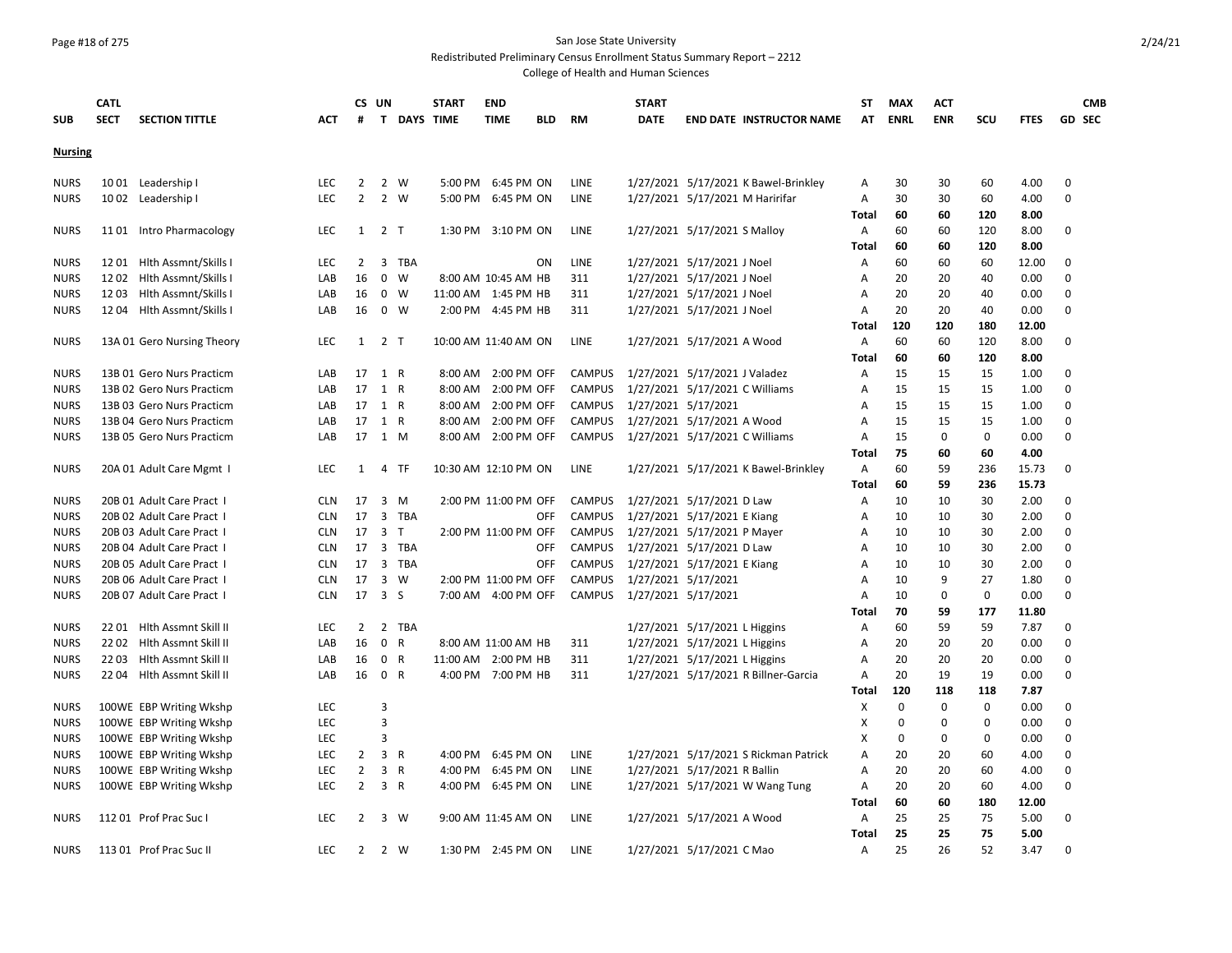## Page #19 of 275 San Jose State University

Redistributed Preliminary Census Enrollment Status Summary Report – 2212

|             | <b>CATL</b>                          |            |                | CS UN          |                    | <b>START</b>         | <b>END</b>          |            |               | <b>START</b>                  |                                |                                 | <b>ST</b>    | <b>MAX</b>  | <b>ACT</b>  |             |             |               | <b>CMB</b> |
|-------------|--------------------------------------|------------|----------------|----------------|--------------------|----------------------|---------------------|------------|---------------|-------------------------------|--------------------------------|---------------------------------|--------------|-------------|-------------|-------------|-------------|---------------|------------|
| <b>SUB</b>  | <b>SECT</b><br><b>SECTION TITTLE</b> | ACT        | #              |                | <b>T DAYS TIME</b> |                      | <b>TIME</b>         | <b>BLD</b> | <b>RM</b>     | <b>DATE</b>                   |                                | <b>END DATE INSTRUCTOR NAME</b> | AT           | <b>ENRL</b> | <b>ENR</b>  | scu         | <b>FTES</b> | <b>GD SEC</b> |            |
|             |                                      |            |                |                |                    |                      |                     |            |               |                               |                                |                                 |              |             |             |             |             |               |            |
|             |                                      |            |                |                |                    |                      |                     |            |               |                               |                                |                                 | <b>Total</b> | 25          | 26          | 52          | 3.47        |               |            |
| <b>NURS</b> | 123A 01 Mental Health Theory         | LEC        |                | 3              |                    |                      |                     |            |               |                               |                                |                                 | X            | $\mathbf 0$ | $\mathbf 0$ | $\mathbf 0$ | 0.00        | 0             |            |
| <b>NURS</b> | 123A 02 Mental Health Theory         | <b>LEC</b> | $\mathbf{1}$   | 3 F            |                    |                      | 1:30 PM 4:15 PM ON  |            | LINE          |                               | 1/27/2021 5/17/2021 A Kight    |                                 | Α            | 61          | 59          | 177         | 11.80       | 0             |            |
|             |                                      |            |                |                |                    |                      |                     |            |               |                               |                                |                                 | Total        | 61          | 59          | 177         | 11.80       |               |            |
| <b>NURS</b> | 123B 01 Mental H Practicum           | <b>CLN</b> | 17             | 2 M            |                    | 3:00 PM              | 9:00 PM OFF         |            | <b>CAMPUS</b> | 1/27/2021 5/17/2021 P Prasad  |                                |                                 | Α            | 15          | 10          | 20          | 1.33        | $\Omega$      |            |
| <b>NURS</b> | 123B 02 Mental H Practicum           | <b>CLN</b> | 17             | 2 M            |                    |                      | 8:00 AM 2:00 PM OFF |            | <b>CAMPUS</b> | 1/27/2021 5/17/2021 P Prasad  |                                |                                 | A            | 15          | 10          | 20          | 1.33        | 0             |            |
| <b>NURS</b> | 123B 03 Mental H Practicum           | <b>CLN</b> | 17             | 2 W            |                    |                      | 3:00 PM 9:00 PM OFF |            | <b>CAMPUS</b> | 1/27/2021 5/17/2021           |                                |                                 | А            | 15          | 10          | 20          | 1.33        | 0             |            |
| <b>NURS</b> | 123B 04 Mental H Practicum           | <b>CLN</b> | 17             | 2 R            |                    | 3:00 PM              | 9:00 PM OFF         |            | <b>CAMPUS</b> |                               | 1/27/2021 5/17/2021 R Khalsa   |                                 | A            | 20          | 10          | 20          | 1.33        | $\mathbf 0$   |            |
| <b>NURS</b> | 123B 05 Mental H Practicum           | <b>CLN</b> | 17             | 2 <sub>5</sub> |                    |                      | 8:00 AM 2:00 PM OFF |            | CAMPUS        | 1/27/2021 5/17/2021           |                                |                                 | Α            | 13          | 9           | 18          | 1.20        | $\mathbf 0$   |            |
| <b>NURS</b> | 123B 06 Mental H Practicum           | <b>CLN</b> | 17             | $\overline{2}$ | TBA                |                      |                     | <b>OFF</b> | <b>CAMPUS</b> | 1/27/2021 5/17/2021 R Khalsa  |                                |                                 | A            | 10          | 10          | 20          | 1.33        | 0             |            |
| <b>NURS</b> | 123B 07 Mental H Practicum           | <b>CLN</b> |                | $\overline{2}$ |                    |                      |                     |            |               |                               |                                |                                 | х            | $\mathbf 0$ | $\mathbf 0$ | $\mathbf 0$ | 0.00        | 0             |            |
|             |                                      |            |                |                |                    |                      |                     |            |               |                               |                                |                                 | Total        | 88          | 59          | 118         | 7.87        |               |            |
| <b>NURS</b> | 125 01 Adult Care Mgmt II            | LEC        | $\mathbf{1}$   | 4 T            |                    |                      | 8:30 AM 10:10 AM ON |            | LINE          |                               | 1/27/2021 5/17/2021 A Butzlaff |                                 | Α            | 64          | 62          | 248         | 16.53       | 0             |            |
|             |                                      |            |                |                |                    |                      |                     |            |               |                               |                                |                                 | <b>Total</b> | 64          | 62          | 248         | 16.53       |               |            |
| <b>NURS</b> | 126A 01 Pediatric Theory             | <b>LEC</b> | $\mathbf{1}$   | 2 R            |                    | 10:00 AM 11:40 AM ON |                     |            | LINE          |                               |                                | 1/27/2021 5/17/2021 M Schmidt   | Α            | 65          | 59          | 236         | 7.87        | $\Omega$      |            |
|             |                                      |            |                |                |                    |                      |                     |            |               |                               |                                |                                 | Total        | 65          | 59          | 236         | 7.87        |               |            |
| <b>NURS</b> | 126B 01 Mat/Newborn Theory           | LEC        | $\mathbf{1}$   | 2 R            |                    |                      | 1:00 PM 2:40 PM ON  |            | LINE          |                               | 1/27/2021 5/17/2021 D Nelson   |                                 | Α            | 65          | 59          | 118         | 7.87        | $\mathbf 0$   |            |
|             |                                      |            |                |                |                    |                      |                     |            |               |                               |                                |                                 | <b>Total</b> | 65          | 59          | 118         | 7.87        |               |            |
| <b>NURS</b> | 127A 01 Psych / MH Theory            | <b>LEC</b> | $\mathbf{1}$   | 2 F            |                    |                      | 8:00 AM 9:40 AM ON  |            | LINE          |                               | 1/27/2021 5/17/2021 C Mao      |                                 | Α            | 80          | 56          | 112         | 7.47        | 0             |            |
|             |                                      |            |                |                |                    |                      |                     |            |               |                               |                                |                                 | <b>Total</b> | 80          | 56          | 112         | 7.47        |               |            |
| <b>NURS</b> | 127B 01 Community Theory             | LEC        | 1              | 2 F            |                    | 10:00 AM 11:40 AM ON |                     |            | LINE          |                               | 1/27/2021 5/17/2021 L Rauch    |                                 | Α            | 100         | 56          | 112         | 7.47        | 0             |            |
|             |                                      |            |                |                |                    |                      |                     |            |               |                               |                                |                                 | Total        | 100         | 56          | 112         | 7.47        |               |            |
| <b>NURS</b> | 128 07 EBP in Nursing                | <b>LEC</b> |                | $\overline{2}$ |                    |                      |                     |            |               |                               |                                |                                 | Χ            | $\Omega$    | $\Omega$    | 0           | 0.00        | 0             |            |
|             |                                      |            |                |                |                    |                      |                     |            |               |                               |                                |                                 | <b>Total</b> | 0           | $\mathbf 0$ | 0           | 0.00        |               |            |
| <b>NURS</b> | 133 01 Prof Role Dev IV              | <b>LEC</b> | 2              | 2 T            |                    | 10:30 AM 12:10 PM ON |                     |            | LINE          |                               | 1/27/2021 5/17/2021 C Mao      |                                 | Α            | 32          | 32          | 64          | 4.27        | 0             |            |
| <b>NURS</b> | 133 02 Prof Role Dev IV              | <b>LEC</b> | $\overline{2}$ | 2 <sub>T</sub> |                    |                      | 1:00 PM 2:40 PM ON  |            | <b>LINE</b>   |                               | 1/27/2021 5/17/2021 C Mao      |                                 | Α            | 32          | 30          | 60          | 4.00        | 0             |            |
|             |                                      |            |                |                |                    |                      |                     |            |               |                               |                                |                                 | <b>Total</b> | 64          | 62          | 124         | 8.27        |               |            |
| <b>NURS</b> | 136 01 Prof Role Dev III             | LEC        | $\overline{2}$ | 2 R            |                    | 8:00 AM              | 9:40 AM ON          |            | LINE          |                               | 1/27/2021 5/17/2021 S McKenna  |                                 | Α            | 31          | 31          | 62          | 4.13        | $\mathbf 0$   |            |
| <b>NURS</b> | 136 02 Prof Role Dev III             | LEC        | $\overline{2}$ | 2 R            |                    |                      | 4:00 PM 5:40 PM ON  |            | LINE          |                               | 1/27/2021 5/17/2021 S McKenna  |                                 | Α            | 31          | 28          | 56          | 3.73        | 0             |            |
|             |                                      |            |                |                |                    |                      |                     |            |               |                               |                                |                                 | Total        | 62          | 59          | 118         | 7.87        |               |            |
| <b>NURS</b> | 137 01 Prof Role Dev V               | <b>LEC</b> | 2              | 2 F            |                    | 12:30 PM 2:10 PM ON  |                     |            | <b>LINE</b>   |                               | 1/27/2021 5/17/2021 N Dudley   |                                 | Α            | 26          | 25          | 50          | 3.33        | $\Omega$      |            |
| <b>NURS</b> | 137 02 Prof Role Dev V               | LEC        | $\overline{2}$ | 2 F            |                    | 12:30 PM 2:10 PM ON  |                     |            | LINE          |                               | 1/27/2021 5/17/2021 D Canham   |                                 | Α            | 27          | 26          | 52          | 3.50        | $\mathbf{1}$  |            |
| <b>NURS</b> | 137 80 Prof Role Dev V               | <b>LEC</b> | $2^{\circ}$    | 2 F            |                    | 12:30 PM 2:10 PM ON  |                     |            | <b>LINE</b>   |                               | 1/27/2021 5/17/2021 D Canham   |                                 | Α            | 27          | 6           | 12          | 0.80        | 0             |            |
|             |                                      |            |                |                |                    |                      |                     |            |               |                               |                                |                                 | Total        | 80          | 57          | 114         | 7.63        |               |            |
| <b>NURS</b> | 138 01 Prof Role Dev VI              | LEC.       | 2              | 3 F            |                    |                      | 9:00 AM 11:45 AM ON |            | LINE          |                               | 1/27/2021 5/17/2021 R Ballin   |                                 | Α            | 27          | 27          | 81          | 5.40        | 0             |            |
| <b>NURS</b> | 138 02 Prof Role Dev VI              | LEC        | 2              | 3 F            |                    |                      | 9:00 AM 11:45 AM ON |            | LINE          |                               | 1/27/2021 5/17/2021 R Ballin   |                                 | Α            | 27          | 27          | 81          | 5.40        | 0             |            |
| <b>NURS</b> | 138 03 Prof Role Dev VI              | LEC        | $\overline{2}$ | 3 F            |                    |                      | 9:00 AM 11:45 AM ON |            | LINE          |                               | 1/27/2021 5/17/2021 V Wong     |                                 | Α            | 28          | 26          | 78          | 5.20        | 0             |            |
|             |                                      |            |                |                |                    |                      |                     |            |               |                               |                                |                                 | Total        | 82          | 80          | 240         | 16.00       |               |            |
| <b>NURS</b> | 145 01 Adult Care Clin II            | LAB        | 17             | $\overline{4}$ | <b>RF</b>          |                      | 7:00 AM 1:00 PM OFF |            | <b>CAMPUS</b> | 1/27/2021 5/17/2021           |                                |                                 | Α            | 15          | 8           | 32          | 2.13        | 0             |            |
| <b>NURS</b> | 145 02 Adult Care Clin II            | LAB        | 17             | 4              | R                  |                      | 7:00 AM 7:00 PM OFF |            | <b>CAMPUS</b> | 1/27/2021 5/17/2021 C Pham    |                                |                                 | Α            | 10          | 10          | 40          | 2.67        | 0             |            |
| <b>NURS</b> | 145 03 Adult Care Clin II            | LAB        | 17             | 4              | RF                 |                      | 7:00 AM 1:00 PM OFF |            | <b>CAMPUS</b> | 1/27/2021 5/17/2021           |                                |                                 | Α            | 15          | 8           | 32          | 2.13        | $\mathbf 0$   |            |
| <b>NURS</b> | 145 04 Adult Care Clin II            | LAB        | 17             | 4              | <b>RF</b>          | 2:00 PM              | 8:00 PM OFF         |            | <b>CAMPUS</b> |                               | 1/27/2021 5/17/2021 J Milana   |                                 | A            | 15          | 10          | 40          | 2.67        | $\mathbf 0$   |            |
| <b>NURS</b> | 145 06 Adult Care Clin II            | LAB        | 17             | 4              | <b>WR</b>          |                      | 2:00 PM 8:00 PM OFF |            | CAMPUS        | 1/27/2021 5/17/2021 A Paulson |                                |                                 | Α            | 15          | 10          | 40          | 2.67        | $\mathbf 0$   |            |
| <b>NURS</b> | 145 07 Adult Care Clin II            | LAB        |                | 4              |                    |                      |                     |            |               |                               |                                |                                 | х            | $\mathbf 0$ | $\mathbf 0$ | $\Omega$    | 0.00        | 0             |            |
| <b>NURS</b> | 145 08 Adult Care Clin II            | LAB        |                | $\Delta$       |                    |                      |                     |            |               |                               |                                |                                 | X            | $\Omega$    | $\Omega$    | $\Omega$    | 0.00        | $\Omega$      |            |
|             |                                      |            |                |                |                    |                      |                     |            |               |                               |                                |                                 |              |             |             |             |             |               |            |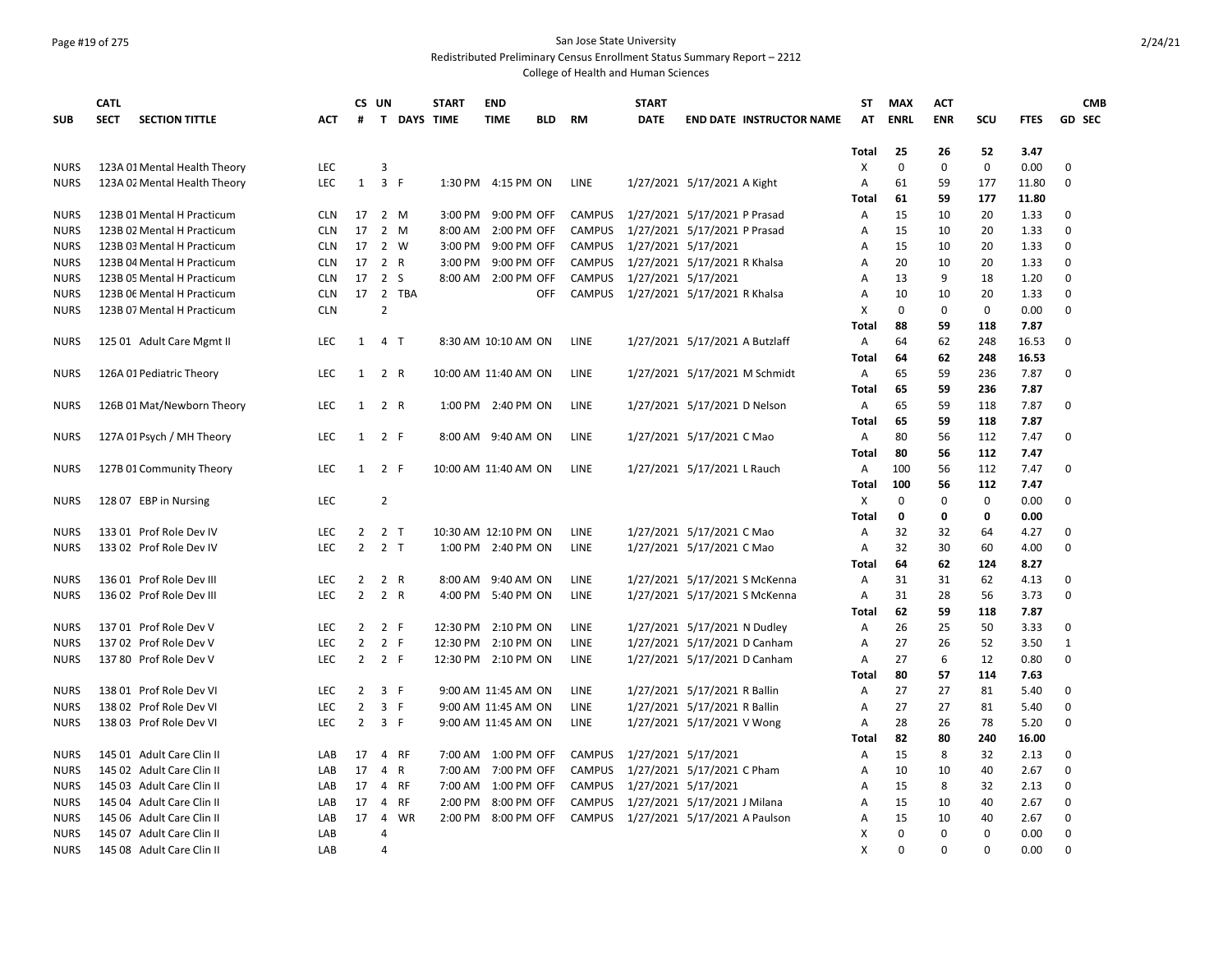### Page #20 of 275 San Jose State University Redistributed Preliminary Census Enrollment Status Summary Report – 2212

|             | <b>CATL</b>                          |            |    | CS UN          |             | <b>START</b> | <b>END</b>          |            |               | <b>START</b>        |                                  | <b>ST</b>    | <b>MAX</b>  | <b>ACT</b>  |             |             | <b>CMB</b>    |
|-------------|--------------------------------------|------------|----|----------------|-------------|--------------|---------------------|------------|---------------|---------------------|----------------------------------|--------------|-------------|-------------|-------------|-------------|---------------|
| <b>SUB</b>  | <b>SECT</b><br><b>SECTION TITTLE</b> | ACT        | #  |                | T DAYS TIME |              | <b>TIME</b>         | <b>BLD</b> | RM            | <b>DATE</b>         | <b>END DATE INSTRUCTOR NAME</b>  | AT           | <b>ENRL</b> | <b>ENR</b>  | scu         | <b>FTES</b> | <b>GD SEC</b> |
| <b>NURS</b> | 145 09 Adult Care Clin II            | LAB        | 17 | 4 R            |             |              | 7:00 AM 7:00 PM OFF |            | <b>CAMPUS</b> |                     | 1/27/2021 5/17/2021 L Cortez     | Α            | 14          | 8           | 32          | 2.13        | 0             |
| <b>NURS</b> | 145 10 Adult Care Clin II            | LAB        | 17 | 4 F            |             |              | 7:00 AM 7:00 PM OFF |            | CAMPUS        |                     | 1/27/2021 5/17/2021 S Oh         | Α            | 14          | 8           | 32          | 2.13        | $\mathbf 0$   |
|             |                                      |            |    |                |             |              |                     |            |               |                     |                                  | Total        | 98          | 62          | 248         | 16.53       |               |
| <b>NURS</b> | 146A 01 Peds Clinical                | LAB        | 17 | 2 M            |             | 3:00 PM      | 9:00 PM OFF         |            | <b>CAMPUS</b> |                     | 1/27/2021 5/17/2021 C Weng       | Α            | 15          | 12          | 24          | 1.60        | 0             |
| <b>NURS</b> | 146A 02 Peds Clinical                | LAB        | 17 | 2 <sub>T</sub> |             | 3:00 PM      | 9:00 PM OFF         |            | <b>CAMPUS</b> |                     | 1/27/2021 5/17/2021 C Weng       | Α            | 15          | 12          | 24          | 1.60        | $\Omega$      |
| <b>NURS</b> | 146A 03 Peds Clinical                | LAB        |    | $\overline{2}$ |             |              |                     |            |               |                     |                                  | X            | $\Omega$    | $\Omega$    | $\Omega$    | 0.00        | $\Omega$      |
| <b>NURS</b> | 146A 04 Peds Clinical                | LAB        | 17 | 2 W            |             |              | 7:00 AM 1:00 PM OFF |            | <b>CAMPUS</b> |                     | 1/27/2021 5/17/2021 J Barreto    | Α            | 15          | 11          | 22          | 1.47        | 0             |
| <b>NURS</b> | 146A OE Peds Clinical                | LAB        | 17 | 2 W            |             |              | 7:00 AM 1:00 PM OFF |            | <b>CAMPUS</b> |                     | 1/27/2021 5/17/2021 E Carroll    | A            | 15          | 12          | 24          | 1.60        | $\mathbf 0$   |
| <b>NURS</b> | 146A 08 Peds Clinical                | LAB        | 17 | 2 F            |             |              | 7:00 AM 1:00 PM OFF |            | CAMPUS        |                     | 1/27/2021 5/17/2021 S McKenna    | A            | 15          | 12          | 24          | 1.60        | $\mathbf 0$   |
| <b>NURS</b> | 146A 11 Peds Clinical                | LAB        |    | $\overline{2}$ |             |              |                     |            |               |                     |                                  | X            | $\mathbf 0$ | $\mathbf 0$ | $\mathbf 0$ | 0.00        | 0             |
|             |                                      |            |    |                |             |              |                     |            |               |                     |                                  | <b>Total</b> | 75          | 59          | 118         | 7.87        |               |
| <b>NURS</b> | 146B 01 Mat Hlth Clinical            | LAB        | 17 | 2 <sub>T</sub> |             |              | 7:00 AM 1:00 PM OFF |            | <b>CAMPUS</b> |                     | 1/27/2021 5/17/2021 A Puck       | Α            | 15          | 9           | 18          | 1.20        | $\mathbf 0$   |
| <b>NURS</b> | 146B 02 Mat Hlth Clinical            | LAB        |    | 17 2 T         |             |              | 7:00 AM 1:00 PM OFF |            | CAMPUS        |                     | 1/27/2021 5/17/2021 N Stevens    | A            | 15          | 11          | 22          | 1.47        | $\mathbf 0$   |
| <b>NURS</b> | 146B 04 Mat Hith Clinical            | LAB        |    | $\overline{2}$ |             |              |                     |            |               |                     |                                  | X            | $\Omega$    | $\Omega$    | $\Omega$    | 0.00        | $\Omega$      |
| <b>NURS</b> | 146B 06 Mat Hlth Clinical            | LAB        |    | 17 2 W         |             |              | 7:00 AM 1:00 PM OFF |            | CAMPUS        |                     | 1/27/2021 5/17/2021 J Barnby     | A            | 10          | 9           | 18          | 1.20        | $\mathbf 0$   |
| <b>NURS</b> | 146B 07 Mat Hith Clinical            | LAB        | 17 | 2 W            |             | 3:00 PM      | 9:00 PM OFF         |            | <b>CAMPUS</b> |                     | 1/27/2021 5/17/2021 M Agroia     | Α            | 15          | 9           | 18          | 1.20        | 0             |
| <b>NURS</b> | 146B 08 Mat Hith Clinical            | LAB        | 17 | 2 F            |             |              | 7:00 AM 1:00 PM OFF |            | <b>CAMPUS</b> |                     | 1/27/2021 5/17/2021 S Lim-Kyo    | A            | 15          | 12          | 24          | 1.60        | $\mathbf 0$   |
| <b>NURS</b> | 146B 09 Mat Hith Clinical            | LAB        | 17 | 2 F            |             | 7:00 AM      | 1:00 PM OFF         |            | CAMPUS        |                     | 1/27/2021 5/17/2021 J Youssef    | Α            | 15          | 9           | 18          | 1.20        | $\mathbf 0$   |
|             |                                      |            |    |                |             |              |                     |            |               |                     |                                  | Total        | 85          | 59          | 118         | 7.87        |               |
| <b>NURS</b> | 147A 01 Mental Health Clin           | LAB        | 17 | 2 M            |             |              | 3:00 PM 9:00 PM OFF |            | CAMPUS        |                     | 1/27/2021 5/17/2021 R Khalsa     | Α            | 15          | 14          | 28          | 1.87        | 0             |
| <b>NURS</b> | 147A 02 Mental Health Clin           | LAB        |    | $\overline{2}$ |             |              |                     |            |               |                     |                                  | X            | $\mathbf 0$ | $\mathbf 0$ | $\mathbf 0$ | 0.00        | 0             |
| <b>NURS</b> | 147A 03 Mental Health Clin           | LAB        |    | 17 2 T         |             | 8:00 AM      | 2:00 PM OFF         |            | <b>CAMPUS</b> | 1/27/2021 5/17/2021 |                                  | A            | 15          | 13          | 26          | 1.73        | 0             |
| <b>NURS</b> | 147A 04 Mental Health Clin           | LAB        | 17 | 2 W            |             | 3:00 PM      | 9:00 PM OFF         |            | <b>CAMPUS</b> |                     | 1/27/2021 5/17/2021 A Kight      | A            | 20          | 10          | 20          | 1.33        | $\Omega$      |
| <b>NURS</b> | 147A 05 Mental Health Clin           | LAB        | 17 | $\overline{2}$ | M           |              | 8:00 AM 2:00 PM OFF |            | <b>CAMPUS</b> |                     | 1/27/2021 5/17/2021 A Kight      | А            | 15          | 9           | 18          | 1.20        | $\mathbf 0$   |
| <b>NURS</b> | 147A 06 Mental Health Clin           | LAB        | 17 | $\overline{2}$ | <b>TBA</b>  |              |                     | <b>OFF</b> | CAMPUS        |                     | 1/27/2021 5/17/2021 A Kight      | Α            | 11          | 10          | 20          | 1.33        | $\mathbf 0$   |
| <b>NURS</b> | 147A 07 Mental Health Clin           | LAB        |    | $\overline{2}$ |             |              |                     |            |               |                     |                                  | X            | $\mathbf 0$ | $\mathbf 0$ | $\mathbf 0$ | 0.00        | $\mathbf 0$   |
| <b>NURS</b> | 147A 08 Mental Health Clin           | LAB        |    | $\overline{2}$ |             |              |                     |            |               |                     |                                  | X            | $\mathbf 0$ | $\mathbf 0$ | $\mathbf 0$ | 0.00        | 0             |
| <b>NURS</b> | 147A 1C Mental Health Clin           | LAB        |    | $\overline{2}$ |             |              |                     |            |               |                     |                                  | X            | $\mathbf 0$ | 0           | 0           | 0.00        | 0             |
| <b>NURS</b> | 147A 11 Mental Health Clin           | LAB        |    | $\overline{2}$ |             |              |                     |            |               |                     |                                  | X            | $\mathbf 0$ | $\mathbf 0$ | $\mathbf 0$ | 0.00        | $\mathbf 0$   |
|             |                                      |            |    |                |             |              |                     |            |               |                     |                                  | Total        | 76          | 56          | 112         | 7.47        |               |
| <b>NURS</b> | 147B 01 Com Hith Clin                | LAB        |    | 3              |             |              |                     |            |               |                     |                                  | х            | $\mathbf 0$ | $\mathbf 0$ | $\mathbf 0$ | 0.00        | 0             |
| <b>NURS</b> | 147B 02 Com Hith Clin                | LAB        | 17 | 3 <sub>T</sub> |             | 8:00 AM      | 5:00 PM OFF         |            | CAMPUS        |                     | 1/27/2021 5/17/2021 N Dudley     | A            | 12          | 9           | 27          | 1.85        | 1             |
| <b>NURS</b> | 147B 03 Com Hith Clin                | LAB        | 17 | 3 T            |             | 8:00 AM      | 5:00 PM OFF         |            | CAMPUS        | 1/27/2021 5/17/2021 |                                  | Α            | 12          | 0           | 0           | 0.00        | 0             |
| <b>NURS</b> | 147B 05 Com Hith Clin                | LAB        | 17 | 3 <sub>1</sub> |             | 8:00 AM      | 5:00 PM OFF         |            | CAMPUS        |                     | 1/27/2021 5/17/2021 P Edwards    | Α            | 15          | 12          | 36          | 2.40        | $\mathbf 0$   |
| <b>NURS</b> | 147B 06 Com Hlth Clin                | LAB        | 17 | 3 W            |             | 8:00 AM      | 5:00 PM OFF         |            | <b>CAMPUS</b> |                     | 1/27/2021 5/17/2021 C Williams   | A            | 15          | 12          | 36          | 2.40        | $\mathbf 0$   |
| <b>NURS</b> | 147B 07 Com Hith Clin                | LAB        | 17 | 3 W            |             | 8:00 AM      | 5:00 PM OFF         |            | <b>CAMPUS</b> |                     | 1/27/2021 5/17/2021 D Canham     | Α            | 15          | 12          | 36          | 2.40        | 0             |
| <b>NURS</b> | 147B 08 Com Hith Clin                | LAB        | 17 | 3              | W           | 8:00 AM      | 5:00 PM OFF         |            | <b>CAMPUS</b> |                     | 1/27/2021 5/17/2021 C Finkbeiner | A            | 15          | 12          | 36          | 2.40        | $\mathbf 0$   |
| <b>NURS</b> | 147B 10 Com Hlth Clin                | LAB        |    | 3              |             |              |                     |            |               |                     |                                  | Χ            | $\mathbf 0$ | $\mathbf 0$ | 0           | 0.00        | 0             |
| <b>NURS</b> | 147B 12 Com Hith Clin                | LAB        |    | $\overline{3}$ |             |              |                     |            |               |                     |                                  | х            | $\mathbf 0$ | 0           | 0           | 0.00        | 0             |
|             |                                      |            |    |                |             |              |                     |            |               |                     |                                  | Total        | 84          | 57          | 171         | 11.45       |               |
| <b>NURS</b> | 148A 01 Sen Precept                  | <b>PRA</b> | 17 | 4 F            |             | 1:00 PM      | 3:20 PM OFF         |            | <b>CAMPUS</b> |                     | 1/27/2021 5/17/2021 J Barnby     | Α            | 90          | 15          | 60          | 4.00        | 0             |
| <b>NURS</b> | 148A 02 Sen Precept                  | <b>PRA</b> | 17 | 4 F            |             | 1:00 PM      | 3:20 PM OFF         |            | <b>CAMPUS</b> |                     | 1/27/2021 5/17/2021 P Edwards    | A            | 16          | 11          | 44          | 2.93        | $\mathbf 0$   |
| <b>NURS</b> | 148A 03 Sen Precept                  | <b>PRA</b> | 17 | 4 F            |             | 1:00 PM      | 3:20 PM OFF         |            | <b>CAMPUS</b> |                     | 1/27/2021 5/17/2021 D Law        | Α            | 16          | 6           | 24          | 1.60        | $\mathbf 0$   |
| <b>NURS</b> | 148A 04 Sen Precept                  | <b>PRA</b> | 17 | 4 F            |             |              | 1:00 PM 3:20 PM OFF |            | CAMPUS        |                     | 1/27/2021 5/17/2021              | A            | 16          | $\Omega$    | $\Omega$    | 0.00        | $\mathbf 0$   |
| <b>NURS</b> | 148A 05 Sen Precept                  | <b>PRA</b> | 17 | 4 F            |             | 1:00 PM      | 3:20 PM OFF         |            | CAMPUS        |                     | 1/27/2021 5/17/2021 M Agroia     | A            | 16          | 6           | 24          | 1.60        | $\mathbf 0$   |
|             |                                      |            |    |                |             |              |                     |            |               |                     |                                  |              |             |             |             |             |               |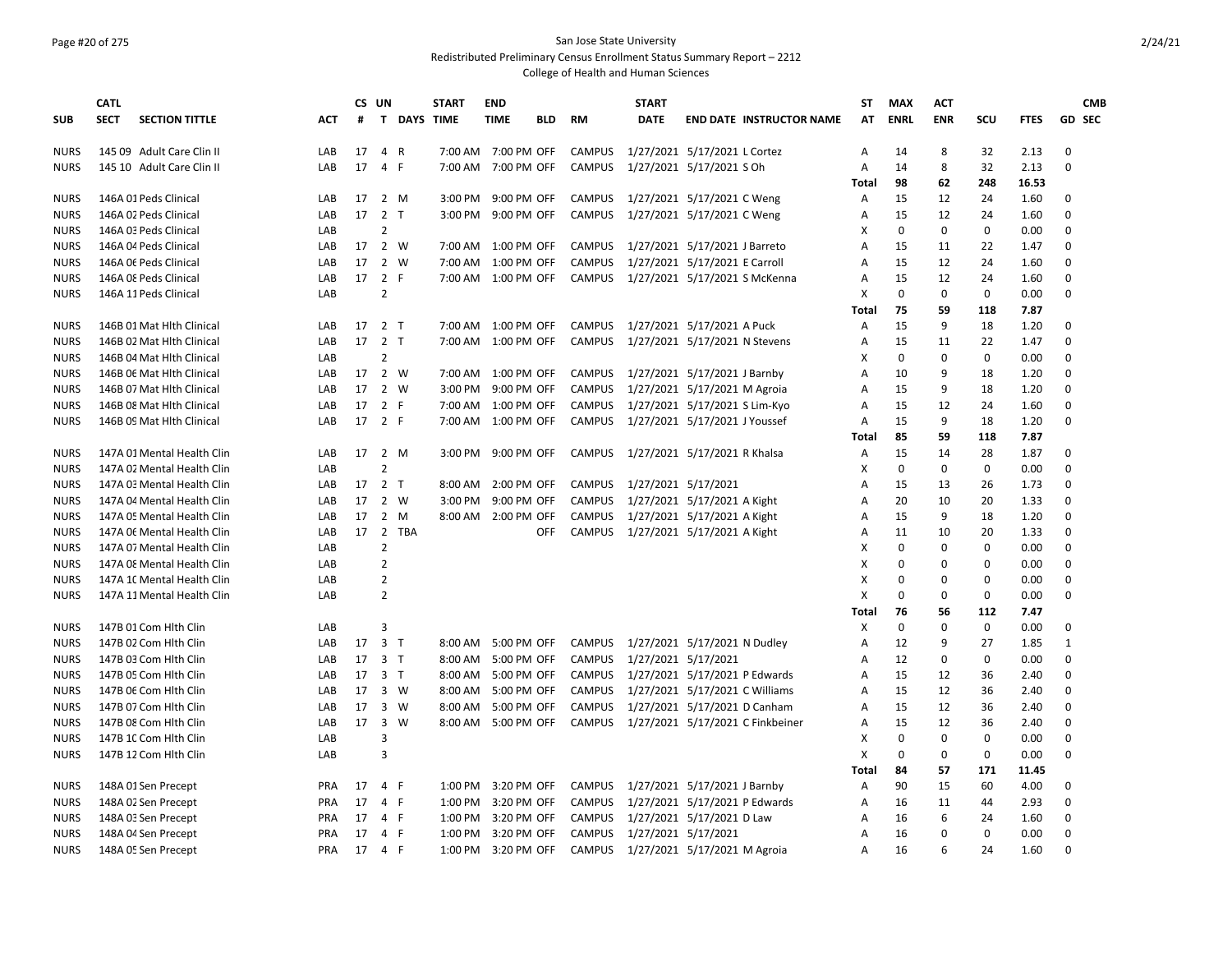# Page #21 of 275 San Jose State University

Redistributed Preliminary Census Enrollment Status Summary Report – 2212

|             | <b>CATL</b> |                                |            | <b>CS</b>      | UN             |             | <b>START</b>         | <b>END</b>  |             |               | <b>START</b>                  |                               |                                       | <b>ST</b>      | <b>MAX</b>  | <b>ACT</b>     |              |             | <b>CMB</b>  |
|-------------|-------------|--------------------------------|------------|----------------|----------------|-------------|----------------------|-------------|-------------|---------------|-------------------------------|-------------------------------|---------------------------------------|----------------|-------------|----------------|--------------|-------------|-------------|
| <b>SUB</b>  | <b>SECT</b> | <b>SECTION TITTLE</b>          | ACT        | #              |                | T DAYS TIME |                      | <b>TIME</b> | <b>BLD</b>  | RM            | <b>DATE</b>                   |                               | <b>END DATE INSTRUCTOR NAME</b>       | AT             | <b>ENRL</b> | <b>ENR</b>     | scu          | <b>FTES</b> | GD SEC      |
| <b>NURS</b> |             | 148A OE Sen Precept            | <b>PRA</b> | 17             | 4 F            |             | 1:00 PM 3:20 PM OFF  |             |             | <b>CAMPUS</b> | 1/27/2021 5/17/2021 S Lim-Kyo |                               |                                       | A              | 16          | 9              | 36           | 2.40        | $\Omega$    |
| <b>NURS</b> |             | 148A 07 Sen Precept            | <b>PRA</b> | 17             | 4 F            |             | 1:00 PM              |             | 3:20 PM OFF | <b>CAMPUS</b> |                               |                               | 1/27/2021 5/17/2021 S McKenna         | Α              | 16          | 9              | 36           | 2.40        | $\Omega$    |
| <b>NURS</b> |             | 148A 08 Sen Precept            | <b>PRA</b> | 17             | 4 F            |             | 1:00 PM              |             | 3:20 PM OFF | <b>CAMPUS</b> |                               |                               | 1/27/2021 5/17/2021 K Bawel-Brinkley  | А              | 16          | 6              | 24           | 1.60        | 0           |
| <b>NURS</b> |             | 148A OS Sen Precept            | <b>PRA</b> | 17             | 4 F            |             | 1:00 PM              |             | 3:20 PM OFF | <b>CAMPUS</b> | 1/27/2021 5/17/2021 D Nelson  |                               |                                       | A              | 16          | 17             | 68           | 4.53        | $\Omega$    |
| <b>NURS</b> |             | 148A 1C Sen Precept            | <b>PRA</b> | 17             | 4 F            |             | 1:00 PM              |             | 3:20 PM OFF | <b>CAMPUS</b> |                               |                               | 1/27/2021 5/17/2021 C Finkbeiner      | A              | 20          | 4              | 16           | 1.07        | $\Omega$    |
| <b>NURS</b> |             | 148A 11 Sen Precept            | <b>PRA</b> | 17             | 4 F            |             | 1:00 PM              |             | 3:20 PM OFF | <b>CAMPUS</b> | 1/27/2021 5/17/2021           |                               |                                       | Α              | 20          | $\Omega$       | 0            | 0.00        | $\Omega$    |
|             |             |                                |            |                |                |             |                      |             |             |               |                               |                               |                                       | Total          | 258         | 83             | 332          | 22.13       |             |
| <b>NURS</b> |             | 170 01 Evidence-Based Practice | <b>LEC</b> | $\overline{2}$ |                | 2 W         | 3:00 PM              | 4:40 PM ON  |             | LINE          |                               |                               | 1/27/2021 5/17/2021 D Johnson Dawkins | $\overline{A}$ | 25          | 18             | 36           | 2.40        | $\Omega$    |
|             |             |                                |            |                |                |             |                      |             |             |               |                               |                               |                                       | <b>Total</b>   | 25          | 18             | 36           | 2.40        |             |
| <b>NURS</b> |             | 17101 Nursing Theory           | LEC        | 1              | 2 W            |             | 12:00 PM 1:40 PM ON  |             |             | LINE          |                               |                               | 1/27/2021 5/17/2021 W Wang Tung       | A              | 25          | 25             | 50           | 3.33        | 0           |
|             |             |                                |            |                |                |             |                      |             |             |               |                               |                               |                                       | Total          | 25          | 25             | 50           | 3.33        |             |
| <b>NURS</b> |             | 172 01 Community Hlth Theor    | <b>LEC</b> | 1              |                | 3 W         | 9:00 AM 11:45 AM ON  |             |             | <b>LINE</b>   |                               |                               | 1/27/2021 5/17/2021 W Wang Tung       | Α              | 25          | 26             | 78           | 5.20        | $\Omega$    |
|             |             |                                |            |                |                |             |                      |             |             |               |                               |                               |                                       | <b>Total</b>   | 25          | 26             | 78           | 5.20        |             |
| <b>NURS</b> |             | 173 01 Community Hlth Pract    | <b>CLN</b> | 17             | 2 R            |             | 8:00 AM              |             | 5:00 PM OFF | <b>CAMPUS</b> |                               |                               | 1/27/2021 5/17/2021 C Finkbeiner      | A              | 25          | 13             | 26           | 1.73        | $\Omega$    |
| <b>NURS</b> |             | 173 02 Community Hlth Pract    | <b>CLN</b> | 17             | 2 R            |             | 10:30 AM 7:30 PM OFF |             |             | <b>CAMPUS</b> | 1/27/2021 5/17/2021 D Teaford |                               |                                       | A              | 13          | 13             | 26           | 1.73        | $\Omega$    |
|             |             |                                |            |                |                |             |                      |             |             |               |                               |                               |                                       | Total          | 38          | 26             | 52           | 3.47        |             |
| <b>NURS</b> |             | 180 01 Indivi Stdies           | SUP        |                | 1              |             |                      |             |             |               |                               |                               |                                       | Х              | $\Omega$    | $\Omega$       | 0            | 0.00        | $\Omega$    |
| <b>NURS</b> |             | 180 02 Indivi Stdies           | <b>SUP</b> |                | $\overline{2}$ |             |                      |             |             |               |                               |                               |                                       | Х              | $\Omega$    | $\Omega$       | $\mathbf 0$  | 0.00        | $\Omega$    |
| <b>NURS</b> |             | 180 03 Indivi Stdies           | SUP        |                | 3              |             |                      |             |             |               |                               |                               |                                       | X              | 0           | $\Omega$       | $\Omega$     | 0.00        | $\Omega$    |
| <b>NURS</b> |             | 180 04 Indivi Stdies           | <b>SUP</b> |                | $\overline{a}$ |             |                      |             |             |               |                               |                               |                                       | X              | 0           | $\Omega$       | $\mathbf 0$  | 0.00        | $\Omega$    |
| <b>NURS</b> |             | 180 05 Indivi Stdies           | <b>SUP</b> | 36             | 1              | TBA         |                      |             | ON          | LINE          |                               |                               | 1/27/2021 5/17/2021 C O'Leary-Kelley  | Α              | 40          | $\overline{2}$ | $\mathbf 2$  | 0.13        | $\mathbf 0$ |
| <b>NURS</b> |             | 180 06 Indivi Stdies           | <b>SUP</b> | 36             | $\overline{2}$ | TBA         |                      |             | ON          | LINE          |                               |                               | 1/27/2021 5/17/2021 C O'Leary-Kelley  | Α              | 40          | 3              | 6            | 0.40        | $\Omega$    |
| <b>NURS</b> |             | 18007 Indivi Stdies            | <b>SUP</b> | 36             | 3              | TBA         |                      |             | ON          | <b>LINE</b>   |                               |                               | 1/27/2021 5/17/2021 C O'Leary-Kelley  | A              | 40          | $\Omega$       | $\Omega$     | 0.00        | $\Omega$    |
| <b>NURS</b> |             | 18008 Indivi Stdies            | <b>SUP</b> | 36             | $\overline{4}$ | TBA         |                      |             | ON          | <b>LINE</b>   |                               |                               | 1/27/2021 5/17/2021 C O'Leary-Kelley  | A              | 40          | $\Omega$       | $\Omega$     | 0.00        | $\Omega$    |
| <b>NURS</b> |             | 180 09 Indivi Stdies           | SUP        | 36             |                | 1 TBA       |                      |             | ON          | LINE          |                               |                               | 1/27/2021 5/17/2021 C O'Leary-Kelley  | Α              | 20          | 1              | $\mathbf{1}$ | 0.07        | $\Omega$    |
|             |             |                                |            |                |                |             |                      |             |             |               |                               |                               |                                       | <b>Total</b>   | 180         | 6              | 9            | 0.60        |             |
| <b>NURS</b> |             | 201 50 Leadership              | SEM        | 5              |                | 2 W         | 6:30 PM              | 8:10 PM ON  |             | LINE          |                               | 1/27/2021 5/17/2021 D Moore   |                                       | $\overline{A}$ | 20          | 10             | 20           | 1.67        | 10          |
|             |             |                                |            |                |                |             |                      |             |             |               |                               |                               |                                       | Total          | 20          | 10             | 20           | 1.67        |             |
| <b>NURS</b> |             | 216 50 Nurs Ed II              | <b>SUP</b> | 25             | 4              | W           | 3:30 PM 6:20 PM ON   |             |             | LINE          |                               | 1/27/2021 5/17/2021 D Canham  |                                       | A              | 20          | 10             | 40           | 3.33        | 10          |
| <b>NURS</b> |             | 216 51 Nurs Ed II              | <b>SEM</b> | 5              | 0              | <b>TBA</b>  |                      |             | ON          | LINE          |                               | 1/27/2021 5/17/2021           |                                       | Α              | 20          | 10             | 30           | 0.00        | 10          |
|             |             |                                |            |                |                |             |                      |             |             |               |                               |                               |                                       | Total          | 40          | 20             | 70           | 3.33        |             |
| <b>NURS</b> |             | 259 50 Adv Clin Pharm          | <b>SEM</b> |                | $\overline{3}$ |             |                      |             |             |               |                               |                               |                                       | X              | $\Omega$    | $\Omega$       | 0            | 0.00        | $\Omega$    |
| <b>NURS</b> |             | 259 51 Adv Clin Pharm          | <b>SEM</b> | 6              | $\overline{3}$ | W           | 12:30 PM 3:30 PM ON  |             |             | <b>LINE</b>   |                               |                               | 1/27/2021 5/17/2021 S Rickman Patrick | A              | 24          | 13             | 39           | 3.25        | 13          |
|             |             |                                |            |                |                |             |                      |             |             |               |                               |                               |                                       | <b>Total</b>   | 24          | 13             | 39           | 3.25        |             |
| <b>NURS</b> |             | 260 50 Adv Phys/Patho for APN  | <b>LEC</b> | $\overline{2}$ | 3              | W           | 3:30 PM 6:30 PM ON   |             |             | <b>LINE</b>   |                               | 1/27/2021 5/17/2021 D Moore   |                                       | Α              | 24          | 13             | 39           | 3.25        | 13          |
| <b>NURS</b> |             | 260 51 Adv Phys/Patho for APN  | LEC        |                | $\overline{3}$ |             |                      |             |             |               |                               |                               |                                       | X              | 0           | 0              | $\pmb{0}$    | 0.00        | $\Omega$    |
|             |             |                                |            |                |                |             |                      |             |             |               |                               |                               |                                       | Total          | 24          | 13             | 39           | 3.25        |             |
| <b>NURS</b> |             | 295A 52 Research Methods       | <b>LEC</b> | $\overline{2}$ |                | 3 W         | 8:30 PM 11:20 PM ON  |             |             | <b>LINE</b>   |                               | 1/27/2021 5/17/2021 R Ballin  |                                       | Α              | 20          | 13             | 39           | 3.25        | 13          |
|             |             |                                |            |                |                |             |                      |             |             |               |                               |                               |                                       | <b>Total</b>   | 20          | 13             | 39           | 3.25        |             |
| <b>NURS</b> |             | 297 51 Master's Project        | SUP        | 25             |                | 2 TBA       |                      |             | ΟN          | LINE          |                               | 1/27/2021 5/17/2021 A Spilker |                                       | Α              | 20          | 9              | 18           | 1.50        | 9           |
|             |             |                                |            |                |                |             |                      |             |             |               |                               |                               |                                       | Total          | 20          | 9              | 18           | 1.50        |             |
| <b>NURS</b> |             | 576 80 Biostatistics           | <b>SEM</b> | 5              |                | 3 TBA       |                      |             | ON          | LINE          |                               | 1/27/2021 5/17/2021 S Anand   |                                       | $\overline{A}$ | 35          | 21             | 63           | 4.20        | $\Omega$    |
|             |             |                                |            |                |                |             |                      |             |             |               |                               |                               |                                       | <b>Total</b>   | 35          | 21             | 63           | 4.20        |             |
| <b>NURS</b> |             | 580 80 DNP Practicum           | <b>PRA</b> | 48             |                | 6 TBA       |                      |             | ΟN          | LINE          |                               |                               | 1/27/2021 5/17/2021 L Walker-Vischer  | Α              | 35          | 25             | 150          | 10.00       | $\Omega$    |
|             |             |                                |            |                |                |             |                      |             |             |               |                               |                               |                                       | Total          | 35          | 25             | 150          | 10.00       |             |
|             |             |                                |            |                |                |             |                      |             |             |               |                               |                               |                                       |                |             |                |              |             |             |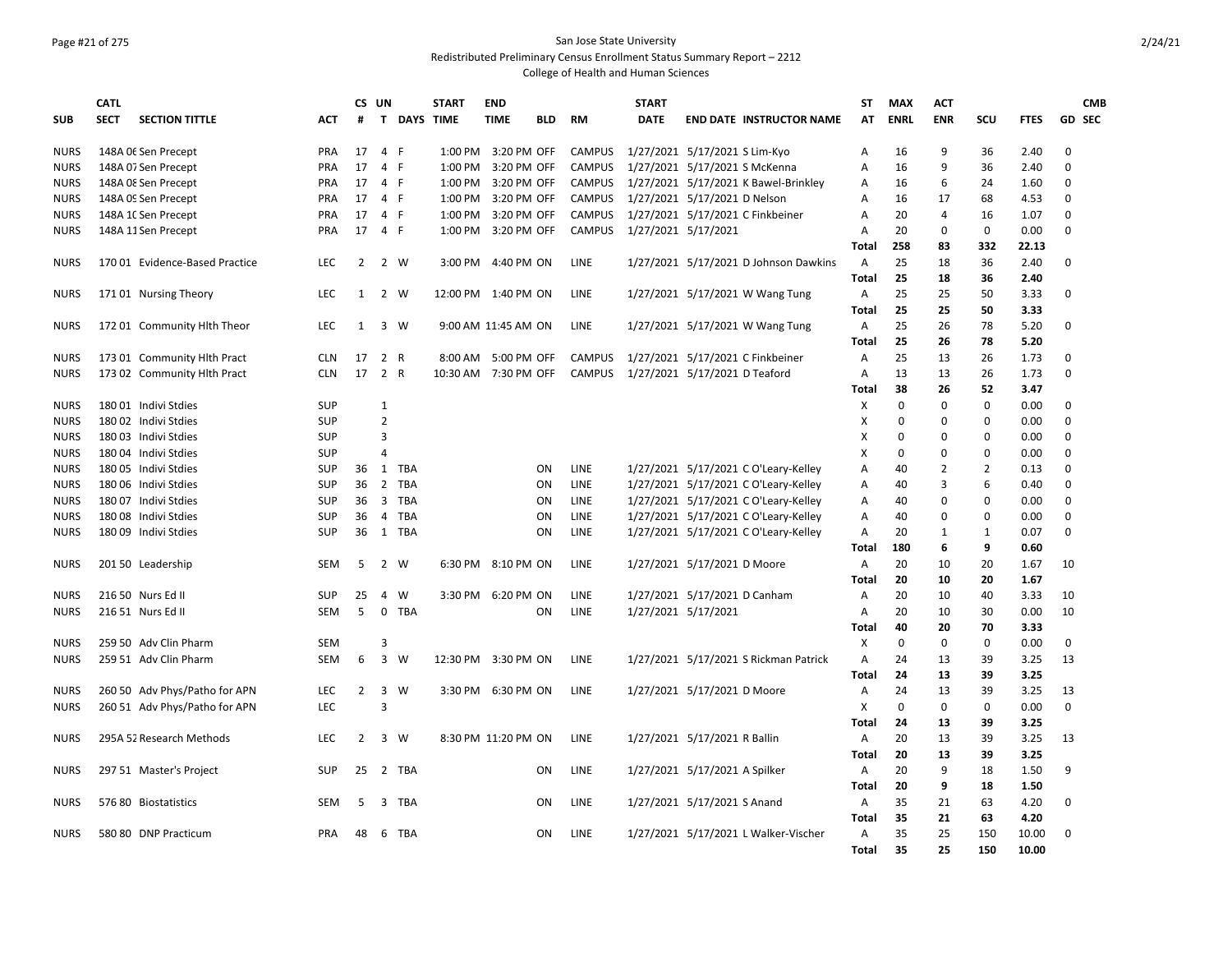## Page #22 of 275 San Jose State University

Redistributed Preliminary Census Enrollment Status Summary Report – 2212

| <b>SUB</b>  | <b>CATL</b><br><b>SECT</b> | <b>SECTION TITTLE</b>          | <b>ACT</b> | CS UN<br># |          | <b>DAYS TIME</b> | <b>START</b> | <b>END</b><br><b>TIME</b> | <b>BLD</b> | <b>RM</b>   | <b>START</b><br><b>DATE</b> | <b>END DATE INSTRUCTOR NAME</b>      | <b>ST</b><br>AT      | <b>MAX</b><br><b>ENRL</b> | <b>ACT</b><br><b>ENR</b> | scu  | <b>FTES</b> | <b>CMB</b><br><b>GD SEC</b> |
|-------------|----------------------------|--------------------------------|------------|------------|----------|------------------|--------------|---------------------------|------------|-------------|-----------------------------|--------------------------------------|----------------------|---------------------------|--------------------------|------|-------------|-----------------------------|
| <b>NURS</b> |                            | 585 80 Evidence-Based Prac     | <b>SEM</b> | 5          | 3        | <b>TBA</b>       |              |                           | <b>ON</b>  | <b>LINE</b> |                             | 1/27/2021 5/17/2021 M Hampton        | A                    | 35                        | 21                       | 63   | 4.20        | $\overline{\mathbf{0}}$     |
|             |                            |                                |            |            |          |                  |              |                           |            |             |                             |                                      | Total                | 35                        | 21                       | 63   | 4.20        |                             |
| <b>NURS</b> |                            | 586 80 Health Policy & Econ    | <b>SEM</b> | 5          |          | <b>TBA</b>       |              |                           | <b>ON</b>  | <b>LINE</b> |                             | 1/27/2021 5/17/2021 R Rosenblum      | A                    | 35                        | 11                       | 22   | 1.47        | $\overline{\mathbf{0}}$     |
|             |                            |                                |            |            |          |                  |              |                           |            |             |                             |                                      | Total                | 35                        | 11                       | 22   | 1.47        |                             |
| <b>NURS</b> |                            | 587 80 Prin of Epidemiology    | <b>SEM</b> | 5          | 3        | <b>TBA</b>       |              |                           | <b>ON</b>  | <b>LINE</b> |                             | 1/27/2021 5/17/2021 R Whitney        | A                    | 35                        | 21                       | 63   | 4.20        | $\overline{\mathbf{0}}$     |
|             |                            |                                |            |            |          |                  |              |                           |            |             |                             |                                      | Total                | 35                        | 21                       | 63   | 4.20        |                             |
| <b>NURS</b> |                            | 594 80 Evidence-Based Teaching | <b>SEM</b> | -6         |          | <b>TBA</b>       |              |                           | <b>ON</b>  | <b>LINE</b> |                             | 1/27/2021 5/17/2021 A Spilker        | A                    | 35                        | 6                        | 6    | 0.80        | $\overline{\mathbf{0}}$     |
| <b>NURS</b> | 594 81                     | <b>Evidence-Based Teaching</b> | <b>ACT</b> | 17         | $\Omega$ | <b>TBA</b>       |              |                           | <b>ON</b>  | <b>LINE</b> |                             | 1/27/2021 5/17/2021 A Spilker        | A                    | 35                        | 6                        | 6    | 0.00        | $\overline{\mathbf{0}}$     |
|             |                            |                                |            |            |          |                  |              |                           |            |             |                             |                                      | Total                | 70                        | 12                       | 12   | 0.80        |                             |
| <b>NURS</b> |                            | 597 80 Doctoral Project        | <b>SUP</b> | 48         |          | <b>TBA</b>       |              |                           | <b>ON</b>  | <b>LINE</b> |                             | 1/27/2021 5/17/2021 L Walker-Vischer | A                    | 35                        | 11                       | 22   | 1.47        | $\overline{\mathbf{0}}$     |
|             |                            |                                |            |            |          |                  |              |                           |            |             |                             |                                      | Total                | 35                        | 11                       | 22   | 1.47        |                             |
|             |                            |                                |            |            |          |                  |              |                           |            |             |                             |                                      | <b>Nursing Total</b> | 2943                      | 2052                     | 5099 | 333.40      |                             |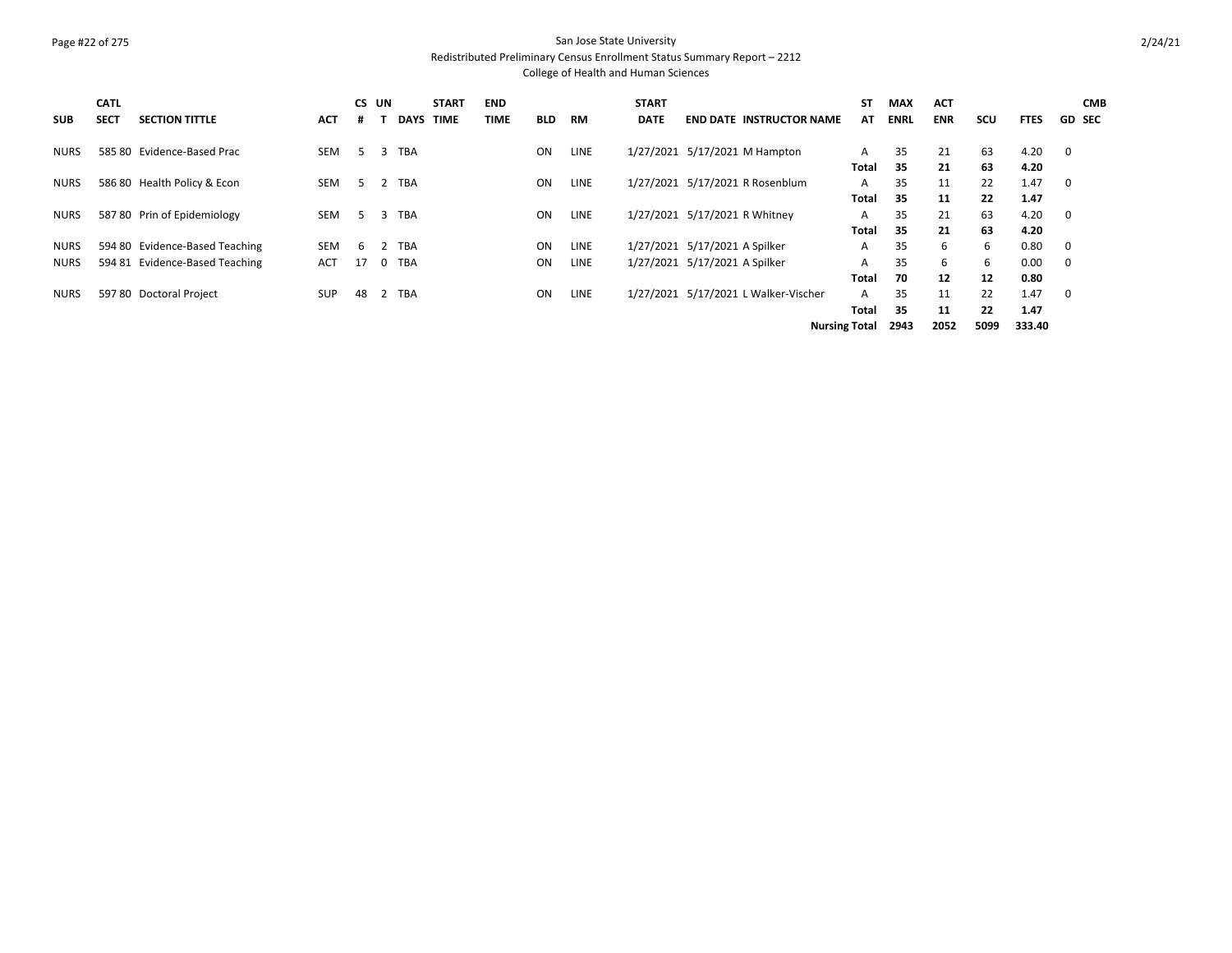## Page #23 of 275 San Jose State University

Redistributed Preliminary Census Enrollment Status Summary Report – 2212

|             | <b>CATL</b> |                                                |            |                | CS UN          |                  | <b>START</b> | <b>END</b>           |            |             | <b>START</b> |                                         | ST           | <b>MAX</b> | <b>ACT</b>     |              |             |                     | <b>CMB</b> |  |
|-------------|-------------|------------------------------------------------|------------|----------------|----------------|------------------|--------------|----------------------|------------|-------------|--------------|-----------------------------------------|--------------|------------|----------------|--------------|-------------|---------------------|------------|--|
| <b>SUB</b>  | <b>SECT</b> | <b>SECTION TITTLE</b>                          | АСТ        | #              | T.             | <b>DAYS TIME</b> |              | <b>TIME</b>          | <b>BLD</b> | RM          | <b>DATE</b>  | <b>END DATE INSTRUCTOR NAME</b>         | AT           | ENRL       | <b>ENR</b>     | <b>SCU</b>   | <b>FTES</b> | <b>GD SEC</b>       |            |  |
|             |             | <b>Nutrition, Food Science &amp; Packaging</b> |            |                |                |                  |              |                      |            |             |              |                                         |              |            |                |              |             |                     |            |  |
| <b>NUFS</b> |             | 1A 01 Physical Science of Food                 | SEM        | $\overline{4}$ | 3              | TR               |              | 9:00 AM 10:15 AM ON  |            | LINE        |              | 1/27/2021 5/17/2021 I Vanek             | Α            | 45         | 22             | 66           | 4.40        | 0                   |            |  |
| <b>NUFS</b> |             | 1A 02 Physical Science of Food                 | SEM        | 4              |                | 3 TBA            |              |                      | ON         | LINE        |              | 1/27/2021 5/17/2021 G Swamy             | Α            | 45         | 39             | 117          | 7.80        | 0                   |            |  |
|             |             |                                                |            |                |                |                  |              |                      |            |             |              |                                         | Total        | 90         | 61             | 183          | 12.20       |                     |            |  |
| <b>NUFS</b> |             | 801 Nutr Health Prof                           | <b>LEC</b> | $\mathbf{1}$   |                | 3 TBA            |              |                      | ON         | <b>LINE</b> |              | 1/27/2021 5/17/2021 K Knoblaugh         | Α            | 45         | 42             | 126          | 8.40        | 0                   |            |  |
| <b>NUFS</b> | 802         | Nutr Health Prof                               | LEC.       | $\mathbf{1}$   | 3              | TR               |              | 10:30 AM 11:45 AM ON |            | <b>LINE</b> |              | 1/27/2021 5/17/2021 L Steinberg         | A            | 45         | 44             | 132          | 8.80        | $\mathsf{O}\xspace$ |            |  |
| <b>NUFS</b> | 803         | Nutr Health Prof                               | LEC        | 1              |                | 3 TBA            |              |                      | ON         | LINE        |              | 1/27/2021 5/17/2021 A Whitson           | Α            | 45         | 41             | 123          | 8.20        | 0                   |            |  |
|             |             |                                                |            |                |                |                  |              |                      |            |             |              |                                         | Total        | 135        | 127            | 381          | 25.40       |                     |            |  |
| <b>NUFS</b> | 9 0 1       | Intro Human Nutr                               | <b>LEC</b> | 1              |                | 3 TR             |              | 9:00 AM 10:15 AM ON  |            | <b>LINE</b> |              | 1/27/2021 5/17/2021 D Billings          | Α            | 45         | 19             | 57           | 3.80        | $\mathbf 0$         |            |  |
| <b>NUFS</b> | 902         | Intro Human Nutr                               | <b>LEC</b> | $\mathbf{1}$   | $\overline{3}$ | TR               |              | 10:30 AM 11:45 AM ON |            | LINE        |              | 1/27/2021 5/17/2021 I Vanek             | Α            | 45         | 26             | 78           | 5.20        | 0                   |            |  |
| <b>NUFS</b> | 903         | Intro Human Nutr                               | <b>LEC</b> | 1              |                | 3 TBA            |              |                      | ON         | LINE        |              | 1/27/2021 5/17/2021 K Knoblaugh         | Α            | 45         | 37             | 111          | 7.40        | 0                   |            |  |
| <b>NUFS</b> | 9 9 9       | Intro Human Nutr                               | <b>LEC</b> | $\mathbf{1}$   |                | 3 TBA            |              |                      | ON         | LINE        |              | 1/27/2021 5/17/2021 K Knoblaugh         | Α            | 45         | 16             | 48           | 3.20        | 0                   |            |  |
|             |             |                                                |            |                |                |                  |              |                      |            |             |              |                                         | Total        | 180        | 98             | 294          | 19.60       |                     |            |  |
| <b>NUFS</b> |             | 1001 Basic Life Skills                         | <b>LEC</b> | 2              | 3 M            |                  |              | 12:00 PM 1:40 PM ON  |            | LINE        |              | 1/27/2021 5/17/2021 J Kubota            | Α            | 35         | 20             | 40           | 4.00        | 0                   |            |  |
| <b>NUFS</b> |             | 1002 Basic Life Skills                         | LAB        | 16             |                | $0 \quad M$      |              | 1:45 PM 4:30 PM ON   |            | <b>LINE</b> |              | 1/27/2021 5/17/2021 J Kubota            | Α            | 35         | 20             | 20           | 0.00        | $\mathbf 0$         |            |  |
|             |             |                                                |            |                |                |                  |              |                      |            |             |              |                                         | Total        | 70         | 40             | 60           | 4.00        |                     |            |  |
| <b>NUFS</b> | 16 01       | Sci, Physio, Nutr                              | LEC        | 2              | 3              | MW               |              | 10:30 AM 11:45 AM ON |            | LINE        |              | 1/27/2021 5/17/2021 C LaSalle           | Α            | 45         | 21             | 63           | 4.20        | 0                   |            |  |
| <b>NUFS</b> |             | 1602 Sci, Physio, Nutr                         | <b>LEC</b> | $\overline{2}$ |                | 3 TR             |              | 10:30 AM 11:45 AM ON |            | LINE        |              | 1/27/2021 5/17/2021 C LaSalle           | Α            | 45         | 31             | 93           | 6.20        | 0                   |            |  |
| <b>NUFS</b> |             | 16 03 Sci, Physio, Nutr                        | <b>LEC</b> | $\overline{2}$ |                | 3 TR             |              | 12:00 PM 1:15 PM ON  |            | LINE        |              | 1/27/2021 5/17/2021 Y Sun               | A            | 45         | 43             | 129          | 8.60        | 0                   |            |  |
| <b>NUFS</b> |             | 16 04 Sci, Physio, Nutr                        | <b>LEC</b> | $\overline{2}$ |                | 3 TR             |              | 1:30 PM 2:45 PM ON   |            | LINE        |              | 1/27/2021 5/17/2021 Y Sun               | Α            | 45         | 44             | 132          | 8.80        | 0                   |            |  |
|             |             |                                                |            |                |                |                  |              |                      |            |             |              |                                         | Total        | 180        | 139            | 417          | 27.80       |                     |            |  |
| <b>NUFS</b> |             | 2001 Sanitatn & Env Iss                        | <b>SEM</b> | 4              | 2 <sub>T</sub> |                  | 1:30 PM      | 3:10 PM ON           |            | <b>LINE</b> |              | 1/27/2021 5/17/2021 T Engstrom          | A            | 35         | 24             | 48           | 3.20        | 0 <sub>c</sub>      |            |  |
| <b>HSPM</b> |             | 2001 Sanitatn & Env Iss                        | SEM        | 4              | 2 <sub>T</sub> |                  | 1:30 PM      | 3:10 PM ON           |            | LINE        |              | 1/27/2021 5/17/2021 T Engstrom          | Α            | 0          | 0              | $\mathbf 0$  | 0.00        | 0 <sup>o</sup>      |            |  |
| <b>NUFS</b> |             | 2002 Sanitatn & Env Iss                        | SEM        | 4              |                | 2 W              | 1:30 PM      | 3:10 PM ON           |            | LINE        |              | 1/27/2021 5/17/2021 T Engstrom          | Α            | 35         | 27             | 54           | 3.60        | $0-$                |            |  |
| <b>HSPM</b> |             | 2002 Sanitatn & Env Iss                        | <b>SEM</b> | $\overline{4}$ | 2 W            |                  |              | 1:30 PM 3:10 PM ON   |            | LINE        |              | 1/27/2021 5/17/2021 T Engstrom          | Α            | 0          | $\mathbf 0$    | $\mathbf{0}$ | 0.00        | 0 <sub>c</sub>      |            |  |
|             |             |                                                |            |                |                |                  |              |                      |            |             |              |                                         | Total        | 70         | 51             | 102          | 6.80        |                     |            |  |
| <b>NUFS</b> |             | 21 01 Culinary Prin & Practice                 | <b>LEC</b> | 2              |                | 3 W              |              | 8:30 AM 10:10 AM ON  |            | LINE        |              | 1/27/2021 5/17/2021 T Engstrom          | Α            | 20         | 17             | 34           | 3.40        | 0                   |            |  |
| <b>NUFS</b> |             | 2102 Culinary Prin & Practice                  | LAB        | 16             | $\mathbf 0$    | W                |              | 10:15 AM  1:00 PM ON |            | LINE        |              | 1/27/2021 5/17/2021 T Engstrom          | Α            | 20         | 17             | 17           | 0.00        | 0                   |            |  |
|             |             |                                                |            |                |                |                  |              |                      |            |             |              |                                         | Total        | 40         | 34             | 51           | 3.40        |                     |            |  |
| <b>NUFS</b> | 25 01       | Intern Fdserv Mgmt                             | SUP        | 36             |                | 1 TBA            |              |                      | ON         | LINE        |              | 1/27/2021 5/17/2021 J Kubota            | Α            | 20         | $\mathbf 0$    | 0            | 0.00        | 0                   |            |  |
| <b>NUFS</b> |             | 25 02 Intern Fdserv Mgmt                       | <b>SUP</b> | 36             |                | 2 TBA            |              |                      | ON         | LINE        |              | 1/27/2021 5/17/2021 J Kubota            | Α            | 20         | $\overline{2}$ | 4            | 0.27        | 0                   |            |  |
|             |             |                                                |            |                |                |                  |              |                      |            |             |              |                                         | Total        | 40         | 2              | 4            | 0.27        |                     |            |  |
| <b>NUFS</b> |             | 3101 Prof in Nufs and Pkg                      | LEC        | $\overline{2}$ | $1$ T          |                  |              | 1:30 PM 2:20 PM ON   |            | LINE        |              | 1/27/2021 5/17/2021 D Singamsetti       | Α            | 35         | 28             | 28           | 1.87        | 0                   |            |  |
|             |             |                                                |            |                |                |                  |              |                      |            |             |              |                                         | Total        | 35         | 28             | 28           | 1.87        |                     |            |  |
| <b>NUFS</b> |             | 101A 01 Food Science                           | <b>LEC</b> | 4              |                | 4 TR             |              | 10:30 AM 11:45 AM ON |            | LINE        |              | 1/27/2021 5/17/2021 X Feng              | Α            | 40         | 35             | 105          | 9.53        | 3                   |            |  |
| <b>NUFS</b> |             | 101A 02 Food Science                           | LAB        | 16             | 0 <sub>T</sub> |                  |              | 12:00 PM 2:45 PM ON  |            | LINE        |              | 1/27/2021 5/17/2021 X Feng              | Α            | 20         | 14             | 14           | 0.00        | 1                   |            |  |
| <b>NUFS</b> |             | 101A 03 Food Science                           | LAB        | 16             |                | 0 M              |              | 9:00 AM 11:45 AM ON  |            | LINE        |              | 1/27/2021 5/17/2021 A Telias Rabinovich | Α            | 20         | 21             | 21           | 0.00        | 2                   |            |  |
|             |             |                                                |            |                |                |                  |              |                      |            |             |              |                                         | <b>Total</b> | 80         | 70             | 140          | 9.53        |                     |            |  |
| <b>NUFS</b> |             | 103 01 Food Proc & Pkg I                       | SEM        | $\overline{2}$ |                | 2 TBA            |              |                      | ΟN         | LINE        |              | 1/27/2021 5/17/2021 G Swamy             | Α            | 35         | 37             | 74           | 5.00        | $\overline{2}$      |            |  |
|             |             |                                                |            |                |                |                  |              |                      |            |             |              |                                         | Total        | 35         | 37             | 74           | 5.00        |                     |            |  |
| <b>NUFS</b> |             | 103L 01 Food Process Lab                       | LAB        |                |                | 16 1 TBA         |              |                      | ΟN         | LINE        |              | 1/27/2021 5/17/2021 G Swamy             | Α            | 16         | 16             | 16           | 1.07        | 0                   |            |  |
|             |             |                                                |            |                |                |                  |              |                      |            |             |              |                                         | Total        | 16         | 16             | 16           | 1.07        |                     |            |  |
| <b>NUFS</b> |             | 104A 01 Cultural Food                          | <b>LEC</b> | 2              |                | $3 \quad W$      |              | 12:00 PM 1:40 PM ON  |            | LINE        |              | 1/27/2021 5/17/2021 J Kubota            | Α            | 20         | 25             | 50           | 5.05        | 1                   |            |  |
| <b>NUFS</b> |             | 104A 02 Cultural Food                          | <b>ACT</b> | 9              |                | $0 \quad W$      |              | 1:45 PM 3:30 PM ON   |            | LINE        |              | 1/27/2021 5/17/2021 J Kubota            | A            | 20         | 25             | 25           | 0.00        | 1                   |            |  |
|             |             |                                                |            |                |                |                  |              |                      |            |             |              |                                         |              |            |                |              |             |                     |            |  |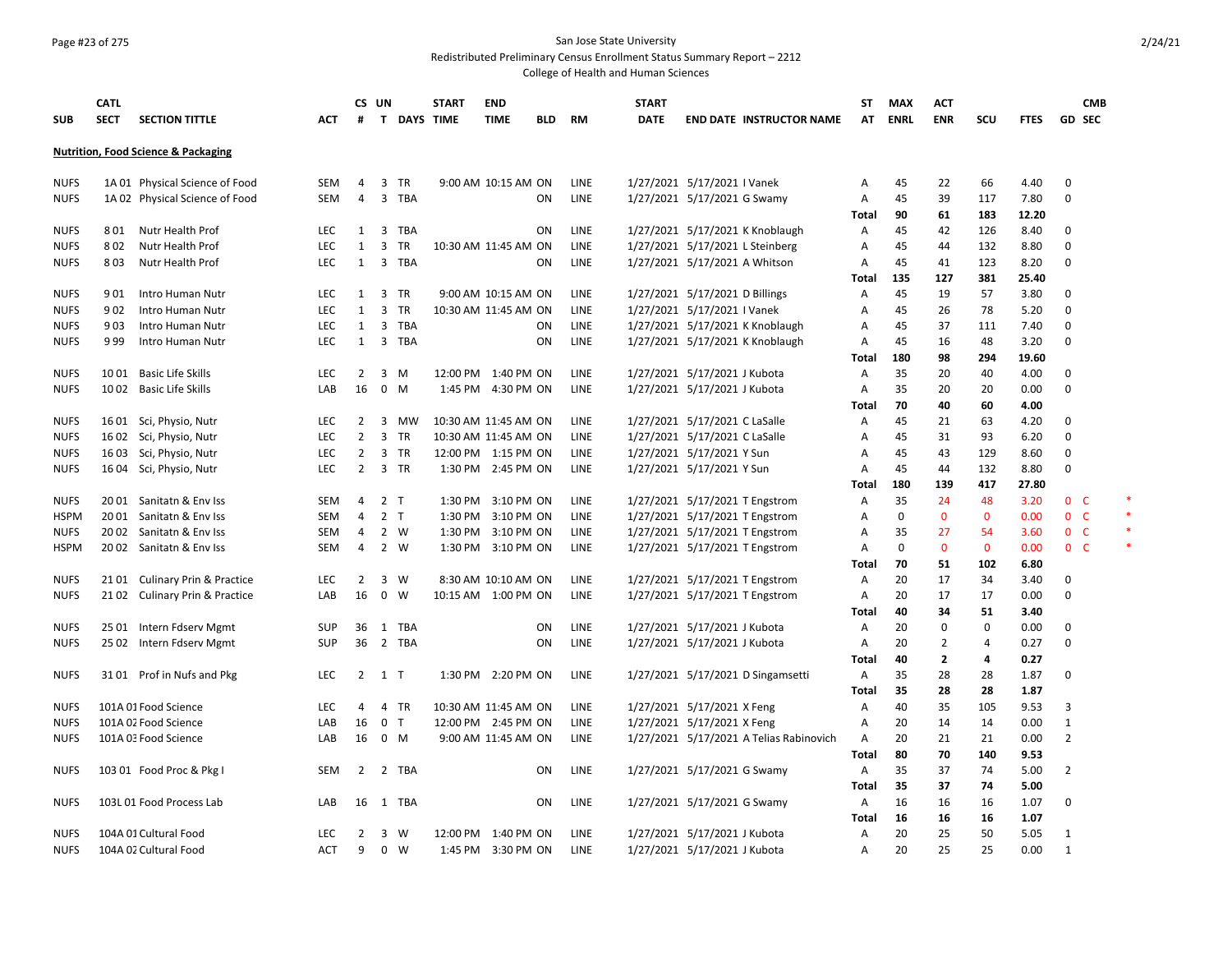## Page #24 of 275 San Jose State University

Redistributed Preliminary Census Enrollment Status Summary Report – 2212

|                            | <b>CATL</b>                          |                   |                | CS UN          |                   | <b>START</b> | <b>END</b>                                  |     |             | <b>START</b>                   |                                 | <b>ST</b>      | <b>MAX</b>  | <b>ACT</b>   |              |              |                  | <b>CMB</b>   |        |
|----------------------------|--------------------------------------|-------------------|----------------|----------------|-------------------|--------------|---------------------------------------------|-----|-------------|--------------------------------|---------------------------------|----------------|-------------|--------------|--------------|--------------|------------------|--------------|--------|
| <b>SUB</b>                 | <b>SECT</b><br><b>SECTION TITTLE</b> | АСТ               | #              |                | T DAYS TIME       |              | <b>TIME</b>                                 | BLD | RM          | <b>DATE</b>                    | <b>END DATE INSTRUCTOR NAME</b> | AT             | <b>ENRL</b> | <b>ENR</b>   | SCU          | <b>FTES</b>  | <b>GD SEC</b>    |              |        |
|                            |                                      |                   |                |                |                   |              |                                             |     |             |                                |                                 |                |             |              |              |              |                  |              |        |
|                            |                                      | <b>LEC</b>        |                |                | $\top$            |              |                                             |     |             |                                |                                 | Total          | 40          | 50<br>35     | 75<br>105    | 5.05<br>7.00 | $\mathbf 0$      | $\mathsf{C}$ |        |
| <b>NUFS</b>                | 105 01 Curr Issues in Nutr           |                   | $\mathbf{1}$   | 3              |                   |              | 3:00 PM 5:45 PM ON                          |     | LINE        | 1/27/2021 5/17/2021 I Vanek    |                                 | Α              | 35          |              |              |              |                  |              | $\ast$ |
| PH                         | 105 01 Curr Issues in Nutr           | <b>LEC</b>        | $\mathbf{1}$   |                | 3 <sub>1</sub>    |              | 3:00 PM 5:45 PM ON                          |     | <b>LINE</b> | 1/27/2021 5/17/2021 I Vanek    |                                 | $\overline{A}$ | $\mathbf 0$ | $\mathbf{0}$ | $\mathbf{0}$ | 0.00         | 0 <sup>o</sup>   |              |        |
|                            |                                      |                   |                |                |                   |              |                                             |     |             |                                |                                 | Total          | 35          | 35           | 105          | 7.00         |                  |              |        |
| <b>NUFS</b>                | 106A 01 Nutr in Life Span            | LEC               | 2              |                | 3 MW              |              | 1:30 PM 2:45 PM ON                          |     | LINE        | 1/27/2021 5/17/2021 E Brown    |                                 | Α              | 35          | 22<br>33     | 66           | 4.40         | 0<br>$\Omega$    |              |        |
| <b>NUFS</b>                | 106A 02 Nutr in Life Span            | <b>LEC</b>        | $\overline{2}$ |                | 3 TR              |              | 9:00 AM 10:15 AM ON                         |     | LINE        |                                | 1/27/2021 5/17/2021 L Steinberg | A              | 35<br>70    | 55           | 99<br>165    | 6.60         |                  |              |        |
|                            |                                      |                   |                | 3              |                   |              |                                             |     |             |                                |                                 | Total          |             | 0            |              | 11.00        |                  |              |        |
| <b>NUFS</b>                | 106B 01 Resrch Method NufS           | LEC<br><b>LEC</b> |                |                | TR                |              |                                             |     |             |                                |                                 | х              | 0           |              | 0            | 0.00<br>6.00 | 0<br>$\mathbf 0$ |              |        |
| <b>NUFS</b>                | 106B 02 Resrch Method NufS           |                   | 1              | $\overline{3}$ |                   |              | 12:00 PM 1:15 PM ON                         |     | LINE        |                                | 1/27/2021 5/17/2021 L Chaudoin  | Α<br>Total     | 30<br>30    | 30<br>30     | 90<br>90     | 6.00         |                  |              |        |
| <b>NUFS</b>                |                                      | <b>LEC</b>        | 2              |                |                   |              |                                             |     | LINE        | 1/27/2021 5/17/2021 S Gieng    |                                 | Α              | 30          | 26           | 78           | 5.40         | 4                |              |        |
| <b>NUFS</b>                | 108A 01 Nutr & Metab                 | <b>LEC</b>        | $\overline{2}$ | 3              | 3 TR<br><b>TR</b> |              | 10:30 AM 11:45 AM ON<br>12:00 PM 1:15 PM ON |     | <b>LINE</b> | 1/27/2021 5/17/2021 S Gieng    |                                 | Α              | 30          | 25           | 75           | 5.50         | 10               |              |        |
|                            | 108A 02 Nutr & Metab                 |                   |                |                |                   |              |                                             |     |             |                                |                                 |                |             | 51           | 153          | 10.90        |                  |              |        |
| <b>NUFS</b>                | 110B 01 Med Nutrition Ther           | <b>SEM</b>        | 4              | 3              | M                 |              | 12:00 PM 1:40 PM ON                         |     | LINE        | 1/27/2021 5/17/2021 A Whitson  |                                 | Total<br>Α     | 60<br>45    | 27           | 54           | 5.65         | 5                |              |        |
|                            | 110B 02 Med Nutrition Ther           | ACT               | 13             |                | $0 \quad W$       |              | 12:00 PM 1:45 PM ON                         |     | LINE        |                                | 1/27/2021 5/17/2021 A Whitson   | A              | 45          | 28           | 28           | 0.00         | 5                |              |        |
| <b>NUFS</b><br><b>NUFS</b> | 110B 03 Med Nutrition Ther           | <b>SEM</b>        | $\overline{4}$ |                | 3 M               |              | 12:00 PM 1:40 PM ON                         |     | <b>LINE</b> | 1/27/2021 5/17/2021 C LaSalle  |                                 | A              | 45          | 26           | 52           | 5.40         | 4                |              |        |
| <b>NUFS</b>                | 110B 04 Med Nutrition Ther           | <b>ACT</b>        | 13             |                | $0 \quad W$       |              | 12:00 PM 1:45 PM ON                         |     | LINE        | 1/27/2021 5/17/2021 C LaSalle  |                                 | $\overline{A}$ | 45          | 25           | 25           | 0.00         | 4                |              |        |
|                            |                                      |                   |                |                |                   |              |                                             |     |             |                                |                                 | Total          | 180         | 106          | 159          | 11.05        |                  |              |        |
| <b>NUFS</b>                | 11101 Fdserv Prod Mgmt               | <b>LEC</b>        | $\overline{2}$ | 3 T            |                   |              | 9:00 AM 10:40 AM ON                         |     | LINE        |                                | 1/27/2021 5/17/2021 T Engstrom  | A              | 40          | 42           | 84           | 8.75         | 7                |              |        |
| <b>NUFS</b>                | 111 02 Fdserv Prod Mgmt              | LAB               | 16             |                | 0 <sub>T</sub>    |              | 10:40 AM 1:25 PM ON                         |     | LINE        |                                | 1/27/2021 5/17/2021 T Engstrom  | $\overline{A}$ | 20          | 19           | 19           | 0.00         | $\mathbf 0$      |              |        |
| <b>NUFS</b>                | 111 03 Fdserv Prod Mgmt              | LAB               | 16             |                | 0 <sub>T</sub>    |              | 4:00 PM 6:45 PM ON                          |     | LINE        |                                | 1/27/2021 5/17/2021 T Engstrom  | Α              | 20          | 23           | 23           | 0.00         | 7                |              |        |
|                            |                                      |                   |                |                |                   |              |                                             |     |             |                                |                                 | Total          | 80          | 84           | 126          | 8.75         |                  |              |        |
| <b>NUFS</b>                | 11301 FdsrSys:Mgmt&Pro               | <b>SEM</b>        | 4              | 3              | M                 |              | 10:00 AM 11:40 AM ON                        |     | <b>LINE</b> |                                | 1/27/2021 5/17/2021 A Widaman   | A              | 30          | 31           | 62           | 6.20         | 0                |              |        |
| <b>NUFS</b>                | 113 02 FdsrSys:Mgmt&Pro              | LAB               | 16             |                | $0 \quad W$       |              | 9:00 AM 11:45 AM ON                         |     | LINE        |                                | 1/27/2021 5/17/2021 A Widaman   | Α              | 30          | 31           | 31           | 0.00         | $\Omega$         |              |        |
|                            |                                      |                   |                |                |                   |              |                                             |     |             |                                |                                 | Total          | 60          | 62           | 93           | 6.20         |                  |              |        |
| <b>NUFS</b>                | 114A 01 Comm Nutrition, Majors       | <b>LEC</b>        | 3              |                | 3 MW              |              | 4:30 PM 5:45 PM ON                          |     | LINE        | 1/27/2021 5/17/2021 K Harvey   |                                 | Α              | 45          | 45           | 135          | 9.00         | 0                |              |        |
|                            |                                      |                   |                |                |                   |              |                                             |     |             |                                |                                 | Total          | 45          | 45           | 135          | 9.00         |                  |              |        |
| <b>NUFS</b>                | 115 01 Issues in Food Tox            | SEM               | 4              |                | 3 TR              |              | 9:00 AM 10:15 AM ON                         |     | LINE        | 1/27/2021 5/17/2021   Chou     |                                 | Α              | 30          | 28           | 84           | 5.60         | 0                |              |        |
| <b>NUFS</b>                | 115 02 Issues in Food Tox            | <b>SEM</b>        | $\overline{4}$ |                | 3 TR              |              | 10:30 AM 11:45 AM ON                        |     | LINE        | 1/27/2021 5/17/2021   Chou     |                                 | Α              | 30          | 31           | 93           | 6.20         | $\Omega$         |              |        |
|                            |                                      |                   |                |                |                   |              |                                             |     |             |                                |                                 | Total          | 60          | 59           | 177          | 11.80        |                  |              |        |
| <b>GERO</b>                | 116 01 Aging and Nutr                | LEC               | $\overline{2}$ |                | 3 R               |              | 3:00 PM 5:45 PM ON                          |     | LINE        | 1/27/2021 5/17/2021 C Haas     |                                 | Α              | 0           | $\mathbf 0$  | $\mathbf 0$  | 0.00         | $\mathbf{0}$     | - C          |        |
| <b>NUFS</b>                | 116 01 Aging and Nutr                | LEC               | $\overline{2}$ |                | 3 R               |              | 3:00 PM 5:45 PM ON                          |     | LINE        | 1/27/2021 5/17/2021 C Haas     |                                 | Α              | 40          | 40           | 120          | 8.05         | $1 \quad C$      |              | $\ast$ |
|                            |                                      |                   |                |                |                   |              |                                             |     |             |                                |                                 | Total          | 40          | 40           | 120          | 8.05         |                  |              |        |
| <b>NUFS</b>                | 122 01 Chem Analysis Food            | LEC               | 4              |                | 3 F               |              | 9:00 AM 10:40 AM ON                         |     | LINE        | 1/27/2021 5/17/2021 X Feng     |                                 | Α              | 16          | 15           | 30           | 3.00         | 0                |              |        |
| <b>NUFS</b>                | 122 02 Chem Analysis Food            | LAB               | 16             | 0 F            |                   |              | 11:00 AM 1:45 PM ON                         |     | LINE        | 1/27/2021 5/17/2021 X Feng     |                                 | Α              | 16          | 15           | 15           | 0.00         | 0                |              |        |
|                            |                                      |                   |                |                |                   |              |                                             |     |             |                                |                                 | Total          | 32          | 30           | 45           | 3.00         |                  |              |        |
| <b>NUFS</b>                | 124 01 Disordr Eat & Nut Thrpy       | <b>SEM</b>        | 4              |                | 3 MW              |              | 12:00 PM 1:15 PM ON                         |     | LINE        | 1/27/2021 5/17/2021 E Brown    |                                 | A              | 40          | 38           | 114          | 7.60         | $\mathbf 0$      |              |        |
|                            |                                      |                   |                |                |                   |              |                                             |     |             |                                |                                 | Total          | 40          | 38           | 114          | 7.60         |                  |              |        |
| <b>NUFS</b>                | 139 01 Hunger & Environ Nutr         | <b>SEM</b>        | 4              | 3              | TR                |              | 1:30 PM 2:45 PM ON                          |     | LINE        | 1/27/2021 5/17/2021 G Acker    |                                 | Α              | 30          | 30           | 90           | 6.00         | 0                |              |        |
| <b>NUFS</b>                | 139 02 Hunger & Environ Nutr         | <b>SEM</b>        | 4              | 3              | <b>TR</b>         |              | 3:00 PM 4:15 PM ON                          |     | LINE        | 1/27/2021 5/17/2021 G Acker    |                                 | A              | 30          | 30           | 90           | 6.00         | 0                |              |        |
| <b>NUFS</b>                | 139 03 Hunger & Environ Nutr         | <b>SEM</b>        | 4              | 3              | TR                | 4:30 PM      | 5:45 PM ON                                  |     | LINE        | 1/27/2021 5/17/2021 G Acker    |                                 | Α              | 30          | 30           | 90           | 6.00         | 0                |              |        |
| <b>NUFS</b>                | 139 04 Hunger & Environ Nutr         | SEM               | 4              | 3              | TBA               |              |                                             | ON  | LINE        | 1/27/2021 5/17/2021 D Billings |                                 | А              | 30          | 30           | 90           | 6.00         | 0                |              |        |
| <b>NUFS</b>                | 139 05 Hunger & Environ Nutr         | <b>SEM</b>        |                | 3              |                   |              |                                             |     |             |                                |                                 | X              | 0           | 0            | 0            | 0.00         | 0                |              |        |
| <b>NUFS</b>                | 139 06 Hunger & Environ Nutr         | <b>SEM</b>        | 4              | 3              | TBA               |              |                                             | ON  | LINE        | 1/27/2021 5/17/2021 K Cahill   |                                 | А              | 30          | 30           | 90           | 6.00         | 0                |              |        |
| <b>NUFS</b>                | 139 07 Hunger & Environ Nutr         | <b>SEM</b>        | $\overline{4}$ |                | 3 TBA             |              |                                             | ON  | LINE        | 1/27/2021 5/17/2021 K Cahill   |                                 | A              | 30          | 28           | 84           | 5.60         | $\mathbf 0$      |              |        |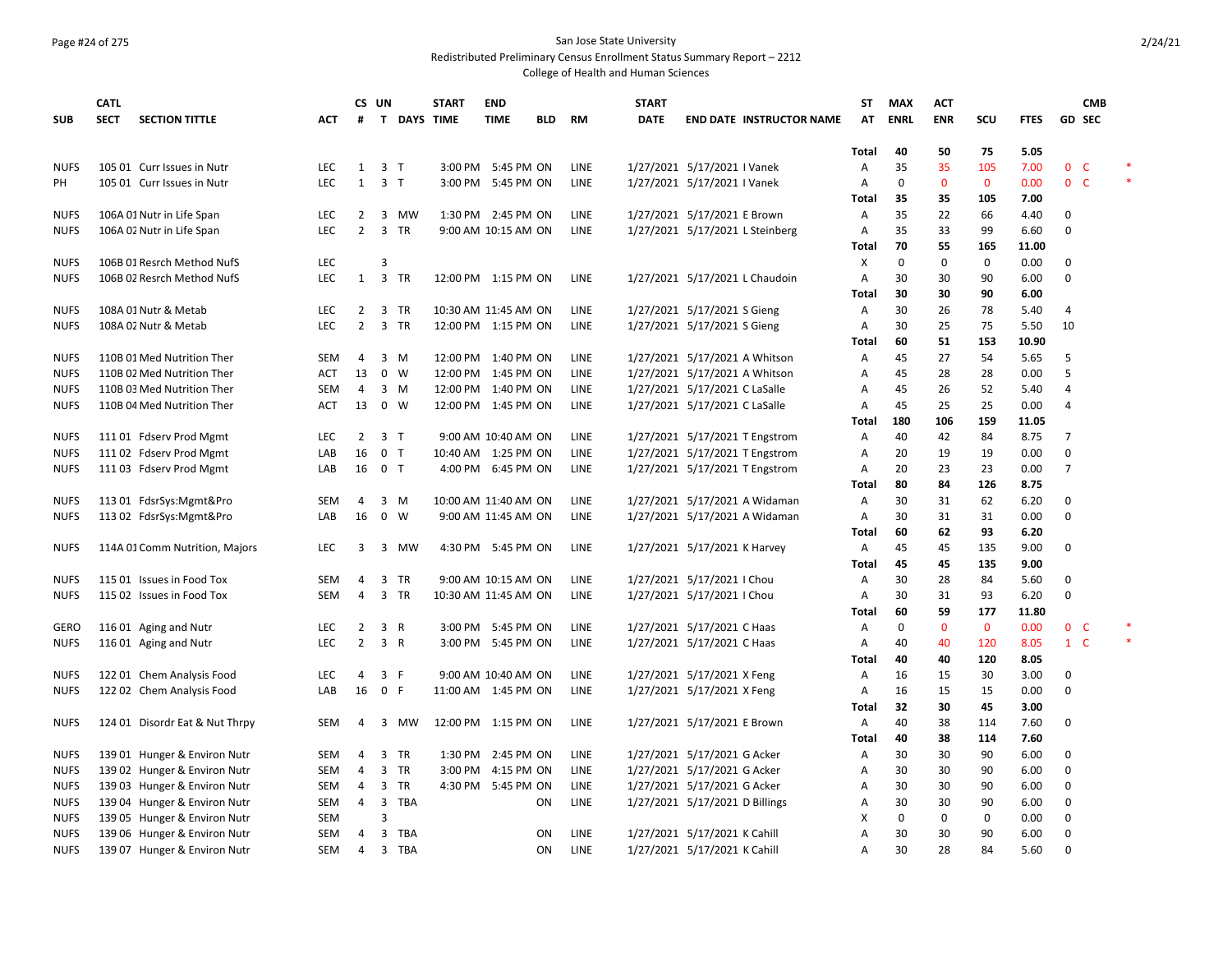### Page #25 of 275 San Jose State University Redistributed Preliminary Census Enrollment Status Summary Report – 2212

|             | <b>CATL</b> |                              |            | CS UN                            |                         |                  | <b>START</b>         | <b>END</b>          |            |             | <b>START</b> |                                    | ST         | MAX         | <b>ACT</b>       |             |                |                               | <b>CMB</b> |
|-------------|-------------|------------------------------|------------|----------------------------------|-------------------------|------------------|----------------------|---------------------|------------|-------------|--------------|------------------------------------|------------|-------------|------------------|-------------|----------------|-------------------------------|------------|
| <b>SUB</b>  | <b>SECT</b> | <b>SECTION TITTLE</b>        | <b>ACT</b> | #                                | T.                      | <b>DAYS TIME</b> |                      | <b>TIME</b>         | <b>BLD</b> | <b>RM</b>   | <b>DATE</b>  | <b>END DATE INSTRUCTOR NAME</b>    | AT         | <b>ENRL</b> | <b>ENR</b>       | SCU         | <b>FTES</b>    | <b>GD SEC</b>                 |            |
|             |             |                              |            |                                  |                         |                  |                      |                     |            |             |              |                                    |            |             |                  |             |                |                               |            |
| <b>NUFS</b> |             | 139 08 Hunger & Environ Nutr | <b>SEM</b> |                                  | 3                       |                  |                      |                     |            |             |              |                                    | Х          | 0           | 0                | 0           | 0.00           | 0                             |            |
| <b>NUFS</b> |             | 139 09 Hunger & Environ Nutr | <b>SEM</b> |                                  | 3                       |                  |                      |                     |            |             |              |                                    | X          | $\mathbf 0$ | 0                | $\mathbf 0$ | 0.00           | 0                             |            |
| <b>NUFS</b> |             | 139 10 Hunger & Environ Nutr | <b>SEM</b> | 4                                | 3                       | TBA              |                      |                     | OΝ         | LINE        |              | 1/27/2021 5/17/2021 A Gossard      | A          | 30          | 30               | 90          | 6.00           | $\mathbf 0$                   |            |
| <b>NUFS</b> |             | 139 11 Hunger & Environ Nutr | <b>SEM</b> | $\overline{4}$                   |                         | 3 TBA            |                      |                     | ON         | LINE        |              | 1/27/2021 5/17/2021 K Harvey       | Α          | 30          | 30               | 90          | 6.00           | 0                             |            |
| <b>NUFS</b> |             | 139 12 Hunger & Environ Nutr | <b>SEM</b> | $\overline{4}$                   | $\overline{\mathbf{3}}$ | TBA              |                      |                     | ON         | LINE        |              | 1/27/2021 5/17/2021 K Harvey       | Α          | 30          | 29               | 87          | 5.80           | 0                             |            |
| <b>NUFS</b> |             | 139 13 Hunger & Environ Nutr | <b>SEM</b> | $\overline{4}$                   |                         | 3 TBA            |                      |                     | ON         | <b>LINE</b> |              | 1/27/2021 5/17/2021 K Knoblaugh    | A          | 30          | 26               | 78          | 5.20           | $\mathbf 0$                   |            |
| <b>NUFS</b> |             | 139 15 Hunger & Environ Nutr | <b>SEM</b> | 4                                | 3                       | TBA              |                      |                     | ON         | LINE        |              | 1/27/2021 5/17/2021 E MacKusick    | Α          | 30          | 29               | 87          | 5.80           | 0                             |            |
| <b>NUFS</b> |             | 139 16 Hunger & Environ Nutr | <b>SEM</b> | 4                                | 3                       | TBA              |                      |                     | ON         | <b>LINE</b> |              | 1/27/2021 5/17/2021 E MacKusick    | Α          | 30          | 25               | 75          | 5.00           | 0                             |            |
| <b>NUFS</b> |             | 139 17 Hunger & Environ Nutr | <b>SEM</b> | 4                                | 3                       | TBA              |                      |                     | ON         | LINE        |              | 1/27/2021 5/17/2021 E MacKusick    | Α          | 30          | 14               | 42          | 2.80           | $\Omega$                      |            |
| <b>NUFS</b> |             | 139 18 Hunger & Environ Nutr | <b>SEM</b> | 4                                | 3                       | TBA              |                      |                     | ON         | LINE        |              | 1/27/2021 5/17/2021 W Smith        | Α          | 30          | 31               | 93          | 6.20           | 0                             |            |
| <b>NUFS</b> |             | 139 19 Hunger & Environ Nutr | <b>SEM</b> | $\overline{4}$                   |                         | 3 TBA            |                      |                     | ON         | LINE        |              | 1/27/2021 5/17/2021 W Smith        | Α          | 30          | 30               | 90          | 6.00           | 0                             |            |
| <b>NUFS</b> |             | 139 20 Hunger & Environ Nutr | <b>SEM</b> | $\overline{4}$                   | $\overline{3}$          | <b>TR</b>        |                      | 1:30 PM 2:45 PM ON  |            | <b>LINE</b> |              | 1/27/2021 5/17/2021 L Steinberg    | A          | 30          | 30               | 90          | 6.00           | 0                             |            |
| <b>NUFS</b> |             | 139 21 Hunger & Environ Nutr | <b>SEM</b> | $\overline{4}$                   |                         | 3 TBA            |                      |                     | ON         | LINE        |              | 1/27/2021 5/17/2021 A Whitson      | Α          | 30          | 29               | 87          | 5.80           | 0                             |            |
| <b>NUFS</b> |             | 139 22 Hunger & Environ Nutr | <b>SEM</b> | $\overline{4}$                   |                         | 3 TR             |                      | 9:00 AM 10:15 AM ON |            | LINE        |              | 1/27/2021 5/17/2021 L Chaudoin     | Α          | 30          | 15               | 45          | 3.00           | $\Omega$                      |            |
| <b>NUFS</b> |             | 139 23 Hunger & Environ Nutr | <b>SEM</b> | $\overline{4}$                   |                         | 3 TBA            |                      |                     | ON         | LINE        |              | 1/27/2021 5/17/2021 A Gossard      | A          | 30          | 29               | 87          | 5.80           | $\Omega$                      |            |
|             |             |                              |            |                                  |                         |                  |                      |                     |            |             |              |                                    | Total      | 570         | 525              | 1575        | 105.00         |                               |            |
| <b>NUFS</b> |             | 144 01 Food Culture          | <b>LEC</b> | $\overline{2}$                   | $\overline{\mathbf{3}}$ | <b>TBA</b>       |                      |                     | ΟN         | LINE        |              | 1/27/2021 5/17/2021 D Billings     | Α          | 30          | 29               | 87          | 5.80           | 0                             |            |
| <b>NUFS</b> |             | 144 02 Food Culture          | <b>LEC</b> | $\overline{2}$                   | 3                       | TBA              |                      |                     | ON         | <b>LINE</b> |              | 1/27/2021 5/17/2021 D Billings     | Α          | 30          | 15               | 45          | 3.00           | $\Omega$                      |            |
| <b>NUFS</b> |             | 144 03 Food Culture          | LEC        | $\overline{2}$                   | $\overline{3}$          | <b>TBA</b>       |                      |                     | ON         | LINE        |              | 1/27/2021 5/17/2021 K Cahill       | Α          | 30          | 28               | 84          | 5.60           | $\mathbf 0$                   |            |
| <b>NUFS</b> |             | 144 04 Food Culture          | <b>LEC</b> |                                  | 3                       |                  |                      |                     |            |             |              |                                    | х          | 0           | 0                | 0           | 0.00           | 0                             |            |
| <b>NUFS</b> |             | 144 05 Food Culture          | <b>LEC</b> | $\overline{2}$                   | $\overline{3}$          | <b>TBA</b>       |                      |                     | ON         | <b>LINE</b> |              | 1/27/2021 5/17/2021 K Cahill       | A          | 30          | 28               | 84          | 5.60           | 0                             |            |
| <b>NUFS</b> |             | 144 06 Food Culture          | LEC        |                                  | 3                       |                  |                      |                     |            |             |              |                                    | X          | $\mathbf 0$ | $\mathbf 0$      | $\mathbf 0$ | 0.00           | $\mathbf 0$                   |            |
| <b>NUFS</b> |             | 144 07 Food Culture          | <b>LEC</b> | 2                                | $\overline{\mathbf{3}}$ | TBA              |                      |                     | ON         | LINE        |              | 1/27/2021 5/17/2021 K Harvey       | Α          | 30          | 29               | 87          | 5.80           | $\Omega$                      |            |
| <b>NUFS</b> |             | 144 08 Food Culture          | LEC        | $\overline{2}$                   | $\overline{3}$          | $\mathsf{R}$     |                      | 5:30 PM 8:15 PM ON  |            | <b>LINE</b> |              | 1/27/2021 5/17/2021 R Ritter Spier | Α          | 30          | 30               | 90          | 6.00           | $\mathbf 0$                   |            |
| <b>NUFS</b> |             | 144 09 Food Culture          | <b>LEC</b> | $\overline{2}$                   | 3                       | <b>TBA</b>       |                      |                     | ΟN         | LINE        |              | 1/27/2021 5/17/2021 D Singamsetti  | Α          | 30          | 30               | 90          | 6.00           | 0                             |            |
| <b>NUFS</b> |             | 144 10 Food Culture          | <b>LEC</b> | $\overline{2}$                   | 3                       | <b>TBA</b>       |                      |                     | ON         | LINE        |              | 1/27/2021 5/17/2021 D Singamsetti  | Α          | 30          | 30               | 90          | 6.00           | 0                             |            |
| <b>NUFS</b> |             | 144 11 Food Culture          | <b>LEC</b> | $\overline{2}$                   | 3                       | TBA              |                      |                     | ON         | <b>LINE</b> |              | 1/27/2021 5/17/2021 D Singamsetti  | Α          | 30          | 29               | 87          | 5.80           | $\mathbf 0$                   |            |
| <b>NUFS</b> |             | 144 12 Food Culture          | LEC        | $\overline{2}$                   | 3                       | TBA              |                      |                     | ON         | LINE        |              | 1/27/2021 5/17/2021 S Spencer      | Α          | 30          | 29               | 87          | 5.80           | 0                             |            |
| <b>NUFS</b> |             | 144 13 Food Culture          | LEC        | $\overline{2}$                   |                         | 3 TR             |                      | 3:00 PM 4:15 PM ON  |            | LINE        |              | 1/27/2021 5/17/2021 L Steinberg    | Α          | 30          | 28               | 84          | 5.60           | 0                             |            |
| <b>NUFS</b> |             | 144 14 Food Culture          | <b>LEC</b> | $\overline{2}$                   | 3                       | <b>TBA</b>       |                      |                     | ON         | <b>LINE</b> |              | 1/27/2021 5/17/2021 L Steinberg    | A          | 30          | 30               | 90          | 6.00           | 0                             |            |
| <b>NUFS</b> |             | 144 15 Food Culture          | LEC.       | $\overline{2}$                   |                         | 3 TBA            |                      |                     | ON         | LINE        |              | 1/27/2021 5/17/2021 N Tsuji        | Α          | 30          | 30               | 90          | 6.00           | 0                             |            |
| <b>NUFS</b> |             | 144 16 Food Culture          | <b>LEC</b> | $\overline{2}$                   | 3                       | MW               | 10:30 AM 11:45 AM ON |                     |            | LINE        |              | 1/27/2021 5/17/2021 I Vanek        | Α          | 30          | 29               | 87          | 5.80           | 0                             |            |
| <b>NUFS</b> |             | 144 17 Food Culture          | <b>LEC</b> | $\overline{2}$                   |                         | 3 TBA            |                      |                     | ON         | <b>LINE</b> |              | 1/27/2021 5/17/2021 A Whitson      | A          | 30          | 30               | 90          | 6.00           | $\mathbf 0$                   |            |
| <b>NUFS</b> |             | 144 18 Food Culture          | LEC        | $\overline{2}$                   | 3                       | TBA              |                      |                     | ON         | LINE        |              | 1/27/2021 5/17/2021 A Whitson      | Α          | 30          | 31               | 93          | 6.20           | 0                             |            |
| <b>NUFS</b> |             | 144 19 Food Culture          | <b>LEC</b> | $\overline{2}$                   | 3                       | <b>TBA</b>       |                      |                     | ON         | LINE        |              | 1/27/2021 5/17/2021 L Wiley        | Α          | 30          | 30               | 90          | 6.00           | 0                             |            |
| <b>NUFS</b> |             | 144 20 Food Culture          | <b>LEC</b> | $\overline{2}$                   | 3                       | TBA              |                      |                     | ON         | <b>LINE</b> |              | 1/27/2021 5/17/2021 L Wiley        | Α          | 30          | 30               | 90          | 6.00           | 0                             |            |
| <b>NUFS</b> |             | 144 21 Food Culture          | <b>LEC</b> | $\overline{2}$                   | $\overline{3}$          | <b>TBA</b>       |                      |                     | ON         | LINE        |              | 1/27/2021 5/17/2021 L Wiley        | A          | 30          | 29               | 87          | 5.80           | $\Omega$                      |            |
|             |             |                              |            |                                  |                         |                  |                      |                     |            |             |              |                                    |            |             |                  |             |                |                               |            |
| <b>NUFS</b> |             | 163 01 Phys Fit + Nutrit     | <b>LEC</b> | 2                                | 3                       | <b>TR</b>        | 10:30 AM 11:45 AM ON |                     |            | LINE        |              | 1/27/2021 5/17/2021 E Brown        | Total<br>A | 570<br>32   | 544<br><b>16</b> | 1632<br>48  | 108.80<br>3.25 | $1\quad$ C                    |            |
| <b>NUFS</b> |             | 163 02 Phys Fit + Nutrit     | <b>LEC</b> | $\overline{2}$                   |                         | 3 TR             | 10:30 AM 11:45 AM ON |                     |            | <b>LINE</b> |              | 1/27/2021 5/17/2021 E Brown        | A          | 32          | <b>16</b>        | 48          | 3.20           | 0 <sup>o</sup>                |            |
| <b>NUFS</b> |             | 163 03 Phys Fit + Nutrit     | <b>LEC</b> | $\overline{2}$                   |                         | 3 TR             | 12:00 PM 1:15 PM ON  |                     |            | LINE        |              | 1/27/2021 5/17/2021 E Brown        | Α          | 32          | 16               | 48          | 3.25           | $1\quad C$                    |            |
| <b>NUFS</b> |             | 163 04 Phys Fit + Nutrit     | <b>LEC</b> | 2                                |                         | 3 TR             | 12:00 PM 1:15 PM ON  |                     |            | LINE        |              | 1/27/2021 5/17/2021 E Brown        | Α          | 32          | 15               | 45          | 3.00           | 0 <sup>o</sup>                |            |
| <b>NUFS</b> |             |                              | <b>LEC</b> | $\overline{2}$                   | 3                       | MW               |                      | 9:00 AM 10:15 AM ON |            | LINE        |              |                                    |            | 32          | 16               | 48          |                |                               |            |
|             |             | 163 05 Phys Fit + Nutrit     | LEC        |                                  |                         | MW               |                      |                     |            |             |              | 1/27/2021 5/17/2021 A Bloom        | A          | 32          |                  | 45          | 3.25           | $1 \quad C$<br>0 <sup>o</sup> |            |
| <b>NUFS</b> |             | 163 06 Phys Fit + Nutrit     | <b>LEC</b> | $\overline{2}$<br>$\overline{2}$ | 3                       |                  |                      | 9:00 AM 10:15 AM ON |            | LINE        |              | 1/27/2021 5/17/2021 A Bloom        | A          | 32          | 15<br>16         |             | 3.00           | $\mathsf{C}$<br>$\Omega$      |            |
| <b>NUFS</b> |             | 163 07 Phys Fit + Nutrit     |            |                                  | 3                       | MW               | 10:30 AM 11:45 AM ON |                     |            | <b>LINE</b> |              | 1/27/2021 5/17/2021 A Bloom        | A          |             |                  | 48          | 3.20           |                               |            |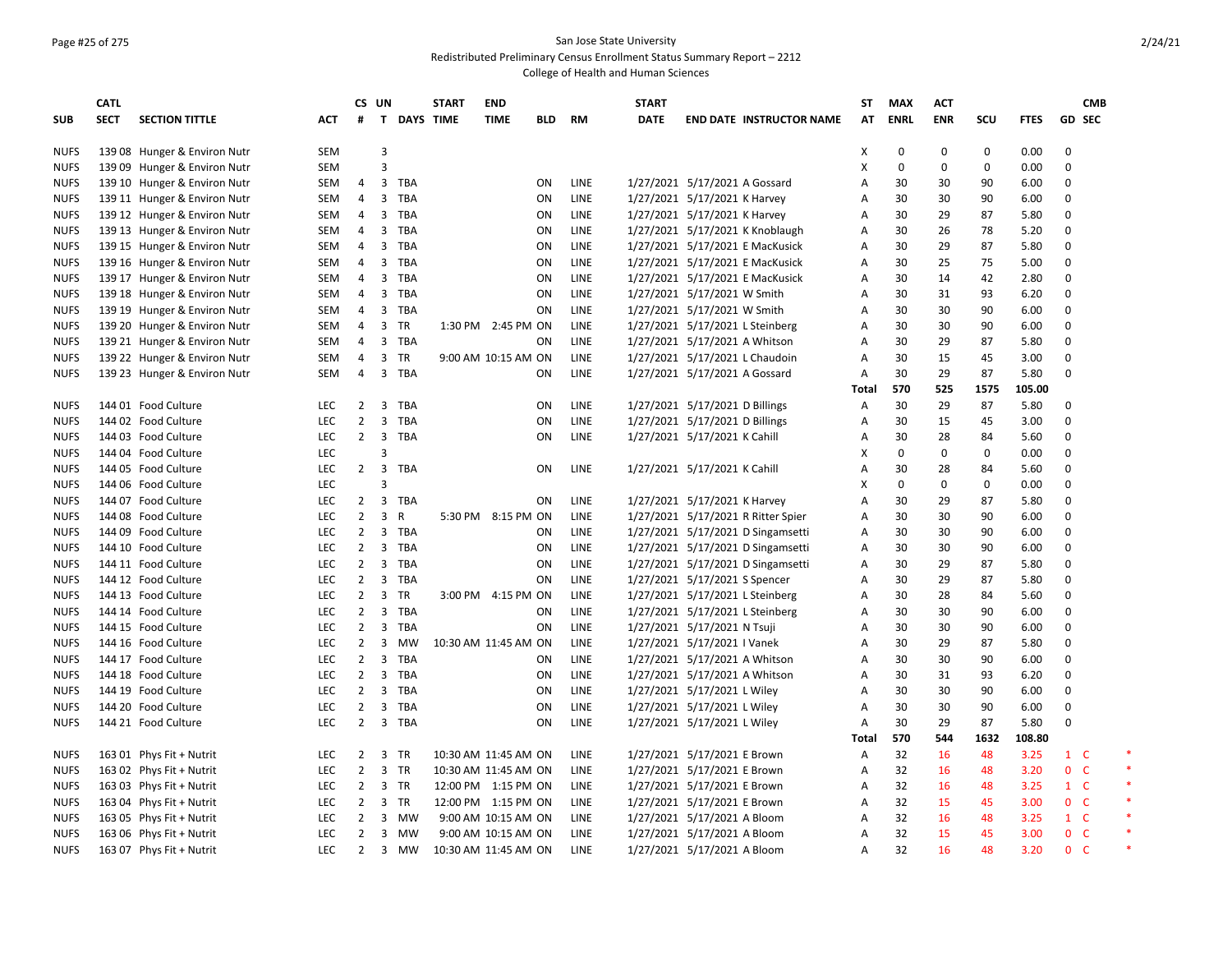### Page #26 of 275 San Jose State University Redistributed Preliminary Census Enrollment Status Summary Report – 2212

|                            | <b>CATL</b> |                                                        |                          |                | CS UN          |              | <b>START</b>         | <b>END</b>          |            |              | <b>START</b>                                                 |                                        | <b>ST</b>    | <b>MAX</b>  | <b>ACT</b>     |                |              |                  | <b>CMB</b> |                  |
|----------------------------|-------------|--------------------------------------------------------|--------------------------|----------------|----------------|--------------|----------------------|---------------------|------------|--------------|--------------------------------------------------------------|----------------------------------------|--------------|-------------|----------------|----------------|--------------|------------------|------------|------------------|
| <b>SUB</b>                 | <b>SECT</b> | <b>SECTION TITTLE</b>                                  | АСТ                      | #              |                | T DAYS TIME  |                      | <b>TIME</b>         | <b>BLD</b> | RM           | <b>DATE</b>                                                  | <b>END DATE INSTRUCTOR NAME</b>        | AT           | <b>ENRL</b> | <b>ENR</b>     | scu            | <b>FTES</b>  | <b>GD SEC</b>    |            |                  |
| <b>NUFS</b>                |             | 163 08 Phys Fit + Nutrit                               | <b>LEC</b>               | $\overline{2}$ |                | 3 MW         | 10:30 AM 11:45 AM ON |                     |            | LINE         | 1/27/2021 5/17/2021 A Bloom                                  |                                        | Α            | 32          | 16             | 48             | 3.20         | 0 <sup>o</sup>   |            | $\ast$           |
| <b>NUFS</b>                |             | 163 09 Phys Fit + Nutrit                               | LEC                      | $\overline{2}$ | 3              | MW           |                      | 12:00 PM 1:15 PM ON |            | LINE         | 1/27/2021 5/17/2021 A Bloom                                  |                                        | A            | 32          | 15             | 45             | 3.00         | 0 <sub>c</sub>   |            | $\ast$           |
| <b>NUFS</b>                |             | 163 10 Phys Fit + Nutrit                               | <b>LEC</b>               | $\overline{2}$ | 3              | MW           |                      | 12:00 PM 1:15 PM ON |            | LINE         | 1/27/2021 5/17/2021 A Bloom                                  |                                        | Α            | 32          | 15             | 45             | 3.00         | 0 <sup>o</sup>   |            | $\ast$           |
| <b>NUFS</b>                |             | 163 11 Phys Fit + Nutrit                               | <b>LEC</b>               | $\overline{2}$ | 3              | MW           |                      | 1:30 PM 2:45 PM ON  |            | <b>LINE</b>  | 1/27/2021 5/17/2021 A Bloom                                  |                                        | A            | 32          | 16             | 48             | 3.20         | 0 <sup>o</sup>   |            | $\ast$<br>$\ast$ |
| <b>NUFS</b>                |             | 163 12 Phys Fit + Nutrit                               | LEC                      | $\overline{2}$ | 3              | MW           |                      | 1:30 PM 2:45 PM ON  |            | LINE         | 1/27/2021 5/17/2021 A Bloom                                  |                                        | Α            | 32          | 14             | 42             | 2.80         | 0 <sub>c</sub>   |            |                  |
|                            |             |                                                        |                          |                |                |              |                      |                     |            |              |                                                              |                                        | Total        | 384         | 186            | 558            | 37.35        |                  |            |                  |
| <b>NUFS</b>                |             | 180 01 Individual Studies                              | <b>SUP</b>               | 36             |                | 1 TBA        |                      |                     | ON         | LINE         | 1/27/2021 5/17/2021 J Kubota                                 |                                        | Α            | 20          | 3              | 3              | 0.20         | 0<br>$\Omega$    |            |                  |
| <b>NUFS</b>                |             | 180 02 Individual Studies                              | <b>SUP</b>               | 36             |                | 2 TBA        |                      |                     | ON         | <b>LINE</b>  | 1/27/2021 5/17/2021 J Kubota                                 |                                        | Α            | 20          | 1<br>$\Omega$  | $\overline{2}$ | 0.13         |                  |            |                  |
| <b>NUFS</b>                |             | 180 03 Individual Studies<br>180 04 Individual Studies | <b>SUP</b><br><b>SUP</b> | 36<br>36       | $\overline{4}$ | 3 TBA<br>TBA |                      |                     | ON         | LINE<br>LINE | 1/27/2021 5/17/2021 J Kubota<br>1/27/2021 5/17/2021 J Kubota |                                        | Α<br>A       | 20<br>20    | $\mathbf 0$    | 0<br>0         | 0.00<br>0.00 | 0<br>$\mathbf 0$ |            |                  |
| <b>NUFS</b><br><b>NUFS</b> |             | 180 05 Individual Studies                              | <b>SUP</b>               | 36             |                | 5 TBA        |                      |                     | ON<br>ON   | LINE         | 1/27/2021 5/17/2021 J Kubota                                 |                                        | Α            | 20          | $\Omega$       | 0              | 0.00         | $\Omega$         |            |                  |
| <b>NUFS</b>                |             | 180 06 Individual Studies                              | <b>SUP</b>               | 36             | 6              | TBA          |                      |                     | ON         | <b>LINE</b>  | 1/27/2021 5/17/2021 J Kubota                                 |                                        | A            | 20          | $\Omega$       | 0              | 0.00         | $\Omega$         |            |                  |
| <b>NUFS</b>                |             | 180 07 Individual Studies                              | <b>SUP</b>               | 36             |                | 1 TBA        |                      |                     | ON         | LINE         | 1/27/2021 5/17/2021 S Gieng                                  |                                        | A            | 20          | $\mathbf{1}$   | $\mathbf{1}$   | 0.07         | $\Omega$         |            |                  |
| <b>NUFS</b>                |             | 180 08 Individual Studies                              | SUP                      | 36             |                | 2 TBA        |                      |                     | ON         | LINE         | 1/27/2021 5/17/2021 S Gieng                                  |                                        | A            | 20          | 3              | 6              | 0.40         | $\Omega$         |            |                  |
| <b>NUFS</b>                |             | 180 09 Individual Studies                              | <b>SUP</b>               | 36             |                | 1 TBA        |                      |                     | ON         | LINE         | 1/27/2021 5/17/2021 X Feng                                   |                                        | A            | 20          | $\Omega$       | 0              | 0.00         | 0                |            |                  |
| <b>NUFS</b>                |             | 180 10 Individual Studies                              | <b>SUP</b>               | 36             |                | 2 TBA        |                      |                     | ΟN         | LINE         | 1/27/2021 5/17/2021 X Feng                                   |                                        | Α            | 20          | $\Omega$       | 0              | 0.00         | $\Omega$         |            |                  |
| <b>NUFS</b>                |             | 180 11 Individual Studies                              | <b>SUP</b>               | 36             |                | 1 TBA        |                      |                     | ON         | <b>LINE</b>  |                                                              | 1/27/2021 5/17/2021 G Pereira Pignotti | Α            | 20          | $\Omega$       | 0              | 0.00         | $\mathbf 0$      |            |                  |
| <b>NUFS</b>                |             | 180 12 Individual Studies                              | <b>SUP</b>               | 36             |                | 2 TBA        |                      |                     | ON         | LINE         |                                                              | 1/27/2021 5/17/2021 G Pereira Pignotti | A            | 20          | $\mathbf 0$    | 0              | 0.00         | $\Omega$         |            |                  |
| <b>NUFS</b>                |             | 180 13 Individual Studies                              | <b>SUP</b>               | 36             | 1              | TBA          |                      |                     | ON         | LINE         |                                                              | 1/27/2021 5/17/2021 A Widaman          | A            | 20          | 6              | 6              | 0.40         | $\Omega$         |            |                  |
| <b>NUFS</b>                |             | 180 14 Individual Studies                              | <b>SUP</b>               | 36             |                | 2 TBA        |                      |                     | ON         | <b>LINE</b>  |                                                              | 1/27/2021 5/17/2021 A Widaman          | Α            | 20          | $\Omega$       | 0              | 0.00         | $\Omega$         |            |                  |
|                            |             |                                                        |                          |                |                |              |                      |                     |            |              |                                                              |                                        | Total        | 280         | 14             | 18             | 1.20         |                  |            |                  |
| <b>NUFS</b>                |             | 190 01 Nutr Ed & Couns                                 | LEC                      | 1              |                | 3 MW         |                      | 3:00 PM 4:15 PM ON  |            | LINE         |                                                              | 1/27/2021 5/17/2021 G Pereira Pignotti | Α            | 35          | 36             | 108            | 7.45         | 5                |            |                  |
|                            |             |                                                        |                          |                |                |              |                      |                     |            |              |                                                              |                                        | Total        | 35          | 36             | 108            | 7.45         |                  |            |                  |
| <b>NUFS</b>                |             | 192 01 Fld Exp NufS/Pkg                                | <b>SUP</b>               | 36             |                | 1 TBA        |                      |                     | ON         | <b>LINE</b>  | 1/27/2021 5/17/2021 D Billings                               |                                        | A            | 20          | $\Omega$       | $\mathbf 0$    | 0.00         | $\Omega$         |            |                  |
| <b>NUFS</b>                |             | 192 02 Fld Exp NufS/Pkg                                | <b>SUP</b>               | 36             |                | 2 TBA        |                      |                     | ON         | LINE         | 1/27/2021 5/17/2021 D Billings                               |                                        | Α            | 20          | $\Omega$       | 0              | 0.00         | $\Omega$         |            |                  |
| <b>NUFS</b>                |             | 192 03 Fld Exp NufS/Pkg                                | <b>SUP</b>               | 36             |                | 3 TBA        |                      |                     | ON         | LINE         | 1/27/2021 5/17/2021 D Billings                               |                                        | Α            | 20          | $\mathbf{1}$   | 3              | 0.20         | $\pmb{0}$        |            |                  |
| <b>NUFS</b>                |             | 192 04 Fld Exp NufS/Pkg                                | <b>SUP</b>               | 36             | $\overline{4}$ | TBA          |                      |                     | ON         | LINE         | 1/27/2021 5/17/2021 D Billings                               |                                        | A            | 20          | 0              | 0              | 0.00         | $\Omega$         |            |                  |
| <b>NUFS</b>                |             | 192 05 Fld Exp NufS/Pkg                                | <b>SUP</b>               | 36             | 5              | TBA          |                      |                     | ON         | <b>LINE</b>  | 1/27/2021 5/17/2021 D Billings                               |                                        | A            | 20          | $\Omega$       | 0              | 0.00         | $\Omega$         |            |                  |
| <b>NUFS</b>                |             | 192 06 Fld Exp NufS/Pkg                                | <b>SUP</b>               | 36             |                | 6 TBA        |                      |                     | ON         | <b>LINE</b>  | 1/27/2021 5/17/2021 D Billings                               |                                        | A            | 20          | $\Omega$       | 0              | 0.00         | $\Omega$         |            |                  |
| <b>NUFS</b>                |             | 192 07 Fld Exp NufS/Pkg                                | <b>SUP</b>               | 36             |                | 2 TBA        |                      |                     | ON         | LINE         | 1/27/2021 5/17/2021 J Kubota                                 |                                        | Α            | 20          | 35             | 70             | 4.67         | $\mathbf 0$      |            |                  |
| <b>NUFS</b>                |             | 192 08 Fld Exp NufS/Pkg                                | <b>SUP</b>               | 36             |                | 2 TBA        |                      |                     | ON         | LINE         | 1/27/2021 5/17/2021 E Brown                                  |                                        | A            | 20          | 6              | 12             | 0.80         | 0                |            |                  |
| <b>NUFS</b>                |             | 192 09 Fld Exp NufS/Pkg                                | <b>SUP</b>               | 36             |                | 2 TBA        |                      |                     | ON         | LINE         | 1/27/2021 5/17/2021 C Haas                                   |                                        | Α            | 20          | $\overline{4}$ | 8              | 0.53         | $\mathbf 0$      |            |                  |
| <b>NUFS</b>                |             | 192 10 Fld Exp NufS/Pkg                                | <b>SUP</b>               | 36             | $\overline{4}$ | <b>TBA</b>   |                      |                     | ON         | <b>LINE</b>  |                                                              | 1/27/2021 5/17/2021 F Yambrach         | A            | 20          | 9              | 36             | 2.40         | $\mathbf 0$      |            |                  |
| <b>NUFS</b>                |             | 192 11 Fld Exp NufS/Pkg                                | <b>SUP</b>               | 36             |                | 5 TBA        |                      |                     | ON         | LINE         |                                                              | 1/27/2021 5/17/2021 F Yambrach         | Α            | 20          | $\mathbf 0$    | 0              | 0.00         | $\mathbf 0$      |            |                  |
| <b>NUFS</b>                |             | 192 12 Fld Exp NufS/Pkg                                | <b>SUP</b>               | 36             | 6              | TBA          |                      |                     | ON         | LINE         |                                                              | 1/27/2021 5/17/2021 F Yambrach         | Α            | 36          | $\mathbf 0$    | 0              | 0.00         | $\mathbf 0$      |            |                  |
|                            |             |                                                        |                          |                |                |              |                      |                     |            |              |                                                              |                                        | Total        | 256         | 55             | 129            | 8.60         |                  |            |                  |
| <b>NUFS</b>                |             | 219B 01 Sem Adv Topics in Nut and Diet                 | <b>SEM</b>               | -5             | 3              | R            |                      | 3:00 PM 5:45 PM ON  |            | LINE         |                                                              | 1/27/2021 5/17/2021 K Mauldin          | A            | 18          | 11             | 33             | 2.75         | 11               |            |                  |
|                            |             |                                                        |                          |                |                |              |                      |                     |            |              |                                                              |                                        | Total        | 18          | 11             | 33             | 2.75         |                  |            |                  |
| <b>NUFS</b>                |             | 220A 01 Adv Mnt                                        | <b>SEM</b>               | -5             |                | 3 W          |                      | 6:00 PM 8:45 PM ON  |            | LINE         | 1/27/2021 5/17/2021 J Shipley                                |                                        | Α            | 18          | 5              | 15             | 1.20         | 4                |            |                  |
|                            |             |                                                        |                          |                |                |              |                      |                     |            |              |                                                              |                                        | Total        | 18          | 5              | 15             | 1.20         |                  |            |                  |
| <b>NUFS</b>                |             | 242 01 Adv Fdsrv/Rstr Mgt                              | <b>SEM</b>               |                | 3              |              |                      |                     |            |              |                                                              |                                        | X            | $\mathbf 0$ | $\Omega$       | $\mathbf 0$    | 0.00         | $\Omega$         |            |                  |
| <b>NUFS</b>                |             | 242 02 Adv Fdsrv/Rstr Mgt                              | SEM                      | 5              | 3 F            |              |                      | 3:00 PM 5:45 PM ON  |            | LINE         |                                                              | 1/27/2021 5/17/2021 A Widaman          | Α            | 18          | 6              | 18             | 1.45         | 5                |            |                  |
|                            |             |                                                        |                          |                |                |              |                      |                     |            |              |                                                              |                                        | Total        | 18          | 6              | 18             | 1.45         |                  |            |                  |
| <b>NUFS</b>                |             | 257 01 Biostat in Res                                  | <b>LEC</b>               | $\overline{2}$ |                | 3 TBA        |                      |                     | ON         | <b>LINE</b>  | 1/27/2021 5/17/2021 E Houts                                  |                                        | Α            | 18          | 17             | 51             | 4.25         | 17               |            |                  |
|                            |             |                                                        |                          |                |                |              |                      |                     |            |              |                                                              |                                        | <b>Total</b> | 18          | 17             | 51             | 4.25         |                  |            |                  |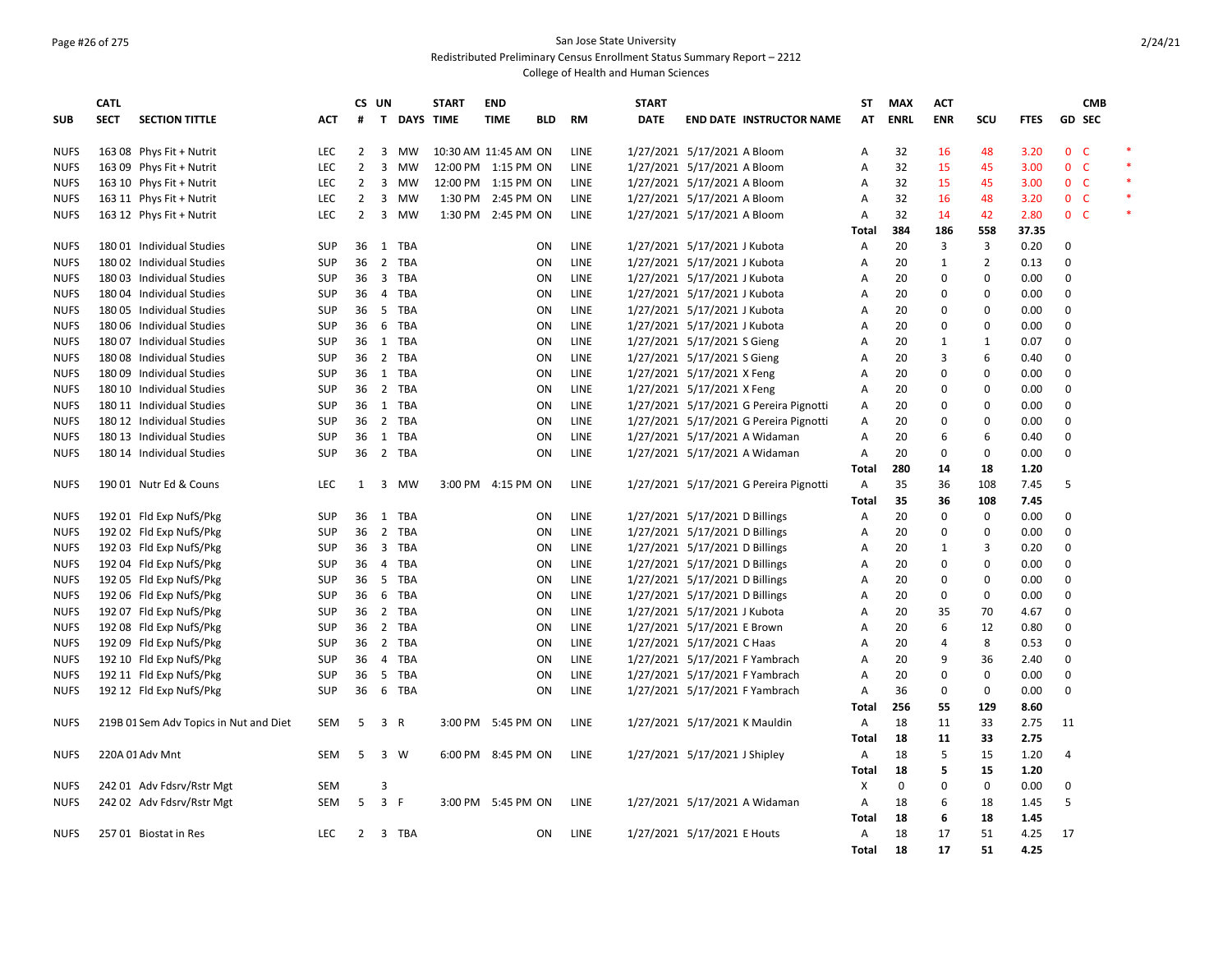### Page #27 of 275 San Jose State University Redistributed Preliminary Census Enrollment Status Summary Report – 2212

|             | <b>CATL</b> |                              |            | CS UN |                         |                    | <b>START</b> | <b>END</b>         |           |             | <b>START</b> |                                        | SΤ           | <b>MAX</b>  | <b>ACT</b>     |                |             |                | <b>CMB</b> |
|-------------|-------------|------------------------------|------------|-------|-------------------------|--------------------|--------------|--------------------|-----------|-------------|--------------|----------------------------------------|--------------|-------------|----------------|----------------|-------------|----------------|------------|
| <b>SUB</b>  | <b>SECT</b> | <b>SECTION TITTLE</b>        | ACT        | #     |                         | <b>T DAYS TIME</b> |              | <b>TIME</b>        | BLD       | <b>RM</b>   | <b>DATE</b>  | <b>END DATE INSTRUCTOR NAME</b>        | AT           | <b>ENRL</b> | <b>ENR</b>     | SCU            | <b>FTES</b> | <b>GD SEC</b>  |            |
| <b>NUFS</b> |             | 280A 01 Dietetic Internship  | <b>SUP</b> | 25    | 1                       | W                  |              | 4:30 PM 5:45 PM ON |           | LINE        |              | 1/27/2021 5/17/2021 K Mauldin          | Α            | 20          | 2              | 2              | 0.17        | $\overline{2}$ |            |
| <b>NUFS</b> |             | 280A 02 Dietetic Internship  | <b>SUP</b> | 25    | 3 TBA                   |                    |              |                    | ΟN        | LINE        |              | 1/27/2021 5/17/2021 K Mauldin          | Α            | 20          | 1              | 3              | 0.25        | $\mathbf{1}$   |            |
| <b>NUFS</b> |             | 280A 03 Dietetic Internship  | <b>SUP</b> | 25    | 6                       | TBA                |              |                    | ON        | LINE        |              | 1/27/2021 5/17/2021 K Mauldin          | A            | 20          | 0              | $\Omega$       | 0.00        | $\Omega$       |            |
| <b>NUFS</b> |             | 280A 04 Dietetic Internship  | SUP        |       | 25 9 TBA                |                    |              |                    | ON        | LINE        |              | 1/27/2021 5/17/2021 K Mauldin          | Α            | 20          | 0              | $\pmb{0}$      | 0.00        | $\Omega$       |            |
| <b>NUFS</b> |             | 280A 05 Dietetic Internship  | <b>SUP</b> |       | 25 12 TBA               |                    |              |                    | ON        | LINE        |              | 1/27/2021 5/17/2021 K Mauldin          | Α            | 20          | 0              | 0              | 0.00        | 0              |            |
| <b>NUFS</b> |             | 280A 06 Dietetic Internship  | SUP        | 25    | 6 TBA                   |                    |              |                    | ON        | LINE        |              | 1/27/2021 5/17/2021 G Pereira Pignotti | A            | 20          | 0              | $\mathbf 0$    | 0.00        | 0              |            |
| <b>NUFS</b> |             | 280A 07 Dietetic Internship  | SUP        |       | 25 12 TBA               |                    |              |                    | ON        | LINE        |              | 1/27/2021 5/17/2021 G Pereira Pignotti | A            | 20          | 0              | $\pmb{0}$      | 0.00        | 0              |            |
| <b>NUFS</b> |             | 280A 08 Dietetic Internship  | <b>SUP</b> | 25    | 6                       | TBA                |              |                    | ON        | <b>LINE</b> |              | 1/27/2021 5/17/2021 A Widaman          | Α            | 20          | 0              | 0              | 0.00        | 0              |            |
| <b>NUFS</b> |             | 280A 09 Dietetic Internship  | <b>SUP</b> |       | 25 12 TBA               |                    |              |                    | ON        | LINE        |              | 1/27/2021 5/17/2021 A Widaman          | Α            | 20          | 0              | $\pmb{0}$      | 0.00        | 0              |            |
|             |             |                              |            |       |                         |                    |              |                    |           |             |              |                                        | <b>Total</b> | 180         | 3              | 5              | 0.42        |                |            |
| <b>NUFS</b> |             | 295A 01 Research Methodology | <b>SEM</b> |       | 3                       |                    |              |                    |           |             |              |                                        | Χ            | 0           | 0              | $\pmb{0}$      | 0.00        | 0              |            |
| <b>NUFS</b> |             | 295A 02 Research Methodology | <b>SEM</b> | 5     | $\overline{3}$          | W                  |              | 3:00 PM 5:45 PM ON |           | <b>LINE</b> |              | 1/27/2021 5/17/2021 S Gieng            | A            | 18          | 18             | 54             | 4.50        | 18             |            |
|             |             |                              |            |       |                         |                    |              |                    |           |             |              |                                        | <b>Total</b> | 18          | 18             | 54             | 4.50        |                |            |
| <b>NUFS</b> |             | 298 01 Special Studies       | SUP        | 25    | 1                       | TBA                |              |                    | ΟN        | LINE        |              | 1/27/2021 5/17/2021 E Brown            | Α            | 10          | 0              | 0              | 0.00        | 0              |            |
| <b>NUFS</b> |             | 298 02 Special Studies       | SUP        | 25    | 2                       | TBA                |              |                    | ON        | LINE        |              | 1/27/2021 5/17/2021 E Brown            | Α            | 10          | 0              | 0              | 0.00        | 0              |            |
| <b>NUFS</b> |             | 298 03 Special Studies       | <b>SUP</b> | 25    | $\overline{\mathbf{3}}$ | TBA                |              |                    | ON        | <b>LINE</b> |              | 1/27/2021 5/17/2021 E Brown            | A            | 10          | 0              | $\mathbf 0$    | 0.00        | 0              |            |
| <b>NUFS</b> |             | 298 04 Special Studies       | <b>SUP</b> | 25    | 1                       | TBA                |              |                    | ON        | LINE        |              | 1/27/2021 5/17/2021 X Feng             | Α            | 10          | 0              | $\pmb{0}$      | 0.00        | 0              |            |
| <b>NUFS</b> |             | 298 05 Special Studies       | <b>SUP</b> | 25    | 2 TBA                   |                    |              |                    | ON        | LINE        |              | 1/27/2021 5/17/2021 X Feng             | Α            | 10          | 0              | 0              | 0.00        | 0              |            |
| <b>NUFS</b> |             | 298 06 Special Studies       | <b>SUP</b> | 25    | 3 TBA                   |                    |              |                    | ON        | LINE        |              | 1/27/2021 5/17/2021 X Feng             | A            | 10          | 0              | 0              | 0.00        | 0              |            |
| <b>NUFS</b> |             | 298 07 Special Studies       | <b>SUP</b> | 25    | 1 TBA                   |                    |              |                    | ON        | LINE        |              | 1/27/2021 5/17/2021 S Gieng            | Α            | 10          | 1              | $\mathbf{1}$   | 0.08        | $\mathbf{1}$   |            |
| <b>NUFS</b> |             | 298 08 Special Studies       | <b>SUP</b> | 25    | $\overline{2}$          | TBA                |              |                    | ΟN        | <b>LINE</b> |              | 1/27/2021 5/17/2021 S Gieng            | A            | 10          | 0              | 0              | 0.00        | 0              |            |
| <b>NUFS</b> |             | 298 09 Special Studies       | <b>SUP</b> |       | 25 3 TBA                |                    |              |                    | ON        | LINE        |              | 1/27/2021 5/17/2021 S Gieng            | A            | 10          | 0              | 0              | 0.00        | $\Omega$       |            |
| <b>NUFS</b> |             | 298 10 Special Studies       | <b>SUP</b> | 25    | 1 TBA                   |                    |              |                    | ON        | LINE        |              | 1/27/2021 5/17/2021 J Kubota           | Α            | 10          | $\mathbf{1}$   | $\mathbf{1}$   | 0.08        | $\overline{1}$ |            |
| <b>NUFS</b> |             | 298 11 Special Studies       | <b>SUP</b> | 25    | 2 TBA                   |                    |              |                    | ON        | LINE        |              | 1/27/2021 5/17/2021 J Kubota           | Α            | 10          | 0              | $\pmb{0}$      | 0.00        | 0              |            |
| <b>NUFS</b> |             | 298 12 Special Studies       | <b>SUP</b> | 25    | 3 TBA                   |                    |              |                    | ON        | <b>LINE</b> |              | 1/27/2021 5/17/2021 J Kubota           | A            | 10          | 0              | 0              | 0.00        | 0              |            |
| <b>NUFS</b> |             | 298 13 Special Studies       | <b>SUP</b> | 25    | 1                       | <b>TBA</b>         |              |                    | ON        | LINE        |              | 1/27/2021 5/17/2021 C LaSalle          | A            | 10          | 0              | 0              | 0.00        | $\mathbf 0$    |            |
| <b>NUFS</b> |             | 298 14 Special Studies       | <b>SUP</b> | 25    | 2 TBA                   |                    |              |                    | ON        | LINE        |              | 1/27/2021 5/17/2021 C LaSalle          | Α            | 10          | 0              | $\pmb{0}$      | 0.00        | 0              |            |
| <b>NUFS</b> |             | 298 15 Special Studies       | <b>SUP</b> | 25    | $\overline{\mathbf{3}}$ | TBA                |              |                    | ON        | LINE        |              | 1/27/2021 5/17/2021 C LaSalle          | A            | 10          | 0              | 0              | 0.00        | 0              |            |
| <b>NUFS</b> |             | 298 16 Special Studies       | <b>SUP</b> | 25    | 1 TBA                   |                    |              |                    | ON        | LINE        |              | 1/27/2021 5/17/2021 X Liu              | A            | 10          | 0              | $\mathbf 0$    | 0.00        | 0              |            |
| <b>NUFS</b> |             | 298 17 Special Studies       | <b>SUP</b> | 25    | $\overline{2}$          | TBA                |              |                    | ON        | LINE        |              | 1/27/2021 5/17/2021 X Liu              | A            | 10          | $\mathbf{1}$   | $\overline{2}$ | 0.17        | $\mathbf{1}$   |            |
| <b>NUFS</b> |             | 298 18 Special Studies       | <b>SUP</b> | 25    | 3 TBA                   |                    |              |                    | ON        | LINE        |              | 1/27/2021 5/17/2021 X Liu              | A            | 10          | 0              | $\pmb{0}$      | 0.00        | 0              |            |
| <b>NUFS</b> |             | 298 19 Special Studies       | <b>SUP</b> |       | 25 1 TBA                |                    |              |                    | ON        | LINE        |              | 1/27/2021 5/17/2021 K Mauldin          | A            | 10          | $\overline{2}$ | $\overline{2}$ | 0.17        | $\overline{2}$ |            |
| <b>NUFS</b> |             | 298 20 Special Studies       | <b>SUP</b> | 25    | 2 TBA                   |                    |              |                    | ON        | LINE        |              | 1/27/2021 5/17/2021 K Mauldin          | Α            | 10          | $\mathbf{1}$   | $\overline{2}$ | 0.17        | $\mathbf{1}$   |            |
| <b>NUFS</b> |             | 298 21 Special Studies       | <b>SUP</b> | 25    | 3 TBA                   |                    |              |                    | ON        | LINE        |              | 1/27/2021 5/17/2021 K Mauldin          | A            | 10          | 0              | $\pmb{0}$      | 0.00        | 0              |            |
| <b>NUFS</b> |             | 298 22 Special Studies       | <b>SUP</b> | 25    | 1                       | TBA                |              |                    | ON        | LINE        |              | 1/27/2021 5/17/2021 G Pereira Pignotti | Α            | 10          | $\overline{2}$ | $\overline{2}$ | 0.17        | $\overline{2}$ |            |
| <b>NUFS</b> |             | 298 23 Special Studies       | <b>SUP</b> | 25    | 2 TBA                   |                    |              |                    | ON        | LINE        |              | 1/27/2021 5/17/2021 G Pereira Pignotti | Α            | 10          | 0              | 0              | 0.00        | 0              |            |
| <b>NUFS</b> |             | 298 24 Special Studies       | SUP        | 25    | $\overline{3}$          | TBA                |              |                    | ON        | LINE        |              | 1/27/2021 5/17/2021 G Pereira Pignotti | Α            | 10          | 0              | $\pmb{0}$      | 0.00        | 0              |            |
| <b>NUFS</b> |             | 298 25 Special Studies       | <b>SUP</b> | 25    | 1 TBA                   |                    |              |                    | ΟN        | <b>LINE</b> |              | 1/27/2021 5/17/2021 A Widaman          | A            | 10          | 0              | $\mathbf 0$    | 0.00        | $\Omega$       |            |
| <b>NUFS</b> |             | 298 26 Special Studies       | <b>SUP</b> | 25    | 2 TBA                   |                    |              |                    | ON        | <b>LINE</b> |              | 1/27/2021 5/17/2021 A Widaman          | A            | 10          | $\mathbf{1}$   | $\overline{2}$ | 0.17        | $\mathbf{1}$   |            |
| <b>NUFS</b> |             | 298 27 Special Studies       | SUP        | 25    | 3 TBA                   |                    |              |                    | ON        | LINE        |              | 1/27/2021 5/17/2021 A Widaman          | Α            | 10          | 0              | $\pmb{0}$      | 0.00        | 0              |            |
| <b>NUFS</b> |             | 298 28 Special Studies       | <b>SUP</b> | 25    | 1 TBA                   |                    |              |                    | ON        | LINE        |              | 1/27/2021 5/17/2021 E Tang             | Α            | 10          | 0              | 0              | 0.00        | 0              |            |
| <b>NUFS</b> |             | 298 29 Special Studies       | <b>SUP</b> | 25    | 2 TBA                   |                    |              |                    | ON        | LINE        |              | 1/27/2021 5/17/2021 E Tang             | A            | 10          | 0              | 0              | 0.00        | 0              |            |
| <b>NUFS</b> |             | 298 30 Special Studies       | <b>SUP</b> | 25    | 3 TBA                   |                    |              |                    | ON        | LINE        |              | 1/27/2021 5/17/2021 E Tang             | Α            | 10          | 0              | $\pmb{0}$      | 0.00        | $\Omega$       |            |
|             |             |                              |            |       |                         |                    |              |                    |           |             |              |                                        | Total        | 300         | 9              | 12             | 1.00        |                |            |
| <b>NUFS</b> |             | 299 01 Mas Thesis or Proj    | <b>SUP</b> | 25    | 1 TBA                   |                    |              |                    | <b>ON</b> | LINE        |              | 1/27/2021 5/17/2021 X Feng             | A            | 10          | U              | $\Omega$       | 0.00        | 0              |            |
|             |             |                              |            |       |                         |                    |              |                    |           |             |              |                                        |              |             |                |                |             |                |            |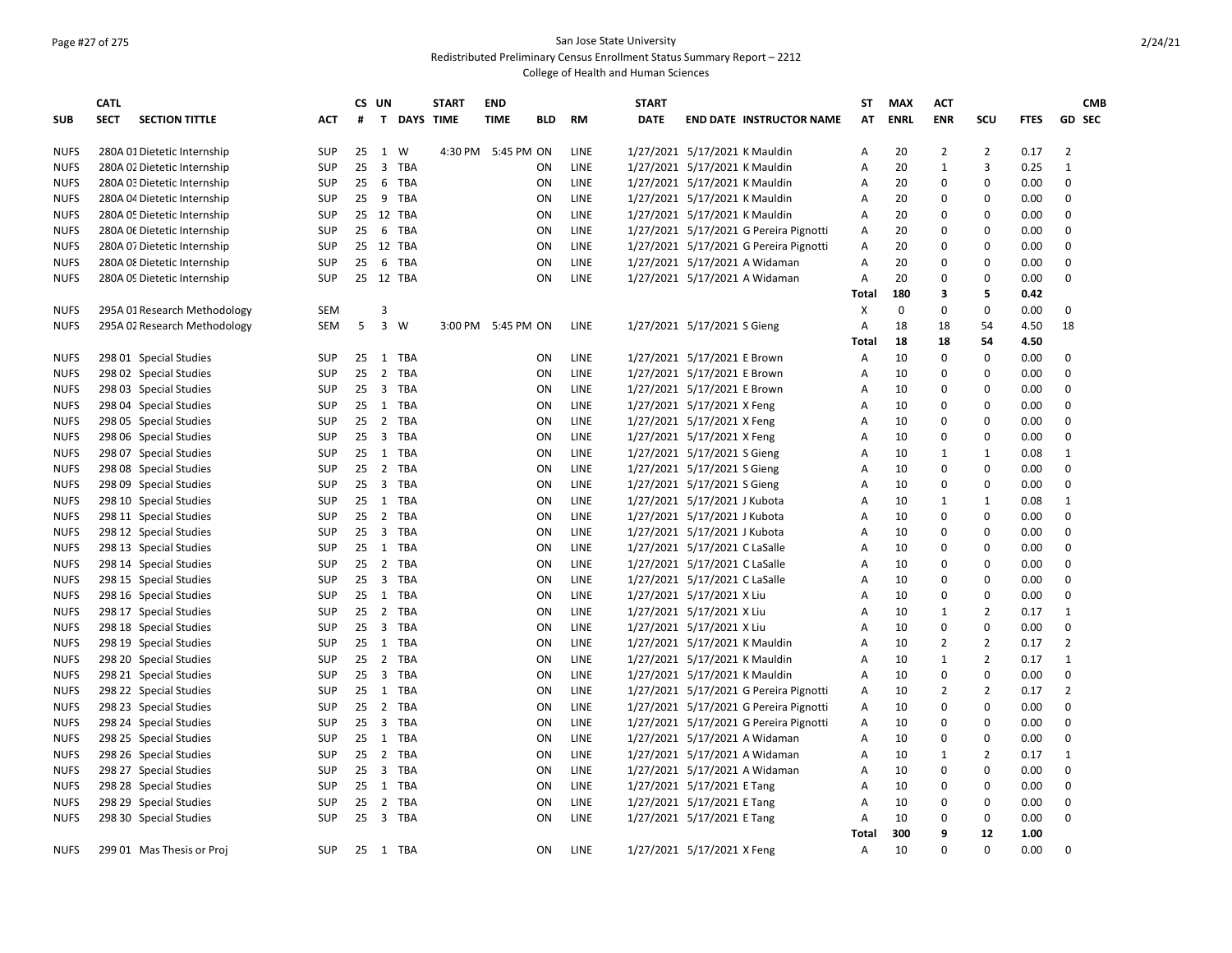# Page #28 of 275 San Jose State University

Redistributed Preliminary Census Enrollment Status Summary Report – 2212

|             | <b>CATL</b> |                            |            |                | CS UN                   |             | <b>START</b>     | <b>END</b>                |             | <b>START</b> |                               |                                        | <b>ST</b>    | <b>MAX</b>  | <b>ACT</b>     |                |             | <b>CMB</b>     |
|-------------|-------------|----------------------------|------------|----------------|-------------------------|-------------|------------------|---------------------------|-------------|--------------|-------------------------------|----------------------------------------|--------------|-------------|----------------|----------------|-------------|----------------|
| <b>SUB</b>  | <b>SECT</b> | <b>SECTION TITTLE</b>      | ACT        | #              |                         | T DAYS TIME |                  | <b>TIME</b><br><b>BLD</b> | <b>RM</b>   | <b>DATE</b>  |                               | <b>END DATE INSTRUCTOR NAME</b>        | AT           | <b>ENRL</b> | <b>ENR</b>     | scu            | <b>FTES</b> | <b>GD SEC</b>  |
| <b>NUFS</b> |             | 299 02 Mas Thesis or Proj  | <b>SUP</b> | 25             |                         | 2 TBA       |                  | <b>ON</b>                 | <b>LINE</b> |              | 1/27/2021 5/17/2021 X Feng    |                                        | A            | 10          | 1              | 2              | 0.17        | 1              |
| <b>NUFS</b> |             | 299 03 Mas Thesis or Proj  | SUP        | 25             |                         | 3 TBA       |                  | ON                        | LINE        |              | 1/27/2021 5/17/2021 X Feng    |                                        | Α            | 10          | $\mathbf 0$    | 0              | 0.00        | 0              |
| <b>NUFS</b> |             | 299 04 Mas Thesis or Proj  | <b>SUP</b> | 25             |                         | 1 TBA       |                  | ON                        | <b>LINE</b> |              | 1/27/2021 5/17/2021 S Gieng   |                                        | A            | 10          | 0              | $\Omega$       | 0.00        | 0              |
| <b>NUFS</b> |             | 299 05 Mas Thesis or Proj  | <b>SUP</b> | 25             | $\overline{2}$          | TBA         |                  | ON                        | <b>LINE</b> |              | 1/27/2021 5/17/2021 S Gieng   |                                        | A            | 10          | 2              | 4              | 0.33        | $\overline{2}$ |
| <b>NUFS</b> |             | 299 06 Mas Thesis or Proj  | <b>SUP</b> | 25             | $\overline{\mathbf{3}}$ | TBA         |                  | ON                        | LINE        |              | 1/27/2021 5/17/2021 S Gieng   |                                        | A            | 10          | 1              | 3              | 0.25        | $\mathbf 1$    |
| <b>NUFS</b> |             | 299 07 Mas Thesis or Proj  | <b>SUP</b> |                |                         | 25 1 TBA    |                  | ON                        | LINE        |              | 1/27/2021 5/17/2021 J Kubota  |                                        | A            | 10          | $\Omega$       | $\Omega$       | 0.00        | 0              |
| <b>NUFS</b> |             | 299 08 Mas Thesis or Proj  | <b>SUP</b> | 25             |                         | 2 TBA       |                  | ON                        | LINE        |              | 1/27/2021 5/17/2021 J Kubota  |                                        | Α            | 10          | 0              | $\Omega$       | 0.00        | 0              |
| <b>NUFS</b> |             | 299 09 Mas Thesis or Proj  | <b>SUP</b> | 25             |                         | 3 TBA       |                  | ON                        | <b>LINE</b> |              | 1/27/2021 5/17/2021 J Kubota  |                                        | A            | 10          | 0              | $\Omega$       | 0.00        | 0              |
| <b>NUFS</b> |             | 299 10 Mas Thesis or Proj  | <b>SUP</b> | 25             |                         | 1 TBA       |                  | ON                        | LINE        |              | 1/27/2021 5/17/2021 X Liu     |                                        | A            | 10          | $\Omega$       | $\Omega$       | 0.00        | 0              |
| <b>NUFS</b> |             | 299 11 Mas Thesis or Proj  | <b>SUP</b> | 25             |                         | 2 TBA       |                  | ON                        | <b>LINE</b> |              | 1/27/2021 5/17/2021 X Liu     |                                        | A            | 10          | 0              | 0              | 0.00        | 0              |
| <b>NUFS</b> |             | 299 12 Mas Thesis or Proj  | <b>SUP</b> | 25             |                         | 3 TBA       |                  | ON                        | LINE        |              | 1/27/2021 5/17/2021 X Liu     |                                        | Α            | 10          | 0              | $\Omega$       | 0.00        | 0              |
| <b>NUFS</b> |             | 299 13 Mas Thesis or Proj  | <b>SUP</b> | 25             |                         | 1 TBA       |                  | ON                        | LINE        |              | 1/27/2021 5/17/2021 K Mauldin |                                        | A            | 10          | $\Omega$       | $\Omega$       | 0.00        | 0              |
| <b>NUFS</b> |             | 299 14 Mas Thesis or Proj  | SUP        | 25             | $\overline{2}$          | TBA         |                  | ON                        | LINE        |              | 1/27/2021 5/17/2021 K Mauldin |                                        | A            | 10          | 0              | 0              | 0.00        | 0              |
| <b>NUFS</b> |             | 299 15 Mas Thesis or Proj  | <b>SUP</b> | 25             | $\overline{\mathbf{3}}$ | TBA         |                  | ON                        | <b>LINE</b> |              | 1/27/2021 5/17/2021 K Mauldin |                                        | A            | 10          | $\Omega$       | $\Omega$       | 0.00        | 0              |
| <b>NUFS</b> |             | 299 16 Mas Thesis or Proj  | <b>SUP</b> |                |                         | 25 1 TBA    |                  | ON                        | LINE        |              |                               | 1/27/2021 5/17/2021 G Pereira Pignotti | A            | 10          | 2              | 2              | 0.17        | $\overline{2}$ |
| <b>NUFS</b> |             | 299 17 Mas Thesis or Proj  | <b>SUP</b> | 25             |                         | 2 TBA       |                  | ON                        | <b>LINE</b> |              |                               | 1/27/2021 5/17/2021 G Pereira Pignotti | A            | 10          | 1              | $\overline{2}$ | 0.17        | $\mathbf{1}$   |
| <b>NUFS</b> |             | 299 18 Mas Thesis or Proj  | SUP        | 25             |                         | 3 TBA       |                  | ON                        | LINE        |              |                               | 1/27/2021 5/17/2021 G Pereira Pignotti | Α            | 10          | 1              | 3              | 0.25        | $1\,$          |
| <b>NUFS</b> |             | 299 19 Mas Thesis or Proj  | <b>SUP</b> | 25             |                         | 1 TBA       |                  | ON                        | <b>LINE</b> |              |                               | 1/27/2021 5/17/2021 A Widaman          | A            | 10          | 1              | $\mathbf{1}$   | 0.08        | $\mathbf{1}$   |
| <b>NUFS</b> |             | 299 20 Mas Thesis or Proj  | <b>SUP</b> | 25             |                         | 2 TBA       |                  | ON                        | <b>LINE</b> |              |                               | 1/27/2021 5/17/2021 A Widaman          | A            | 10          | $\Omega$       | 0              | 0.00        | 0              |
| <b>NUFS</b> |             | 299 21 Mas Thesis or Proj  | <b>SUP</b> | 25             |                         | 3 TBA       |                  | ON                        | LINE        |              |                               | 1/27/2021 5/17/2021 A Widaman          | Α            | 10          | $\Omega$       | $\Omega$       | 0.00        | 0              |
| <b>NUFS</b> |             | 299 22 Mas Thesis or Proj  | <b>SUP</b> | 25             | 1                       | TBA         |                  | ON                        | LINE        |              | 1/27/2021 5/17/2021 E Tang    |                                        | Α            | 10          | 0              | 0              | 0.00        | 0              |
| <b>NUFS</b> |             | 299 23 Mas Thesis or Proj  | SUP        | 25             | $\overline{2}$          | TBA         |                  | ON                        | LINE        |              | 1/27/2021 5/17/2021 E Tang    |                                        | A            | 10          | 0              | $\Omega$       | 0.00        | 0              |
| <b>NUFS</b> |             | 299 24 Mas Thesis or Proj  | <b>SUP</b> | 25             |                         | 3 TBA       |                  | ON                        | LINE        |              | 1/27/2021 5/17/2021 E Tang    |                                        | A            | 10          | $\Omega$       | 0              | 0.00        | 0              |
|             |             |                            |            |                |                         |             |                  |                           |             |              |                               |                                        | Total        | 240         | 9              | 17             | 1.42        |                |
| PKG         |             | 107 01 Prin of Packaging   | <b>LEC</b> | 2              | 3 F                     |             |                  | 1:30 PM 4:15 PM ON        | LINE        |              |                               | 1/27/2021 5/17/2021 F Yambrach         | A            | 65          | 68             | 204            | 13.60       | 0              |
|             |             |                            |            |                |                         |             |                  |                           |             |              |                               |                                        | Total        | 65          | 68             | 204            | 13.60       |                |
| <b>PKG</b>  |             | 120 01 Artios CAD for PKG  | <b>SEM</b> | 2              |                         | 3 M         | 9:30 AM 11:10 AM |                           |             |              | 1/27/2021 5/17/2021 X Liu     |                                        | A            | 15          | 9              | 18             | 1.80        | 0              |
| PKG         |             | 120 02 Artios CAD for PKG  | ACT        | 13             | $0 \quad M$             |             | 11:15 AM 1:15 PM |                           |             |              | 1/27/2021 5/17/2021 X Liu     |                                        | Α            | 15          | 9              | 9              | 0.00        | 0              |
|             |             |                            |            |                |                         |             |                  |                           |             |              |                               |                                        | Total        | 30          | 18             | 27             | 1.80        |                |
| <b>PKG</b>  |             | 121 01 Solidworks for PKG  | <b>SEM</b> |                | $\overline{3}$          |             |                  |                           |             |              |                               |                                        | X            | $\mathbf 0$ | $\Omega$       | 0              | 0.00        | 0              |
| <b>PKG</b>  |             | 121 02 Solidworks for PKG  | <b>ACT</b> |                | $\Omega$                |             |                  |                           |             |              |                               |                                        | X            | 0           | $\Omega$       | 0              | 0.00        | 0              |
| PKG         |             | 121 03 Solidworks for PKG  | <b>SEM</b> | $\overline{2}$ | 3 F                     |             | 9:30 AM 11:10 AM |                           |             |              | 1/27/2021 5/17/2021 X Liu     |                                        | Α            | 15          | 10             | 20             | 2.00        | 0              |
| <b>PKG</b>  |             | 121 04 Solidworks for PKG  | <b>ACT</b> | 13             | 0 F                     |             | 11:15 AM 1:15 PM |                           |             |              | 1/27/2021 5/17/2021 X Liu     |                                        | A            | 15          | 10             | 10             | 0.00        | 0              |
|             |             |                            |            |                |                         |             |                  |                           |             |              |                               |                                        | Total        | 30          | 20             | 30             | 2.00        |                |
| <b>PKG</b>  |             | 141B 01 Pkg Materials II   | LEC.       |                | $\overline{3}$          |             |                  |                           |             |              |                               |                                        | X            | $\Omega$    | 0              | $\Omega$       | 0.00        | 0              |
| PKG         |             | 141B 02 Pkg Materials II   | <b>ACT</b> |                | 0                       |             |                  |                           |             |              |                               |                                        | Χ            | 0           | 0              | 0              | 0.00        | 0              |
| PKG         |             | 141B 03 Pkg Materials II   | <b>LEC</b> | $\overline{2}$ | 3 <sub>T</sub>          |             | 1:30 PM 3:10 PM  |                           |             |              | 1/27/2021 5/17/2021 X Liu     |                                        | Α            | 20          | $\overline{7}$ | 14             | 1.40        | 0              |
| PKG         |             | 141B 04 Pkg Materials II   | <b>ACT</b> | 13             | 0 R                     |             | 1:30 PM 3:15 PM  |                           |             |              | 1/27/2021 5/17/2021 X Liu     |                                        | A            | 20          | $\overline{7}$ | $\overline{7}$ | 0.00        | 0              |
|             |             |                            |            |                |                         |             |                  |                           |             |              |                               |                                        | Total        | 40          | 14             | 21             | 1.40        |                |
| PKG         |             | 158 01 Protective Pkg Dsgn | <b>LEC</b> |                | 3                       |             |                  |                           |             |              |                               |                                        | Х            | $\Omega$    | 0              | $\mathbf 0$    | 0.00        | 0              |
| PKG         |             | 158 02 Protective Pkg Dsgn | <b>ACT</b> |                | 0                       |             |                  |                           |             |              |                               |                                        | Χ            | 0           | 0              | 0              | 0.00        | 0              |
| <b>PKG</b>  |             | 158 03 Protective Pkg Dsgn | <b>LEC</b> | $\overline{2}$ |                         | $3 \, M$    |                  | 4:00 PM 5:40 PM ON        | <b>LINE</b> |              | 1/27/2021 5/17/2021 E Tang    |                                        | Α            | 20          | 9              | 18             | 1.80        | 0              |
| PKG         |             | 158 04 Protective Pkg Dsgn | <b>ACT</b> | $\overline{7}$ |                         | $0 \quad W$ |                  | 4:00 PM 5:45 PM ON        | LINE        |              | 1/27/2021 5/17/2021 E Tang    |                                        | Α            | 20          | 9              | 9              | 0.00        | 0              |
|             |             |                            |            |                |                         |             |                  |                           |             |              |                               |                                        | Total        | 40          | 18             | 27             | 1.80        |                |
| <b>PKG</b>  |             | 170 01 Pkg Develmt and Mgt | LEC.       |                | 3                       |             |                  |                           |             |              |                               |                                        | $\mathsf{x}$ | $\Omega$    | $\Omega$       | $\Omega$       | 0.00        | $\Omega$       |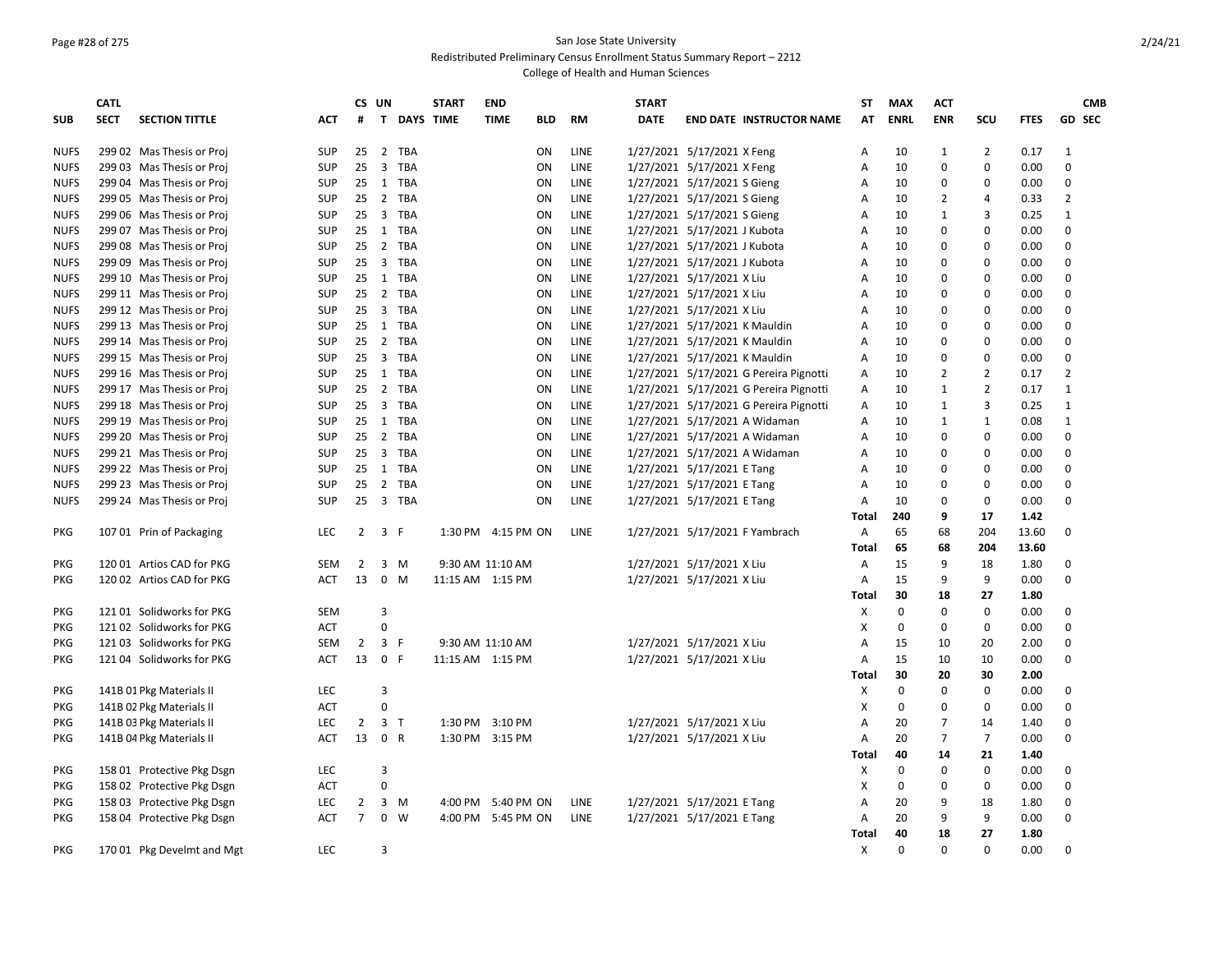# Page #29 of 275 San Jose State University

Redistributed Preliminary Census Enrollment Status Summary Report – 2212

| <b>SUB</b> | <b>CATL</b><br><b>SECT</b> | <b>SECTION TITTLE</b>      | <b>ACT</b> | CS UN<br># |    |            | <b>START</b><br><b>DAYS TIME</b> | <b>END</b><br><b>TIME</b> | <b>BLD</b> | <b>RM</b>   | <b>START</b><br><b>DATE</b> | <b>END DATE INSTRUCTOR NAME</b>                      | <b>ST</b><br>AT | <b>MAX</b><br><b>ENRL</b> | <b>ACT</b><br><b>ENR</b> | SCU      | <b>FTES</b> | <b>CMB</b><br><b>GD SEC</b> |
|------------|----------------------------|----------------------------|------------|------------|----|------------|----------------------------------|---------------------------|------------|-------------|-----------------------------|------------------------------------------------------|-----------------|---------------------------|--------------------------|----------|-------------|-----------------------------|
| <b>PKG</b> |                            | 170 02 Pkg Develmt and Mgt | <b>ACT</b> |            | 0  |            |                                  |                           |            |             |                             |                                                      | Χ               | 0                         | 0                        | 0        | 0.00        | 0                           |
| <b>PKG</b> |                            | 170 03 Pkg Develmt and Mgt | LEC        |            |    | 3 M        | 10:30 AM 12:10 PM ON             |                           |            | <b>LINE</b> |                             | 1/27/2021 5/17/2021 E Tang                           | A               | 20                        | 16                       | 32       | 3.20        |                             |
| PKG        |                            | 170 04 Pkg Develmt and Mgt | <b>ACT</b> |            | 0  | W          | 10:30 AM 12:15 PM ON             |                           |            | <b>LINE</b> |                             | 1/27/2021 5/17/2021 E Tang                           | A               | 20                        | 16                       | 16       | 0.00        | $\Omega$                    |
|            |                            |                            |            |            |    |            |                                  |                           |            |             |                             |                                                      | Total           | 40                        | 32                       | 48       | 3.20        |                             |
| <b>PKG</b> | 180 01                     | Individual Studies         | <b>SUP</b> | 36         | -1 | <b>TBA</b> |                                  |                           | ON         | <b>LINE</b> |                             | 1/27/2021 5/17/2021 E Tang                           | A               | 10                        | 0                        | 0        | 0.00        | $\Omega$                    |
| <b>PKG</b> |                            | 180 02 Individual Studies  | <b>SUP</b> | 36         | 2  | <b>TBA</b> |                                  |                           | ON         | <b>LINE</b> |                             | 1/27/2021 5/17/2021 E Tang                           | A               | 10                        | 0                        | 0        | 0.00        | 0                           |
| PKG        | 18003                      | Individual Studies         | <b>SUP</b> | 36         | 3  | <b>TBA</b> |                                  |                           | ON         | <b>LINE</b> |                             | 1/27/2021 5/17/2021 E Tang                           | A               | 10                        | 0                        | 0        | 0.00        | 0                           |
| <b>PKG</b> | 18004                      | Individual Studies         | <b>SUP</b> | 36         | 4  | <b>TBA</b> |                                  |                           | ON         | <b>LINE</b> |                             | 1/27/2021 5/17/2021 E Tang                           | A               | 10                        | 0                        | 0        | 0.00        | 0                           |
| PKG        |                            | 18005 Individual Studies   | <b>SUP</b> | 36         | .5 | <b>TBA</b> |                                  |                           | ON         | <b>LINE</b> |                             | 1/27/2021 5/17/2021 E Tang                           | A               | 10                        | 0                        | 0        | 0.00        | $\Omega$                    |
| PKG        |                            | 180 06 Individual Studies  | <b>SUP</b> | 36         | 6  | <b>TBA</b> |                                  |                           | ON         | <b>LINE</b> |                             | 1/27/2021 5/17/2021 E Tang                           | A               | 10                        | 0                        | 0        | 0.00        | $\Omega$                    |
| PKG        | 180 07                     | Individual Studies         | <b>SUP</b> | 36         |    | <b>TBA</b> |                                  |                           | ON         | <b>LINE</b> |                             | 1/27/2021 5/17/2021 X Liu                            | A               | 10                        |                          | 0        | 0.00        | $\Omega$                    |
| <b>PKG</b> | 18008                      | Individual Studies         | <b>SUP</b> | 36         | 2  | <b>TBA</b> |                                  |                           | ON         | <b>LINE</b> |                             | 1/27/2021 5/17/2021 X Liu                            | A               | 10                        | 0                        | $\Omega$ | 0.00        | $\Omega$                    |
| <b>PKG</b> | 18009                      | Individual Studies         | <b>SUP</b> | 36         | 3  | <b>TBA</b> |                                  |                           | ON         | <b>LINE</b> |                             | 1/27/2021 5/17/2021 X Liu                            | A               | 10                        | 0                        | 0        | 0.00        | $\Omega$                    |
|            |                            |                            |            |            |    |            |                                  |                           |            |             |                             |                                                      | Total           | 90                        | 0                        | 0        | 0.00        |                             |
| <b>PKG</b> |                            | 270 01 Pkg Dsgn End Use    | <b>SEM</b> | 5          | 3  | <b>TBA</b> |                                  |                           | ON         | LINE        |                             | 1/27/2021 5/17/2021 E Tang                           | A               | 18                        | 5                        | 15       | 1.00        | 0                           |
|            |                            |                            |            |            |    |            |                                  |                           |            |             |                             |                                                      | Total           | 18                        | 5.                       | 15       | 1.00        |                             |
|            |                            |                            |            |            |    |            |                                  |                           |            |             |                             | <b>Nutrition, Food Science &amp; Packaging Total</b> |                 | 5001                      | 3001                     | 7904     | 532.52      |                             |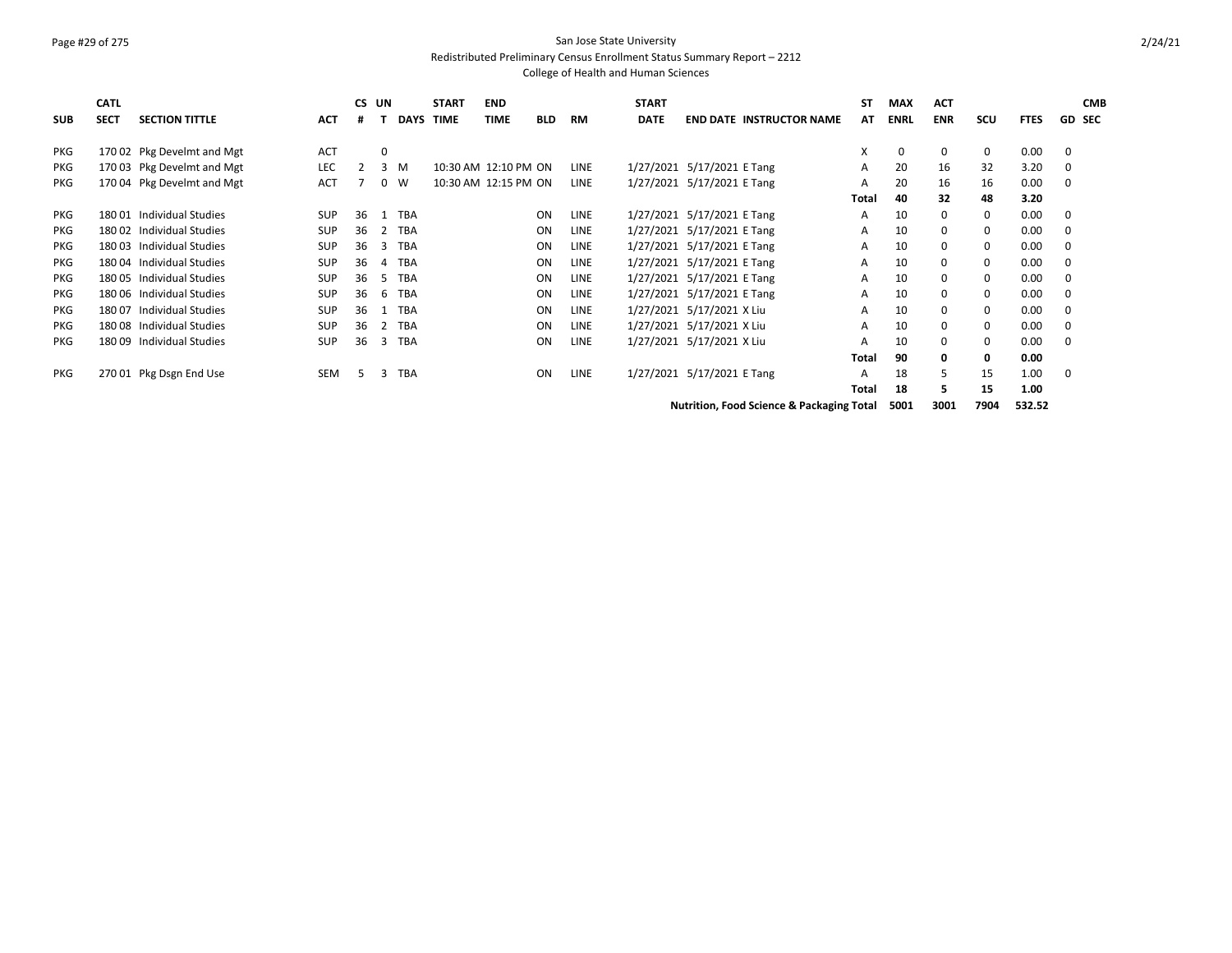## Page #30 of 275 San Jose State University

Redistributed Preliminary Census Enrollment Status Summary Report – 2212

|             | <b>CATL</b>                 |                             |            |                | CS UN                          | <b>START</b> | <b>END</b>          |            |             | <b>START</b> |                                     | ST           | <b>MAX</b>  | <b>ACT</b> |          |              | <b>CMB</b>    |
|-------------|-----------------------------|-----------------------------|------------|----------------|--------------------------------|--------------|---------------------|------------|-------------|--------------|-------------------------------------|--------------|-------------|------------|----------|--------------|---------------|
| <b>SUB</b>  | <b>SECT</b>                 | <b>SECTION TITTLE</b>       | ACT        | #              | <b>T DAYS TIME</b>             |              | <b>TIME</b>         | <b>BLD</b> | <b>RM</b>   | <b>DATE</b>  | <b>END DATE INSTRUCTOR NAME</b>     | AT           | <b>ENRL</b> | <b>ENR</b> | scu      | <b>FTES</b>  | <b>GD SEC</b> |
|             | <b>Occupational Therapy</b> |                             |            |                |                                |              |                     |            |             |              |                                     |              |             |            |          |              |               |
|             |                             |                             |            |                |                                |              |                     |            |             |              |                                     |              |             |            |          |              |               |
| OCTH        |                             | 201A 01 Field Work Exper    | <b>SUP</b> | 25             | 6<br>TBA                       |              |                     | ON         | LINE        |              | 1/27/2021 5/17/2021 C Arada         | Α            | 15          | 3          | 18       | 1.50         | 3             |
|             |                             |                             |            |                |                                |              |                     |            |             |              |                                     | <b>Total</b> | 15          | 3          | 18       | 1.50         |               |
| <b>OCTH</b> |                             | 201B 01 Adv Field Wrk Exp   | <b>SUP</b> | 25             | - 6<br>TBA                     |              |                     | <b>ON</b>  | <b>LINE</b> |              | 1/27/2021 5/17/2021 C Arada         | A            | 45          | 40         | 240      | 20.00        | 40            |
|             |                             |                             |            |                |                                |              |                     |            |             |              |                                     | <b>Total</b> | 45          | 40         | 240      | 20.00        |               |
| <b>OCTH</b> |                             | 210 01 Sem in Occup Therapy | LEC        | $\overline{2}$ | 2 <sub>T</sub>                 |              | 5:00 PM 6:45 PM ON  |            | LINE        |              | 1/27/2021 5/17/2021 R McLaughlin    | Α            | 28          | 12         | 24       | 2.00         | 12            |
|             |                             |                             |            |                |                                |              |                     |            |             |              |                                     | Total        | 28          | 12         | 24       | 2.00         |               |
| <b>OCTH</b> |                             | 216 01 Evaluation in OT     | <b>SEM</b> | 5              | 3<br>M                         |              | 9:00 AM 11:45 AM    |            |             |              | 1/27/2021 5/17/2021 M Kaye          | Α            | 20          | 15         | 45       | 3.75         | 15            |
| <b>OCTH</b> |                             | 216 02 Evaluation in OT     | <b>SEM</b> | 5              | 3<br>M                         |              | 1:30 PM 4:15 PM     |            |             |              | 1/27/2021 5/17/2021 K Long          | Α            | 20          | 18         | 54       | 4.50         | 18            |
| OCTH        |                             | 216 03 Evaluation in OT     | SEM        | 5              | 3 <sub>T</sub>                 |              | 1:30 PM 4:15 PM     |            |             |              | 1/27/2021 5/17/2021 C Fang          | Α            | 20          | 19         | 57       | 4.75         | 19            |
| <b>OCTH</b> |                             | 216 04 Evaluation in OT     | SEM        | 5              | $\overline{\mathbf{3}}$<br>R   |              | 1:30 PM 4:15 PM     |            |             |              | 1/27/2021 5/17/2021 C Haworth       | Α            | 20          | 19         | 57       | 4.75         | 19            |
|             |                             |                             |            |                |                                |              |                     |            |             |              |                                     | Total        | 80          | 71         | 213      | 17.75        |               |
| <b>OCTH</b> |                             | 222 01 Funct Kinesiology    | <b>SEM</b> | 6              | 3<br>TR                        |              | 9:00 AM 10:15 AM    |            |             |              | 1/27/2021 5/17/2021 A George        | Α            | 20          | 18         | 54       | 4.50         | 18            |
| <b>OCTH</b> |                             | 222 02 Funct Kinesiology    | SEM        | 6              | $\overline{3}$<br>TR           |              | 10:30 AM 11:45 AM   |            |             |              | 1/27/2021 5/17/2021 A George        | A            | 20          | 15         | 45       | 3.75         | 15            |
|             |                             |                             |            |                |                                |              |                     |            |             |              |                                     | Total        | 40          | 33         | 99       | 8.25         |               |
| <b>OCTH</b> |                             | 224 01 OT in Community I    | <b>LEC</b> | $\overline{2}$ | 3 M                            |              | 9:00 AM 11:45 AM ON |            | <b>LINE</b> |              | 1/27/2021 5/17/2021 C Boitano       | Α            | 26          | 24         | 72       | 6.00         | 24            |
| <b>OCTH</b> |                             | 224 02 OT in Community I    | <b>LEC</b> | $\overline{2}$ | 3 <sub>T</sub>                 |              | 1:30 PM 4:15 PM ON  |            | <b>LINE</b> |              | 1/27/2021 5/17/2021 C Boitano       | A            | 26          | 23         | 69       | 5.75         | 23            |
| OCTH        |                             | 224 03 OT in Community I    | <b>LEC</b> | $\overline{2}$ | $\overline{3}$<br>$\mathsf{R}$ |              | 1:30 PM 4:15 PM ON  |            | <b>LINE</b> |              | 1/27/2021 5/17/2021 C Boitano       | A            | 26          | 25         | 75       | 6.25         | 25            |
|             |                             |                             |            |                |                                |              |                     |            |             |              |                                     | Total        | 78          | 72         | 216      | 18.00        |               |
| <b>OCTH</b> |                             | 226 01 OT with Children     | SEM        | 5              | 3<br>$\top$                    |              | 9:00 AM 11:45 AM    |            |             |              | 1/27/2021 5/17/2021 W Schultz-Krohn | Α            | 20          | 19         | 57       | 4.75         | 19            |
| <b>OCTH</b> |                             | 226 02 OT with Children     | <b>SEM</b> | 5              | 3 <sub>1</sub>                 |              | 1:30 PM 4:15 PM     |            |             |              | 1/27/2021 5/17/2021 W Schultz-Krohn | Α            | 20          | 19         | 57       | 4.75         | 19            |
|             |                             |                             |            |                |                                |              |                     |            |             |              |                                     | <b>Total</b> | 40          | 38         | 114      | 9.50         |               |
| <b>OCTH</b> |                             | 234 01 OT in Community II   | SEM        | 5              | 3 M                            |              | 9:00 AM 11:45 AM ON |            | LINE        |              | 1/27/2021 5/17/2021 L Andonian      | A            | 20          | 17         | 51       | 4.25         | 17            |
| <b>OCTH</b> |                             | 234 02 OT in Community II   | SEM        | 5              | 3 R                            |              | 9:00 AM 11:45 AM ON |            | <b>LINE</b> |              | 1/27/2021 5/17/2021 L Andonian      | Α            | 20          | 19         | 57       | 4.75         | 19            |
|             |                             |                             |            |                |                                |              |                     |            |             |              |                                     | Total        | 40          | 36         | 108      | 9.00         |               |
| <b>OCTH</b> |                             | 236 01 OT with Youth        | SEM        | 5              | 3<br>W                         |              | 9:00 AM 11:45 AM    |            |             |              | 1/27/2021 5/17/2021 M Kaye          | Α            | 20          | 18         | 54       | 4.50         | 18            |
| <b>OCTH</b> |                             | 236 02 OT with Youth        | SEM        | 5              | 3<br>W                         |              | 1:30 PM 4:15 PM     |            |             |              | 1/27/2021 5/17/2021 M Kaye          | Α            | 20<br>40    | 15<br>33   | 45       | 3.75<br>8.25 | 15            |
| <b>OCTH</b> |                             | 245 01 Intro to Research    | <b>LEC</b> | 2              | $\overline{3}$<br>M            |              | 9:00 AM 11:45 AM ON |            | <b>LINE</b> |              | 1/27/2021 5/17/2021 W Schultz-Krohn | Total<br>Α   | 20          | 19         | 99<br>57 | 4.75         | 19            |
| <b>OCTH</b> |                             | 245 02 Intro to Research    | <b>LEC</b> | $\overline{2}$ | $\overline{\mathbf{3}}$<br>M   |              | 1:30 PM 4:15 PM ON  |            | <b>LINE</b> |              | 1/27/2021 5/17/2021 L Andonian      | A            | 21          | 18         | 54       | 4.50         | 18            |
| <b>OCTH</b> |                             | 245 03 Intro to Research    | <b>LEC</b> | 2              | 3<br>W                         |              | 9:00 AM 11:45 AM ON |            | LINE        |              | 1/27/2021 5/17/2021 M Chang         | Α            | 21          | 17         | 51       | 4.25         | 17            |
| <b>OCTH</b> |                             | 245 04 Intro to Research    | <b>LEC</b> | $\overline{2}$ | $\mathbf{3}$<br>W              |              | 1:30 PM 4:15 PM ON  |            | <b>LINE</b> |              | 1/27/2021 5/17/2021 C Fang          | Α            | 21          | 18         | 54       | 4.50         | 18            |
|             |                             |                             |            |                |                                |              |                     |            |             |              |                                     | Total        | 83          | 72         | 216      | 18.00        |               |
| <b>OCTH</b> |                             | 246 01 OT w Young Adults    | SEM        | 5              | 3<br>W                         |              | 9:00 AM 11:45 AM    |            |             |              | 1/27/2021 5/17/2021 D Bolding       | Α            | 20          | 17         | 51       | 4.25         | 17            |
| <b>OCTH</b> |                             | 246 02 OT w Young Adults    | SEM        | 5              | $\overline{\mathbf{3}}$<br>W   |              | 1:30 PM 4:15 PM     |            |             |              | 1/27/2021 5/17/2021 A George        | Α            | 20          | 23         | 69       | 5.75         | 23            |
|             |                             |                             |            |                |                                |              |                     |            |             |              |                                     | Total        | 40          | 40         | 120      | 10.00        |               |
| <b>OCTH</b> |                             | 256 01 OT Mid Age Adults    | SEM        | 5              | $\overline{3}$<br>R            |              | 9:00 AM 11:45 AM    |            |             |              | 1/27/2021 5/17/2021 K Long          | Α            | 20          | 18         | 54       | 4.50         | 18            |
| <b>OCTH</b> |                             | 256 02 OT Mid Age Adults    | SEM        | 5              | 3 R                            |              | 1:30 PM 4:15 PM     |            |             |              | 1/27/2021 5/17/2021 L Arabit        | Α            | 21          | 18         | 54       | 4.50         | 18            |
|             |                             |                             |            |                |                                |              |                     |            |             |              |                                     | Total        | 41          | 36         | 108      | 9.00         |               |
| OCTH        |                             | 266 01 OT & Older Adults    | SEM        | 5              | 3<br>M                         |              | 9:00 AM 11:45 AM    |            |             |              | 1/27/2021 5/17/2021 C Chio          | Α            | 21          | 20         | 60       | 5.00         | 20            |
| <b>OCTH</b> |                             | 266 02 OT & Older Adults    | SEM        | 5              | $\overline{3}$<br>M            |              | 1:30 PM 4:15 PM     |            |             |              | 1/27/2021 5/17/2021 C Chio          | Α            | 21          | 20         | 60       | 5.00         | 20            |
| <b>OCTH</b> |                             | 266 03 OT & Older Adults    | SEM        | 5              | 3<br>W                         |              | 9:00 AM 11:45 AM    |            |             |              | 1/27/2021 5/17/2021 L Arabit        | Α            | 21          | 18         | 54       | 4.50         | 18            |
| <b>OCTH</b> |                             | 266 04 OT & Older Adults    | SEM        | -5             | $\overline{\mathbf{3}}$<br>W   |              | 3:00 PM 5:45 PM     |            |             |              | 1/27/2021 5/17/2021 K Long          | Α            | 21          | 18         | 54       | 4.50         | 18            |
|             |                             |                             |            |                |                                |              |                     |            |             |              |                                     | <b>Total</b> | 84          | 76         | 228      | 19.00        |               |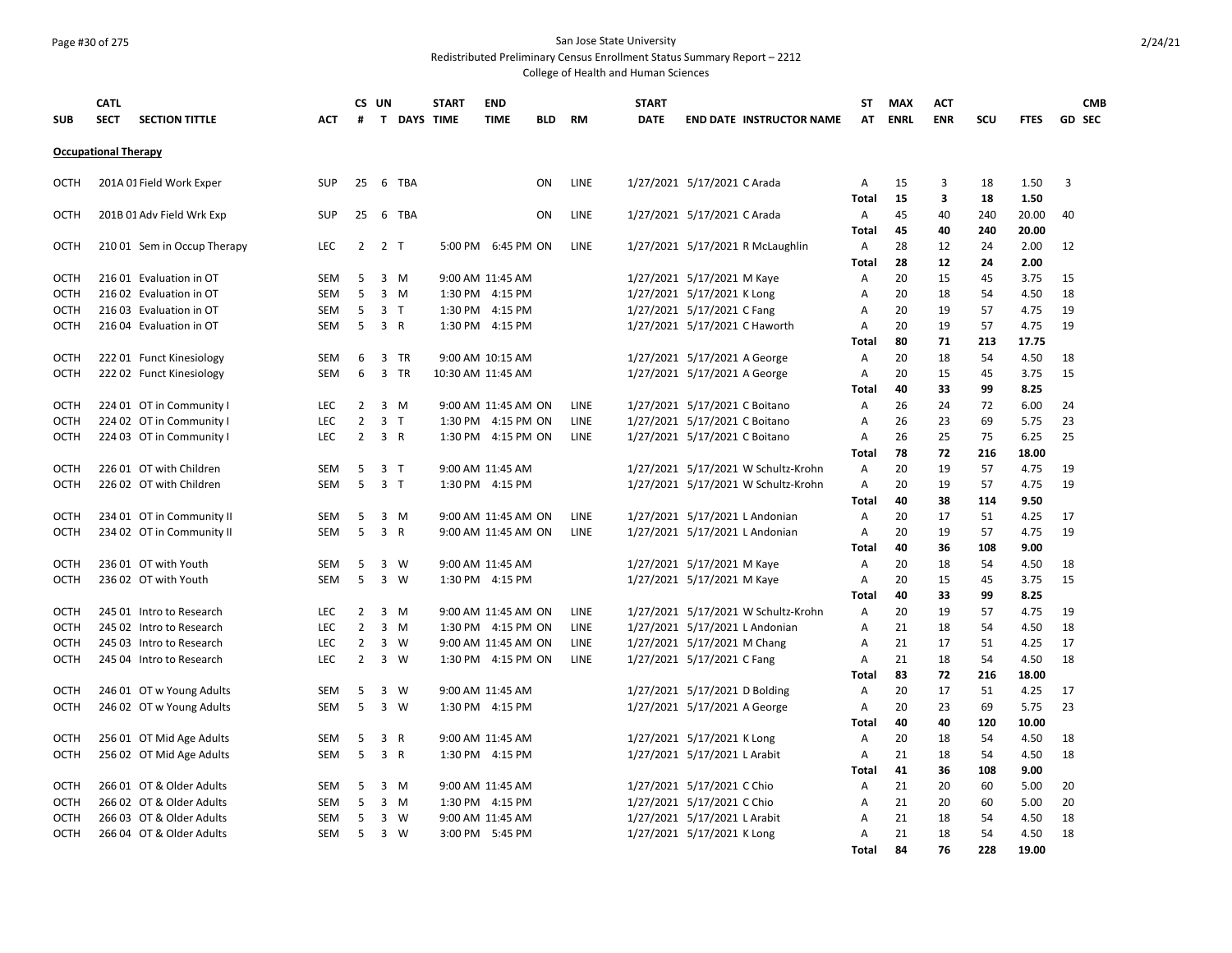### Page #31 of 275 San Jose State University Redistributed Preliminary Census Enrollment Status Summary Report – 2212

College of Health and Human Sciences

| <b>SUB</b>  | <b>CATL</b><br><b>SECT</b> | <b>SECTION TITTLE</b>     | <b>ACT</b> | CS UN<br>#    |          |            | <b>START</b><br><b>DAYS TIME</b> | <b>END</b><br><b>TIME</b> | <b>BLD</b> | <b>RM</b>   | <b>START</b><br><b>DATE</b> | <b>END DATE INSTRUCTOR NAME</b>     | <b>ST</b><br>AT | <b>MAX</b><br><b>ENRL</b> | <b>ACT</b><br><b>ENR</b> | scu  | <b>FTES</b> | <b>CMB</b><br><b>GD SEC</b> |
|-------------|----------------------------|---------------------------|------------|---------------|----------|------------|----------------------------------|---------------------------|------------|-------------|-----------------------------|-------------------------------------|-----------------|---------------------------|--------------------------|------|-------------|-----------------------------|
| OCTH        |                            | 276 01 Pract & Seminar 1A | <b>SEM</b> | 5             | $\Omega$ | M          |                                  | 5:00 PM 7:05 PM ON        |            | <b>LINE</b> |                             | 1/27/2021 5/17/2021 G Teaford       | A               | 20                        | 19                       | 47.5 | 0.00        | 19                          |
| OCTH        |                            | 276 02 Pract & Seminar 1A | LAB        | 17            | 3        | <b>TBA</b> |                                  |                           |            |             |                             | 1/27/2021 5/17/2021 G Teaford       | A               | 20                        | 19                       | 9.5  | 4.75        | 19                          |
| <b>OCTH</b> |                            | 276 03 Pract & Seminar 1A | <b>SEM</b> | 5.            | $\Omega$ | R          |                                  | 9:00 AM 11:05 AM ON       |            | LINE        |                             | 1/27/2021 5/17/2021 L Arabit        | A               | 20                        | 19                       | 47.5 | 0.00        | 19                          |
| <b>OCTH</b> |                            | 276 04 Pract & Seminar 1A | LAB        | 17            | 3        | <b>TBA</b> |                                  |                           |            |             |                             | 1/27/2021 5/17/2021 L Arabit        | A               | 20                        | 19                       | 9.5  | 4.75        | 19                          |
|             |                            |                           |            |               |          |            |                                  |                           |            |             |                             |                                     | Total           | 80                        | 76                       | 114  | 9.50        |                             |
| OCTH        |                            | 286 01 Seminar & Pract IB | <b>SEM</b> | -5            | 4        | TR         |                                  | 9:00 AM 10:15 AM CCB      |            | 115         |                             | 1/27/2021 5/17/2021 K Pickett       | A               | 10                        | 10                       | 30   | 3.33        | 10                          |
| <b>OCTH</b> |                            | 286 02 Seminar & Pract IB | <b>SUP</b> | 23            | $\Omega$ | TR         | 10:30 AM 11:45 AM CCB            |                           |            | 115         |                             | 1/27/2021 5/17/2021 K Pickett       | A               | 10                        | 10                       | 40   | 0.00        | 10                          |
| <b>OCTH</b> |                            | 286 03 Seminar & Pract IB | <b>SEM</b> | 5             | Δ        | <b>TR</b>  |                                  | 1:30 PM 2:45 PM CCB       |            | 115         |                             | 1/27/2021 5/17/2021 M Tipton-Burton | A               | 10                        | 11                       | 33   | 3.67        | 11                          |
| <b>OCTH</b> |                            | 286 04 Seminar & Pract IB | <b>SUP</b> | 23            | $\Omega$ | <b>TR</b>  |                                  | 3:00 PM 4:15 PM CCB       |            | 222         |                             | 1/27/2021 5/17/2021 M Tipton-Burton | A               | 10                        | 11                       | 44   | 0.00        | 11                          |
| <b>OCTH</b> |                            | 286 05 Seminar & Pract IB | <b>SEM</b> | 5             | 4        | <b>TR</b>  | 3:00 PM                          | 4:15 PM CCB               |            | 115         |                             | 1/27/2021 5/17/2021 M Sullivan      | A               | 10                        | 11                       | 33   | 3.67        | 11                          |
| <b>OCTH</b> |                            | 286 06 Seminar & Pract IB | <b>SUP</b> | 23            | $\Omega$ | TR         | 4:30 PM                          | 5:45 PM CCB               |            | 209         |                             | 1/27/2021 5/17/2021 M Sullivan      | Α               | 10                        | 11                       | 44   | 0.00        | 11                          |
| <b>OCTH</b> |                            | 286 07 Seminar & Pract IB | <b>SEM</b> | 5             | 4        | R          | 12:30 PM                         | 3:15 PM HB                |            | 204         |                             | 1/27/2021 5/17/2021 A George        | A               | 10                        | 10                       | 30   | 3.33        | 10                          |
| <b>OCTH</b> |                            | 286 08 Seminar & Pract IB | <b>SUP</b> | 23            | 0 F      |            |                                  | 9:00 AM 11:45 AM HB       |            | 204         |                             | 1/27/2021 5/17/2021 A George        | A               | 10                        | 10                       | 40   | 0.00        | 10                          |
|             |                            |                           |            |               |          |            |                                  |                           |            |             |                             |                                     | Total           | 80                        | 84                       | 294  | 14.00       |                             |
| <b>OCTH</b> |                            | 295 01 Adv Research Meth  | <b>LEC</b> | $\mathcal{P}$ | 3        | $\top$     |                                  | 9:00 AM 11:45 AM ON       |            | LINE        |                             | 1/27/2021 5/17/2021 M Chang         | Α               | 28                        | 23                       | 69   | 5.75        | 23                          |
| OCTH        |                            | 295 02 Adv Research Meth  | <b>LEC</b> | 2             | 3        | W          |                                  | 9:00 AM 11:45 AM ON       |            | LINE        |                             | 1/27/2021 5/17/2021 C Fang          | Α               | 28                        | 28                       | 84   | 7.00        | 28                          |
| <b>OCTH</b> |                            | 295 03 Adv Research Meth  | <b>LEC</b> | $\mathcal{P}$ | 3        | W          |                                  | 1:30 PM 4:15 PM ON        |            | LINE        |                             | 1/27/2021 5/17/2021 D Bolding       | А               | 28                        | 26                       | 78   | 6.50        | 26                          |
|             |                            |                           |            |               |          |            |                                  |                           |            |             |                             |                                     | Total           | 84                        | 77                       | 231  | 19.25       |                             |
| OCTH        |                            | 298 01 Sup Study OT       | <b>SUP</b> | 25            | 1        | <b>TBA</b> |                                  |                           |            |             |                             | 1/27/2021 5/17/2021                 | A               | 60                        | 0                        | 0    | 0.00        | 0                           |
| <b>OCTH</b> |                            | 298 02 Sup Study OT       | <b>SUP</b> | 25            | 2        | <b>TBA</b> |                                  |                           |            |             |                             | 1/27/2021 5/17/2021                 | A               | 60                        | 0                        | 0    | 0.00        | 0                           |
| <b>OCTH</b> |                            | 298 03 Sup Study OT       | <b>SUP</b> | 25            | 3        | <b>TBA</b> |                                  |                           |            |             |                             | 1/27/2021 5/17/2021                 | A               | 60                        | $\Omega$                 | 0    | 0.00        | $\Omega$                    |
|             |                            |                           |            |               |          |            |                                  |                           |            |             |                             |                                     | Total           | 180                       | 0                        | 0    | 0.00        |                             |

**Occupational Therapy Total 1078 799 2442 193.00**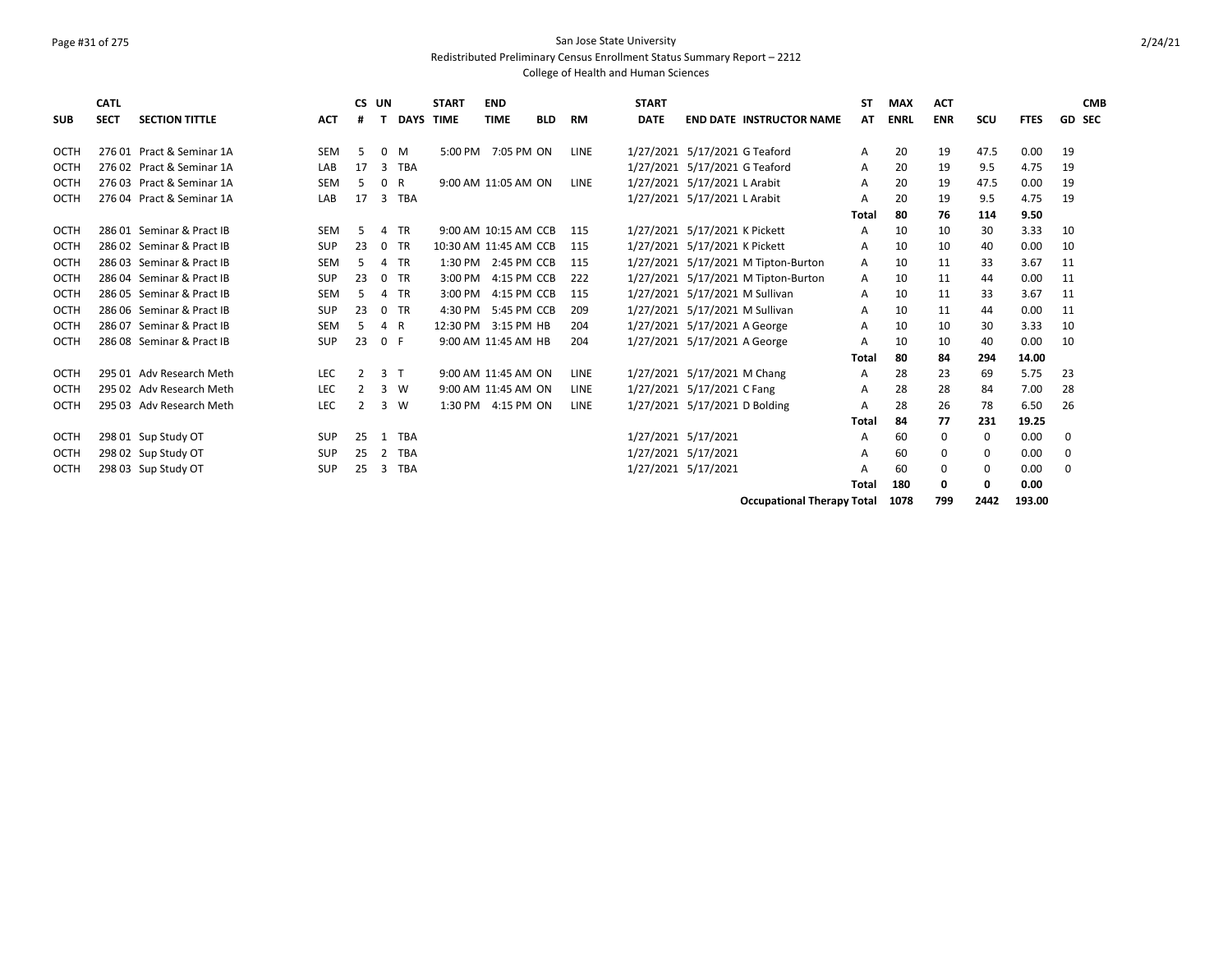### Page #32 of 275 San Jose State University

Redistributed Preliminary Census Enrollment Status Summary Report – 2212

| <b>SUB</b>           | <b>CATL</b><br><b>SECT</b> | <b>SECTION TITTLE</b>    | ACT        | CS UN<br>#     |                         | <b>T DAYS TIME</b> | <b>START</b>         | <b>END</b><br><b>TIME</b> | <b>BLD</b> | RM          | <b>START</b><br><b>DATE</b> | <b>END DATE INSTRUCTOR NAME</b> | ST<br>AT       | MAX<br><b>ENRL</b> | <b>ACT</b><br><b>ENR</b> | <b>SCU</b>   | <b>FTES</b> | <b>CMB</b><br><b>GD SEC</b> |        |
|----------------------|----------------------------|--------------------------|------------|----------------|-------------------------|--------------------|----------------------|---------------------------|------------|-------------|-----------------------------|---------------------------------|----------------|--------------------|--------------------------|--------------|-------------|-----------------------------|--------|
|                      |                            |                          |            |                |                         |                    |                      |                           |            |             |                             |                                 |                |                    |                          |              |             |                             |        |
| <b>Public Health</b> |                            |                          |            |                |                         |                    |                      |                           |            |             |                             |                                 |                |                    |                          |              |             |                             |        |
| PH                   | 101                        | <b>Understand Health</b> | LEC        | 2              | 3                       | MW                 |                      | 9:00 AM 10:15 AM ON       |            | <b>LINE</b> |                             | 1/27/2021 5/17/2021 M McCarthy  | Α              | 30                 | 23                       | 69           | 4.60        | $\Omega$                    |        |
| PH                   | 102                        | <b>Understand Health</b> | <b>LEC</b> | $\overline{2}$ |                         | 3 MW               | 10:30 AM 11:45 AM ON |                           |            | LINE        |                             | 1/27/2021 5/17/2021 M McCarthy  | Α              | 30                 | 26                       | 78           | 5.20        | $\mathbf 0$                 |        |
| PH                   | 103                        | <b>Understand Health</b> | <b>LEC</b> | $\overline{2}$ |                         | 3 MW               | 12:00 PM 1:15 PM ON  |                           |            | LINE        |                             | 1/27/2021 5/17/2021 M McCarthy  | Α              | 30                 | 21                       | 63           | 4.20        | 0                           |        |
| <b>PH</b>            | 104                        | <b>Understand Health</b> | <b>LEC</b> | $\overline{2}$ |                         | 3 MW               |                      | 1:30 PM 2:45 PM ON        |            | LINE        |                             | 1/27/2021 5/17/2021 M McCarthy  | Α              | 30                 | 23                       | 69           | 4.60        | $\mathbf 0$                 |        |
| PH                   | 105                        | <b>Understand Health</b> | LEC        | $\overline{2}$ |                         | 3 TR               | 12:00 PM 1:15 PM ON  |                           |            | LINE        |                             | 1/27/2021 5/17/2021 L Mai       | Α              | 30                 | 22                       | 66           | 4.40        | 0                           |        |
| PH                   | 1 0 6                      | <b>Understand Health</b> | <b>LEC</b> | $\overline{2}$ | $\overline{3}$          | <b>TR</b>          | 10:30 AM 11:45 AM ON |                           |            | <b>LINE</b> |                             | 1/27/2021 5/17/2021 L Mai       | Α              | 30                 | 26                       | 78           | 5.20        | 0                           |        |
|                      |                            |                          |            |                |                         |                    |                      |                           |            |             |                             |                                 | Total          | 180                | 141                      | 423          | 28.20       |                             |        |
| PH                   | 15 01                      | Human Life Span          | LEC        |                | 3                       |                    |                      |                           |            |             |                             |                                 | Χ              | $\mathbf 0$        | $\mathbf 0$              | 0            | 0.00        | 0                           |        |
| <b>RECL</b>          | 15 01                      | Human Life Span          | LEC        |                | 3                       |                    |                      |                           |            |             |                             |                                 | х              | $\mathbf 0$        | $\mathbf 0$              | $\pmb{0}$    | 0.00        | $\mathbf 0$                 |        |
| PH                   |                            | 1502 Human Life Span     | <b>LEC</b> | $\overline{2}$ | $\overline{3}$          | MW                 | 10:30 AM 11:45 AM ON |                           |            | LINE        |                             | 1/27/2021 5/17/2021 M Bondi     | A              | 30                 | 28                       | 84           | 5.60        | $\mathbf{0}$<br>- C         |        |
| <b>RECL</b>          | 15 02                      | Human Life Span          | <b>LEC</b> | $\overline{2}$ | $\overline{3}$          | MW                 | 10:30 AM 11:45 AM ON |                           |            | LINE        |                             | 1/27/2021 5/17/2021 M Bondi     | Α              | $\mathbf 0$        | $\mathbf 0$              | $\mathbf 0$  | 0.00        | 0 <sub>c</sub>              |        |
| PH                   | 1503                       | Human Life Span          | <b>LEC</b> |                | 3                       |                    |                      |                           |            |             |                             |                                 | х              | 0                  | 0                        | 0            | 0.00        | 0                           |        |
| <b>RECL</b>          | 1503                       | Human Life Span          | <b>LEC</b> |                | 3                       |                    |                      |                           |            |             |                             |                                 | х              | 0                  | 0                        | 0            | 0.00        | $\mathbf 0$                 |        |
| PH                   | 1504                       | Human Life Span          | <b>LEC</b> | $\overline{2}$ | 3                       | MW                 |                      | 3:00 PM 4:15 PM ON        |            | LINE        |                             | 1/27/2021 5/17/2021 C Doyle     | $\overline{A}$ | 30                 | 26                       | 78           | 5.20        | 0 <sup>o</sup>              |        |
| <b>RECL</b>          | 15 04                      | Human Life Span          | <b>LEC</b> | $\overline{2}$ | 3                       | MW                 |                      | 3:00 PM 4:15 PM ON        |            | LINE        |                             | 1/27/2021 5/17/2021 C Doyle     | A              | $\mathbf 0$        | $\mathbf 0$              | $\mathbf{0}$ | 0.00        | 0 <sub>c</sub>              | $\ast$ |
| PH                   | 15 05                      | Human Life Span          | <b>LEC</b> | $\overline{2}$ |                         | 3 TR               | 10:30 AM 11:45 AM ON |                           |            | LINE        |                             | 1/27/2021 5/17/2021 J DiGiacomo | Α              | 30                 | 30                       | 90           | 6.00        | 0 <sub>c</sub>              | $\ast$ |
| <b>RECL</b>          | 15 05                      | Human Life Span          | LEC        | $\overline{2}$ |                         | 3 TR               | 10:30 AM 11:45 AM ON |                           |            | LINE        |                             | 1/27/2021 5/17/2021 J DiGiacomo | $\overline{A}$ | $\mathbf 0$        | $\mathbf 0$              | $\mathbf{0}$ | 0.00        | 0 <sup>o</sup>              | $\ast$ |
| PH                   | 15 06                      | Human Life Span          | LEC        | $\overline{2}$ |                         | 3 TR               | 12:00 PM 1:15 PM ON  |                           |            | LINE        |                             | 1/27/2021 5/17/2021 J DiGiacomo | Α              | 30                 | 31                       | 93           | 6.20        | 0 <sup>o</sup>              |        |
| <b>RECL</b>          |                            | 1506 Human Life Span     | <b>LEC</b> | $\overline{2}$ |                         | 3 TR               | 12:00 PM 1:15 PM ON  |                           |            | LINE        |                             | 1/27/2021 5/17/2021 J DiGiacomo | Α              | $\mathbf 0$        | $\Omega$                 | $\mathbf{0}$ | 0.00        | 0 <sup>o</sup>              | $\ast$ |
|                      |                            |                          |            |                |                         |                    |                      |                           |            |             |                             |                                 | Total          | 120                | 115                      | 345          | 23.00       |                             |        |
| PH                   |                            | 6701 Intro Health Stat   | LEC        | $\mathbf{1}$   |                         | 3 TR               |                      | 9:00 AM 10:15 AM ON       |            | LINE        |                             | 1/27/2021 5/17/2021 R Knight    | Α              | 25                 | 12                       | 36           | 2.40        | 0                           |        |
| PH                   | 6702                       | Intro Health Stat        | LEC        | $\mathbf{1}$   |                         | 3 TR               | 10:30 AM 11:45 AM ON |                           |            | LINE        |                             | 1/27/2021 5/17/2021 S Paterson  | Α              | 25                 | 13                       | 39           | 2.60        | $\pmb{0}$                   |        |
| PH                   |                            | 6781 Intro Health Stat   | <b>LEC</b> | $\mathbf{1}$   |                         | 3 TBA              |                      |                           | ON         | LINE        |                             | 1/27/2021 5/17/2021 R Knight    | Α              | 25                 | 24                       | 72           | 4.80        | $\mathbf 0$                 |        |
|                      |                            |                          |            |                |                         |                    |                      |                           |            |             |                             |                                 | Total          | 75                 | 49                       | 147          | 9.80        |                             |        |
| PH                   | 9901                       | Intro Public Health      | LEC        | 2              | $\overline{3}$          | MW                 |                      | 9:00 AM 10:15 AM ON       |            | LINE        |                             | 1/27/2021 5/17/2021 F Noonis    | Α              | 40                 | 37                       | 111          | 7.40        | 0                           |        |
| PH                   | 9902                       | Intro Public Health      | LEC        | $\overline{2}$ | $\overline{3}$          | MW                 | 10:30 AM 11:45 AM ON |                           |            | LINE        |                             | 1/27/2021 5/17/2021 C Park      | Α              | 40                 | 33                       | 99           | 6.60        | $\mathbf 0$                 |        |
| PH                   | 99 03                      | Intro Public Health      | <b>LEC</b> | $\overline{2}$ | 3                       | <b>MW</b>          | 12:00 PM 1:15 PM ON  |                           |            | <b>LINE</b> |                             | 1/27/2021 5/17/2021 J Aguilar   | A              | 40                 | 39                       | 117          | 7.80        | $\Omega$                    |        |
| PH                   | 9904                       | Intro Public Health      | <b>LEC</b> | $\overline{2}$ | $\overline{3}$          | <b>MW</b>          | 12:00 PM 1:15 PM ON  |                           |            | LINE        |                             | 1/27/2021 5/17/2021 B White     | Α              | 40                 | 40                       | 120          | 8.00        | $\pmb{0}$                   |        |
| PH                   | 99 05                      | Intro Public Health      | <b>LEC</b> |                | $\overline{3}$          |                    |                      |                           |            |             |                             |                                 | х              | 0                  | $\mathbf 0$              | 0            | 0.00        | $\mathbf 0$                 |        |
| PH                   | 99 06                      | Intro Public Health      | <b>LEC</b> |                | 3                       |                    |                      |                           |            |             |                             |                                 | X              | $\mathbf 0$        | 0                        | 0            | 0.00        | $\mathbf 0$                 |        |
|                      |                            |                          |            |                |                         |                    |                      |                           |            |             |                             |                                 | Total          | 160                | 149                      | 447          | 29.80       |                             |        |
| PH                   |                            | 100W 0 Writing Workshop  | <b>SEM</b> | 4              | 3                       | MW                 |                      | 7:30 AM 8:45 AM ON        |            | LINE        |                             | 1/27/2021 5/17/2021 N Williams  | Α              | 25                 | 25                       | 75           | 5.10        | $2\degree$ C                |        |
| <b>NUFS</b>          |                            | 100W 0 Writing Workshop  | <b>SEM</b> | 4              |                         | 3 MW               |                      | 7:30 AM 8:45 AM ON        |            | LINE        |                             | 1/27/2021 5/17/2021 N Williams  | Α              | $\mathbf 0$        | $\mathbf 0$              | $\mathbf 0$  | 0.00        | 0 <sub>c</sub>              | $\ast$ |
| <b>NURS</b>          |                            | 100W 0 Writing Workshop  | SEM        | 4              |                         | 3 MW               |                      | 7:30 AM 8:45 AM ON        |            | LINE        |                             | 1/27/2021 5/17/2021 N Williams  | Α              | $\mathbf 0$        | $\mathbf 0$              | $\mathbf 0$  | 0.00        | 0 <sup>o</sup>              | $\ast$ |
| PH                   |                            | 100W 0 Writing Workshop  | SEM        | 4              | 3                       | MW                 |                      | 9:00 AM 10:15 AM ON       |            | LINE        |                             | 1/27/2021 5/17/2021 N Williams  | A              | 25                 | 28                       | 84           | 5.60        | 0 <sub>c</sub>              | $\ast$ |
| <b>NUFS</b>          |                            | 100W 0 Writing Workshop  | <b>SEM</b> | 4              | $\overline{\mathbf{3}}$ | MW                 |                      | 9:00 AM 10:15 AM ON       |            | LINE        |                             | 1/27/2021 5/17/2021 N Williams  | A              | $\mathbf 0$        | $\Omega$                 | $\mathbf 0$  | 0.00        | 0 <sup>o</sup>              | $\ast$ |
| <b>NURS</b>          |                            | 100W 0 Writing Workshop  | <b>SEM</b> | 4              | $\overline{3}$          | MW                 |                      | 9:00 AM 10:15 AM ON       |            | LINE        |                             | 1/27/2021 5/17/2021 N Williams  | $\overline{A}$ | $\mathbf 0$        | $\mathbf 0$              | $\mathbf 0$  | 0.00        | 0 <sup>o</sup>              | $\ast$ |
| PH                   |                            | 100W 0 Writing Workshop  | SEM        | 4              |                         | 3 MW               | 10:30 AM 11:45 AM ON |                           |            | LINE        |                             | 1/27/2021 5/17/2021 N Williams  | Α              | 25                 | 26                       | 78           | 5.20        | 0 <sub>c</sub>              | $\ast$ |
| <b>NUFS</b>          |                            | 100W 0 Writing Workshop  | SEM        | 4              | $\overline{\mathbf{3}}$ | MW                 | 10:30 AM 11:45 AM ON |                           |            | LINE        |                             | 1/27/2021 5/17/2021 N Williams  | Α              | 0                  | 0                        | $\mathbf 0$  | 0.00        | 0 <sup>o</sup>              | $\ast$ |
| <b>NURS</b>          |                            | 100W 0 Writing Workshop  | SEM        | 4              |                         | 3 MW               | 10:30 AM 11:45 AM ON |                           |            | LINE        |                             | 1/27/2021 5/17/2021 N Williams  | $\overline{A}$ | 0                  | $\mathbf{0}$             | $\mathbf{0}$ | 0.00        | 0 <sub>c</sub>              | $\ast$ |
| PH                   |                            | 100W 0 Writing Workshop  | SEM        | 4              | 3                       | MW                 |                      | 1:30 PM 2:45 PM ON        |            | LINE        |                             | 1/27/2021 5/17/2021 N Williams  | Α              | 25                 | 25                       | 75           | 5.00        | 0 <sub>c</sub>              | $\ast$ |
| <b>NUFS</b>          |                            | 100W 0 Writing Workshop  | SEM        | 4              |                         | 3 MW               |                      | 1:30 PM 2:45 PM ON        |            | LINE        |                             | 1/27/2021 5/17/2021 N Williams  | Α              | $\mathbf 0$        | $\mathbf 0$              | $\mathbf 0$  | 0.00        | 0 <sup>o</sup>              | $\ast$ |
| <b>NURS</b>          |                            | 100W 0 Writing Workshop  | SEM        | 4              | $\overline{3}$          | MW                 |                      | 1:30 PM 2:45 PM ON        |            | <b>LINE</b> |                             | 1/27/2021 5/17/2021 N Williams  | $\overline{A}$ | $\Omega$           | $\Omega$                 | $\Omega$     | 0.00        | $\Omega$<br>-C              |        |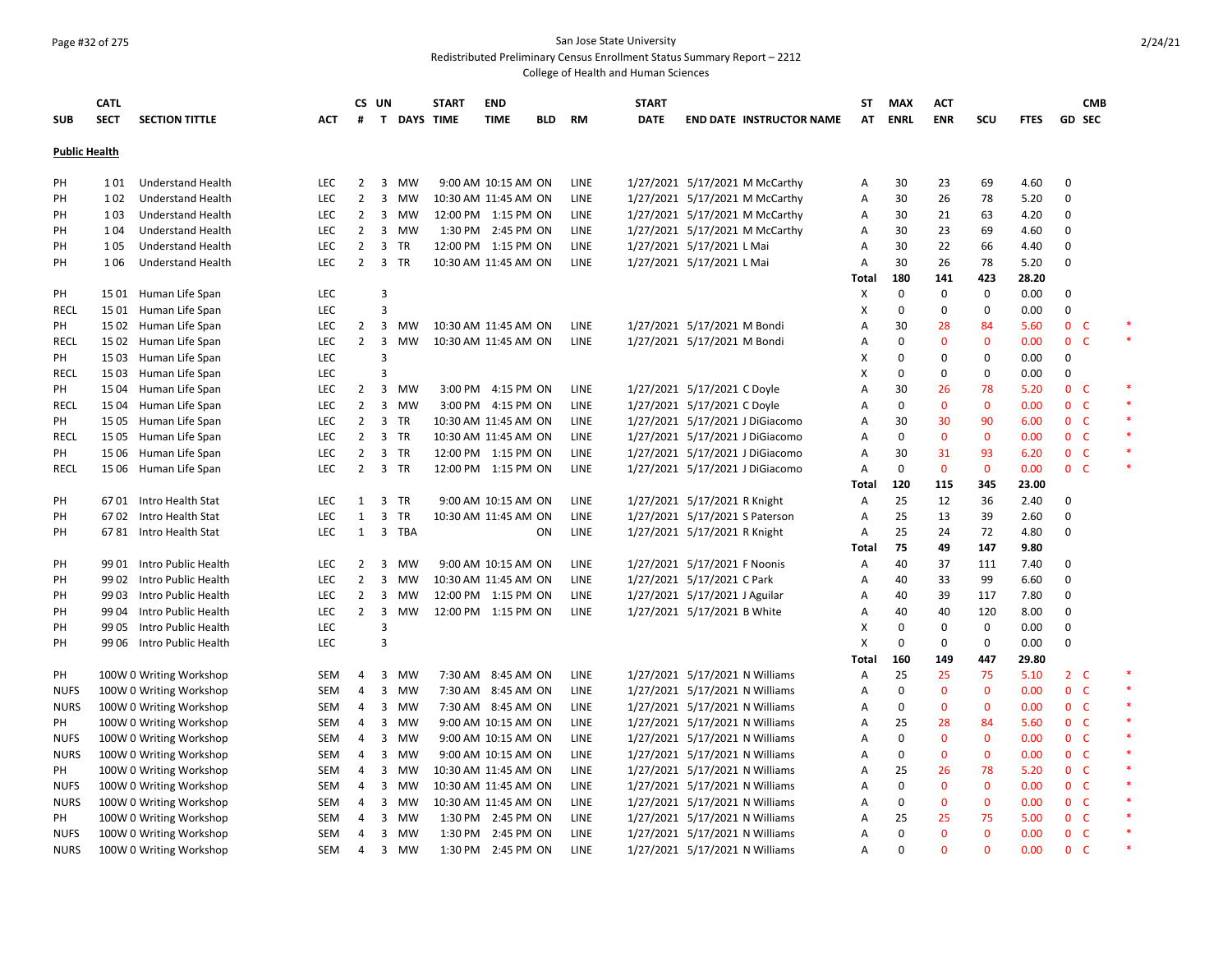## Page #33 of 275 San Jose State University

Redistributed Preliminary Census Enrollment Status Summary Report – 2212

|             | <b>CATL</b> |                             |            | CS UN          |                |                    | <b>START</b> | <b>END</b>           |            |             | <b>START</b> |                                 | ST             | <b>MAX</b>  | <b>ACT</b>   |              |             |                | <b>CMB</b>    |                  |
|-------------|-------------|-----------------------------|------------|----------------|----------------|--------------------|--------------|----------------------|------------|-------------|--------------|---------------------------------|----------------|-------------|--------------|--------------|-------------|----------------|---------------|------------------|
| <b>SUB</b>  | <b>SECT</b> | <b>SECTION TITTLE</b>       | ACT        | #              |                | <b>T DAYS TIME</b> |              | <b>TIME</b>          | <b>BLD</b> | <b>RM</b>   | <b>DATE</b>  | <b>END DATE INSTRUCTOR NAME</b> | AT             | <b>ENRL</b> | <b>ENR</b>   | SCU          | <b>FTES</b> |                | <b>GD SEC</b> |                  |
| PH          |             | 100W 0 Writing Workshop     | <b>SEM</b> | 4              |                | 3 TR               |              | 9:00 AM 10:15 AM ON  |            | <b>LINE</b> |              | 1/27/2021 5/17/2021 C Jones     | A              | 25          | <b>16</b>    | 48           | 3.20        | 0 <sup>o</sup> |               |                  |
| <b>NUFS</b> |             | 100W 0 Writing Workshop     | <b>SEM</b> | 4              | 3              | TR                 |              | 9:00 AM 10:15 AM ON  |            | <b>LINE</b> |              | 1/27/2021 5/17/2021 C Jones     | Α              | $\mathbf 0$ | $\mathbf 0$  | $\mathbf 0$  | 0.00        | 0 <sub>c</sub> |               | $\ast$           |
| <b>NURS</b> |             | 100W 0 Writing Workshop     | <b>SEM</b> | $\overline{4}$ |                | 3 TR               |              | 9:00 AM 10:15 AM ON  |            | <b>LINE</b> |              | 1/27/2021 5/17/2021 C Jones     | A              | 0           | 0            | $\mathbf{0}$ | 0.00        | 0 <sup>o</sup> |               | $\ast$           |
| PH          |             | 100W 0 Writing Workshop     | <b>SEM</b> | 4              |                | 3 TR               |              | 10:30 AM 11:45 AM ON |            | LINE        |              | 1/27/2021 5/17/2021 C Jones     | Α              | 25          | 19           | 57           | 3.80        | 0 <sub>c</sub> |               | $\ast$           |
| <b>NUFS</b> |             | 100W 0 Writing Workshop     | <b>SEM</b> | 4              | 3              | TR                 |              | 10:30 AM 11:45 AM ON |            | LINE        |              | 1/27/2021 5/17/2021 C Jones     | A              | 0           | $\mathbf{0}$ | $\mathbf{0}$ | 0.00        | 0 <sup>o</sup> |               | $\ast$           |
| <b>NURS</b> |             | 100W 0 Writing Workshop     | <b>SEM</b> | 4              | 3              | TR                 |              | 10:30 AM 11:45 AM ON |            | LINE        |              | 1/27/2021 5/17/2021 C Jones     | Α              | 0           | $\mathbf{0}$ | $\mathbf 0$  | 0.00        | $\mathbf{0}$   | - C           | $\ast$           |
| PH          |             | 100W 0 Writing Workshop     | <b>SEM</b> |                | 3              |                    |              |                      |            |             |              |                                 | х              | 0           | 0            | $\mathbf 0$  | 0.00        | $\mathbf 0$    |               |                  |
| <b>NUFS</b> |             | 100W 0 Writing Workshop     | <b>SEM</b> |                | 3              |                    |              |                      |            |             |              |                                 | х              | 0           | $\Omega$     | $\mathbf 0$  | 0.00        | 0              |               |                  |
| <b>NURS</b> |             | 100W 0 Writing Workshop     | <b>SEM</b> |                | $\overline{3}$ |                    |              |                      |            |             |              |                                 | X              | 0           | $\Omega$     | $\mathbf 0$  | 0.00        | $\Omega$       |               | $\ast$           |
| PH          |             | 100W 0 Writing Workshop     | SEM        | 4              |                | 3 TR               |              | 1:30 PM 2:45 PM ON   |            | LINE        |              | 1/27/2021 5/17/2021 C Jones     | A              | 25          | 19           | 57           | 3.80        | $\mathbf{0}$   | - C           | $\ast$           |
| <b>NUFS</b> |             | 100W 0 Writing Workshop     | <b>SEM</b> | 4              |                | 3 TR               |              | 1:30 PM 2:45 PM ON   |            | <b>LINE</b> |              | 1/27/2021 5/17/2021 C Jones     | A              | $\mathbf 0$ | $\mathbf 0$  | $\mathbf{0}$ | 0.00        | 0 <sup>o</sup> |               | $\ast$           |
| <b>NURS</b> |             | 100W 0 Writing Workshop     | <b>SEM</b> | 4              | 3              | <b>TR</b>          |              | 1:30 PM 2:45 PM ON   |            | LINE        |              | 1/27/2021 5/17/2021 C Jones     | Α              | 0           | $\mathbf 0$  | $\mathbf 0$  | 0.00        | 0 <sup>o</sup> |               | $\ast$           |
| PH          |             | 100W 0 Writing Workshop     | <b>SEM</b> | $\overline{4}$ | 3 F            |                    |              | 9:00 AM 11:45 AM ON  |            | <b>LINE</b> |              | 1/27/2021 5/17/2021 S Rivera    | A              | 25          | 25           | 75           | 5.00        | 0 <sup>o</sup> |               | $\ast$           |
| <b>NUFS</b> |             | 100W 0 Writing Workshop     | <b>SEM</b> | 4              | 3 F            |                    |              | 9:00 AM 11:45 AM ON  |            | <b>LINE</b> |              | 1/27/2021 5/17/2021 S Rivera    | $\overline{A}$ | $\Omega$    | $\Omega$     | $\mathbf 0$  | 0.00        | 0 <sup>o</sup> |               | $\ast$           |
| <b>NURS</b> |             | 100W 0 Writing Workshop     | <b>SEM</b> | $\overline{4}$ | 3 F            |                    |              | 9:00 AM 11:45 AM ON  |            | LINE        |              | 1/27/2021 5/17/2021 S Rivera    | Α              | 0           | $\mathbf{0}$ | $\mathbf{0}$ | 0.00        | 0 <sup>o</sup> |               |                  |
| PH          |             | 100W 1 Writing Workshop     | <b>SEM</b> | $\overline{4}$ | 3 <sub>5</sub> |                    |              | 9:00 AM 11:45 AM ON  |            | LINE        |              | 1/27/2021 5/17/2021 A Petty     | A              | 25          | <b>16</b>    | 48           | 3.20        | 0 <sup>o</sup> |               | $\ast$<br>$\ast$ |
| <b>NUFS</b> |             | 100W 1 Writing Workshop     | <b>SEM</b> | 4              | 3 <sub>5</sub> |                    |              | 9:00 AM 11:45 AM ON  |            | LINE        |              | 1/27/2021 5/17/2021 A Petty     | Α              | 0           | $\mathbf 0$  | $\mathbf 0$  | 0.00        | 0 <sub>c</sub> |               |                  |
| <b>NURS</b> |             | 100W 1 Writing Workshop     | <b>SEM</b> | $\overline{4}$ | 3              | <sub>S</sub>       |              | 9:00 AM 11:45 AM ON  |            | <b>LINE</b> |              | 1/27/2021 5/17/2021 A Petty     | A              | 0           | $\mathbf{0}$ | $\mathbf{0}$ | 0.00        | 0 <sub>c</sub> |               | $\ast$           |
| PH          |             | 100W 8 Writing Workshop     | <b>SEM</b> | 4              | 3              | TBA                |              |                      | 0N         | <b>LINE</b> |              | 1/27/2021 5/17/2021 M Duphily   | $\overline{A}$ | 25          | 23           | 69           | 4.60        | 0 <sup>o</sup> |               | $\ast$           |
| <b>NUFS</b> |             | 100W 8 Writing Workshop     | <b>SEM</b> | 4              | 3              | TBA                |              |                      | ON         | LINE        |              | 1/27/2021 5/17/2021 M Duphily   | Α              | 0           | 0            | $\mathbf 0$  | 0.00        | 0 <sup>o</sup> |               | $\ast$           |
| <b>NURS</b> |             | 100W 8 Writing Workshop     | <b>SEM</b> | $\overline{4}$ | 3              | TBA                |              |                      | ON         | LINE        |              | 1/27/2021 5/17/2021 M Duphily   | A              | $\mathbf 0$ | $\mathbf 0$  | $\mathbf{0}$ | 0.00        | 0 <sup>o</sup> |               | $\ast$           |
|             |             |                             |            |                |                |                    |              |                      |            |             |              |                                 | Total          | 250         | 222          | 666          | 44.50       |                |               |                  |
| PH          |             | 102 01 Health Team Building | <b>LEC</b> | 2              | 3              | M                  |              | 9:00 AM 11:45 AM ON  |            | <b>LINE</b> |              | 1/27/2021 5/17/2021 D McClure   | A              | 25          | 24           | 72           | 4.80        | $\Omega$       |               |                  |
| PH          |             | 102 02 Health Team Building | <b>LEC</b> | $\overline{2}$ |                | $3 \, M$           |              | 12:00 PM 2:45 PM ON  |            | LINE        |              | 1/27/2021 5/17/2021 D McClure   | $\overline{A}$ | 25          | 24           | 72           | 4.80        | $\mathbf 0$    |               |                  |
| PH          |             | 102 03 Health Team Building | <b>LEC</b> | $\overline{2}$ | 3 <sub>T</sub> |                    |              | 6:00 PM 8:45 PM ON   |            | LINE        |              | 1/27/2021 5/17/2021 P Espejo    | Α              | 25          | 17           | 51           | 3.40        | 0              |               |                  |
| PH          |             | 102 04 Health Team Building | <b>LEC</b> |                | 3              |                    |              |                      |            |             |              |                                 | х              | 0           | 0            | $\mathbf 0$  | 0.00        | 0              |               |                  |
| PH          |             | 102 05 Health Team Building | <b>LEC</b> |                | 3              |                    |              |                      |            |             |              |                                 | X              | 0           | 0            | 0            | 0.00        | 0              |               |                  |
| PH          |             | 102 06 Health Team Building | <b>LEC</b> | $\overline{2}$ | 3 R            |                    |              | 6:00 PM 8:45 PM ON   |            | <b>LINE</b> |              | 1/27/2021 5/17/2021 R Rinck     | A              | 25          | 14           | 42           | 2.80        | 0              |               |                  |
| PH          |             | 102 07 Health Team Building | <b>LEC</b> |                | 3              |                    |              |                      |            |             |              |                                 | Χ              | $\mathbf 0$ | 0            | $\mathbf 0$  | 0.00        | $\Omega$       |               |                  |
|             |             |                             |            |                |                |                    |              |                      |            |             |              |                                 | Total          | 100         | 79           | 237          | 15.80       |                |               |                  |
| PH          |             | 103 01 Intr Health Policy   | <b>LEC</b> |                | 3              |                    |              |                      |            |             |              |                                 | х              | 0           | 0            | 0            | 0.00        | 0              |               |                  |
| PH          |             | 103 02 Intr Health Policy   | LEC        |                | 3              |                    |              |                      |            |             |              |                                 | X              | 0           | 0            | 0            | 0.00        | 0              |               |                  |
| PH          |             | 103 03 Intr Health Policy   | <b>LEC</b> | 1              | 3 <sub>T</sub> |                    |              | 9:00 AM 11:45 AM ON  |            | LINE        |              | 1/27/2021 5/17/2021 A Shaw      | A              | 75          | 72           | 216          | 14.40       | $\Omega$       |               |                  |
| PH          |             | 103 04 Intr Health Policy   | <b>LEC</b> | $\mathbf{1}$   |                | $3 \quad W$        |              | 3:00 PM 5:45 PM ON   |            | LINE        |              | 1/27/2021 5/17/2021 A Shaw      | A              | 75          | 48           | 144          | 9.60        | 0              |               |                  |
|             |             |                             |            |                |                |                    |              |                      |            |             |              |                                 | Total          | 150         | 120          | 360          | 24.00       |                |               |                  |
| PH          |             | 104 01 Com Hith Promo       | <b>LEC</b> | $\mathbf{1}$   | $\overline{4}$ | <b>MW</b>          |              | 12:00 PM 1:15 PM ON  |            | LINE        |              | 1/27/2021 5/17/2021 V Gomez     | $\overline{A}$ | 100         | 93           | 372          | 24.80       | 0              |               |                  |
| PH          |             | 104 02 Com Hith Promo       | LEC        | 1              | 4              | MW                 | 1:30 PM      | 2:45 PM ON           |            | LINE        |              | 1/27/2021 5/17/2021 V Gomez     | Α              | 75          | 45           | 180          | 12.00       | 0              |               |                  |
| PH          |             | 104 03 Com Hith Promo       | <b>LEC</b> | 1              |                | 4 MW               |              | 1:30 PM 2:45 PM ON   |            | LINE        |              | 1/27/2021 5/17/2021             | Α              | 75          | 0            | 0            | 0.00        | 0              |               |                  |
|             |             |                             |            |                |                |                    |              |                      |            |             |              |                                 | Total          | 250         | 138          | 552          | 36.80       |                |               |                  |
| PH          |             | 11701 Soc Pol Serv Aging    | LEC        | $\overline{2}$ | 3 <sub>T</sub> |                    |              | 3:00 PM 5:45 PM ON   |            | LINE        |              | 1/27/2021 5/17/2021 C Cherney   | Α              | 0           | $\mathbf{1}$ | 3            | 0.20        | 0 <sup>o</sup> |               |                  |
|             |             |                             |            |                |                |                    |              |                      |            |             |              |                                 | Total          | 0           | 1            | 3            | 0.20        |                |               |                  |
| <b>HPRF</b> |             | 134 01 Comp Alt Health      | <b>LEC</b> | $\overline{2}$ | 3 <sub>T</sub> |                    | 6:00 PM      | 8:45 PM ON           |            | LINE        |              | 1/27/2021 5/17/2021 C Haas      | Α              | 40          | 39           | 117          | 7.80        | 0 <sup>o</sup> |               |                  |
| <b>NUFS</b> |             | 134 01 Comp Alt Health      | <b>LEC</b> | $\overline{2}$ | 3 <sub>T</sub> |                    | 6:00 PM      | 8:45 PM ON           |            | LINE        |              | 1/27/2021 5/17/2021 C Haas      | A              | $\mathbf 0$ | $\mathbf{0}$ | $\mathbf 0$  | 0.00        | 0 <sub>c</sub> |               | $\ast$           |
|             |             |                             |            |                |                |                    |              |                      |            |             |              |                                 | Total          | 40          | 39           | 117          | 7.80        |                |               |                  |
| PH          |             | 135 01 Hith Multiculture    | <b>LEC</b> | 3              | 3 T            |                    |              | 3:00 PM 5:45 PM ON   |            | LINE        |              | 1/27/2021 5/17/2021 N West      | Α              | 30          | 34           | 102          | 6.95        | $3-$           |               | $\ast$           |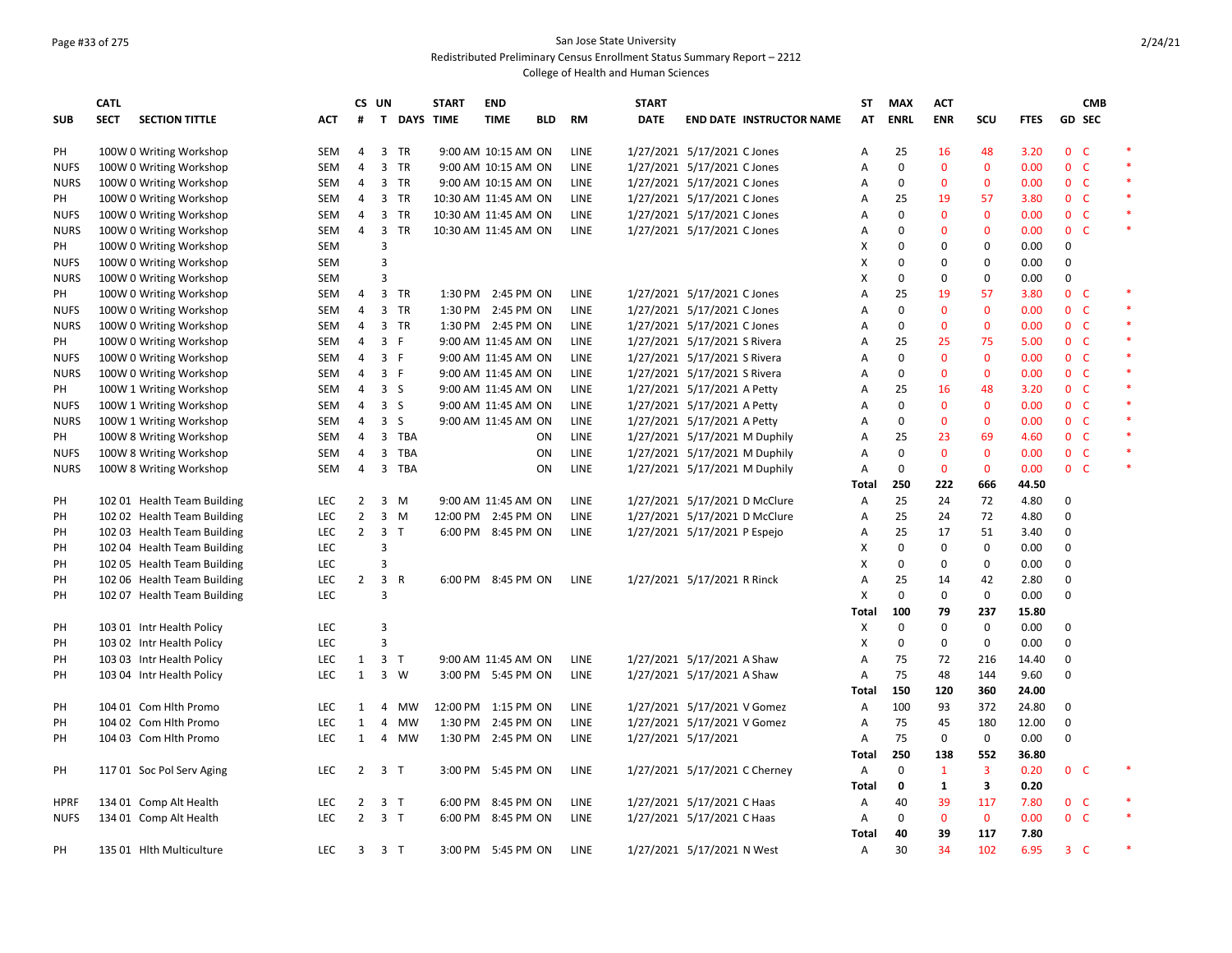## Page #34 of 275 San Jose State University

Redistributed Preliminary Census Enrollment Status Summary Report – 2212

|             | <b>CATL</b> |                           |            | CS UN        |                |                | <b>START</b> | <b>END</b>         |            |             | <b>START</b> |                                      | ST           | <b>MAX</b>  | <b>ACT</b>   |              |             |                | <b>CMB</b>    |        |
|-------------|-------------|---------------------------|------------|--------------|----------------|----------------|--------------|--------------------|------------|-------------|--------------|--------------------------------------|--------------|-------------|--------------|--------------|-------------|----------------|---------------|--------|
| <b>SUB</b>  | <b>SECT</b> | <b>SECTION TITTLE</b>     | ACT        | #            |                | T DAYS TIME    |              | <b>TIME</b>        | <b>BLD</b> | <b>RM</b>   | <b>DATE</b>  | <b>END DATE INSTRUCTOR NAME</b>      | AT           | <b>ENRL</b> | <b>ENR</b>   | SCU          | <b>FTES</b> |                | <b>GD SEC</b> |        |
| <b>NUFS</b> |             | 135 01 Hith Multiculture  | <b>LEC</b> | 3            | 3 <sub>1</sub> |                |              | 3:00 PM 5:45 PM ON |            | <b>LINE</b> |              | 1/27/2021 5/17/2021 N West           | A            | $\Omega$    | $\mathbf{0}$ | $\mathbf{0}$ | 0.00        | $\mathbf{0}$   | <b>C</b>      | $\ast$ |
| <b>NURS</b> |             | 135 01 Hith Multiculture  | LEC        | 3            | 3 <sub>T</sub> |                |              | 3:00 PM 5:45 PM ON |            | LINE        |              | 1/27/2021 5/17/2021 N West           | A            | $\mathbf 0$ | 0            | $\mathbf 0$  | 0.00        | $\mathbf 0$    | $\mathsf{C}$  | $\ast$ |
| PH          |             | 135 02 Hlth Multiculture  | LEC        | 3            | 3 <sub>T</sub> |                | 6:00 PM      | 8:45 PM ON         |            | <b>LINE</b> |              | 1/27/2021 5/17/2021 Q Sawyer         | Α            | 30          | 33           | 99           | 6.60        | 0 <sub>c</sub> |               | $\ast$ |
| <b>NUFS</b> |             | 135 02 Hlth Multiculture  | LEC        | 3            | 3 <sub>1</sub> |                | 6:00 PM      | 8:45 PM ON         |            | <b>LINE</b> |              | 1/27/2021 5/17/2021 Q Sawyer         | Α            | 0           | 0            | $\mathbf 0$  | 0.00        | 0 <sub>c</sub> |               | $\ast$ |
| <b>NURS</b> |             | 135 02 Hith Multiculture  | LEC        | 3            |                | 3 <sub>T</sub> | 6:00 PM      | 8:45 PM ON         |            | LINE        |              | 1/27/2021 5/17/2021 Q Sawyer         | Α            | 0           | $\mathbf{0}$ | $\mathbf{0}$ | 0.00        | 0 <sub>c</sub> |               | $\ast$ |
| PH          |             | 135 03 Hlth Multiculture  | LEC        | 3            |                | 3 W            | 12:00 PM     | 2:45 PM ON         |            | <b>LINE</b> |              | 1/27/2021 5/17/2021 N West           | A            | 30          | 28           | 84           | 5.60        | 0 <sup>o</sup> |               | $\ast$ |
| <b>NUFS</b> |             | 135 03 Hith Multiculture  | LEC        | 3            |                | 3 W            | 12:00 PM     | 2:45 PM ON         |            | LINE        |              | 1/27/2021 5/17/2021 N West           | Α            | $\mathbf 0$ | $\mathbf{0}$ | $\mathbf 0$  | 0.00        | $\mathbf{0}$   | $\mathsf{C}$  | $\ast$ |
| <b>NURS</b> |             | 135 03 Hlth Multiculture  | <b>LEC</b> | 3            |                | 3 W            | 12:00 PM     | 2:45 PM ON         |            | <b>LINE</b> |              | 1/27/2021 5/17/2021 N West           | Α            | 0           | $\mathbf{0}$ | $\mathbf 0$  | 0.00        | 0 <sup>o</sup> |               | $\ast$ |
| PH          |             | 135 04 Hlth Multiculture  | LEC        | 3            |                | 3 W            | 3:00 PM      | 5:45 PM ON         |            | <b>LINE</b> |              | 1/27/2021 5/17/2021 K Roe            | Α            | 30          | 29           | 87           | 5.80        | 0 <sup>o</sup> |               |        |
| <b>NUFS</b> |             | 135 04 Hith Multiculture  | LEC        | 3            |                | 3 W            | 3:00 PM      | 5:45 PM ON         |            | <b>LINE</b> |              | 1/27/2021 5/17/2021 K Roe            | Α            | 0           | $\mathbf{0}$ | $\mathbf 0$  | 0.00        | 0 <sub>c</sub> |               | $\ast$ |
| <b>NURS</b> |             | 135 04 Hlth Multiculture  | <b>LEC</b> | 3            |                | 3 W            | 3:00 PM      | 5:45 PM ON         |            | <b>LINE</b> |              | 1/27/2021 5/17/2021 K Roe            | Α            | 0           | $\mathbf{0}$ | $\mathbf 0$  | 0.00        | 0 <sup>o</sup> |               |        |
| PH          |             | 135 05 Hlth Multiculture  | LEC        | 3            | $\overline{3}$ | W              | 6:00 PM      | 8:45 PM ON         |            | <b>LINE</b> |              | 1/27/2021 5/17/2021   Garcia         | Α            | 30          | 28           | 84           | 5.60        | 0 <sup>o</sup> |               | $\ast$ |
| <b>NUFS</b> |             | 135 05 Hith Multiculture  | LEC        | 3            |                | 3 W            | 6:00 PM      | 8:45 PM ON         |            | LINE        |              | 1/27/2021 5/17/2021   Garcia         | A            | 0           | $\mathbf{0}$ | $\mathbf 0$  | 0.00        | 0 <sub>c</sub> |               | *      |
| <b>NURS</b> |             | 135 05 Hlth Multiculture  | LEC        | 3            | 3              | W              | 6:00 PM      | 8:45 PM ON         |            | LINE        |              | 1/27/2021 5/17/2021   Garcia         | Α            | $\Omega$    | 0            | $\mathbf 0$  | 0.00        | 0 <sub>c</sub> |               | $\ast$ |
| PH          |             | 135 06 Hith Multiculture  | LEC        | 3            | 3 R            |                |              | 3:00 PM 5:45 PM ON |            | <b>LINE</b> |              | 1/27/2021 5/17/2021 J Angeles        | А            | 30          | 30           | 90           | 6.00        | 0 <sub>c</sub> |               | $\ast$ |
| <b>NUFS</b> |             | 135 06 Hith Multiculture  | <b>LEC</b> | 3            |                | 3 R            | 3:00 PM      | 5:45 PM ON         |            | <b>LINE</b> |              | 1/27/2021 5/17/2021 J Angeles        | A            | $\Omega$    | $\mathbf{0}$ | $\mathbf 0$  | 0.00        | $\mathbf{0}$   | <b>C</b>      | $\ast$ |
| <b>NURS</b> |             | 135 06 Hlth Multiculture  | LEC        | 3            |                | 3 R            | 3:00 PM      | 5:45 PM ON         |            | <b>LINE</b> |              | 1/27/2021 5/17/2021 J Angeles        | Α            | 0           | $\mathbf 0$  | $\mathbf 0$  | 0.00        | $0-$           |               | $\ast$ |
| PH          |             | 135 07 Hlth Multiculture  | LEC        | 3            |                | 3 M            | 12:00 PM     | 2:45 PM ON         |            | <b>LINE</b> |              | 1/27/2021 5/17/2021 M Bondi          | Α            | 30          | 31           | 93           | 6.20        | 0 <sub>c</sub> |               | $\ast$ |
| <b>NUFS</b> |             | 135 07 Hlth Multiculture  | LEC        | 3            |                | 3 M            | 12:00 PM     | 2:45 PM ON         |            | LINE        |              | 1/27/2021 5/17/2021 M Bondi          | A            | 0           | $\mathbf 0$  | $\mathbf 0$  | 0.00        | 0 <sup>o</sup> |               | *      |
| <b>NURS</b> |             | 135 07 Hlth Multiculture  | LEC        | 3            |                | 3 M            | 12:00 PM     | 2:45 PM ON         |            | <b>LINE</b> |              | 1/27/2021 5/17/2021 M Bondi          | Α            | 0           | $\mathbf 0$  | $\mathbf 0$  | 0.00        | 0 <sub>c</sub> |               |        |
| PH          |             | 135 08 Hlth Multiculture  | <b>LEC</b> | 3            | 3              | M              | 3:00 PM      | 5:45 PM ON         |            | <b>LINE</b> |              | 1/27/2021 5/17/2021 A Carter         | A            | 30          | 30           | 90           | 6.00        | $\mathbf{0}$   | <b>C</b>      |        |
| <b>NUFS</b> |             | 135 08 Hith Multiculture  | LEC        | 3            |                | 3 M            |              | 3:00 PM 5:45 PM ON |            | LINE        |              | 1/27/2021 5/17/2021 A Carter         | А            | $\mathbf 0$ | $\mathbf 0$  | $\mathbf 0$  | 0.00        | 0 <sup>o</sup> |               |        |
| <b>NURS</b> |             | 135 08 Hith Multiculture  | <b>LEC</b> | 3            | 3              | M              |              | 3:00 PM 5:45 PM ON |            | LINE        |              | 1/27/2021 5/17/2021 A Carter         | Α            | $\Omega$    | $\mathbf{0}$ | $\mathbf{0}$ | 0.00        | 0 <sup>o</sup> |               | $\ast$ |
| PH          |             | 135 09 Hlth Multiculture  | LEC        |              | 3              |                |              |                    |            |             |              |                                      | X            | 0           | 0            | 0            | 0.00        | 0              |               |        |
| <b>NUFS</b> |             | 135 09 Hith Multiculture  | LEC        |              | 3              |                |              |                    |            |             |              |                                      | Χ            | 0           | 0            | 0            | 0.00        | 0              |               |        |
| <b>NURS</b> |             | 135 09 Hlth Multiculture  | LEC        |              | $\overline{3}$ |                |              |                    |            |             |              |                                      | X            | $\mathbf 0$ | 0            | $\mathbf 0$  | 0.00        | $\mathbf 0$    |               |        |
|             |             |                           |            |              |                |                |              |                    |            |             |              |                                      | <b>Total</b> | 240         | 243          | 729          | 48.75       |                |               |        |
| PH          |             | 145 01 Comm Mental Health | LEC        | 3            | 3 R            |                |              | 3:00 PM 5:45 PM ON |            | LINE        |              | 1/27/2021 5/17/2021 R Rinck          | Α            | 45          | 44           | 132          | 8.85        | $1 \quad C$    |               | $\ast$ |
| <b>PSYC</b> |             | 145 01 Comm Mental Health | LEC        | 3            | 3 R            |                | 3:00 PM      | 5:45 PM ON         |            | LINE        |              | 1/27/2021 5/17/2021 R Rinck          | Α            | 0           | $\mathbf 0$  | $\mathbf 0$  | 0.00        | $\mathbf{0}$   | $\mathsf{C}$  |        |
| SOCI        |             | 145 01 Comm Mental Health | <b>LEC</b> | 3            | 3 R            |                | 3:00 PM      | 5:45 PM ON         |            | LINE        |              | 1/27/2021 5/17/2021 R Rinck          | Α            | 0           | $\mathbf{0}$ | $\mathbf 0$  | 0.00        | 0 <sub>c</sub> |               | $\ast$ |
|             |             |                           |            |              |                |                |              |                    |            |             |              |                                      | Total        | 45          | 44           | 132          | 8.85        |                |               |        |
| PH          |             | 158 01 Hlth Comm          | <b>LEC</b> | $\mathbf{1}$ | 3              | M              | 3:00 PM      | 4:50 PM ON         |            | <b>LINE</b> |              | 1/27/2021 5/17/2021 N Zhang          | Α            | 38          | 36           | 72           | 7.20        | 0              |               |        |
| PH          |             | 158 02 Hith Comm          | <b>SEM</b> | 5            |                | $0$ M          |              | 5:00 PM 5:45 PM ON |            | LINE        |              | 1/27/2021 5/17/2021 N Zhang          | Α            | 38          | 36           | 36           | 0.00        | 0              |               |        |
| PH          |             | 158 03 Hith Comm          | LEC        | $\mathbf{1}$ | 3 <sub>1</sub> |                | 3:00 PM      | 4:50 PM ON         |            | LINE        |              | 1/27/2021 5/17/2021 N Zhang          | Α            | 38          | 37           | 74           | 7.40        | 0              |               |        |
| PH          |             | 158 04 Hith Comm          | <b>SEM</b> | 5            |                | 0 <sub>T</sub> | 5:00 PM      | 5:50 PM ON         |            | <b>LINE</b> |              | 1/27/2021 5/17/2021 N Zhang          | Α            | 38          | 37           | 37           | 0.00        | 0              |               |        |
| PH          |             | 158 05 Hith Comm          | <b>LEC</b> | $\mathbf{1}$ |                | $3 \quad W$    | 12:00 PM     | 1:50 PM ON         |            | LINE        |              | 1/27/2021 5/17/2021 A Murray         | Α            | 38          | 37           | 74           | 7.40        | $\mathbf 0$    |               |        |
| PH          |             | 158 06 Hith Comm          | <b>SEM</b> | 5            | 0              | <b>W</b>       | 2:00 PM      | 2:45 PM ON         |            | <b>LINE</b> |              | 1/27/2021 5/17/2021 A Murray         | Α            | 38          | 37           | 37           | 0.00        | 0              |               |        |
| PH          |             | 158 07 Hith Comm          | <b>LEC</b> | $\mathbf{1}$ | 3 R            |                | 3:00 PM      | 4:50 PM ON         |            | LINE        |              | 1/27/2021 5/17/2021 N Zhang          | Α            | 38          | 37           | 74           | 7.40        | 0              |               |        |
| PH          |             | 158 08 Hlth Comm          | SEM        | 5            | 0              | $\mathsf{R}$   | 5:00 PM      | 5:45 PM ON         |            | LINE        |              | 1/27/2021 5/17/2021 N Zhang          | Α            | 38          | 37           | 37           | 0.00        | 0              |               |        |
|             |             |                           |            |              |                |                |              |                    |            |             |              |                                      | Total        | 304         | 294          | 441          | 29.40       |                |               |        |
| PH          |             | 159 01 Hith Prgm Planning | <b>LEC</b> | 1            | 3              | <b>MW</b>      | 1:30 PM      | 2:10 PM ON         |            | <b>LINE</b> |              | 1/27/2021 5/17/2021 F Noonis         | A            | 23          | 25           | 50           | 5.00        | $\mathbf 0$    |               |        |
| PH          |             | 159 02 Hlth Prgm Planning | <b>SEM</b> | 5            |                | 0 MW           | 2:20 PM      | 2:45 PM ON         |            | <b>LINE</b> |              | 1/27/2021 5/17/2021 F Noonis         | Α            | 23          | 25           | 25           | 0.00        | 0              |               |        |
| PH          |             | 159 03 Hith Prgm Planning | <b>LEC</b> | 1            |                | 3 MW           | 1:30 PM      | 2:10 PM ON         |            | <b>LINE</b> |              | 1/27/2021 5/17/2021 A Buckner-Capone | Α            | 23          | 26           | 52           | 5.20        | 0              |               |        |
| PH          |             | 159 04 Hlth Prgm Planning | <b>SEM</b> | 5            | 0              | MW             | 2:20 PM      | 2:45 PM ON         |            | <b>LINE</b> |              | 1/27/2021 5/17/2021 A Buckner-Capone | Α            | 23          | 26           | 26           | 0.00        | 0              |               |        |
| PH          |             | 159 05 Hith Prgm Planning | LEC        | $\mathbf{1}$ |                | 3 MW           | 1:30 PM      | 2:10 PM ON         |            | LINE        |              | 1/27/2021 5/17/2021   Garcia         | A            | 23          | 24           | 48           | 4.80        | $\Omega$       |               |        |
|             |             |                           |            |              |                |                |              |                    |            |             |              |                                      |              |             |              |              |             |                |               |        |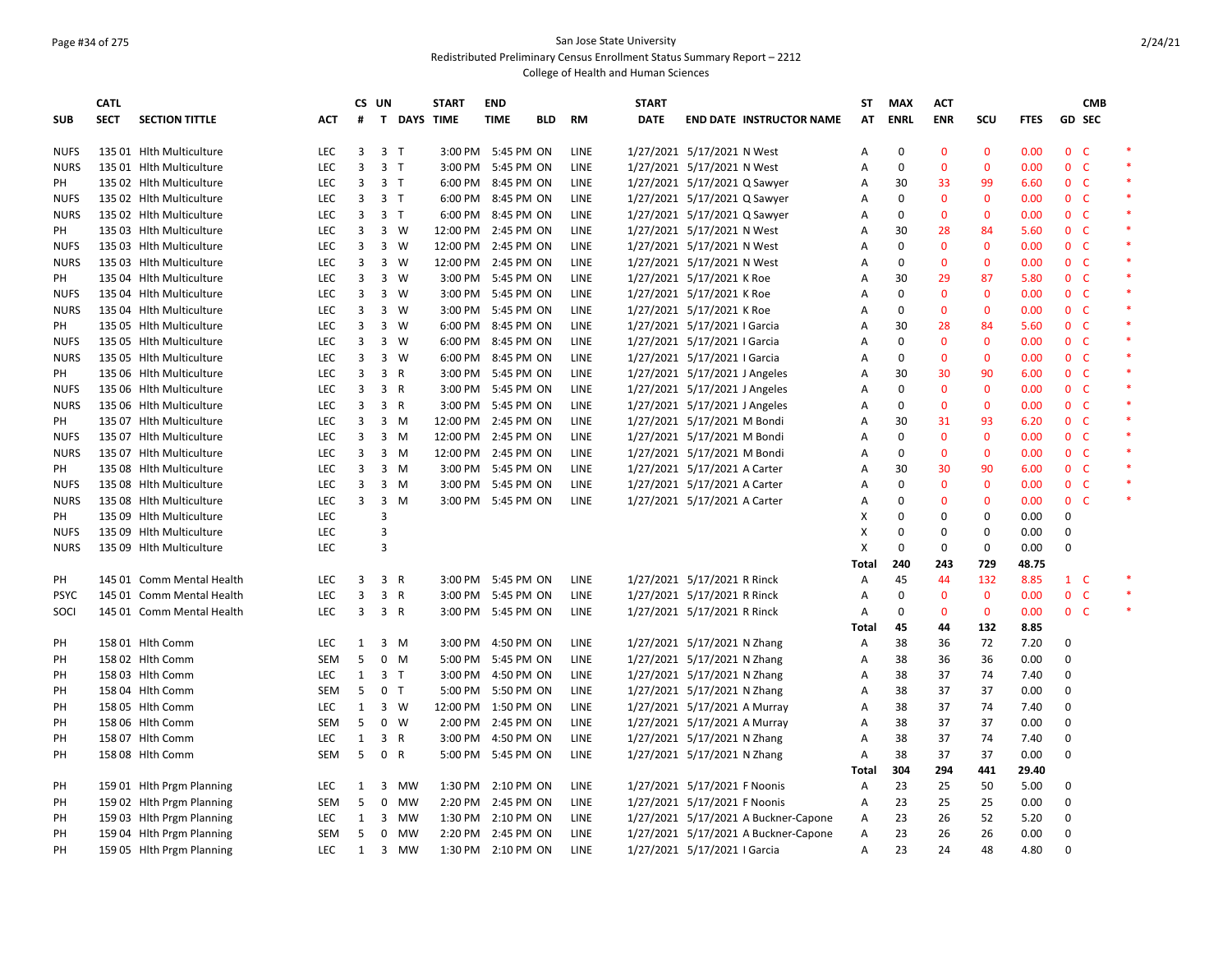### Page #35 of 275 San Jose State University Redistributed Preliminary Census Enrollment Status Summary Report – 2212

|            | <b>CATL</b> |                              |            |                | CS UN          |             | <b>START</b>         | <b>END</b>          |            |             | <b>START</b> |                                      | <b>ST</b>      | <b>MAX</b>              | <b>ACT</b>      |                    |             |             | <b>CMB</b>    |
|------------|-------------|------------------------------|------------|----------------|----------------|-------------|----------------------|---------------------|------------|-------------|--------------|--------------------------------------|----------------|-------------------------|-----------------|--------------------|-------------|-------------|---------------|
| <b>SUB</b> | <b>SECT</b> | <b>SECTION TITTLE</b>        | <b>ACT</b> | #              |                | T DAYS TIME |                      | <b>TIME</b>         | <b>BLD</b> | <b>RM</b>   | <b>DATE</b>  | <b>END DATE INSTRUCTOR NAME</b>      | AT             | <b>ENRL</b>             | <b>ENR</b>      | <b>SCU</b>         | <b>FTES</b> |             | <b>GD SEC</b> |
|            |             |                              |            |                |                |             |                      |                     |            |             |              |                                      |                |                         |                 |                    |             |             |               |
| PH         |             | 159 06 Hith Prgm Planning    | <b>SEM</b> | 5              | 0              | <b>MW</b>   |                      | 2:10 PM 2:45 PM ON  |            | <b>LINE</b> |              | 1/27/2021 5/17/2021   Garcia         | Α              | 23                      | 24              | 24                 | 0.00        | $\Omega$    |               |
| PH         |             | 159 07 Hith Prgm Planning    | <b>LEC</b> | $\mathbf{1}$   | 3              | MW          | 1:30 PM              | 2:10 PM ON          |            | LINE        |              | 1/27/2021 5/17/2021 K Roe            | А              | 23                      | 25              | 50                 | 5.00        | $\Omega$    |               |
| PH         |             | 159 08 Hlth Prgm Planning    | <b>SEM</b> | 5              | 0              | <b>MW</b>   |                      | 2:20 PM 2:45 PM ON  |            | <b>LINE</b> |              | 1/27/2021 5/17/2021 K Roe            | A              | 23                      | 25              | 25                 | 0.00        | $\Omega$    |               |
| PH         |             | 159 09 Hith Prgm Planning    | <b>LEC</b> | 1              | 3              | MW          |                      | 1:30 PM 2:10 PM ON  |            | LINE        |              | 1/27/2021 5/17/2021 C Doyle          | A              | 23                      | 24              | 48                 | 4.80        | $\Omega$    |               |
| PH         |             | 159 10 Hith Prgm Planning    | <b>SEM</b> | 5              | $\mathbf 0$    | <b>MW</b>   |                      | 2:20 PM 2:45 PM ON  |            | LINE        |              | 1/27/2021 5/17/2021 C Doyle          | Α              | 23                      | 24              | 24                 | 0.00        | $\Omega$    |               |
| PH         |             | 159 11 Hlth Prgm Planning    | <b>LEC</b> |                | $\overline{3}$ |             |                      |                     |            |             |              |                                      | X              | 0                       | 0               | $\mathbf 0$        | 0.00        | $\Omega$    |               |
| PH         |             | 159 12 Hith Prgm Planning    | <b>SEM</b> |                | $\mathbf 0$    |             |                      |                     |            |             |              |                                      | X              | 0                       | 0               | $\pmb{0}$          | 0.00        | $\Omega$    |               |
|            |             |                              |            |                |                |             |                      |                     |            |             |              |                                      | Total          | 230                     | 248             | 372                | 24.80       |             |               |
| PH         |             | 161 01 Epidemiology          | LEC        | $\mathbf{1}$   | 3              | <b>MW</b>   | 10:30 AM 11:10 AM ON |                     |            | LINE        |              | 1/27/2021 5/17/2021 M Worthen        | Α              | 25                      | 26              | 52                 | 5.20        | $\Omega$    |               |
| PH         |             | 16102 Epidemiology           | <b>SEM</b> | 5              | 0              | MW          | 11:20 AM 11:45 AM ON |                     |            | LINE        |              | 1/27/2021 5/17/2021 M Worthen        | Α              | 25                      | 26              | 26                 | 0.00        | $\Omega$    |               |
| PH         |             | 16103 Epidemiology           | <b>LEC</b> | $\mathbf{1}$   | 3 M            |             |                      | 3:00 PM 4:50 PM ON  |            | LINE        |              | 1/27/2021 5/17/2021 R Shah           | A              | 25                      | 23              | 46                 | 4.60        | $\Omega$    |               |
| PH         |             | 16104 Epidemiology           | <b>SEM</b> | 5              | $0 \quad M$    |             |                      | 5:00 PM 5:45 PM ON  |            | <b>LINE</b> |              | 1/27/2021 5/17/2021 R Shah           | A              | 25                      | 23              | 23                 | 0.00        | $\Omega$    |               |
| PH         |             | 16105 Epidemiology           | <b>LEC</b> | $\mathbf{1}$   | $3 \, M$       |             |                      | 3:00 PM 4:50 PM ON  |            | <b>LINE</b> |              | 1/27/2021 5/17/2021 R Bartlett       | A              | 25                      | 24              | 48                 | 4.80        | $\Omega$    |               |
| PH         |             | 16106 Epidemiology           | <b>SEM</b> | 5              | $0 \quad M$    |             |                      | 5:00 PM 5:45 PM ON  |            | LINE        |              | 1/27/2021 5/17/2021 R Bartlett       | A              | 25                      | 24              | 24                 | 0.00        | $\Omega$    |               |
| PH         |             | 16107 Epidemiology           | <b>LEC</b> | $\mathbf{1}$   |                | 3 TR        |                      | 9:00 AM 9:40 AM ON  |            | LINE        |              | 1/27/2021 5/17/2021 L Mai            | A              | 25                      | 27              | 54                 | 5.40        | $\Omega$    |               |
| PН         |             | 16108 Epidemiology           | <b>SEM</b> | 5              |                | $0$ TR      |                      | 9:50 AM 10:15 AM ON |            | LINE        |              | 1/27/2021 5/17/2021 L Mai            | А              | 25                      | 27              | 27                 | 0.00        | $\Omega$    |               |
| PH         |             | 161 09 Epidemiology          | <b>LEC</b> | $\mathbf{1}$   | 3 <sub>1</sub> |             |                      | 3:00 PM 4:50 PM ON  |            | LINE        |              | 1/27/2021 5/17/2021 S Martin         | A              | 25                      | 24              | 48                 | 4.80        | $\Omega$    |               |
| PH         |             | 161 10 Epidemiology          | <b>SEM</b> | 5              | 0 <sub>T</sub> |             |                      | 5:00 PM 5:45 PM ON  |            | LINE        |              | 1/27/2021 5/17/2021 S Martin         | A              | 25                      | 24              | 24                 | 0.00        | $\Omega$    |               |
| PH         |             | 161 11 Epidemiology          | LEC        | $\mathbf{1}$   | $3 \quad W$    |             | 3:00 PM              | 4:50 PM ON          |            | LINE        |              | 1/27/2021 5/17/2021 D Cao            | А              | 25                      | 28              | 56                 | 5.60        | 0           |               |
| PH         |             | 161 12 Epidemiology          | <b>SEM</b> | 5              | $0 \quad W$    |             |                      | 5:00 PM 5:45 PM ON  |            | LINE        |              | 1/27/2021 5/17/2021 D Cao            | A              | 25                      | 28              | 28                 | 0.00        | $\Omega$    |               |
|            |             |                              |            |                |                |             |                      |                     |            |             |              |                                      | Total          | 300                     | 304             | 456                | 30.40       |             |               |
| PH         |             | 162 01 Health Org & Admin    | LEC        | $\overline{2}$ | 3 R            |             |                      | 6:00 PM 8:45 PM ON  |            | LINE        |              | 1/27/2021 5/17/2021 M Moore          | Α              | 75                      | 74              | 222                | 14.80       | $\Omega$    |               |
| PH         |             | 162 02 Health Org & Admin    | LEC        | $\overline{2}$ | 3 W            |             | 6:00 PM              | 8:45 PM ON          |            | LINE        |              | 1/27/2021 5/17/2021 A Santiago       | A              | 75                      | 75              | 225                | 15.00       | 0           |               |
|            |             |                              |            |                |                |             |                      |                     |            |             |              |                                      | <b>Total</b>   | 150                     | 149             | 447                | 29.80       |             |               |
| PH         |             | 165 01 Hlth Professional     | LEC        | $\mathbf{1}$   | 3 M            |             |                      | 6:00 PM 7:50 PM ON  |            | LINE        |              | 1/27/2021 5/17/2021 K Roe            | Α              | 145                     | 176             | 352                | 35.20       | $\mathbf 0$ |               |
| PH         |             | 165 02 Hith Professional     | <b>SEM</b> | 5              | $0 \quad M$    |             | 8:00 PM              | 8:50 PM ON          |            | LINE        |              | 1/27/2021 5/17/2021 K Roe            | $\overline{A}$ | 145                     | 176             | 176                | 0.00        | $\Omega$    |               |
|            |             |                              |            |                |                |             |                      |                     |            |             |              |                                      | <b>Total</b>   | 290                     | 352             | 528                | 35.20       |             |               |
|            |             |                              |            | $\overline{2}$ |                |             |                      |                     |            |             |              |                                      |                |                         |                 |                    | 9.20        | $\mathbf 0$ |               |
| PH         |             | 165A 01 Leadership Series I  | LEC        |                | 1 W            |             | 3:00 PM              | 4:00 PM ON          |            | LINE        |              | 1/27/2021 5/17/2021 A Buckner-Capone | A              | 150                     | 138             | 138                |             |             |               |
|            |             |                              |            |                | $\mathbf{1}$   |             |                      |                     |            |             |              |                                      | <b>Total</b>   | 150                     | 138<br>$\Omega$ | 138<br>$\mathbf 0$ | 9.20        | $\Omega$    |               |
| PH         |             | 165B 01 Leadership Series II | <b>LEC</b> |                | $\overline{1}$ |             |                      |                     |            |             |              |                                      | X              | $\mathbf 0$<br>$\Omega$ | $\Omega$        |                    | 0.00        | $\Omega$    |               |
| PH         |             | 165B 02 Leadership Series II | <b>LEC</b> |                |                |             |                      |                     |            |             |              |                                      | X              | $\Omega$                |                 | $\pmb{0}$          | 0.00        |             |               |
| PH         |             | 165B 03 Leadership Series II | <b>LEC</b> |                | $\mathbf{1}$   |             |                      |                     |            |             |              |                                      | X              |                         | $\mathbf 0$     | $\mathbf 0$        | 0.00        | $\Omega$    |               |
| PH         |             | 165B 04 Leadership Series II | <b>LEC</b> | $\overline{2}$ | 1 M            |             | 3:00 PM              | 4:00 PM ON          |            | LINE        |              | 1/27/2021 5/17/2021 A Shaw           | A              | 25                      | 25              | 25                 | 1.67        | $\Omega$    |               |
| PH         |             | 165B 05 Leadership Series II | LEC        | $\overline{2}$ | 1 M            |             | 4:15 PM              | 5:15 PM ON          |            | LINE        |              | 1/27/2021 5/17/2021 A Shaw           | Α              | 25                      | 25              | 25                 | 1.67        | $\Omega$    |               |
| PH         |             | 165B 06 Leadership Series II | <b>LEC</b> | $\overline{2}$ | 1 M            |             | 5:30 PM              | 6:30 PM ON          |            | LINE        |              | 1/27/2021 5/17/2021 A Shaw           | A              | 25                      | 25              | 25                 | 1.67        | $\Omega$    |               |
| PH         |             | 165B 07 Leadership Series II | <b>LEC</b> | $\overline{2}$ | $1 \quad W$    |             | 3:00 PM              | 4:00 PM ON          |            | <b>LINE</b> |              | 1/27/2021 5/17/2021 R Rinck          | A              | 25                      | 23              | 23                 | 1.53        | $\Omega$    |               |
| PH         |             | 165B 08 Leadership Series II | <b>LEC</b> | $\overline{2}$ | 1 W            |             | 4:15 PM              | 5:15 PM ON          |            | LINE        |              | 1/27/2021 5/17/2021 R Rinck          | A              | 25                      | 25              | 25                 | 1.67        | $\Omega$    |               |
| PH         |             | 165B 09 Leadership Series II | LEC        | $\overline{2}$ | 1 W            |             |                      | 5:30 PM 6:30 PM ON  |            | LINE        |              | 1/27/2021 5/17/2021 R Rinck          | A              | 25                      | 23              | 23                 | 1.53        | $\Omega$    |               |
|            |             |                              |            |                |                |             |                      |                     |            |             |              |                                      | Total          | 150                     | 146             | 146                | 9.73        |             |               |
| PH         |             | 166A 01 Field Exp Sem        | <b>SEM</b> | 5              | 3 F            |             |                      | 9:00 AM 12:00 PM ON |            | LINE        |              | 1/27/2021 5/17/2021 J Jones          | A              | 60                      | 43              | 129                | 8.60        | $\Omega$    |               |
|            |             |                              |            |                |                |             |                      |                     |            |             |              |                                      | <b>Total</b>   | 60                      | 43              | 129                | 8.60        |             |               |
| PH         |             | 166B 01 Fieldwk Experience   | SUP        | 36             |                | 3 TBA       |                      |                     | ON         | LINE        |              | 1/27/2021 5/17/2021 J Jones          | Α              | 60                      | 43              | 129                | 8.60        | $\Omega$    |               |
|            |             |                              |            |                |                |             |                      |                     |            |             |              |                                      | <b>Total</b>   | 60                      | 43              | 129                | 8.60        |             |               |
| PH         |             | 16701 Biostatistics          | <b>LEC</b> | $\mathbf{1}$   | 3              | <b>TR</b>   | 12:00 PM 1:15 PM ON  |                     |            | LINE        |              | 1/27/2021 5/17/2021 C Park           | Α              | 125                     | 122             | 244                | 24.40       | $\Omega$    |               |
| PH         |             | 167 02 Biostatistics         | <b>SEM</b> |                | $\Omega$       |             |                      |                     |            |             |              |                                      | X              | $\Omega$                | $\Omega$        | $\Omega$           | 0.00        | $\Omega$    |               |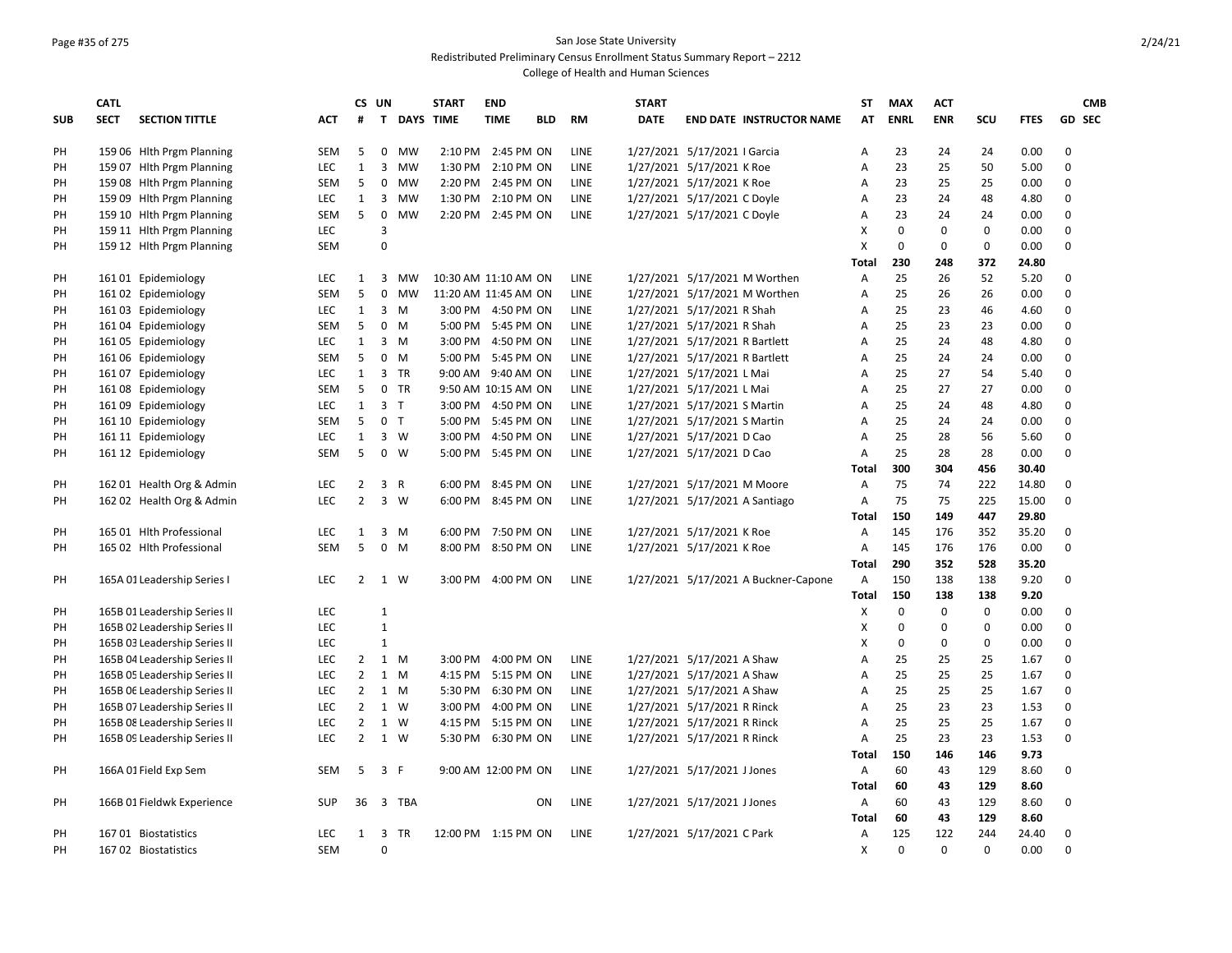# Page #36 of 275 San Jose State University

Redistributed Preliminary Census Enrollment Status Summary Report – 2212

|            | <b>CATL</b> |                                 |            | CS UN          |                |           | <b>START</b>         | <b>END</b>          |            |             | <b>START</b> |                                |                                        | <b>ST</b>      | <b>MAX</b>  | <b>ACT</b>  |             |             | <b>CMB</b>    |
|------------|-------------|---------------------------------|------------|----------------|----------------|-----------|----------------------|---------------------|------------|-------------|--------------|--------------------------------|----------------------------------------|----------------|-------------|-------------|-------------|-------------|---------------|
| <b>SUB</b> | <b>SECT</b> | <b>SECTION TITTLE</b>           | <b>ACT</b> | #              | T.             | DAYS TIME |                      | <b>TIME</b>         | <b>BLD</b> | <b>RM</b>   | <b>DATE</b>  |                                | <b>END DATE INSTRUCTOR NAME</b>        | AT             | <b>ENRL</b> | <b>ENR</b>  | SCU         | <b>FTES</b> | <b>GD SEC</b> |
|            |             |                                 |            |                |                |           |                      |                     |            |             |              |                                |                                        |                |             |             |             |             |               |
| PH         |             | 167 03 Biostatistics            | <b>SEM</b> |                | 0              |           |                      |                     |            |             |              |                                |                                        | X              | $\Omega$    | $\mathbf 0$ | 0           | 0.00        | $\mathbf 0$   |
| PH         |             | 16704 Biostatistics             | <b>SEM</b> |                | 0              |           |                      |                     |            |             |              |                                |                                        | X              | $\mathbf 0$ | $\mathbf 0$ | $\pmb{0}$   | 0.00        | $\mathbf 0$   |
| PH         |             | 167 05 Biostatistics            | <b>SEM</b> |                | 0              |           |                      |                     |            |             |              |                                |                                        | Χ              | $\Omega$    | 0           | 0           | 0.00        | $\Omega$      |
| PH         |             | 167 06 Biostatistics            | <b>SEM</b> |                | 0              |           |                      |                     |            |             |              |                                |                                        | X              | $\Omega$    | 0           | 0           | 0.00        | $\Omega$      |
| PH         |             | 167 07 Biostatistics            | SEM        | 5              | 0 <sub>T</sub> |           |                      | 1:30 PM 2:15 PM ON  |            | LINE        |              | 1/27/2021 5/17/2021 C Park     |                                        | Α              | 32          | 33          | 33          | 0.00        | 0             |
| PH         |             | 16708 Biostatistics             | <b>SEM</b> | 5              | 0 <sub>T</sub> |           |                      | 1:30 PM 2:15 PM ON  |            | LINE        |              | 1/27/2021 5/17/2021 C Park     |                                        | A              | 31          | 32          | 32          | 0.00        | 0             |
| PH         |             | 167 09 Biostatistics            | SEM        | 5              | 0 <sub>T</sub> |           |                      | 2:30 PM 3:15 PM ON  |            | LINE        |              | 1/27/2021 5/17/2021 C Park     |                                        | A              | 31          | 29          | 29          | 0.00        | $\mathbf 0$   |
| PH         |             | 167 10 Biostatistics            | <b>SEM</b> | 5              | 0 <sub>T</sub> |           |                      | 2:30 PM 3:15 PM ON  |            | <b>LINE</b> |              | 1/27/2021 5/17/2021 C Park     |                                        | $\overline{A}$ | 31          | 28          | 28          | 0.00        | $\Omega$      |
|            |             |                                 |            |                |                |           |                      |                     |            |             |              |                                |                                        | <b>Total</b>   | 250         | 244         | 366         | 24.40       |               |
| PH         |             | 17101 Managed Hith Care         | <b>LEC</b> | $\overline{2}$ | 3 <sub>T</sub> |           |                      | 6:00 PM 8:45 PM ON  |            | <b>LINE</b> |              | 1/27/2021 5/17/2021 C Cherney  |                                        | A              | 45          | 47          | 141         | 9.40        | 0             |
|            |             |                                 |            |                |                |           |                      |                     |            |             |              |                                |                                        | <b>Total</b>   | 45          | 47          | 141         | 9.40        |               |
| PH         |             | 172 01 Contemp Env Hith         | <b>LEC</b> | 2              | $\overline{3}$ | <b>MW</b> |                      | 9:00 AM 10:15 AM ON |            | <b>LINE</b> |              | 1/27/2021 5/17/2021 C Doyle    |                                        | A              | 30          | 28          | 84          | 5.60        | $\Omega$      |
| PH         |             | 172 02 Contemp Env Hlth         | LEC        | $\overline{2}$ | 3              | MW        | 10:30 AM 11:45 AM ON |                     |            | LINE        |              | 1/27/2021 5/17/2021 J Hartle   |                                        | Α              | 30          | 29          | 87          | 5.80        | 0             |
| PH         |             | 172 03 Contemp Env Hlth         | <b>LEC</b> | $\overline{2}$ | 3              | MW        |                      | 1:30 PM 2:45 PM ON  |            | LINE        |              | 1/27/2021 5/17/2021 J Hartle   |                                        | Α              | 30          | 30          | 90          | 6.00        | $\Omega$      |
|            |             |                                 |            |                |                |           |                      |                     |            |             |              |                                |                                        | <b>Total</b>   | 90          | 87          | 261         | 17.40       |               |
| PH         |             | 173 01 Comp Healthcare Sys      | LEC        | $\overline{2}$ | 3 R            |           | 12:00 PM 2:45 PM ON  |                     |            | <b>LINE</b> |              | 1/27/2021 5/17/2021 Y Vantrees |                                        | Α              | 45          | 39          | 117         | 7.80        | $\Omega$      |
|            |             |                                 |            |                |                |           |                      |                     |            |             |              |                                |                                        | <b>Total</b>   | 45          | 39          | 117         | 7.80        |               |
| PH         |             | 175 01 Lgl/Ethcl--HC Adm        | <b>LEC</b> | $\overline{2}$ | 3 R            |           |                      | 6:00 PM 8:45 PM ON  |            | <b>LINE</b> |              |                                | 1/27/2021 5/17/2021 C Castuciano       | Α              | 45          | 36          | 108         | 7.20        | 0             |
|            |             |                                 |            |                |                |           |                      |                     |            |             |              |                                |                                        | <b>Total</b>   | 45          | 36          | 108         | 7.20        |               |
| PH         |             | 180 01 Indiv Studies            | <b>SUP</b> | 36             | $\overline{3}$ | TBA       |                      |                     | <b>ON</b>  | <b>LINE</b> |              | 1/27/2021 5/17/2021 V Gomez    |                                        | $\overline{A}$ | 12          | 9           | 27          | 1.80        | 0             |
|            |             |                                 |            |                |                |           |                      |                     |            |             |              |                                |                                        | <b>Total</b>   | 12          | 9           | 27          | 1.80        |               |
| PH         |             | 183 01 Topics Comm Hlth Ed      | <b>SEM</b> |                | 3              |           |                      |                     |            |             |              |                                |                                        | X              | $\mathbf 0$ | 0           | 0           | 0.00        | $\Omega$      |
|            |             |                                 |            |                |                |           |                      |                     |            |             |              |                                |                                        | <b>Total</b>   | 0           | $\mathbf 0$ | 0           | 0.00        |               |
| PH         |             | 205B 01 Quant Methods           | <b>LEC</b> | $\overline{2}$ | 3 W            |           |                      | 3:00 PM 5:45 PM ON  |            | <b>LINE</b> |              | 1/27/2021 5/17/2021 M Dougan   |                                        | A              | 25          | 16          | 48          | 4.00        | 16            |
|            |             |                                 |            |                |                |           |                      |                     |            |             |              |                                |                                        | Total          | 25          | 16          | 48          | 4.00        |               |
| PH         |             | 225 01 Evaluation               | <b>LEC</b> | $\overline{2}$ |                | 3 M       |                      | 3:00 PM 5:45 PM ON  |            | <b>LINE</b> |              |                                | 1/27/2021 5/17/2021 A Buckner-Capone   | Α              | 25          | 15          | 45          | 3.75        | 15            |
|            |             |                                 |            |                |                |           |                      |                     |            |             |              |                                |                                        | Total          | 25          | 15          | 45          | 3.75        |               |
| PH         |             | 262 01 Health Pol and Org       | LEC        |                | 3              |           |                      |                     |            |             |              |                                |                                        | X              | 0           | 0           | 0           | 0.00        | $\mathbf 0$   |
| PH         |             | 262 02 Health Pol and Org       | LEC        | $\overline{2}$ | 3 W            |           |                      | 6:00 PM 8:45 PM ON  |            | <b>LINE</b> |              | 1/27/2021 5/17/2021 H Agroia   |                                        | A              | 30          | 31          | 93          | 7.75        | 31            |
|            |             |                                 |            |                |                |           |                      |                     |            |             |              |                                |                                        | <b>Total</b>   | 30          | 31          | 93          | 7.75        |               |
| PH         |             | 272 01 Hth Prom Plan Eval       | <b>SEM</b> | 5              | 3 R            |           |                      | 6:00 PM 8:45 PM ON  |            | <b>LINE</b> |              | 1/27/2021 5/17/2021 K Roe      |                                        | $\overline{A}$ | 25          | 15          | 45          | 3.75        | 15            |
|            |             |                                 |            |                |                |           |                      |                     |            |             |              |                                |                                        | <b>Total</b>   | 25          | 15          | 45          | 3.75        |               |
| PH         |             | 277 01 Multi Com Health Pro     | <b>SEM</b> | 5              | 3 M            |           |                      | 3:00 PM 5:45 PM ON  |            | LINE        |              | 1/27/2021 5/17/2021 M Allen    |                                        | $\overline{A}$ | 25          | 22          | 66          | 5.50        | 22            |
|            |             |                                 |            |                |                |           |                      |                     |            |             |              |                                |                                        | <b>Total</b>   | 25          | 22          | 66          | 5.50        |               |
| PH         |             | 291A 01 Fldwrk Seminar          | <b>SEM</b> | $\overline{4}$ | 1 T            |           |                      | 6:00 PM 8:45 PM ON  |            | <b>LINE</b> |              | 1/27/2021 5/17/2021 R Rinck    |                                        | A              | 25          | 15          | 15          | 1.25        | 15            |
|            |             |                                 |            |                |                |           |                      |                     |            |             |              |                                |                                        | <b>Total</b>   | 25          | 15          | 15          | 1.25        |               |
| PH         |             | 291B 02 Fieldwork               | <b>SUP</b> |                | $\overline{2}$ |           |                      |                     |            |             |              |                                |                                        | X              | $\mathbf 0$ | $\mathbf 0$ | 0           | 0.00        | $\mathbf 0$   |
|            |             |                                 |            |                |                |           |                      |                     |            |             |              |                                |                                        | <b>Total</b>   | 0           | 0           | 0           | 0.00        |               |
| PH         |             | 293 01 Public Health Leadership | <b>LEC</b> | $\overline{2}$ | 3 <sub>1</sub> |           |                      | 6:00 PM 8:45 PM ON  |            | <b>LINE</b> |              |                                | 1/27/2021 5/17/2021 J Seavey-Hultquist | $\overline{A}$ | 25          | 15          | 30          | 3.75        | 15            |
|            |             |                                 |            |                |                |           |                      |                     |            |             |              |                                |                                        | <b>Total</b>   | 25          | 15          | 30          | 3.75        |               |
| PH         |             | 295 01 Research Methodology     | <b>SEM</b> |                | 3              |           |                      |                     |            |             |              |                                |                                        | X              | $\Omega$    | $\Omega$    | $\mathbf 0$ | 0.00        | $\Omega$      |
|            |             |                                 |            |                |                |           |                      |                     |            |             |              |                                |                                        | <b>Total</b>   | 0           | $\mathbf 0$ | $\mathbf 0$ | 0.00        |               |
|            |             |                                 |            |                |                |           |                      |                     |            |             |              |                                | <b>Public Health Total</b>             |                | 3971        | 3648        | 8306        | 560.98      |               |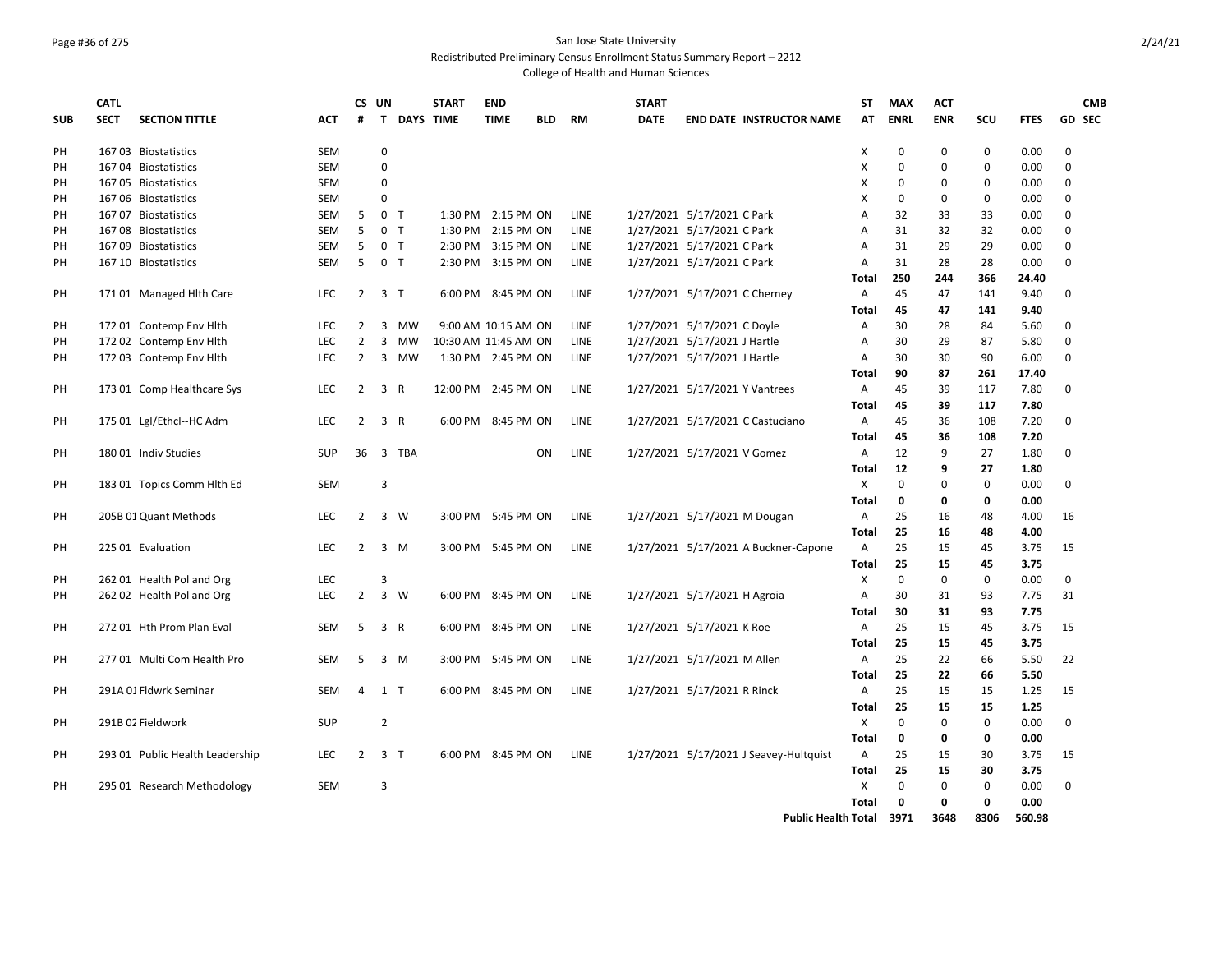# Page #37 of 275 San Jose State University

Redistributed Preliminary Census Enrollment Status Summary Report – 2212

|             | <b>CATL</b> |                                         |            | CS UN          |                              | <b>START</b> | <b>END</b>           |            |             | <b>START</b>                   |                                 | <b>ST</b>    | <b>MAX</b>  | <b>ACT</b>  |             |             | <b>CMB</b>    |  |
|-------------|-------------|-----------------------------------------|------------|----------------|------------------------------|--------------|----------------------|------------|-------------|--------------------------------|---------------------------------|--------------|-------------|-------------|-------------|-------------|---------------|--|
| <b>SUB</b>  | <b>SECT</b> | <b>SECTION TITTLE</b>                   | АСТ        | #              |                              | T DAYS TIME  | <b>TIME</b>          | <b>BLD</b> | <b>RM</b>   | <b>DATE</b>                    | <b>END DATE INSTRUCTOR NAME</b> | AΤ           | <b>ENRL</b> | <b>ENR</b>  | scu         | <b>FTES</b> | <b>GD SEC</b> |  |
|             |             | <b>Recreation &amp; Leisure Studies</b> |            |                |                              |              |                      |            |             |                                |                                 |              |             |             |             |             |               |  |
| <b>RECL</b> |             | 1001 Creat Meaning Life                 | <b>LEC</b> | $\overline{2}$ | 3<br><b>TBA</b>              |              |                      | ON         | <b>LINE</b> | 1/27/2021 5/17/2021 P Toney    |                                 | Α            | 35          | 33          | 99          | 6.60        | 0             |  |
| <b>RECL</b> | 1003        | <b>Creat Meaning Life</b>               | <b>LEC</b> | $\overline{2}$ | $\overline{3}$<br><b>TBA</b> |              |                      | ON         | LINE        | 1/27/2021 5/17/2021 P Toney    |                                 | А            | 30          | 29          | 87          | 5.80        | $\mathbf 0$   |  |
| RECL        | 1081        | <b>Creat Meaning Life</b>               | LEC        | $\overline{2}$ | $\overline{3}$<br><b>TBA</b> |              |                      | ON         | LINE        | 1/27/2021 5/17/2021 M Duphily  |                                 | Α            | 30          | 16          | 48          | 3.20        | 0             |  |
| <b>RECL</b> | 1082        | <b>Creat Meaning Life</b>               | LEC        |                | $\overline{3}$               |              |                      |            |             |                                |                                 | X            | 0           | $\mathbf 0$ | 0           | 0.00        | 0             |  |
| <b>RECL</b> | 1083        | <b>Creat Meaning Life</b>               | LEC        | $\overline{2}$ | $\overline{3}$<br><b>TBA</b> |              |                      | ON         | LINE        | 1/27/2021 5/17/2021 W Spain    |                                 | Α            | 35          | 35          | 105         | 7.00        | $\mathbf 0$   |  |
| <b>RECL</b> | 1084        | <b>Creat Meaning Life</b>               | <b>LEC</b> | 2              | <b>TBA</b><br>3              |              |                      | ON         | <b>LINE</b> |                                | 1/27/2021 5/17/2021 H Duplaisir | А            | 30          | 28          | 84          | 5.60        | $\mathbf 0$   |  |
| <b>RECL</b> | 1099        | <b>Creat Meaning Life</b>               | LEC        | $\overline{2}$ | 3 TBA                        |              |                      | ON         | LINE        | 1/27/2021 5/17/2021 P Toney    |                                 | Α            | 30          | 29          | 87          | 5.80        | $\Omega$      |  |
|             |             |                                         |            |                |                              |              |                      |            |             |                                |                                 | Total        | 190         | 170         | 510         | 34.00       |               |  |
| <b>RECL</b> |             | 90 01 Rec Parks Tourism                 | <b>LEC</b> | $\overline{2}$ | 3 TR                         |              | 9:00 AM 10:15 AM ON  |            | LINE        | 1/27/2021 5/17/2021 P Toney    |                                 | Α            | 25          | 20          | 60          | 4.00        | 0             |  |
|             |             |                                         |            |                |                              |              |                      |            |             |                                |                                 | Total        | 25          | 20          | 60          | 4.00        |               |  |
| <b>RECL</b> |             | 94 01 Outdoor Rec                       | LEC        | $\overline{2}$ | 3 M                          |              | 3:00 PM 5:45 PM ON   |            | LINE        | 1/27/2021 5/17/2021 A Bielecki |                                 | Α            | 20          | 12          | 36          | 2.40        | $\mathbf 0$   |  |
|             |             |                                         |            |                |                              |              |                      |            |             |                                |                                 | <b>Total</b> | 20          | 12          | 36          | 2.40        |               |  |
| <b>RECL</b> |             | 97 01 Event Planning                    | LEC        | 2              | TBA<br>3                     |              |                      | ON         | LINE        | 1/27/2021 5/17/2021 A Eilts    |                                 | Α            | 20          | 19          | 38          | 3.80        | 0             |  |
| <b>RECL</b> |             | 97 02 Event Planning                    | <b>ACT</b> | 11             | $\mathbf 0$<br>T             |              | 3:00 PM 5:45 PM ON   |            | LINE        | 1/27/2021 5/17/2021 A Eilts    |                                 | Α            | 20          | 19          | 19          | 0.00        | $\mathbf 0$   |  |
|             |             |                                         |            |                |                              |              |                      |            |             |                                |                                 | <b>Total</b> | 40          | 38          | 57          | 3.80        |               |  |
| <b>RECL</b> |             | 100W 8 Writing Workshop                 | <b>SEM</b> | 4              | 3 TBA                        |              |                      | ON         | LINE        | 1/27/2021 5/17/2021 M Duphily  |                                 | Α            | 25          | 22          | 66          | 4.40        | 0             |  |
|             |             |                                         |            |                |                              |              |                      |            |             |                                |                                 | <b>Total</b> | 25          | 22          | 66          | 4.40        |               |  |
| <b>RECL</b> |             | 11001 Leisure, Life                     | <b>LEC</b> | 2              | 3 MW                         |              | 9:00 AM 10:15 AM ON  |            | <b>LINE</b> |                                | 1/27/2021 5/17/2021 B Grosvenor | А            | 30          | 33          | 99          | 6.60        | 0             |  |
|             |             |                                         |            |                |                              |              |                      |            |             |                                |                                 | <b>Total</b> | 30          | 33          | 99          | 6.60        |               |  |
| <b>RECL</b> |             | 111 01 Leis Cult & Ident                | LEC        | $\overline{2}$ | 3 MW                         |              | 10:30 AM 11:45 AM ON |            | LINE        | 1/27/2021 5/17/2021 P Toney    |                                 | Α            | 35          | 35          | 105         | 7.00        | 0             |  |
|             |             |                                         |            |                |                              |              |                      |            |             |                                |                                 | <b>Total</b> | 35          | 35          | 105         | 7.00        |               |  |
| <b>RECL</b> |             | 112 01 Intro to RT                      | <b>LEC</b> | 2              | 3<br>TR                      |              | 7:30 AM 8:45 AM ON   |            | <b>LINE</b> |                                | 1/27/2021 5/17/2021 B Grosvenor | Α            | 25          | 19          | 57          | 3.80        | 0             |  |
| <b>RECL</b> |             | 112 02 Intro to RT                      | <b>LEC</b> | $\overline{2}$ | 3 TR                         |              | 1:30 PM 2:45 PM ON   |            | <b>LINE</b> |                                | 1/27/2021 5/17/2021 B Grosvenor | Α            | 25          | 24          | 72          | 4.80        | $\Omega$      |  |
|             |             |                                         |            |                |                              |              |                      |            |             |                                |                                 | <b>Total</b> | 50          | 43          | 129         | 8.60        |               |  |
| <b>RECL</b> |             | 132 01 Rec Program Plan                 | LEC        | $\mathbf{1}$   | 3 M                          |              | 12:00 PM 2:45 PM ON  |            | <b>LINE</b> |                                | 1/27/2021 5/17/2021 B Grosvenor | Α            | 25          | 19          | 57          | 3.80        | 0             |  |
|             |             |                                         |            |                |                              |              |                      |            |             |                                |                                 | <b>Total</b> | 25          | 19          | 57          | 3.80        |               |  |
| <b>RECL</b> |             | 135 01 Rec Areas & Facilit              | <b>LEC</b> | $\mathbf{1}$   | 3 F                          |              | 9:00 AM 11:45 AM ON  |            | <b>LINE</b> | 1/27/2021 5/17/2021 W Spain    |                                 | A            | 25          | 23          | 69          | 4.60        | $\Omega$      |  |
|             |             |                                         |            |                |                              |              |                      |            |             |                                |                                 | Total        | 25          | 23          | 69          | 4.60        |               |  |
| <b>RECL</b> |             | 136 01 Rec & Park Admin                 | <b>LEC</b> | $\mathbf{1}$   | 3 TR                         |              | 9:00 AM 10:15 AM ON  |            | LINE        |                                | 1/27/2021 5/17/2021 B Grosvenor | Α            | 25          | 21          | 63          | 4.20        | 0             |  |
|             |             |                                         |            |                |                              |              |                      |            |             |                                |                                 | <b>Total</b> | 25          | 21          | 63          | 4.20        |               |  |
| <b>RECL</b> |             | 140A 8C Aquatic Therapy                 | LAB        | 15             | <b>TBA</b><br>1              |              |                      | <b>ON</b>  | <b>LINE</b> | 1/27/2021 5/17/2021 S Padilla  |                                 | Α            | 20          | 31          | 31          | 2.07        | 0             |  |
|             |             |                                         |            |                |                              |              |                      |            |             |                                |                                 | Total        | 20          | 31          | 31          | 2.07        |               |  |
| <b>RECL</b> |             | 140B 80 Beh Interventions               | LAB        | 15             | 1<br>TBA                     |              |                      | ON         | LINE        | 1/27/2021 5/17/2021 J Lam      |                                 | Α            | 20          | 30          | 30          | 2.00        | 0             |  |
|             |             |                                         |            |                |                              |              |                      |            |             |                                |                                 | <b>Total</b> | 20          | 30          | 30          | 2.00        |               |  |
| <b>RECL</b> |             | 140C 80 Adventure Therapy               | LAB        | 15             | <b>TBA</b><br>1              |              |                      | ON         | <b>LINE</b> | 1/27/2021 5/17/2021 M Puckett  |                                 | A            | 20          | 30          | 30          | 2.00        | $\mathbf 0$   |  |
|             |             |                                         |            |                |                              |              |                      |            |             |                                |                                 | Total        | 20          | 30          | 30          | 2.00        |               |  |
| <b>RECL</b> |             | 144 01 Natural&CulturalInterpretation   | LEC        |                | 3                            |              |                      |            |             |                                |                                 | X            | 0           | 0           | 0           | 0.00        | 0             |  |
|             |             |                                         |            |                |                              |              |                      |            |             |                                |                                 | Total        | 0           | 0           | 0           | 0.00        |               |  |
| <b>RECL</b> |             | 148 01 Biofdbck Princ/Prac              | LEC        | 3              | 3<br>$\mathsf{T}$            |              | 3:00 PM 4:50 PM ON   |            | LINE        | 1/27/2021 5/17/2021 M Duphily  |                                 | Α            | 35          | 32          | 64          | 6.40        | 0             |  |
| <b>RECL</b> |             | 148 02 Biofdbck Princ/Prac              | <b>ACT</b> | 13             | $\mathbf 0$<br>TBA           |              |                      | ON         | LINE        | 1/27/2021 5/17/2021 M Duphily  |                                 | Α            | 35          | 32          | 32          | 0.00        | $\mathbf 0$   |  |
|             |             |                                         |            |                |                              |              |                      |            |             |                                |                                 | Total        | 70          | 64          | 96          | 6.40        |               |  |
| <b>RECL</b> |             | 150 01 Rec Enterprises                  | LEC        |                | 3                            |              |                      |            |             |                                |                                 | X            | $\mathbf 0$ | $\mathbf 0$ | $\mathbf 0$ | 0.00        | 0             |  |
|             |             |                                         |            |                |                              |              |                      |            |             |                                |                                 | <b>Total</b> | $\mathbf 0$ | $\Omega$    | $\Omega$    | 0.00        |               |  |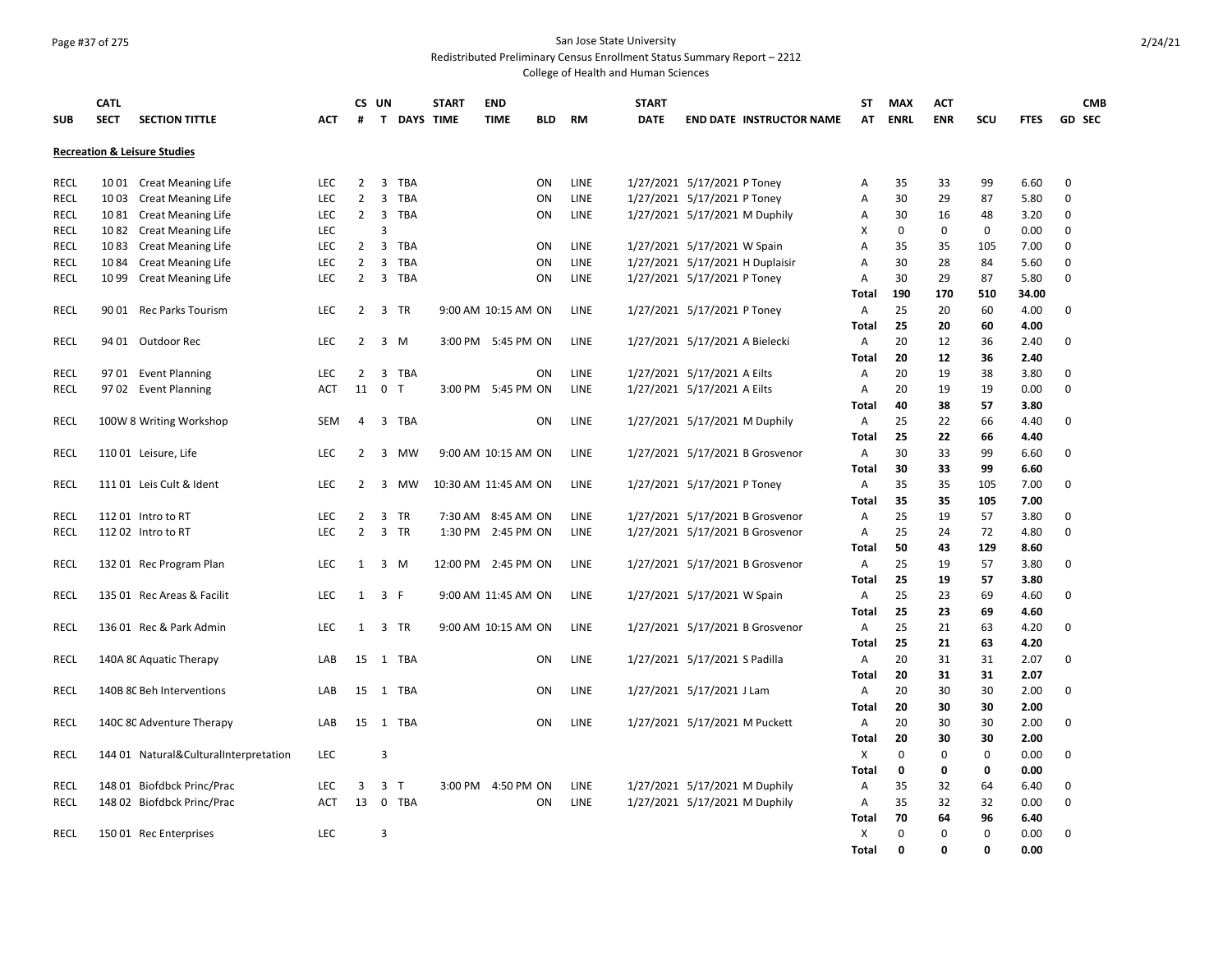### Page #38 of 275 San Jose State University Redistributed Preliminary Census Enrollment Status Summary Report – 2212

| <b>SUB</b>  | <b>CATL</b><br><b>SECT</b> | <b>SECTION TITTLE</b>      | <b>ACT</b> | CS UN<br># | т           |            | <b>START</b><br><b>DAYS TIME</b> | <b>END</b><br><b>TIME</b> | <b>BLD</b> | RM          | <b>START</b><br><b>DATE</b> | <b>END DATE INSTRUCTOR NAME</b>               | SΤ<br>AT          | <b>MAX</b><br><b>ENRL</b> | <b>ACT</b><br><b>ENR</b> | scu      | <b>FTES</b>  | <b>CMB</b><br><b>GD SEC</b> |
|-------------|----------------------------|----------------------------|------------|------------|-------------|------------|----------------------------------|---------------------------|------------|-------------|-----------------------------|-----------------------------------------------|-------------------|---------------------------|--------------------------|----------|--------------|-----------------------------|
| RECL        |                            | 152 01 Non-Profit Leaders  | <b>LEC</b> | 2          | 3 TR        |            | 10:30 AM 11:45 AM ON             |                           |            | LINE        |                             | 1/27/2021 5/17/2021 H Duplaisir               | A                 | 15                        | 13                       | 39       | 2.60         | 0                           |
|             |                            |                            |            |            |             |            |                                  |                           |            |             |                             |                                               | Total             | 15                        | 13                       | 39       | 2.60         |                             |
| <b>RECL</b> |                            | 157 01 Sus Rec & Eco Tour  | <b>LEC</b> | 1          | 3 W         |            |                                  | 1:30 PM 4:15 PM ON        |            | LINE        |                             | 1/27/2021 5/17/2021 H Duplaisir               | Α                 | 15                        | 14                       | 42       | 2.80         | 0                           |
|             |                            |                            |            |            |             |            |                                  |                           |            |             |                             |                                               | Total             | 15                        | 14                       | 42       | 2.80         |                             |
| RECL        |                            | 160 01 Eval & Res in Rec   | <b>LEC</b> | 3          | 3 MW        |            | 10:30 AM 11:45 AM ON             |                           |            | LINE        |                             | 1/27/2021 5/17/2021 J Baur                    | A<br><b>Total</b> | 20<br>20                  | 9<br>9                   | 27<br>27 | 1.80<br>1.80 | 0                           |
| <b>RECL</b> |                            | 169 80 Practicum in RT     | SUP        | 36         | 1 TBA       |            |                                  |                           | ON         | LINE        |                             | 1/27/2021 5/17/2021 S Ross                    | А                 | 20                        | 17                       | 17       | 1.13         | 0                           |
|             |                            |                            |            |            |             |            |                                  |                           |            |             |                             |                                               | Total             | 20                        | 17                       | 17       | 1.13         |                             |
| RECL        |                            | 170A 8C Pre-Intern Workshp | <b>SUP</b> | 36         | 1 TBA       |            |                                  |                           | <b>ON</b>  | LINE        |                             | 1/27/2021 5/17/2021 J Baur                    | A                 | 15                        | 14                       | 14       | 0.93         | 0                           |
|             |                            |                            |            |            |             |            |                                  |                           |            |             |                             |                                               | Total             | 15                        | 14                       | 14       | 0.93         |                             |
| <b>RECL</b> |                            | 170B 01 Intern in Rec      | <b>SUP</b> | 48         | 10 TBA      |            |                                  |                           | ON         | LINE        |                             | 1/27/2021 5/17/2021 J Baur                    | Α                 | 15                        | 3                        | 30       | 2.00         | 0                           |
|             |                            |                            |            |            |             |            |                                  |                           |            |             |                             |                                               | Total             | 15                        | 3                        | 30       | 2.00         |                             |
| RECL        |                            | 170C 01 Intern Rec Therapy | <b>SUP</b> | 36         | 10 TBA      |            |                                  |                           | <b>ON</b>  | LINE        |                             | 1/27/2021 5/17/2021 S Ross                    | A                 | 15                        | 11                       | 110      | 7.33         | 0                           |
|             |                            |                            |            |            |             |            |                                  |                           |            |             |                             |                                               | Total             | 15                        | 11                       | 110      | 7.33         |                             |
| RECL        |                            | 180 01 Indiv Study         | SUP        | 36         | 2           | <b>TBA</b> |                                  |                           | ON         | LINE        |                             | 1/27/2021 5/17/2021 J Baur                    | Α                 | 2                         | 0                        | 0        | 0.00         | 0                           |
|             |                            |                            |            |            |             |            |                                  |                           |            |             |                             |                                               | Total             | $\overline{2}$            | 0                        | 0        | 0.00         |                             |
| RECL        |                            | 184 01 Directed Reading    | SUP        | 36         | 3           | TBA        |                                  |                           | ON         | LINE        |                             | 1/27/2021 5/17/2021 J Baur                    | Α                 | $\overline{2}$            | 0                        | 0        | 0.00         | 0                           |
|             |                            |                            |            |            |             |            |                                  |                           |            |             |                             |                                               | <b>Total</b>      | $\overline{2}$            | 0                        | 0        | 0.00         |                             |
| RECL        |                            | 197 01 RT in psychiatry    | LEC        | 2          | 3<br>M      |            |                                  | 3:00 PM 4:15 PM ON        |            | LINE        |                             | 1/27/2021 5/17/2021 S Ross                    | Α                 | 15                        | 17                       | 34       | 3.40         | 0                           |
| RECL        |                            | 197 02 RT in psychiatry    | <b>ACT</b> | 11         | $0 \quad M$ |            |                                  | 4:30 PM 5:45 PM ON        |            | <b>LINE</b> |                             | 1/27/2021 5/17/2021 S Ross                    | Α                 | 15                        | 17                       | 17       | 0.00         | 0                           |
| RECL        |                            | 197 03 RT in psychiatry    | <b>LEC</b> | 2          | 3           | W          |                                  | 3:00 PM 4:15 PM ON        |            | LINE        |                             | 1/27/2021 5/17/2021 S Ross                    | A                 | 15                        | 15                       | 30       | 3.00         | 0                           |
| <b>RECL</b> |                            | 197 04 RT in psychiatry    | <b>ACT</b> | 11         | $0 \quad W$ |            |                                  | 4:30 PM 5:45 PM ON        |            | <b>LINE</b> |                             | 1/27/2021 5/17/2021 S Ross                    | А                 | 15                        | 15                       | 15       | 0.00         | 0                           |
|             |                            |                            |            |            |             |            |                                  |                           |            |             |                             |                                               | <b>Total</b>      | 60                        | 64                       | 96       | 6.40         |                             |
| <b>RECL</b> |                            | 199 01 Adv Prac in RT      | LEC        |            | 3           |            |                                  |                           |            |             |                             |                                               | х                 | 0                         | 0                        | 0        | 0.00         | 0                           |
| RECL        |                            | 199 02 Adv Prac in RT      | LEC        | 2          | 3 R         |            |                                  | 5:00 PM 7:45 PM ON        |            | LINE        |                             | 1/27/2021 5/17/2021 R Tymn                    | А                 | 30                        | 29                       | 87       | 5.80         | 0                           |
|             |                            |                            |            |            |             |            |                                  |                           |            |             |                             |                                               | <b>Total</b>      | 30                        | 29                       | 87       | 5.80         |                             |
|             |                            |                            |            |            |             |            |                                  |                           |            |             |                             | <b>Recreation &amp; Leisure Studies Total</b> |                   | 829                       | 765                      | 1900     | 126.67       |                             |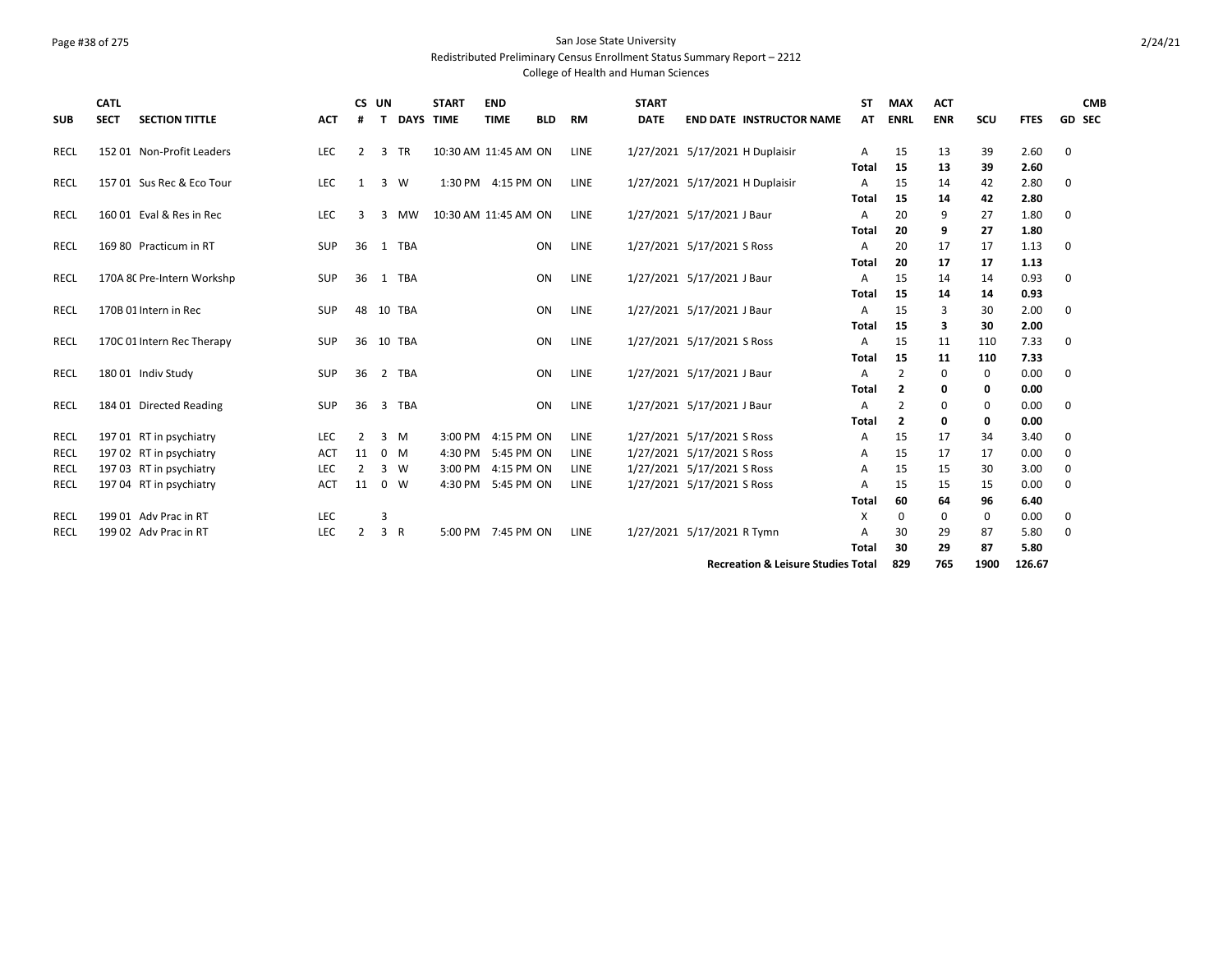## Page #39 of 275 San Jose State University

Redistributed Preliminary Census Enrollment Status Summary Report – 2212

|                    | <b>CATL</b> |                            |            |                | CS UN          |             | <b>START</b>        | <b>END</b>          |     |             | <b>START</b> |                                       | ST           | MAX         | ACT          |              |             |                | <b>CMB</b>    |        |
|--------------------|-------------|----------------------------|------------|----------------|----------------|-------------|---------------------|---------------------|-----|-------------|--------------|---------------------------------------|--------------|-------------|--------------|--------------|-------------|----------------|---------------|--------|
| <b>SUB</b>         | <b>SECT</b> | <b>SECTION TITTLE</b>      | <b>ACT</b> | #              |                | T DAYS TIME |                     | <b>TIME</b>         | BLD | RM          | <b>DATE</b>  | <b>END DATE INSTRUCTOR NAME</b>       | AT           | <b>ENRL</b> | <b>ENR</b>   | SCU          | <b>FTES</b> |                | <b>GD SEC</b> |        |
| <b>Social Work</b> |             |                            |            |                |                |             |                     |                     |     |             |              |                                       |              |             |              |              |             |                |               |        |
| <b>GERO</b>        |             | 107 01 Aging and Society   | <b>LEC</b> | 2              |                | 3 M         | 6:00 PM             | 8:45 PM ON          |     | LINE        |              | 1/27/2021 5/17/2021 V Silva           | A            | 35          | 32           | 96           | 6.40        | $\mathbf{0}$   | $\mathsf{C}$  | $\ast$ |
| PH                 |             | 107 01 Aging and Society   | LEC        | $\overline{2}$ |                | 3 M         | 6:00 PM             | 8:45 PM ON          |     | LINE        |              | 1/27/2021 5/17/2021 V Silva           | А            | $\mathbf 0$ | $\mathbf 0$  | $\mathbf 0$  | 0.00        | 0 <sup>o</sup> |               | $\ast$ |
| <b>SCWK</b>        |             | 107 01 Aging and Society   | <b>LEC</b> | $\overline{2}$ |                | 3 M         | 6:00 PM             | 8:45 PM ON          |     | LINE        |              | 1/27/2021 5/17/2021 V Silva           | A            | 0           | $\mathbf{0}$ | 0            | 0.00        | 0 <sup>o</sup> |               | $\ast$ |
| <b>GERO</b>        |             | 107 02 Aging and Society   | <b>LEC</b> | $\overline{2}$ | 3 <sub>T</sub> |             | 6:00 PM             | 8:45 PM ON          |     | <b>LINE</b> |              | 1/27/2021 5/17/2021 V Silva           | Α            | 35          | 18           | 54           | 3.60        | 0 <sub>c</sub> |               | $\ast$ |
| PH                 |             | 107 02 Aging and Society   | LEC        | $\overline{2}$ | 3 <sub>T</sub> |             | 6:00 PM             | 8:45 PM ON          |     | LINE        |              | 1/27/2021 5/17/2021 V Silva           | Α            | 0           | $\mathbf{0}$ | $\mathbf{0}$ | 0.00        | 0 <sub>c</sub> |               |        |
| <b>SCWK</b>        |             | 107 02 Aging and Society   | <b>LEC</b> | 2              | 3 <sub>T</sub> |             | 6:00 PM             | 8:45 PM ON          |     | LINE        |              | 1/27/2021 5/17/2021 V Silva           | Α            | 0           | $\Omega$     | $\mathbf 0$  | 0.00        | 0 <sub>c</sub> |               | $\ast$ |
|                    |             |                            |            |                |                |             |                     |                     |     |             |              |                                       | Total        | 70          | 50           | 150          | 10.00       |                |               |        |
| <b>GERO</b>        |             | 117 01 Soc Pol Serv Aging  | <b>LEC</b> | $\overline{2}$ | 3 <sub>1</sub> |             |                     | 3:00 PM 5:45 PM ON  |     | LINE        |              | 1/27/2021 5/17/2021 C Cherney         | Α            | 40          | $\mathbf 0$  | $\mathbf{0}$ | 0.00        | 0 <sup>o</sup> |               | $\ast$ |
|                    |             |                            |            |                |                |             |                     |                     |     |             |              |                                       | Total        | 40          | 0            | 0            | 0.00        |                |               |        |
| GERO               |             | 133 01 Gero Field Work     | <b>SUP</b> | 36             |                | 3 TBA       |                     |                     |     |             |              | 1/27/2021 5/17/2021                   | Α            | 36          | 0            | $\Omega$     | 0.00        | 0              |               |        |
|                    |             |                            |            |                |                |             |                     |                     |     |             |              |                                       | <b>Total</b> | 36          | 0            | 0            | 0.00        |                |               |        |
| <b>SCWK</b>        |             | 100W 0 Writing Workshop    | SEM        | 4              | 3 <sub>1</sub> |             |                     | 6:00 PM 8:45 PM ON  |     | LINE        |              | 1/27/2021 5/17/2021 L Tanassi         | Α            | 22          | 26           | 78           | 5.20        | 0              |               |        |
| <b>SCWK</b>        |             | 100W 0 Writing Workshop    | <b>SEM</b> | 4              |                | $3 \quad W$ |                     | 6:00 PM 8:45 PM ON  |     | LINE        |              | 1/27/2021 5/17/2021 D Knutson         | Α            | 22          | 28           | 84           | 5.60        | 0              |               |        |
| <b>SCWK</b>        |             | 100W 0 Writing Workshop    | <b>SEM</b> | 4              | 3 R            |             | 6:00 PM             | 8:45 PM ON          |     | LINE        |              | 1/27/2021 5/17/2021 L Tanassi         | Α            | 22          | 28           | 84           | 5.60        | $\Omega$       |               |        |
|                    |             |                            |            |                |                |             |                     |                     |     |             |              |                                       | <b>Total</b> | 66          | 82           | 246          | 16.40       |                |               |        |
| <b>SCWK</b>        |             | 112 01 Gen Practice II     | <b>LEC</b> | 2              |                | $3 \, M$    | 3:00 PM             | 5:45 PM ON          |     | LINE        |              | 1/27/2021 5/17/2021 L Arieta Hayes    | Α            | 18          | 20           | 60           | 4.00        | 0              |               |        |
| <b>SCWK</b>        |             | 112 02 Gen Practice II     | <b>LEC</b> | $\overline{2}$ |                | 3 W         | 3:00 PM             | 5:45 PM ON          |     | LINE        |              | 1/27/2021 5/17/2021 L Moore-Guerra    | Α            | 18          | 19           | 57           | 3.80        | 0              |               |        |
| <b>SCWK</b>        |             | 112 03 Gen Practice II     | LEC        | $\overline{2}$ |                | 3 W         |                     | 6:00 PM 8:45 PM ON  |     | LINE        |              | 1/27/2021 5/17/2021 M Han             | Α            | 18          | 15           | 45           | 3.00        | $\Omega$       |               |        |
|                    |             |                            |            |                |                |             |                     |                     |     |             |              |                                       | Total        | 54          | 54           | 162          | 10.80       |                |               |        |
| <b>SCWK</b>        |             | 121 01 Soc Wel Ins II      | <b>LEC</b> | 2              | 3 <sub>T</sub> |             | 6:00 PM             | 8:45 PM ON          |     | LINE        |              | 1/27/2021 5/17/2021 S House           | Α            | 22          | 25           | 75           | 5.00        | 0              |               |        |
| <b>SCWK</b>        |             | 121 02 Soc Wel Ins II      | <b>LEC</b> | $\overline{2}$ |                | $3 \quad W$ | 12:00 PM            | 2:45 PM ON          |     | LINE        |              | 1/27/2021 5/17/2021 E Bruce           | Α            | 22          | 27           | 81           | 5.40        | $\Omega$       |               |        |
| <b>SCWK</b>        |             | 121 03 Soc Wel Ins II      | LEC        | $\overline{2}$ | 3 R            |             |                     | 3:00 PM 5:45 PM ON  |     | LINE        |              | 1/27/2021 5/17/2021 J Thompson        | Α            | 22          | 25           | 75           | 5.00        | 0              |               |        |
|                    |             |                            |            |                |                |             |                     |                     |     |             |              |                                       | Total        | 66          | 77           | 231          | 15.40       |                |               |        |
| <b>SCWK</b>        |             | 140 01 Intro to Field Prac | <b>SUP</b> | 36             |                | 3 M         | 6:00 PM             | 8:45 PM ON          |     | LINE        |              | 1/27/2021 5/17/2021 Y Maxwell         | Α            | 22          | 26           | 78           | 5.20        | $\Omega$       |               |        |
| <b>SCWK</b>        |             | 140 02 Intro to Field Prac | SUP        | 36             | 3 F            |             | 12:30 PM            | 3:15 PM ON          |     | LINE        |              | 1/27/2021 5/17/2021 C Stiles          | Α            | 22          | 23           | 69           | 4.60        | $\mathbf 0$    |               |        |
| <b>SCWK</b>        |             | 140 03 Intro to Field Prac | <b>SUP</b> | 36             | 3 <sub>T</sub> |             |                     | 3:00 PM 5:45 PM ON  |     | LINE        |              | 1/27/2021 5/17/2021 Y Maxwell         | Α            | 22          | 27           | 81           | 5.40        | 0              |               |        |
|                    |             |                            |            |                |                |             |                     |                     |     |             |              |                                       | Total        | 66          | 76           | 228          | 15.20       |                |               |        |
| <b>SCWK</b>        |             | 142 01 Field Practicum II  | SUP        | 36             |                | 4 TBA       |                     |                     |     |             |              | 1/27/2021 5/17/2021 J Barnum          | Α            | 30          | 6            | 24           | 1.60        | $\Omega$       |               |        |
| <b>SCWK</b>        |             | 142 02 Field Practicum II  | <b>SUP</b> | 36             |                | 4 TBA       |                     |                     |     |             |              | 1/27/2021 5/17/2021 M Blandino        | Α            | 30          | 8            | 32           | 2.13        | $\Omega$       |               |        |
| <b>SCWK</b>        |             | 142 03 Field Practicum II  | <b>SUP</b> | 36             |                | 4 TBA       |                     |                     |     |             |              | 1/27/2021 5/17/2021 L Chin            | Α            | 30          | 11           | 44           | 2.93        | $\Omega$       |               |        |
| <b>SCWK</b>        |             | 142 04 Field Practicum II  | <b>SUP</b> | 36             |                | 4 TBA       |                     |                     |     |             |              | 1/27/2021 5/17/2021 M Curry           | A            | 30          | 10           | 40           | 2.67        | 0              |               |        |
| <b>SCWK</b>        |             | 142 05 Field Practicum II  | <b>SUP</b> | 36             |                | 4 TBA       |                     |                     |     |             |              | 1/27/2021 5/17/2021 R Bhader          | Α            | 30          | 14           | 56           | 3.73        | $\mathbf 0$    |               |        |
| SCWK               |             | 142 06 Field Practicum II  | <b>SUP</b> | 36             |                | 4 TBA       |                     |                     |     |             |              | 1/27/2021 5/17/2021 R Bhader          | Α            | 30          | 5            | 20           | 1.33        | $\Omega$       |               |        |
|                    |             |                            |            |                |                |             |                     |                     |     |             |              |                                       | <b>Total</b> | 180         | 54           | 216          | 14.40       |                |               |        |
| <b>SCWK</b>        |             | 170 01 Intro Res Methods   | <b>SEM</b> | 4              | 3              | M           |                     | 9:00 AM 11:45 AM ON |     | LINE        |              | 1/27/2021 5/17/2021 K Lemon Osterling | Α            | 22          | 27           | 81           | 5.40        | 0              |               |        |
| <b>SCWK</b>        |             | 170 02 Intro Res Methods   | <b>SEM</b> | $\overline{4}$ | 3 <sub>1</sub> |             |                     | 9:00 AM 11:45 AM ON |     | LINE        |              | 1/27/2021 5/17/2021 K Lemon Osterling | Α            | 22          | 28           | 84           | 5.60        | $\Omega$       |               |        |
| <b>SCWK</b>        |             | 170 03 Intro Res Methods   | <b>SEM</b> | 4              | 3 F            |             |                     | 9:30 AM 12:15 PM ON |     | LINE        |              | 1/27/2021 5/17/2021 W Curran          | Α            | 22          | 24           | 72           | 4.80        | $\Omega$       |               |        |
|                    |             |                            |            |                |                |             |                     |                     |     |             |              |                                       | <b>Total</b> | 66          | 79           | 237          | 15.80       |                |               |        |
| <b>SCWK</b>        |             | 175 01 Senior Seminar      | <b>LEC</b> | 2              |                | 3 M         | 12:00 PM            | 2:45 PM ON          |     | LINE        |              | 1/27/2021 5/17/2021 S Diwan           | Α            | 18          | 20           | 60           | 4.00        | 0              |               |        |
| <b>SCWK</b>        |             | 175 02 Senior Seminar      | <b>LEC</b> | $\overline{2}$ |                | 3 W         | 12:00 PM 2:45 PM ON |                     |     | LINE        |              | 1/27/2021 5/17/2021 S Diwan           | Α            | 18          | 17           | 51           | 3.40        | 0              |               |        |
| <b>SCWK</b>        |             | 175 03 Senior Seminar      | <b>LEC</b> | $\overline{2}$ |                | 3 W         |                     | 6:00 PM 8:45 PM ON  |     | LINE        |              | 1/27/2021 5/17/2021 S House           | Α            | 18          | 19           | 57           | 3.80        | $\Omega$       |               |        |
|                    |             |                            |            |                |                |             |                     |                     |     |             |              |                                       | Total        | 54          | 56           | 168          | 11.20       |                |               |        |
| <b>SCWK</b>        |             | 18001 Individual Studies   | <b>SUP</b> |                |                | 36 1 TBA    |                     |                     | 0N  | LINE        |              | 1/27/2021 5/17/2021 P Lee             | A            | 5           | 10           | 10           | 0.67        | $\Omega$       |               |        |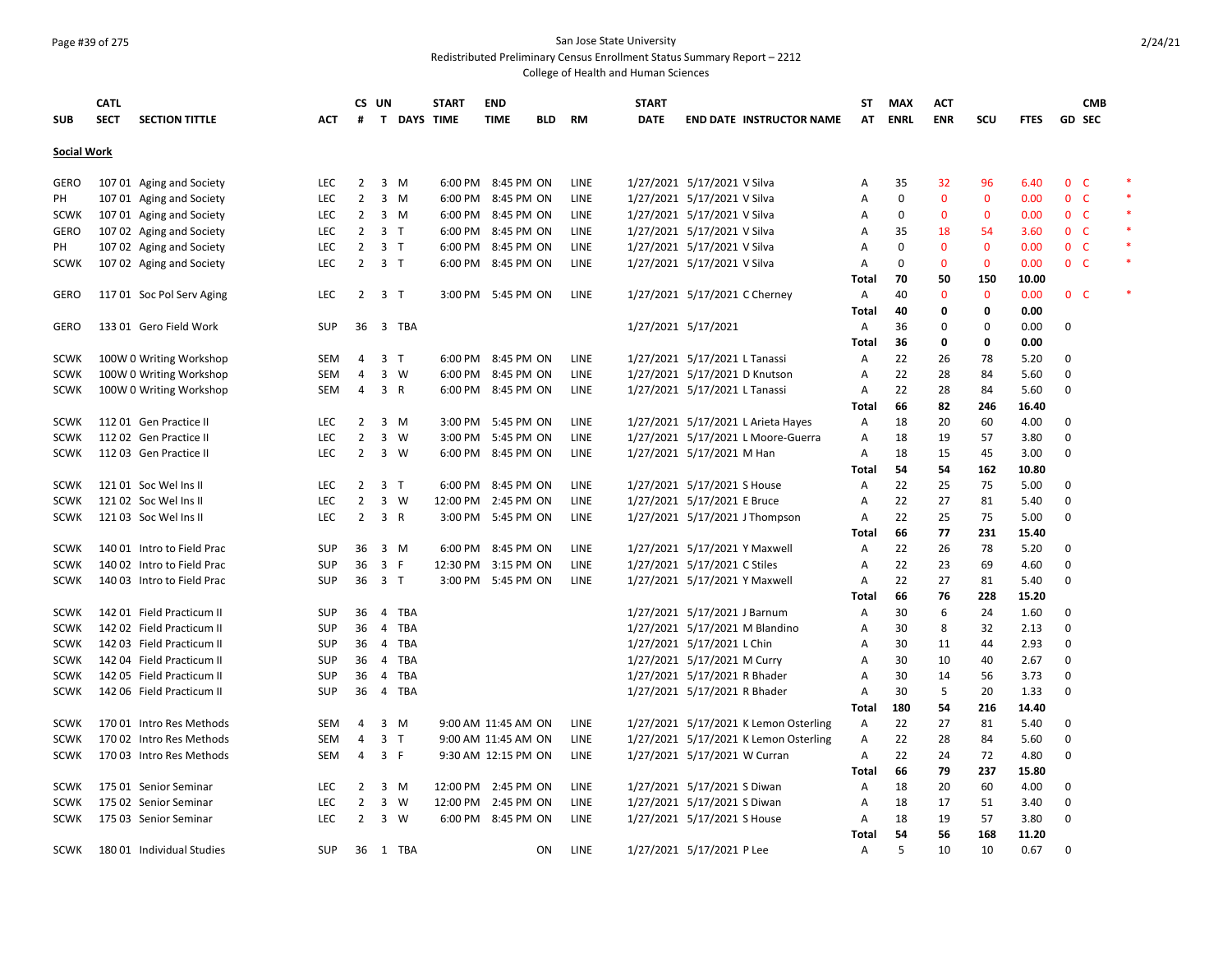## Page #40 of 275 San Jose State University

Redistributed Preliminary Census Enrollment Status Summary Report – 2212

|             | <b>CATL</b> |                           |            |    | CS UN          |             | <b>START</b>        | <b>END</b>  |            |             | <b>START</b> |                                       | ST           | <b>MAX</b>  | <b>ACT</b> |             |             | <b>CMB</b>     |
|-------------|-------------|---------------------------|------------|----|----------------|-------------|---------------------|-------------|------------|-------------|--------------|---------------------------------------|--------------|-------------|------------|-------------|-------------|----------------|
| <b>SUB</b>  | <b>SECT</b> | <b>SECTION TITTLE</b>     | ACT        | #  |                | T DAYS TIME |                     | <b>TIME</b> | <b>BLD</b> | <b>RM</b>   | <b>DATE</b>  | <b>END DATE INSTRUCTOR NAME</b>       | AT           | <b>ENRL</b> | <b>ENR</b> | SCU         | <b>FTES</b> | <b>GD SEC</b>  |
|             |             |                           |            |    |                |             |                     |             |            |             |              |                                       |              |             |            |             |             |                |
|             |             |                           |            |    |                |             |                     |             |            |             |              |                                       | Total        | 5           | 10         | 10          | 0.67        |                |
| <b>SCWK</b> |             | 204 01 Soc Pol Analsis    | <b>SEM</b> | 5  | 3 F            |             | 12:30 PM 3:15 PM ON |             |            | LINE        |              | 1/27/2021 5/17/2021 A D'Andrade       | A            | 30          | 28         | 84          | 7.00        | 28             |
| <b>SCWK</b> |             | 204 02 Soc Pol Analsis    | SEM        | 5  | 3 F            |             | 12:30 PM 3:15 PM ON |             |            | <b>LINE</b> |              | 1/27/2021 5/17/2021 G Thomas          | A            | 30          | 28         | 84          | 7.00        | 28             |
| <b>SCWK</b> |             | 204 03 Soc Pol Analsis    | <b>SEM</b> | 5  | 3 F            |             | 9:30 AM 12:15 PM ON |             |            | <b>LINE</b> |              | 1/27/2021 5/17/2021 J Wolf            | A            | 30          | 25         | 75          | 6.25        | 25             |
| <b>SCWK</b> |             | 204 04 Soc Pol Analsis    | <b>SEM</b> |    | 3              |             |                     |             |            |             |              |                                       | X            | $\Omega$    | $\Omega$   | $\mathbf 0$ | 0.00        | $\Omega$       |
| <b>SCWK</b> |             | 204 05 Soc Pol Analsis    | <b>SEM</b> |    | 5 3 M          |             | 6:00 PM 8:45 PM ON  |             |            | LINE        |              | 1/27/2021 5/17/2021 G Thomas          | A            | 30          | 28         | 84          | 7.00        | 28             |
|             |             |                           |            |    |                |             |                     |             |            |             |              |                                       | Total        | 120         | 109        | 327         | 27.25       |                |
| <b>SCWK</b> |             | 21201 Human Behavior      | <b>SEM</b> |    | 3              |             |                     |             |            |             |              |                                       | X            | 0           | 0          | $\mathbf 0$ | 0.00        | 0              |
| <b>SCWK</b> |             | 212 04 Human Behavior I   | SEM        | 5  | 3 W            |             | 6:00 PM 8:45 PM ON  |             |            | LINE        |              | 1/27/2021 5/17/2021 E Ostergren       | Α            | 30          | 28         | 84          | 7.00        | 28             |
|             |             |                           |            |    |                |             |                     |             |            |             |              |                                       | Total        | 30          | 28         | 84          | 7.00        |                |
| <b>SCWK</b> |             | 214 01 Human Behavior II  | <b>SEM</b> | 5  | 3 M            |             | 9:00 AM 11:45 AM ON |             |            | LINE        |              | 1/27/2021 5/17/2021 F Krebs           | Α            | 30          | 28         | 84          | 7.00        | 28             |
| <b>SCWK</b> |             | 214 02 Human Behavior II  | <b>SEM</b> | 5  | 3 W            |             | 12:00 PM 2:45 PM ON |             |            | <b>LINE</b> |              | 1/27/2021 5/17/2021 A Thomas          | A            | 30          | 28         | 84          | 7.00        | 28             |
| <b>SCWK</b> |             | 214 03 Human Behavior II  | SEM        | 5  | 3 W            |             | 9:00 AM 11:45 AM ON |             |            | <b>LINE</b> |              | 1/27/2021 5/17/2021 F Krebs           | A            | 30          | 25         | 75          | 6.25        | 25             |
|             |             |                           |            |    |                |             |                     |             |            |             |              |                                       | Total        | 90          | 81         | 243         | 20.25       |                |
| <b>SCWK</b> |             | 22101 Trans Gen Prac II   | SEM        | 5  | 3 M            |             | 12:00 PM 2:45 PM ON |             |            | LINE        |              | 1/27/2021 5/17/2021 C Gil             | Α            | 30          | 28         | 84          | 7.00        | 28             |
| <b>SCWK</b> |             | 221 02 Trans Gen Prac II  | <b>SEM</b> | 5  | 3 W            |             | 9:00 AM 11:45 AM ON |             |            | LINE        |              | 1/27/2021 5/17/2021 C Gil             | A            | 30          | 27         | 81          | 6.75        | 27             |
| <b>SCWK</b> |             | 22103 Trans Gen Prac II   | SEM        | 5  | 3 W            |             | 12:00 PM 2:45 PM ON |             |            | LINE        |              | 1/27/2021 5/17/2021 M Garcia          | Α            | 30          | 25         | 75          | 6.25        | 25             |
| <b>SCWK</b> |             | 221 04 Trans Gen Prac II  | SEM        | 5  | 3 M            |             | 6:00 PM 8:45 PM ON  |             |            | LINE        |              | 1/27/2021 5/17/2021 J Barnum          | Α            | 30          | 30         | 90          | 7.50        | 30             |
|             |             |                           |            |    |                |             |                     |             |            |             |              |                                       | <b>Total</b> | 120         | 110        | 330         | 27.50       |                |
| <b>SCWK</b> |             | 231 01 Soc W Pract II     | <b>SUP</b> | 23 | 4 TBA          |             |                     |             |            |             |              | 1/27/2021 5/17/2021 A Fimbres-Windley | Α            | 30          | 11         | 44          | 3.67        | 11             |
| <b>SCWK</b> |             | 231 02 Soc W Pract II     | <b>SUP</b> | 23 | $\overline{4}$ | TBA         |                     |             |            |             |              | 1/27/2021 5/17/2021 B Watkins         | Α            | 30          | 11         | 44          | 3.67        | 11             |
| <b>SCWK</b> |             | 231 03 Soc W Pract II     | SUP        |    | 23 4 TBA       |             |                     |             |            |             |              | 1/27/2021 5/17/2021 B Tavera          | A            | 30          | 10         | 40          | 3.33        | 10             |
| <b>SCWK</b> |             | 231 04 Soc W Pract II     | <b>SUP</b> | 23 | 4 TBA          |             |                     |             |            |             |              | 1/27/2021 5/17/2021 B Tavera          | A            | 30          | 13         | 52          | 4.33        | 13             |
| <b>SCWK</b> |             | 231 05 Soc W Pract II     | SUP        | 23 | 4 TBA          |             |                     |             |            |             |              | 1/27/2021 5/17/2021 J Jackson         | Α            | 30          | 14         | 56          | 4.67        | 14             |
| <b>SCWK</b> |             | 231 06 Soc W Pract II     | <b>SUP</b> | 23 | 4 TBA          |             |                     |             |            |             |              | 1/27/2021 5/17/2021 J Rose            | A            | 30          | 10         | 40          | 3.33        | 10             |
| <b>SCWK</b> |             | 231 07 Soc W Pract II     | <b>SUP</b> | 23 |                | 4 TBA       |                     |             |            |             |              | 1/27/2021 5/17/2021 M Blandino        | A            | 30          | 15         | 60          | 5.00        | 15             |
| <b>SCWK</b> |             | 231 08 Soc W Pract II     | <b>SUP</b> | 23 | 4 TBA          |             |                     |             |            |             |              | 1/27/2021 5/17/2021 M Curry           | A            | 30          | 12         | 48          | 4.00        | 12             |
| <b>SCWK</b> |             | 231 09 Soc W Pract II     | <b>SUP</b> | 23 |                | 4 TBA       |                     |             |            |             |              | 1/27/2021 5/17/2021 V Smith           | Α            | 30          | 14         | 56          | 4.67        | 14             |
|             |             |                           |            |    |                |             |                     |             |            |             |              |                                       | Total        | 270         | 110        | 440         | 36.67       |                |
| <b>SCWK</b> |             | 233 01 Soc Wk Pract IV    | <b>SUP</b> | 23 | 5              | TBA         |                     |             |            |             |              | 1/27/2021 5/17/2021 A Fimbres-Windley | A            | 30          | 11         | 55          | 4.58        | 11             |
| <b>SCWK</b> |             | 233 02 Soc Wk Pract IV    | <b>SUP</b> | 23 | 5 TBA          |             |                     |             |            |             |              | 1/27/2021 5/17/2021 B Watkins         | A            | 30          | 14         | 70          | 5.83        | 14             |
| <b>SCWK</b> |             | 233 03 Soc Wk Pract IV    | SUP        |    | 23 5 TBA       |             |                     |             |            |             |              | 1/27/2021 5/17/2021 B Tavera          | Α            | 30          | 11         | 55          | 4.58        | 11             |
| <b>SCWK</b> |             | 233 04 Soc Wk Pract IV    | <b>SUP</b> |    | 23 5 TBA       |             |                     |             |            |             |              | 1/27/2021 5/17/2021 B Tavera          | A            | 30          | 7          | 35          | 2.92        | $\overline{7}$ |
| <b>SCWK</b> |             | 233 05 Soc Wk Pract IV    | <b>SUP</b> |    | 23 5 TBA       |             |                     |             |            |             |              | 1/27/2021 5/17/2021 J Jackson         | A            | 30          | 12         | 60          | 5.00        | 12             |
| <b>SCWK</b> |             | 233 06 Soc Wk Pract IV    | <b>SUP</b> | 23 | 5 TBA          |             |                     |             |            |             |              | 1/27/2021 5/17/2021 J Rose            | A            | 30          | 12         | 60          | 5.00        | 12             |
| <b>SCWK</b> |             | 233 07 Soc Wk Pract IV    | <b>SUP</b> | 23 | 5 TBA          |             |                     |             |            |             |              | 1/27/2021 5/17/2021 J Barnum          | A            | 30          | 8          | 40          | 3.33        | 8              |
| <b>SCWK</b> |             | 233 08 Soc Wk Pract IV    | <b>SUP</b> | 23 | 5 TBA          |             |                     |             |            |             |              | 1/27/2021 5/17/2021 L Chin            | A            | 30          | 12         | 60          | 5.00        | 12             |
| <b>SCWK</b> |             | 233 09 Soc Wk Pract IV    | <b>SUP</b> | 23 | 5 TBA          |             |                     |             |            |             |              | 1/27/2021 5/17/2021 J Barnum          | A            | 30          | 11         | 55          | 4.58        | 11             |
| <b>SCWK</b> |             | 233 10 Soc Wk Pract IV    | <b>SUP</b> | 23 | 5 TBA          |             |                     |             |            |             |              | 1/27/2021 5/17/2021 V Smith           | A            | 30          | 8          | 40          | 3.33        | 8              |
|             |             |                           |            |    |                |             |                     |             |            |             |              |                                       | Total        | 300         | 106        | 530         | 44.17       |                |
| <b>SCWK</b> |             | 240 01 Res Method & Des   | SEM        | 5  | 3 F            |             | 9:30 AM 12:15 PM ON |             |            | LINE        |              | 1/27/2021 5/17/2021 K Lemon Osterling | A            | 30          | 28         | 84          | 7.00        | 28             |
| <b>SCWK</b> |             | 240 02 Res Method & Des   | <b>SEM</b> | 5  | 3 F            |             | 9:30 AM 12:15 PM ON |             |            | LINE        |              | 1/27/2021 5/17/2021 B Barr            | Α            | 30          | 27         | 81          | 6.75        | 27             |
| <b>SCWK</b> |             | 240 03 Res Method & Des   | SEM        | -5 | 3 F            |             | 12:30 PM 3:15 PM ON |             |            | <b>LINE</b> |              | 1/27/2021 5/17/2021 K Lemon Osterling | Α            | 30          | 25         | 75          | 6.25        | 25             |
|             |             |                           |            |    |                |             |                     |             |            |             |              |                                       | Total        | 90          | 80         | 240         | 20.00       |                |
| SCWK        |             | 242 04 Res Meth Data Eval | <b>SEM</b> | 5  | 3 W            |             | 6:00 PM 8:45 PM ON  |             |            | LINE        |              | 1/27/2021 5/17/2021 E Cohen           | A            | 30          | 30         | 90          | 7.50        | 30             |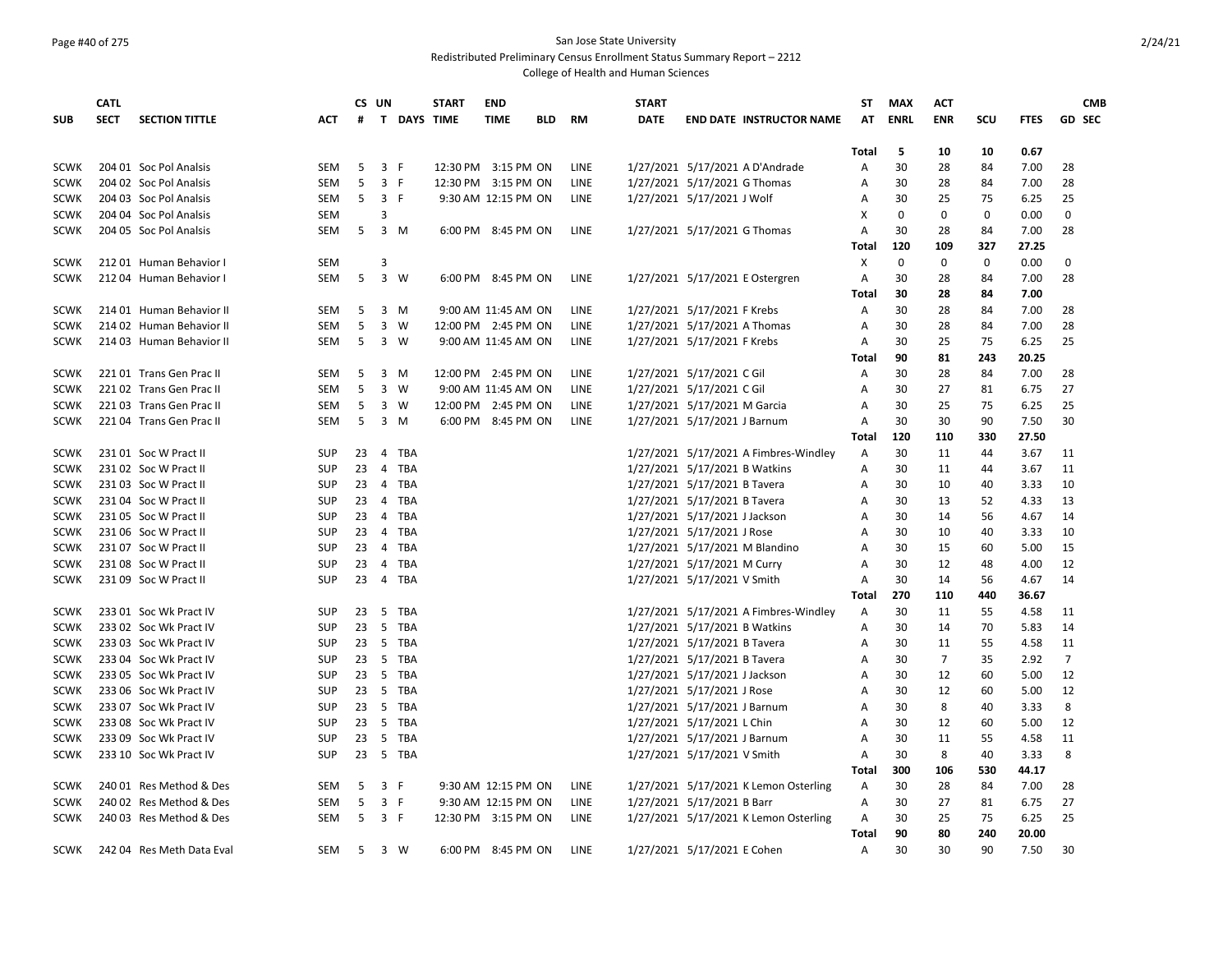# Page #41 of 275 San Jose State University

Redistributed Preliminary Census Enrollment Status Summary Report – 2212

| <b>SUB</b>  | CATL<br><b>SECT</b> | <b>SECTION TITTLE</b>      | <b>ACT</b> | CS UN<br># | т                 | <b>START</b><br><b>DAYS TIME</b> | <b>END</b><br><b>TIME</b> | <b>BLD</b> | RM          | <b>START</b><br><b>DATE</b> | <b>END DATE INSTRUCTOR NAME</b>      | <b>ST</b><br>AT | <b>MAX</b><br><b>ENRL</b> | <b>ACT</b><br><b>ENR</b> | scu  | <b>FTES</b> | <b>CMB</b><br><b>GD SEC</b> |
|-------------|---------------------|----------------------------|------------|------------|-------------------|----------------------------------|---------------------------|------------|-------------|-----------------------------|--------------------------------------|-----------------|---------------------------|--------------------------|------|-------------|-----------------------------|
|             |                     |                            |            |            |                   |                                  |                           |            |             |                             |                                      | Total           | 30                        | 30                       | 90   | 7.50        |                             |
| <b>SCWK</b> |                     | 250 01 Pol Prac in H/Aging | <b>SEM</b> | 5          | $3 \, M$          |                                  | 6:00 PM 8:45 PM ON        |            | LINE        |                             | 1/27/2021 5/17/2021 M Breaux         | A               | 30                        | 10                       | 30   | 2.50        | 10                          |
|             |                     |                            |            |            |                   |                                  |                           |            |             |                             |                                      | Total           | 30                        | 10                       | 30   | 2.50        |                             |
| <b>SCWK</b> |                     | 260 01 Pol Prac Child Fam  | <b>SEM</b> | 5          | $3 \, M$          | 6:00 PM                          | 8:45 PM ON                |            | LINE        |                             | 1/27/2021 5/17/2021 D Cabral         | A               | 30                        | 9                        | 27   | 2.25        | 9                           |
| <b>SCWK</b> |                     | 260 02 Pol Prac Child Fam  | <b>SEM</b> | 5          | 3<br>$\mathsf{T}$ | 12:00 PM                         | 2:45 PM ON                |            | <b>LINE</b> |                             | 1/27/2021 5/17/2021 D Cabral         | A               | 30                        | 31                       | 93   | 7.75        | 31                          |
|             |                     |                            |            |            |                   |                                  |                           |            |             |                             |                                      | Total           | 60                        | 40                       | 120  | 10.00       |                             |
| <b>SCWK</b> |                     | 263 01 SW and Law          | <b>SEM</b> | 5          | 3<br>M            | 6:00 PM                          | 8:45 PM ON                |            | LINE        |                             | 1/27/2021 5/17/2021 J Carpenter      | A               | 30                        | 22                       | 66   | 5.50        | 22                          |
| <b>SCWK</b> |                     | 263 02 SW and Law          | <b>SEM</b> | 5          | 3 <sub>7</sub>    | 6:00 PM                          | 8:45 PM ON                |            | LINE        |                             | 1/27/2021 5/17/2021 A Stahlnecker    | A               | 30                        | 30                       | 90   | 7.50        | 30                          |
|             |                     |                            |            |            |                   |                                  |                           |            |             |                             |                                      | <b>Total</b>    | 60                        | 52                       | 156  | 13.00       |                             |
| <b>SCWK</b> |                     | 280 01 Policy Practice MH  | <b>SEM</b> | 5          | 3 <sub>1</sub>    | 12:00 PM                         | 2:45 PM ON                |            | LINE        |                             | 1/27/2021 5/17/2021 J Thompson       | A               | 30                        | 32                       | 96   | 8.00        | 32                          |
| <b>SCWK</b> |                     | 280 02 Policy Practice MH  | <b>SEM</b> | 5          | 3 M               |                                  | 6:00 PM 8:45 PM ON        |            | <b>LINE</b> |                             | 1/27/2021 5/17/2021 M Conroy         | A               | 30                        | 25                       | 75   | 6.25        | 25                          |
|             |                     |                            |            |            |                   |                                  |                           |            |             |                             |                                      | Total           | 60                        | 57                       | 171  | 14.25       |                             |
| <b>SCWK</b> |                     | 283 01 Pharmco for Scwkrs  | <b>SEM</b> | 5          | 3 <sub>1</sub>    | 6:00 PM                          | 8:45 PM ON                |            | LINE        |                             | 1/27/2021 5/17/2021 M McNay-Beilmann | A               | 30                        | 21                       | 63   | 5.25        | 21                          |
|             |                     |                            |            |            |                   |                                  |                           |            |             |                             |                                      | <b>Total</b>    | 30                        | 21                       | 63   | 5.25        |                             |
| <b>SCWK</b> |                     | 285 01 SW and Soc Prob     | <b>SEM</b> | -5         | $3 \, M$          | 12:00 PM 2:45 PM ON              |                           |            | <b>LINE</b> |                             | 1/27/2021 5/17/2021 A Thomas         | A               | 30                        | 17                       | 51   | 4.25        | 17                          |
|             |                     |                            |            |            |                   |                                  |                           |            |             |                             |                                      | <b>Total</b>    | 30                        | 17                       | 51   | 4.25        |                             |
| <b>SCWK</b> |                     | 287 01 Gen Prac Sub Abuse  | <b>SEM</b> | 5          | 3 M               |                                  | 9:00 AM 11:45 AM ON       |            | <b>LINE</b> |                             | 1/27/2021 5/17/2021 L Arieta Hayes   | A               | 30                        | 23                       | 69   | 5.75        | 23                          |
|             |                     |                            |            |            |                   |                                  |                           |            |             |                             |                                      | <b>Total</b>    | 30                        | 23                       | 69   | 5.75        |                             |
| <b>SCWK</b> |                     | 298B 01 Special Study B    | <b>SUP</b> | 23         | $3 \, M$          | $3:00$ PM                        | 5:45 PM ON                |            | <b>LINE</b> |                             | 1/27/2021 5/17/2021 E Bruce          | A               | 15                        | 14                       | 42   | 3.50        | 14                          |
| <b>SCWK</b> |                     | 298B 02 Special Study B    | <b>SUP</b> | 23         | 3 M               | 3:00 PM                          | 5:45 PM ON                |            | <b>LINE</b> |                             | 1/27/2021 5/17/2021 E Cohen          | A               | 15                        | 15                       | 45   | 3.75        | 15                          |
| <b>SCWK</b> |                     | 298B 03 Special Study B    | <b>SUP</b> | 23         | $3 \, M$          | $3:00$ PM                        | 5:45 PM ON                |            | LINE        |                             | 1/27/2021 5/17/2021 H Song           | A               | 15                        | 11                       | 33   | 2.75        | 11                          |
| <b>SCWK</b> |                     | 298B 04 Special Study B    | <b>SUP</b> | 23         | $3 \, M$          | 3:00 PM                          | 5:45 PM ON                |            | <b>LINE</b> |                             | 1/27/2021 5/17/2021 N Dubus          | A               | 15                        | 14                       | 42   | 3.50        | 14                          |
| <b>SCWK</b> |                     | 298B 05 Special Study B    | <b>SUP</b> | 23         | 3 <sub>1</sub>    | 3:00 PM                          | 5:45 PM ON                |            | LINE        |                             | 1/27/2021 5/17/2021 S Sen            | A               | 15                        | 14                       | 42   | 3.50        | 14                          |
| <b>SCWK</b> |                     | 298B 06 Special Study B    | <b>SUP</b> | 23         | 3 <sub>1</sub>    | 3:00 PM                          | 5:45 PM ON                |            | <b>LINE</b> |                             | 1/27/2021 5/17/2021 A D'Andrade      | A               | 15                        | 13                       | 39   | 3.25        | 13                          |
| <b>SCWK</b> |                     | 298B 07 Special Study B    | <b>SUP</b> | 23         | 3 <sub>1</sub>    | 3:00 PM                          | 5:45 PM ON                |            | LINE        |                             | 1/27/2021 5/17/2021 H Song           | А               | 15                        | 10                       | 30   | 2.50        | 10                          |
| <b>SCWK</b> |                     | 298B 08 Special Study B    | <b>SUP</b> | 23         | 3 <sub>1</sub>    | 3:00 PM                          | 5:45 PM ON                |            | LINE        |                             | 1/27/2021 5/17/2021 M Garcia         | A               | 15                        | 13                       | 39   | 3.25        | 13                          |
|             |                     |                            |            |            |                   |                                  |                           |            |             |                             |                                      | Total           | 120                       | 104                      | 312  | 26.00       |                             |
|             |                     |                            |            |            |                   |                                  |                           |            |             |                             | <b>Social Work Total</b>             |                 | 2173                      | 1516                     | 4904 | 381.20      |                             |